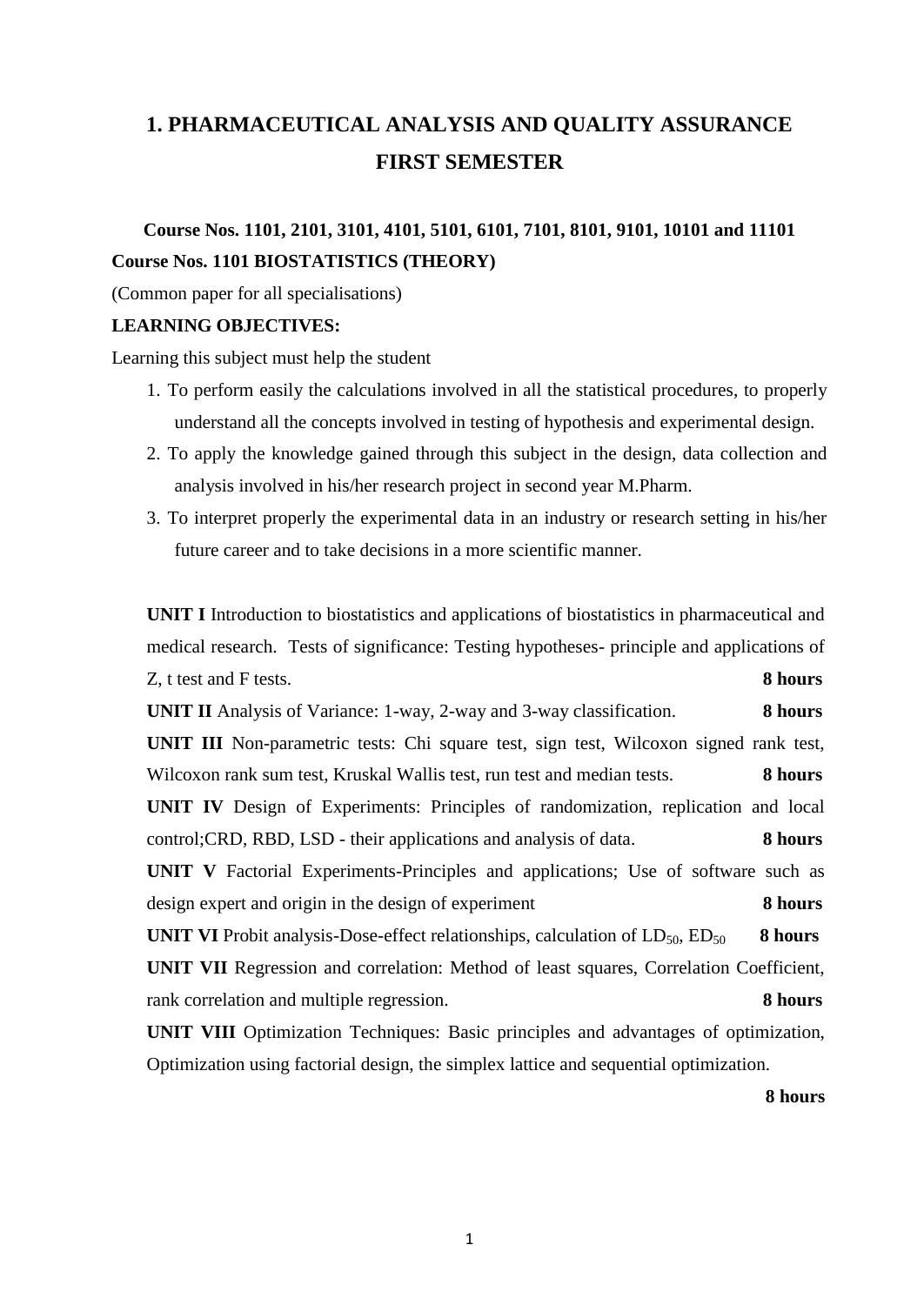#### **REFERENCE BOOKS**

- 1. Statistics (Theory, Methods & Application) by D.C. Sancheti and V.K. Kapoor ; Sultan Chand & Sons; Educational Publishers, New Delhi
- 2. Comprehensive Statistical Methods by P.N. Arora, Sumeeth Arora and S.Arora;S.Chand Publication
- 3. Biostatistics- An Introductory Text by Avram Goldstein; The Macmillan Company, New York
- 4. Pharmaceutical Statistics Practical and Clinical Applications by Stanford Bolton, Charles Bon; Marcel Dekker Inc.

#### **Course No. 1102 ADVANCED PHARMACEUTICAL ANALYSIS I (THEORY)**

#### **LEARNING OBJECTIVES:**

This subject is aimed

- 1. To train students in advanced qualitative and quantitative aspects of different spectroscopic methods and separation techniques.
- 2. After learning this subject the student must be able to apply these concepts in various steps like sample preparation, routine quality control analysis, development and validation of analytical methods useful in pharmaceutical industry.

#### **UNIT I**

#### **UV-Visible & Derivative Spectroscopy**

Brief review of electromagnetic spectrum, UV-Visible range, Energy wavelengthcolour relationships. Interaction of electro - magnetic radiation (UV-Vis) and matter and its effects, Chromophores and their interaction with EMR, Woodward-Fischer rule, Absorption spectra of organic compounds and complexes illustrating the phenomenon and its utilization in qualitative and quantitative studies of drugs, Beer-Lambert's law, Shifts and their interpretation (including solvent effects). Principles, Instrumentation- including sources, monochromators, detectors, preparation of calibration curves and pharmaceutical applications including assay of official compounds and formulations used in the structure determination, Multicomponent analysis, Derivative spectroscopy. Source of errors and their corrections and validation of spectrophotometric methods.Pharmaceutical Applications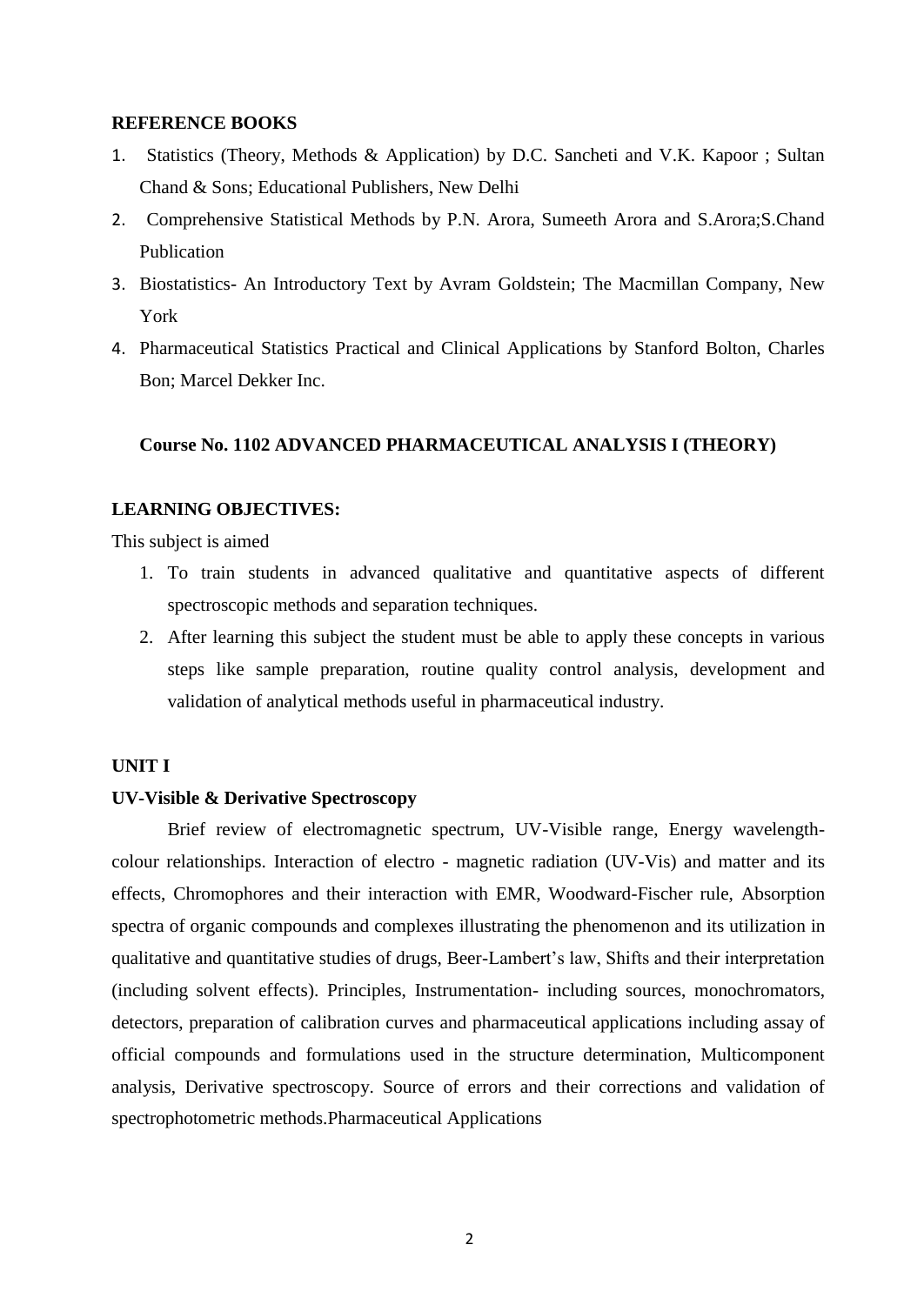#### **Infrared Spectroscopy**

Nature of Infra-red radiation, Molecular or infra-red spectra, origin of infra red spectra, vibrational energies of diatomic molecules, Interaction of IR radiation with organic molecules and effects on bonds, Brief outline of classical IR instrumentation and interpretation of spectra, including sample preparation for spectroscopy, qualitative interpretation of IR Spectra, influence of substituent's, ring size, hydrogen bonding, vibrational coupling and field effect on frequency, quantitative methods, FT-IR and applications. Recent advances in IR Spectroscopy (FT-NIR), Interpretation of IR spectra- Characteristic group frequencies of organic molecules.Pharmaceutical Applications.

#### **9 hours**

#### **UNIT II**

#### **Fluorimetry and Phosphorimetry**

Concept of Fluorescence and Phosphorescence, factors effecting Fluorescence and Phosphorescence. Quenching-Internal conversion and external conversion, relation between intensity of fluorescence and concentration, calculation of results and measurement of fluorescence, filter fluorometers, spectrofluorometers, principles, instrumentation and applications; electro-chemiluminescence, resonant ionization and laser-enhanced ionization

#### **Atomic Emission Spectroscopy and Plasma Emission Spectroscopy**

Introduction, theory of signal generation-Atomic spectra, Molecular Spectra, continuum, instrumentation-atomic emission source-Inductively Coupled Plasma (ICP), Direct Current Plasma (DCP), Microwave Induced Plasma (MIP) and capacitively coupled microwave plasma (CMP, Optical System and detectors) Pharmaceutical Applications.

#### 7 **hours**

#### **UNIT III**

### **H <sup>1</sup>NMR and C <sup>13</sup> NMR Spectroscopy**

Nuclear spin and magnetic moment, nuclear magnetic- resonance-origin of NMR spectra, theory of NMR spectroscopy, Nuclear resonance: saturation-relaxation process in NMR, Flipping –origin of signal, factors effecting -chemical shift and spin spin splitting. Double resonance-spin spin decoupling and nuclear overhauser effect (NOE). One dimensional and two dimensional NMR spectroscopy- comparisons between one dimensional and two dimensional NMR,  $C^{13}$  NMR-natural abundance of  $C^{13}$ , resolution and multiplicity FT mode, RF mode, uses of proton coupled, decoupled and off resonance decoupling techniques, deuterium substitution, chemical equivalence in peak assignment, chemical shift. Effect of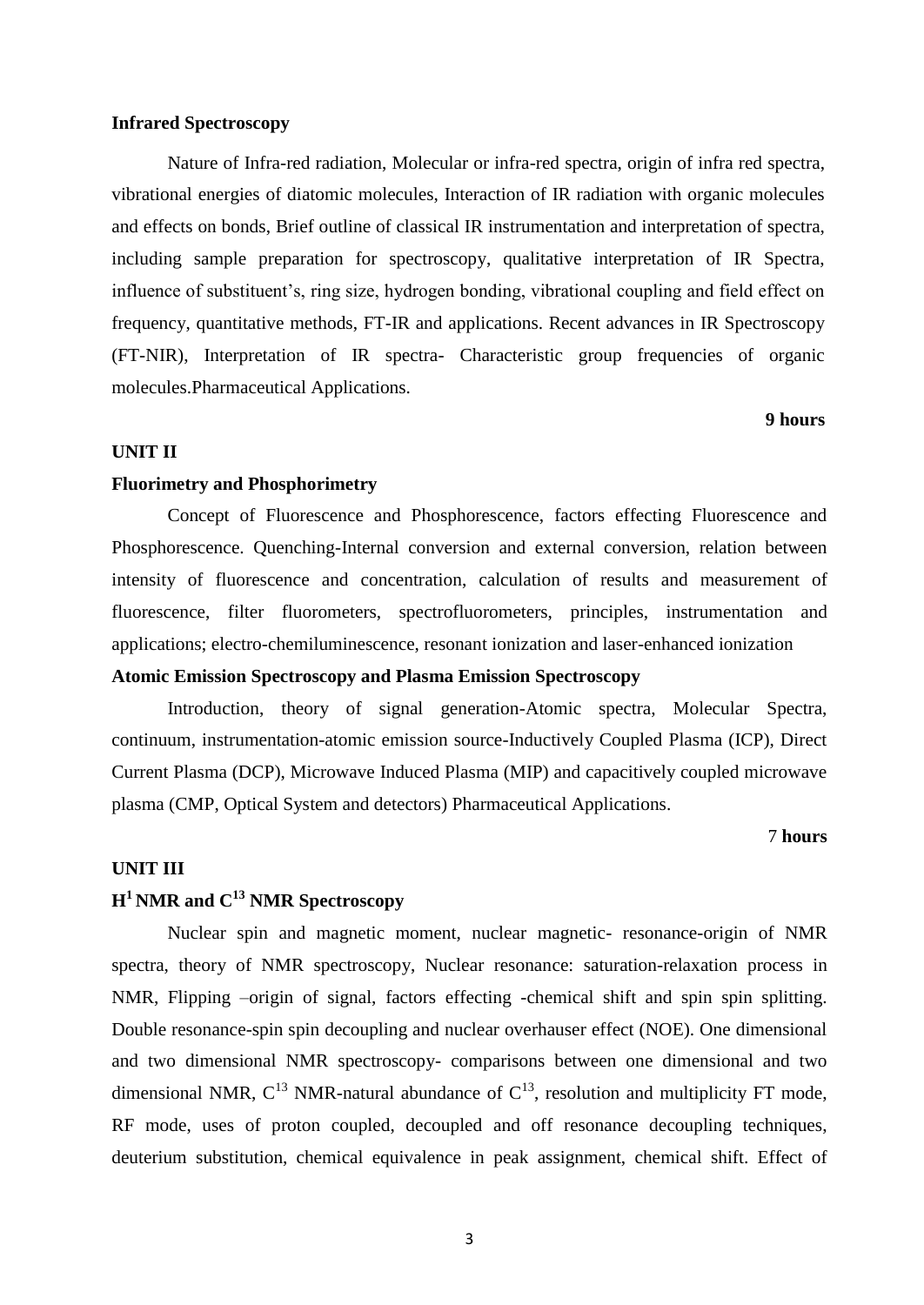substitution on chemical shifts, position of alkanes, alkenes, alkynes and benzene spin coupling and  $c^{13}$ -H<sup>1</sup> coupling – other techniques like COSY, HETCOR, NOESY TOCSY AND ROESY. Interpretation of NMR Data. Pharmaceutical applications.

#### **Electron Spin Resonance Spectroscopy**

Introduction, factor affecting g-value, limitations of ESR, Difference between ESR and NMR, Instrumentation, electron nucleus coupling or electron nucleus interaction.Hyperfine interactions- isotopic and anisotopic coupling constants. Spin Hamiltonian, Electronic structure and hyperfine splitting-spin densities and McConnel relationship. triplet states-Zero field splitting and Kramer's degeneracy. Choice of solvents, sensitivity, quantitative analysis, applications of ESR-Study of free radicals, determination of reaction rates and mechanisms by ESR, structural determination by ESR, study of inorganic compounds, transition elements by ESR and pharmaceutical Applications. **7 hours**

#### **UNIT IV**

#### **Mass Spectroscopy**

Basic principles and instrumentation (components and their significance).Ionization techniques (FAB, MALDI, SELDI, APCI, APPI, ESI and DART).Mass analyzers [Quadrupole, Ion Trap, FT-ICR, TOF and tandem mass (MS-MS)].High resolution mass spectroscopy. Concepts of interpretation of mass spectra: Mass spectrum, molecular ion, metastable ions, fragmentation patterns α fission, β fission. Mac Lafferty rearrangement, Retro Diels Alder rearrangement.Pharmaceutical applications.

#### **Hyphenated techniques of Mass Spectroscopy**

Hyphenated techniques-GC-MS/MS, LC-MS/MS- including recent advances in MS, fast atom bombardment mass spectroscopy; Pharmaceutical Applications.

#### **8 hours**

#### **UNIT V**

#### **High performance liquid chromatography and Derivative methods**

Theoretical principles involved in HPLC, discussion of typical equipment including pumps, columns, injection systems, detectors, packing materials and solvent systems, pharmaceutical applications, advantages and disadvantages. Precolumn and post column derivatization, detection methods, reagents for coloured and UV absorbing derivatives, reagents for UV/Visible detection, fluorimetric detection, fluorescent derivatives, electrochemical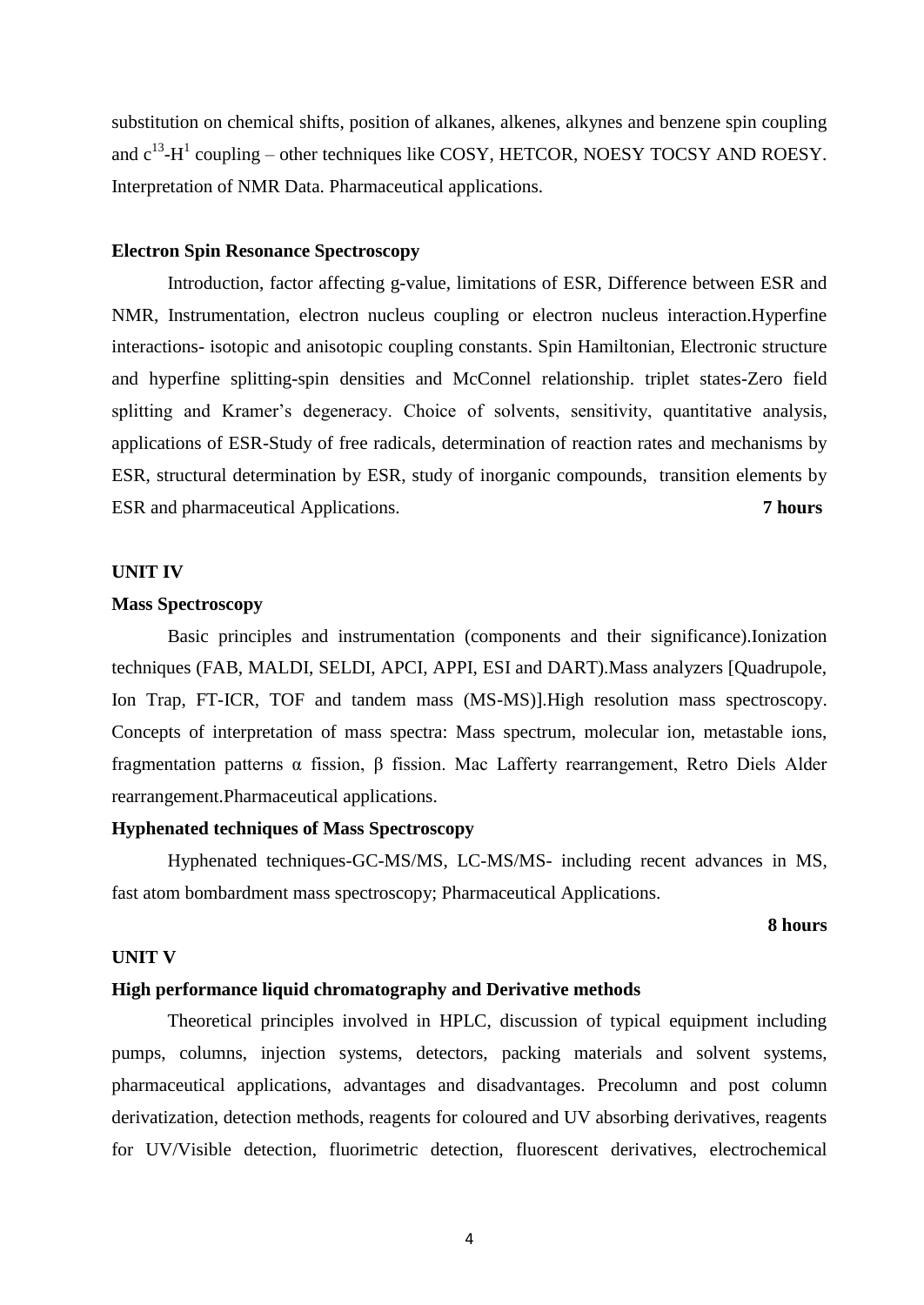derivatives, chiral derivatization reagents. Introduction to UPLC and pharmaceutical applications

#### **7 hours**

#### **UNIT VI**

#### **Gas chromatography**

Basic principles, instrumentation, columns, detectors, Van Deemter equation, Kovats retention index and HETP and temperature programming, qualitative and quantitative applications in Pharmacy, combination of GLC with other methods, advantages and disadvantages.Derivatization techniques – acylation, silylation, alkylation and esterification. Introduction to head space GC and pharmaceutical applications.

#### **Super critical fluid chromatography**

Introduction, theory, important properties of supercritical fluids, fluid extraction solvents, Categorization of SFC, instrumentation and pharmaceutical applications.

**7 hours**

#### **UNIT VII**

#### **Ion Exchange Chromatography**

Introduction, principle, theory, Cationic and Anionic exchange Columns, Instrumentation, Pharmaceutical Applications.

**Vapour phase chromatography** Introduction, theory, instrumentation, factors effecting the elution time and resolution power, Applications in pharmaceutical industries

**Affinity chromatography** Introduction, matrix, spacer arm, ligand binding, elution, ligand coupling, pre-activated matrices. Purification steps, media selection of media and buffers, sample preparation Purification of specific groups of molecules, components of an affinity medium, designing affinity media using pre-activated matrices. Sample preparation- fractional precipitation, ammonium sulphate precipitation, resolubilization of protein precipitates, buffer exchange and desalting, sample stability, sample clarification.Pharmaceutical applications.

#### **7 hours**

#### **UNIT VIII**

**Optical Rotatory dispersion and Circular Dichroism:** Basic principles, Instrumentation and pharmaceutical applications of ORD and CD spectroscopy

**X-ray Diffraction:**Bragg's Equation, concept of crystal and x-rays, Basics of crystallography, production of X-rays, instrumentation and pharmaceutical applications of XRD.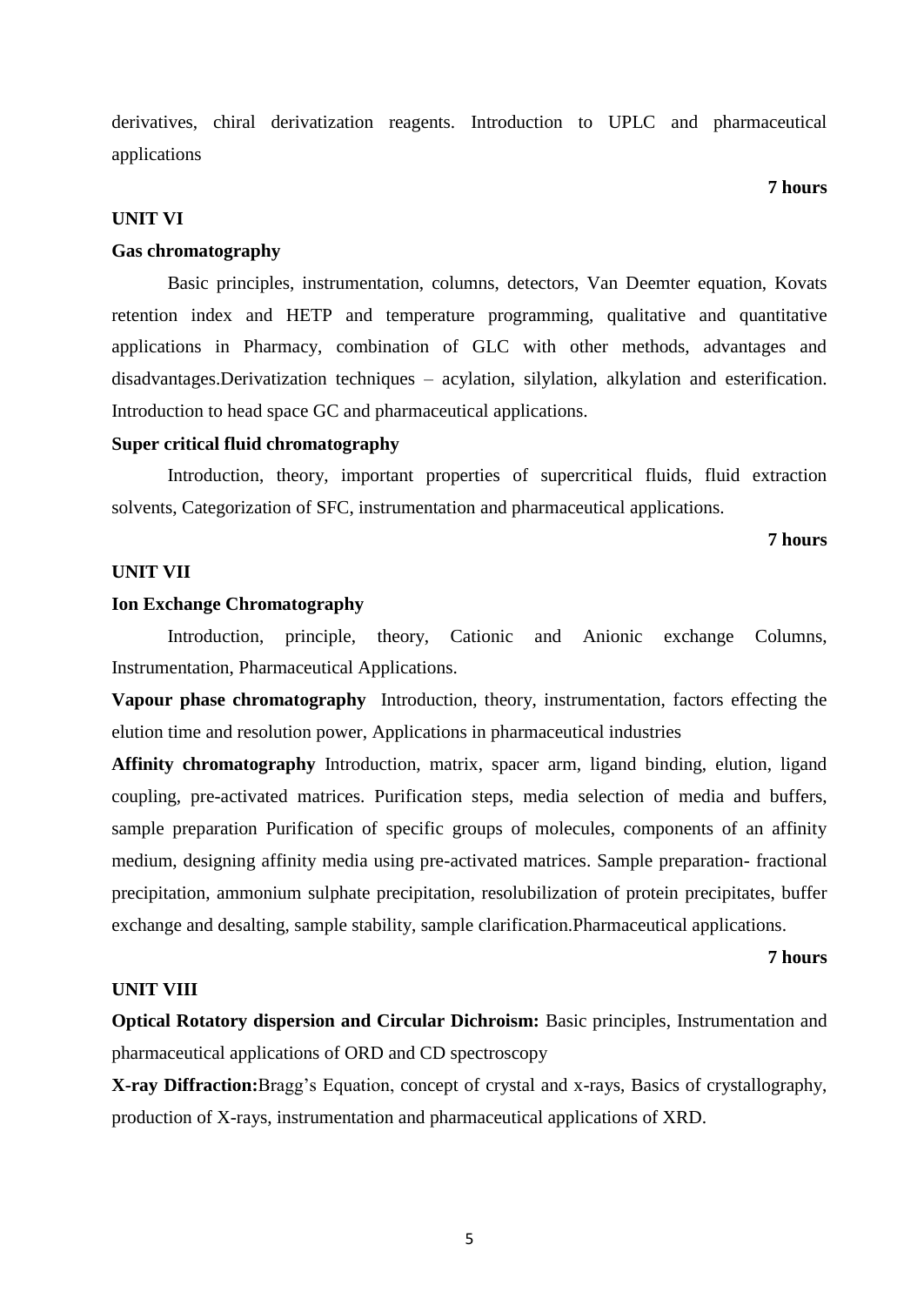**Thermal methods of analysis:** Basic principles, instrumentation and pharmaceutical applications of DTA (Differential thermal analysis), DSC (Differential scanning calorimetry), TGA (Thermogravimetric analysis).

#### **8 hours**

#### **REFERENCE BOOKS**:

- 1. Marvin C. McMaster, "LC/MS: A practical user's guide", John Wiley and Sons, 2005
- 2. Marvin C. McMaster, "GC/MS: A practical user's guide",Second edition, John Wiley and Sons, 2008.
- 3. ManMohan Srivastava , "High performance thin layer chromatography", Springer, 2011.
- 4. Silverstein RM, Webstar FX. Spectrometric identification of organic compounds. 6<sup>th</sup> ed., John Wiley &Sons (Asia) Pvt, Ltd., Singapore, 2005
- 5. Donald L. Pavia, Gary M. Lampman, George S. Kriz and James A. Vyvyan, "Introduction to spectroscopy", Fourth edition, Cengage Learning, 2009.
- 6. Skoog, D.A., "Principles of Instrumental Analysis", 3rd Edition, Saunders College Publishing, 1985
- 7. Willard**,** H.H., Merritt**.** L.L., Dean J.A., and Settle**,** F.A., "Instrumental Methods of Analysis", 7th Edition, CBS Publishers, 2004.
- 8. Wim Kok.,"Capillary Electrophoresis : Instrumentation and Operation" Vol.51, Stefanie Hoffmann, 2000.

#### **Course No. 1103 ADVANCED PHARMACEUTICAL ANALYSIS I (PRACTICAL)**

- 1. Determination of  $\lambda$  max, (KMnO4 and methylene blue solutions)
- 2. Assay of sulphadiazine tablets by Visible Spectrophotometry.
- 3. Assay of sulphadiazine tablets by UV spectrophotometry.
- 4. Demonstration experiments in IR spectrophotometry including interpretation of given spectra.
- 5. Flourimetric estimation of quinine sulphate in formulations.
- 6. Flourimetric estimation of riboflavin in formulations.
- 7. Flame photometric estimation of sodium ions.
- 8. Flame photometric estimation of potassium ions Losartan Potassium.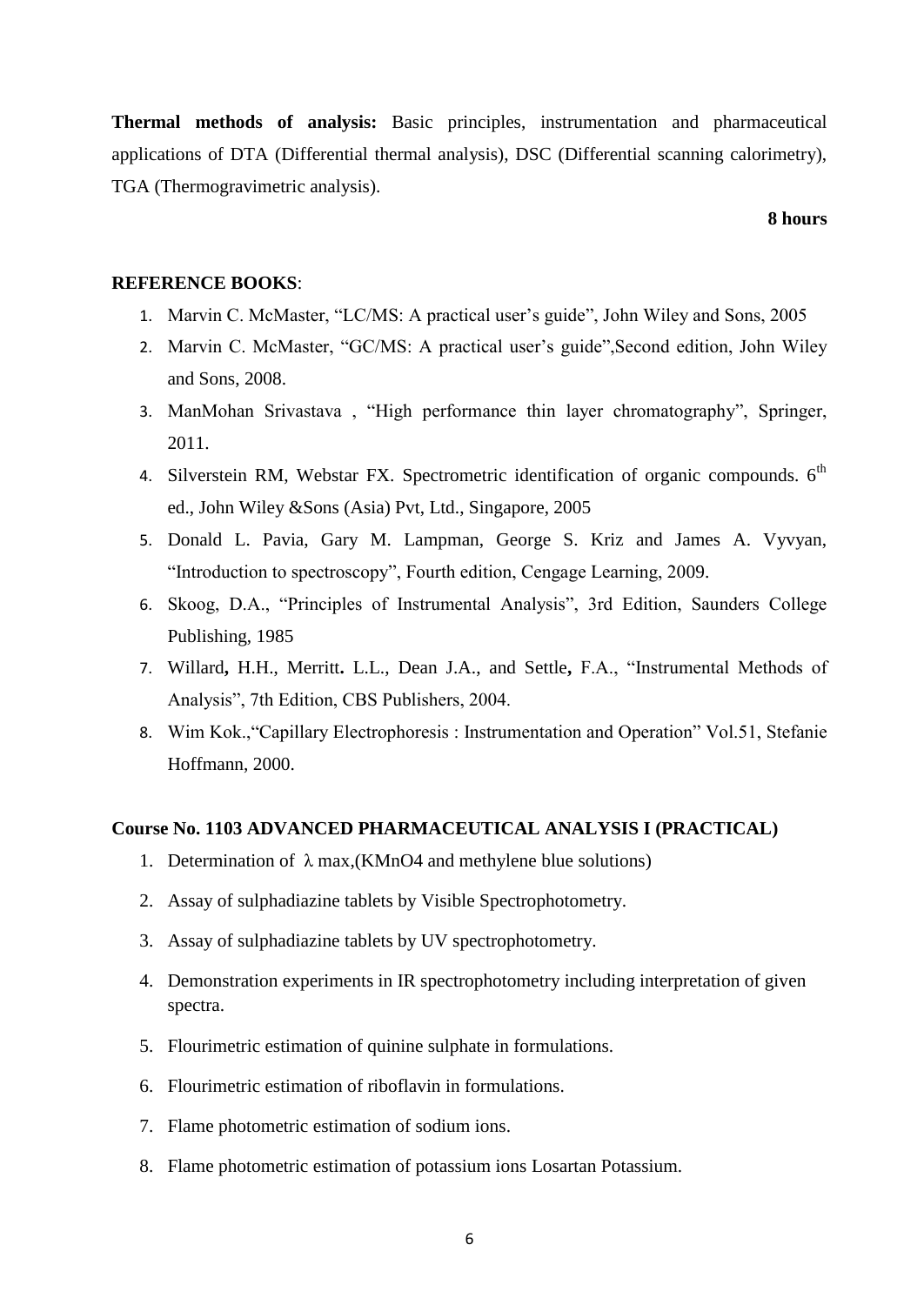- 9. Separation of plant materials by column chromatography.
- 10. Separation and identification of flavonoids/sulphonamides by paper chromatography.
- 11. Separation and identification of sulphonamides by paper chromatography.
- 12. Separation and identification of amino acids by TLC methods.
- 13. Separation and identification of barbiturates by TLC methods.
- 14. Demonstration experiments in HPLC.
- 15. Demonstration experiments in GLC.

# **Course No. 1104 VALIDATION OF INSTRUMENTAL METHODS OF ANALYSIS (THEORY)**

#### **LEARNING OBVJECTIVES:**

- 1. After learning this subject student should understand the scope and functional importance of documentation and validation in pharmaceutical field.
- 2. The student must be able to apply these concepts in various steps like development and validation of new analytical method, calibrations, validation of equipment, cleaning, sterilization and utilities; use of validation in pharmaceutical industry.

#### **UNIT I Validation**

- a. Introduction, history, definition
- b. Types of validation, prospective validation, retrospective validation, concurrent validation, revalidation
- c. Validation Master Plan **8 hours**

#### **UNIT II Process Validation of Solid Dosage forms**

- a. Process validation of low dose tablet manufacturing process
- b. Uniformity of blend (US FDA guideline) for tablets subjected to content uniformity test as per USP
- c. Process validation of compression machine giving details of control charts **8 hours**

#### **UNIT III Sterilization Validation**

- a. Process validation of terminally sterilized product. Validation of sterilization process including heat distribution, heat penetration studies, and sterility assurance level.
- b. Process validation of aseptically filled product with special emphasis on media fill test.

**8 hours**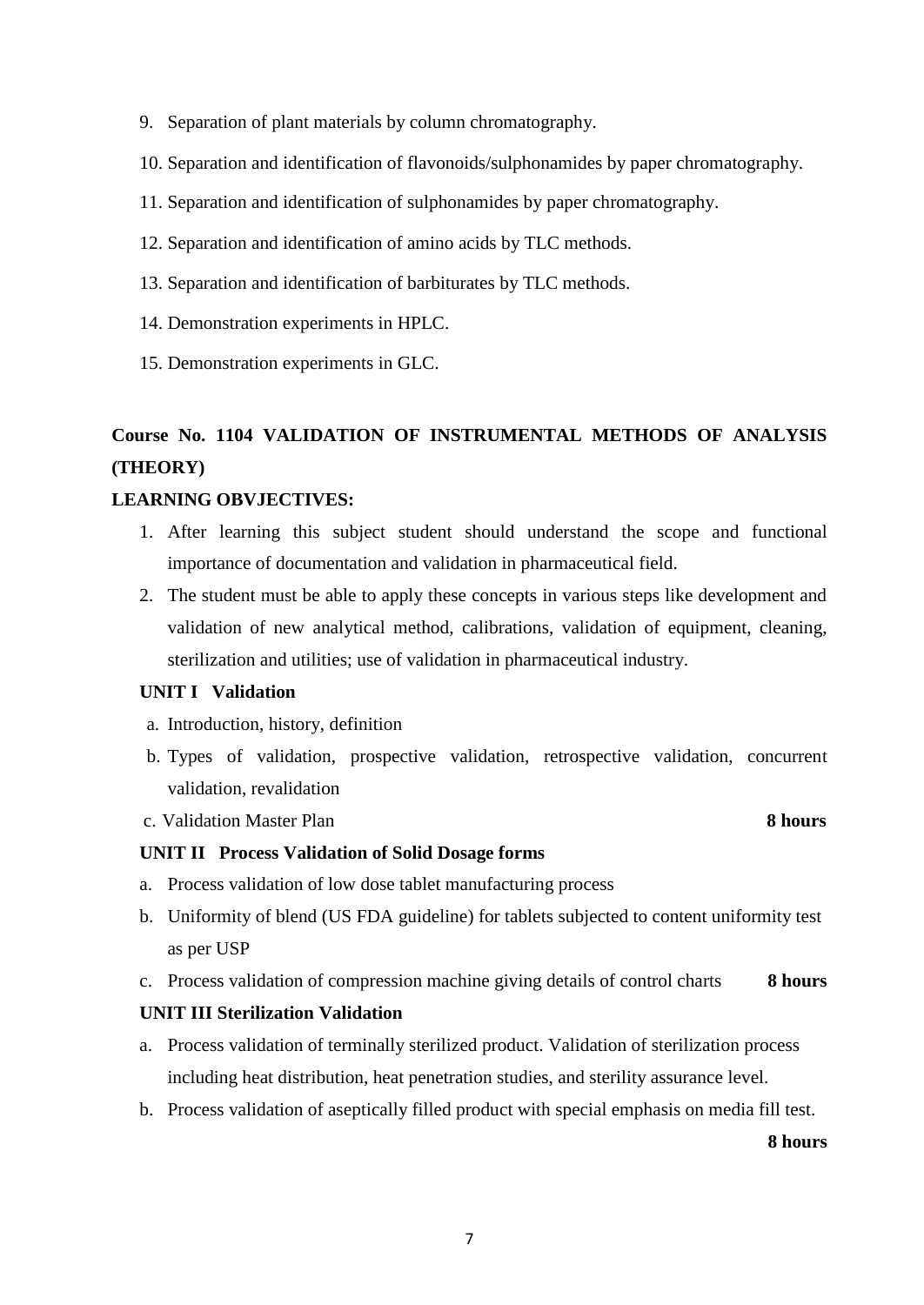#### **UNIT IV Cleaning Validation**

- a. Validation of cleaning process.
- b. Elements of validation protocol.
- c. Determination of acceptable limits for cleaning process.
- d. Factors to consider in setting the limits.
- e. Numerical calculation of limits. **7 hours**

#### **UNIT V Utilities Validation**

- a. Validation of water system- for production of demineralised (DM) water, distilled water
- b. Validation of Air handling Units- classification of environment (class 100, 10,000, 1,00,000)
- c. Performance qualification & parameter of cleanliness such as no. of airborne particles, microbes filter integrity test of HEPA filter, air velocity, air flow pattern, no. of air changes, pressure differentials etc. **8 hours**

#### **UNIT VI Analytical Method Validation**

- a. Recommendation of ICH guideline- Definition of accuracy, precision, linearity, LOD, LOQ, range, robustness, ruggedness, specificity, system suitability test.
- b. USP requirement of analytical validation- different category of assays.
- c. Stability indicating methods.
- d. Bio analytical method validation **7 hours**

#### **UNIT VII Instruments calibration**

- a. Analytical balance calibration.
- b. Calibration of weight box.
- c. Calibration of UV-spectrophotometer.
- d. Calibration of IR spectrophotometer.
- e. Calibration of HPLC system.
- f. Calibration of Gas Chromatography instrument.
- g. Performance check of HPLC/GC column.
- h. Out of Calibration. **8 hours**

#### **UNIT VIII Equipment Validation**

- a. Definition of DQ, IQ, OQ, PQ
- b. Comparison of different types of liquid filling machines (vacuum / volumetric)
- c. Process capability of filling machines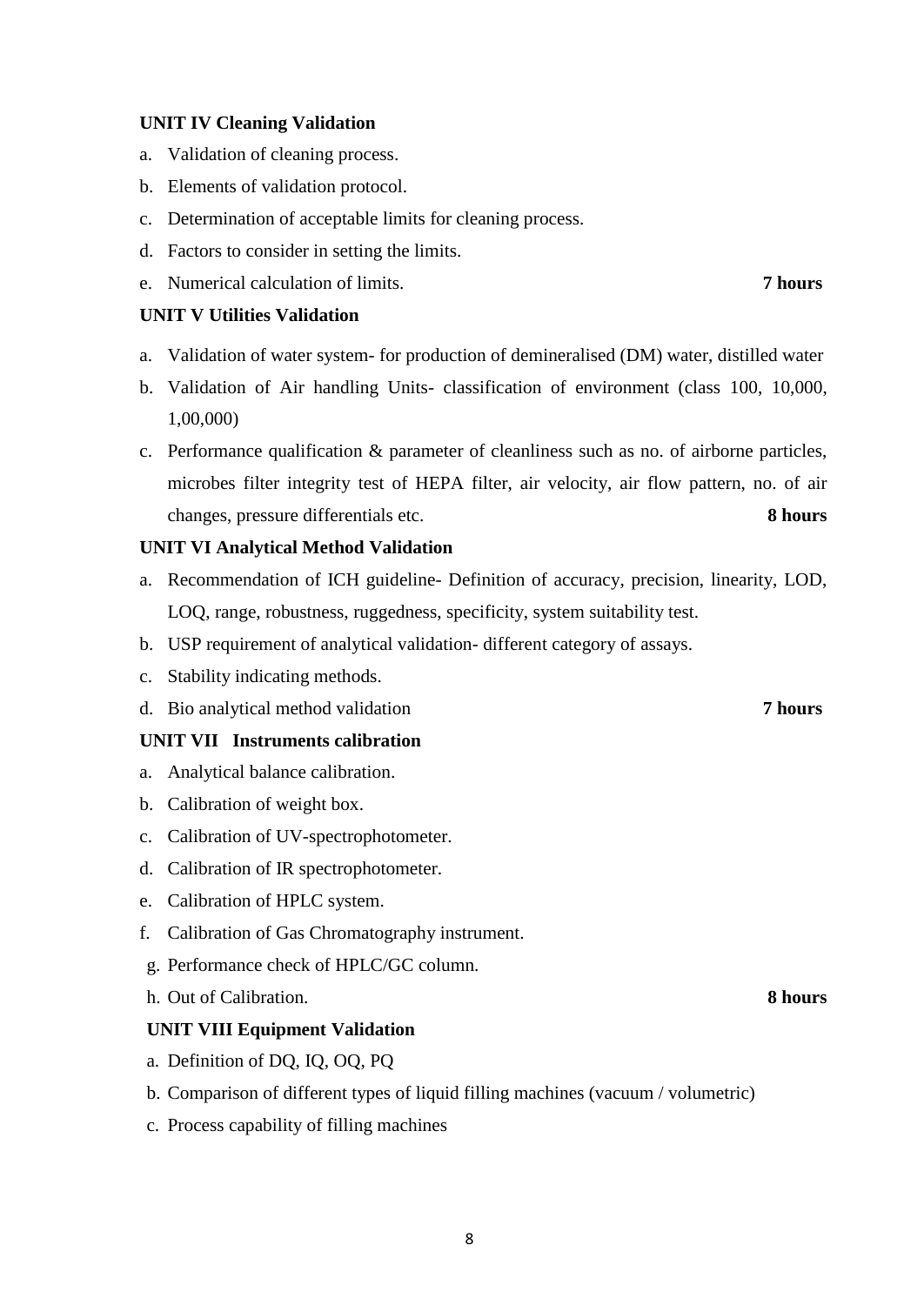d. Performance qualification of bottle washing/ ampoules washing machines - challenge test. **6 hours**

#### **REFERENCE BOOKS:**

- **1.** R. Nash and Wachter, "Pharmaceutical Process Validation". Volume 129, Latest Edition. Marcel Dekker Inc., New York
- 2. K.L. Williams, "Microbial Contamination Control in Parenteral Manufacturing". Latest Edition. Marcel Dekker Inc., New York
- 3. Guidance for Industry, Sterile Drug Products Produced by Aseptic Processing Current Good Manufacturing Practice-USFDA
- 4. J.T. Carstensen, C.T. Rhodes, "Drug stability: principles & Practices". Latest Edition. Marcel Dekker Inc., New York
- 5. www.ich.org Q7 a guideline
- 6. www.fda.org
- 7. United State Pharmacopoeia
- 8. US-FDA guideline for bio-analytical studies. Dekker Inc., New York
- 9. It is strongly recommended that some standard book/s be used for practicals. The choice of book/s is left to the concerned teachers

# **Course No. 1105 VALIDATION OF INSTRUMENTAL METHODS OF ANALYSIS (PRACTICAL)**

#### **LIST OF LABORATORY EXPERIMENTS:**

- 1. Calibration of pH meter
- 2. Calibration of UV spectrophotometer
- 3. Calibration of HPLC instrument
- 4. Calibration of IR spectrophotometer
- 5. Demonstration and calibration of GC, Spectrofluorimeter, LC-MS wherever possible.

#### **Course No.1106** Comprehensive Viva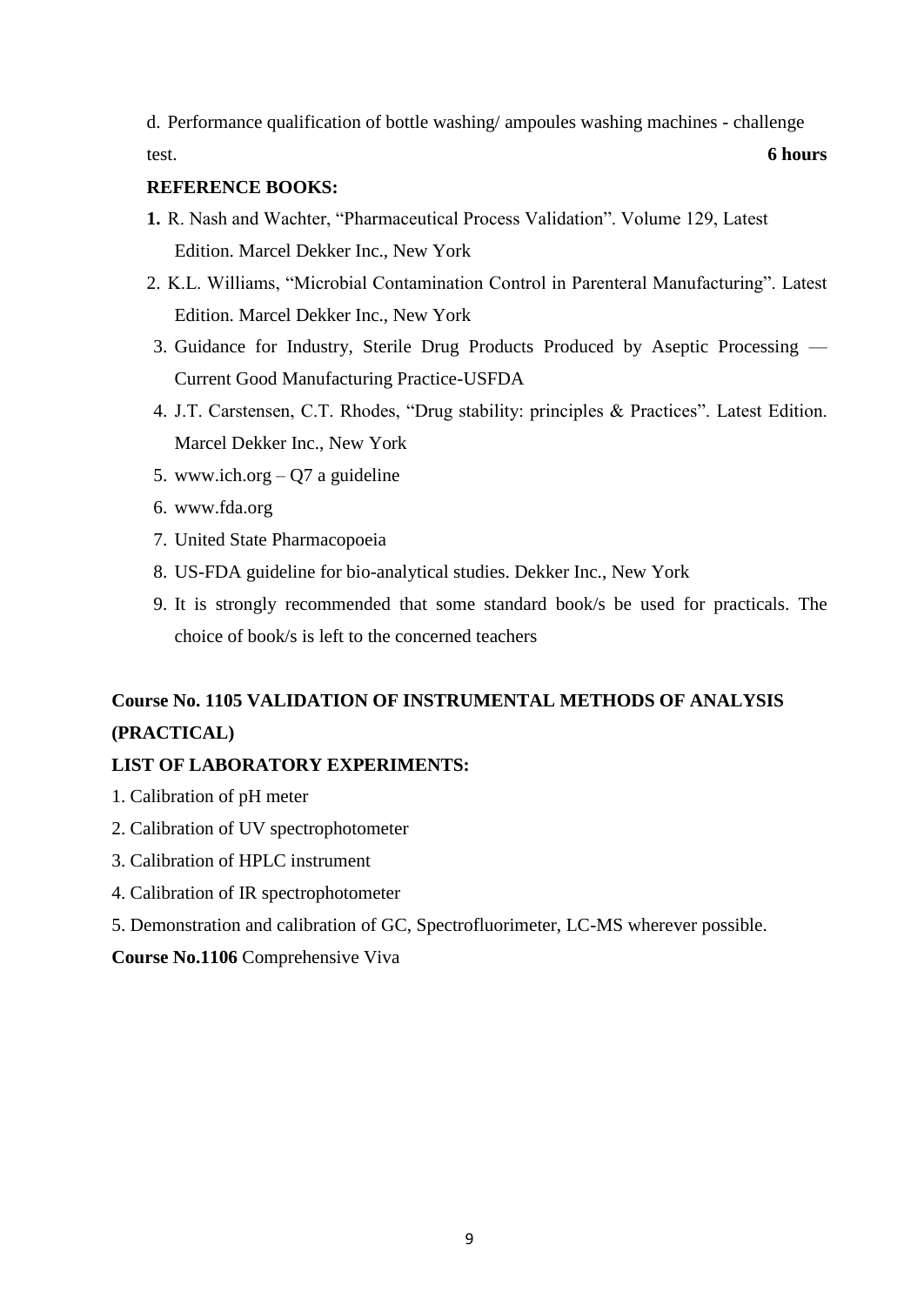# **PHARMACEUTICAL ANALYSIS AND QUALITY ASSURANCE SECOND SEMESTER**

# **Course Nos. 1207, 2207, 3207, 4207, 5207,6207,7207,8207,9207,10207 and 11207 Course No. 1207 MODERN ANALYTICAL TECHNIQUES (THEORY)**

(Common paper for all specializations)

#### **LEARNING OBVJECTIVES:**

- 1. This subject should train the students in advanced qualitative and quantitative aspects of different spectroscopic methods, thermal methods and separation techniques.
- 2. The student must be able to apply these concepts in various steps like sample preparation, characterization of excipients, structural analysis, routine quality control analysis, development and validation of analytical methods useful in pharmaceutical industry.

#### **UNIT I UV SPECTROSCOPY**

Theory – Beer and lambert's law and its limitations–energy levels and selection rules, wood ward Fieser, Fieser Kuhn and Nelson rules – Influence of substituent, ring size and strain on spectral characteristics –solvent effects, stereo chemical effects –Non conjugated interactions, spectral correlation with structure– Applications of UV spectroscopy. **7 hours**

#### **UNIT II INFRA RED SPECROSCOPY**

Molecular spectra – Origin of IR spectra – Harmonic oscillator model – Electronic band spectra – Pre dissociation spectra – Vibrations coupling – Instrumentation – Fourier transform spectrometer – Dispersive instruments – Non dispersive instruments – Mid infra red absorption spectrometry – Factors influencing vibrational frequencies –Spectral regionsin IR – Environmental effects – Applications of IR spectroscopy. **8 hours**

#### **UNIT III HIGH PRESSURE LIQUID CHROMATOGRAPHY**

Theory of chromatography – Principle –Instrumentation– column efficiency (theoretical plates), HETP, selectivity, resolution – tailing and fronting – Applications and recent trends in chromatography. **8 hours** 

#### **UNIT IV GAS LIQUID CHROMATOGRAPHY**

Gas chromatography– Basic principle,instrumentation – selection of liquid stationary phases Derivatization in GC – GC detectors – Applications. **7 hours**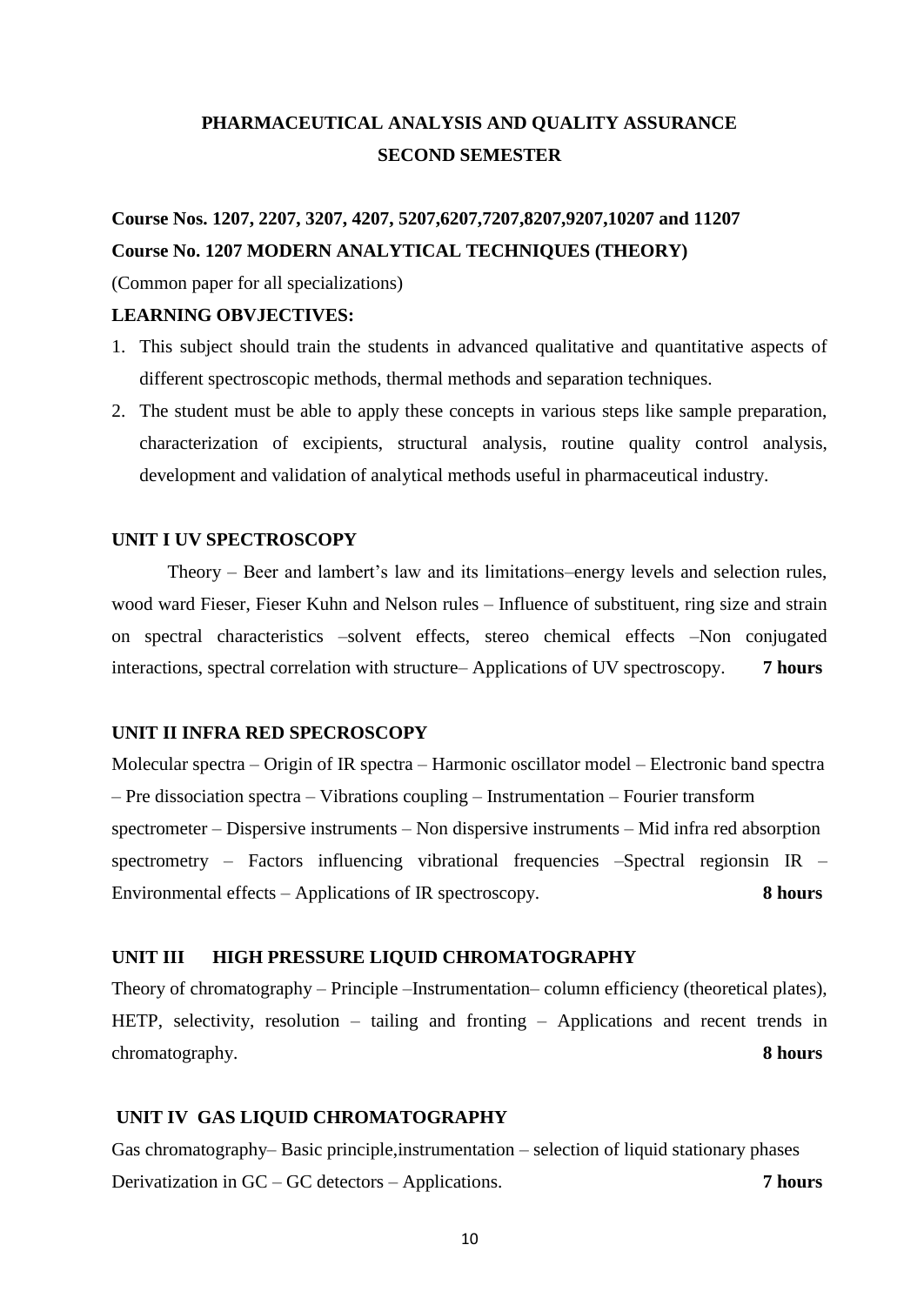#### **UNIT V NUCLEAR MAGNETIC RESONANCE SPECTROSCOPY**

Theory of NMR – Magnetic properties of nuclei and the spin number – Chemical equivalence – chemical shift – shielding and deshielding – Spin-Spin coupling, pascal's triangle, coupling constant – decoupling– local diamagnetic shielding – magnetic anisotropy, nuclear overhauser effect–Applications. **8 hours**

#### **UNIT VI MASS SPECTROMETRY**

Principle – reactions inside the mass spectrometer – resolution – principle of measuring ofion currents – electron impact – chemical ionization – Instrumentation and ionization methods(FAB, ESI, MALDI, FID, etc) – Plasma desorption mass spectrometry –fragmentation –rearrangements –Applications of mass spectrometry. **8 hours**

#### **UNIT VII X RAY AND ELECTRON SPECTROSCOPY**

X-ray diffraction – Bragg's law – Diffraction of X-rays – production and detection of X-rays – sample preparation – identification of powder diffraction patterns – quantitative analysis – principle, instrumentation and applications of XRD, SEM and TEM. **7 hours**

#### **UNIT VIII THERMAL ANALYSIS**

Theory – Instrumentation of TGA, DTA and DSC and its role in the characterization of drugs and excipients. **7 hours**

#### **REFERENCE BOOKS:**

- 1. Skoog DA, Holler FJ, Crouch SR. Principles of instrumental analysis.  $6<sup>th</sup>$  ed., Baba Barkha Nath printers, Haryana, 2007
- 2. Silverstein RM, Webstar FX. Spectrometric identification of organic compounds.  $6<sup>th</sup>$  ed., John Wiley &Sons (Asia) Pvt, Ltd., Singapore, 2005
- 3. Willard HR, Merritt LL, Dean JA, Settle FA. Instrumental methods of analysis,  $7<sup>th</sup>$  ed., CBS Publishers &distributors, New Delhi, 1986
- 4. Ewing GW. Instrumental methods of chemical analysis, 5<sup>th</sup> ed., McGraw Hill Book Company, New York, 1985
- 5. Schirmer RE. Modem methods of pharmaceutical analysis, Vol. I &II, 2<sup>nd</sup> ed., CRC Press, Florida, 2000
- 6. Whoston C. X-ray methods, John Wiley & Sons, New York, 1987
- 7. Lee DC, Webb M. Pharmaceutical Analysis, Blackwell publishing, Australia, 2004
- 8. Gurdeep R. Chatwal, Instrumental Methods of Chemical Analysis, Himalaya Publishing House, 2006.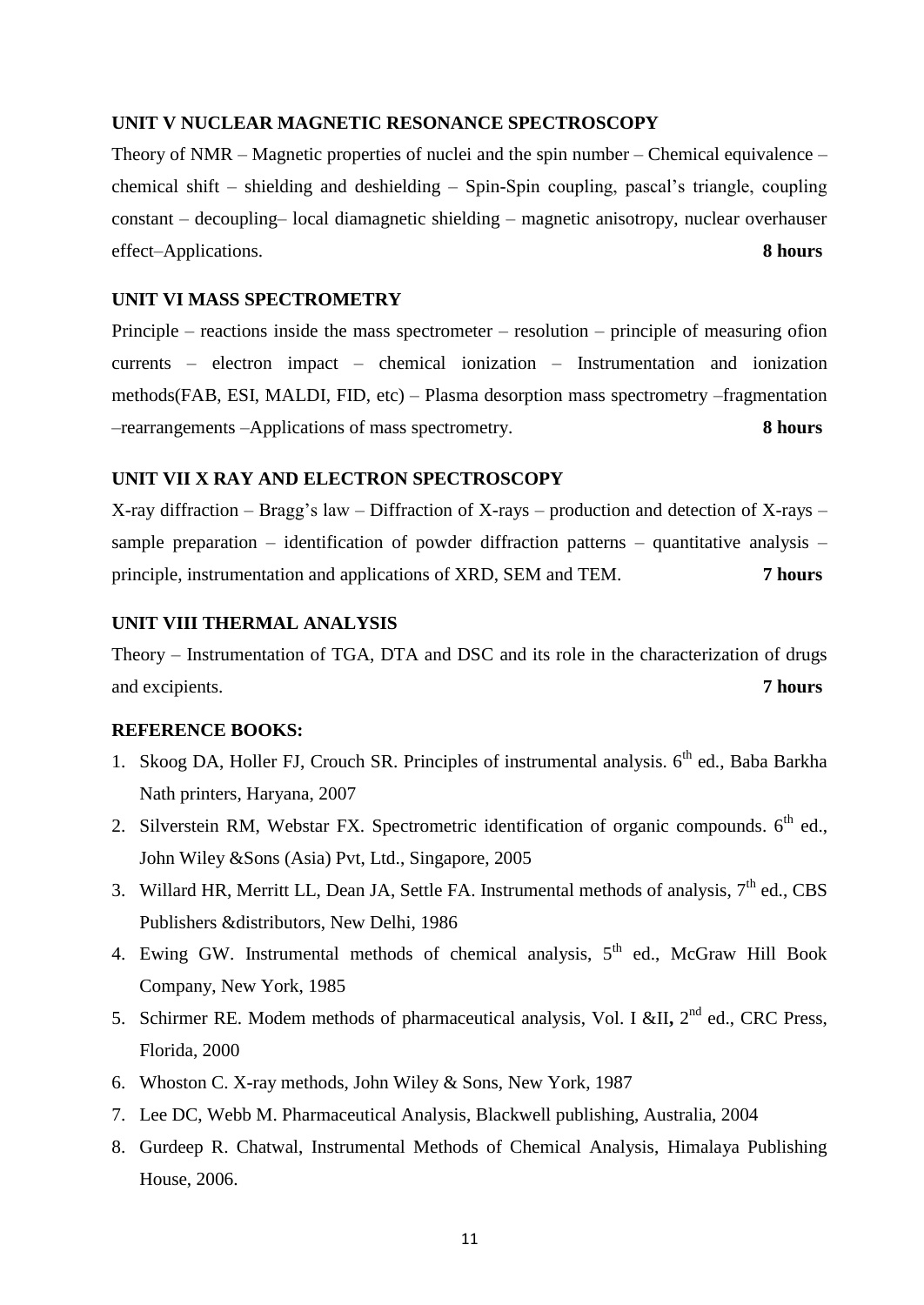# **Course Nos. 1208, 2208, 3208, 4208, 5208,6208,7208,8208,9208,10208 and 11208 Course No. 1208 QUALITY ASSURANCE AND DRUG REGULATORY AFFAIRS (THEORY)**

(Common paper for all specializations)

#### **LEARNING OBJECTIVES:**

On learning this subject the student must

- 1. Understand the concepts and procedures involved in quality assurance, GMP, and validation.
- 2. Be thorough in the drug development process and the drug registration process in India and in the United States of America.

**UNIT I** The concepts of quality assurance, GMP, TQM- Principles and objectives, process control, sources and control of quality variation, statistical quality control, in process quality control, dosage forms control, specifications.

#### **8 hours**

**UNIT II** GMP- A study of Schedule M of Drugs and Cosmetics Act, WHO specifications, US FDA guidelines. The study shall include special emphasis on premises, personnel, sanitation, equipment, manufacturing operations and documentation.

#### **8 hours**

**UNIT III** Validation: Types of validation, protocol for process validation, cleaning validation, validation of air handling, validation of equipment and facilities in sterile and non-sterile areas. Analytical method validation

#### **8 hours**

**UNIT IV** Ware housing for materials and products; complaints and recalls- evaluation of complaints and recall procedures; finished product release-Quality review-Quality audits-Handling of returned goods, recovered materials and reprocessing.

#### **8 hours**

**UNIT V** Documentation related to Product Development, standard operating procedures, standard test procedures, cleaning methods, quality control documents, batch release document, distribution records, complaints and recalls records, retention of records.

#### **4 hours**

**UNIT VI** Drug Regulatory Affairs: A study of the Drugs and Cosmetics Act with relevance to new drug development and approval; Part 10A of the Act Schedule Y and the Appendices I, II,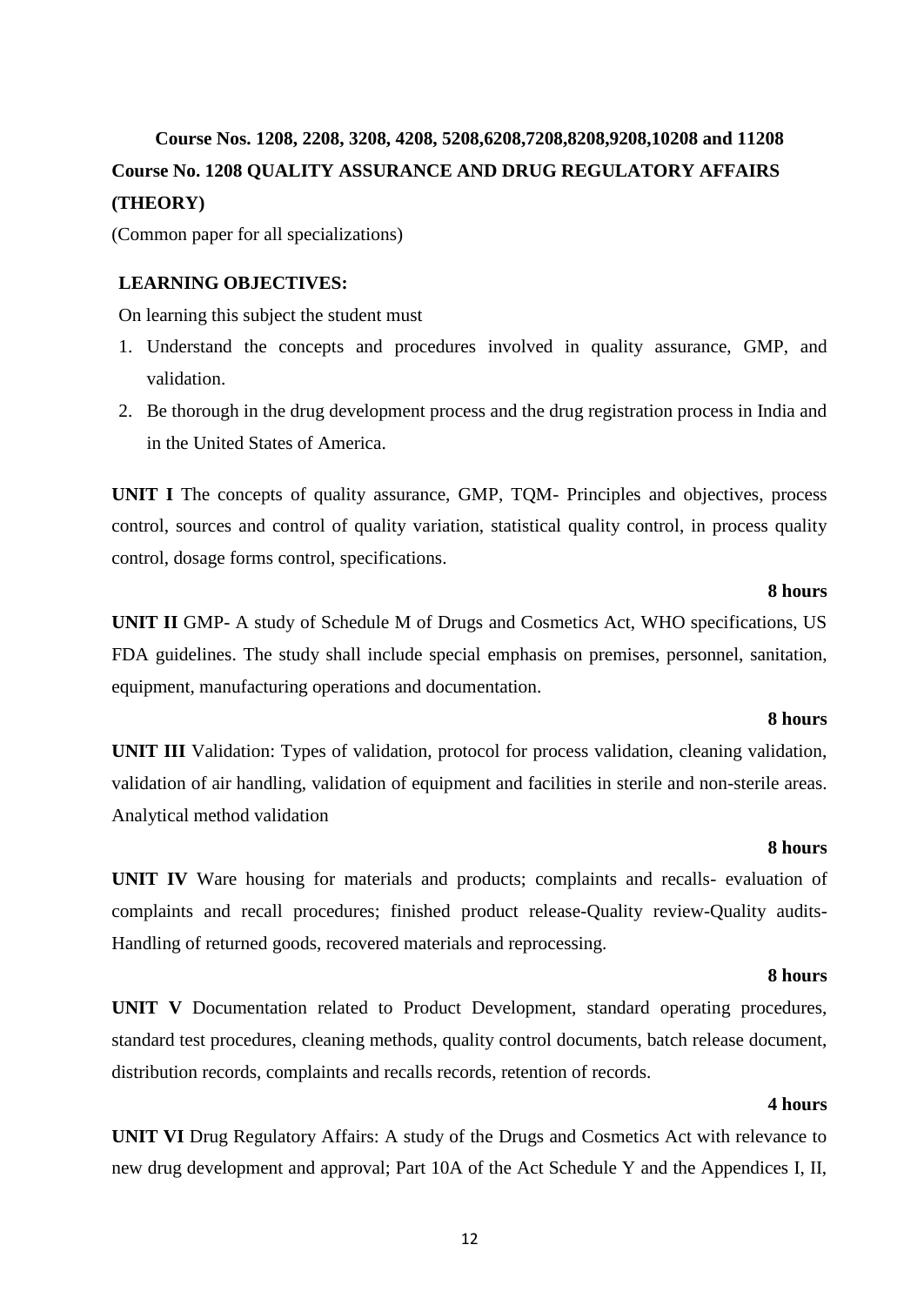III, IV and V. Intellectual Property Rights, Patents, and non-infringing patents. Guidelines for Bioavailability and Bioequivalence studies as per Central Drugs Standard Control Organization (CDCSO, Govt. of India).

#### **12 hours**

**UNIT VII** New Drug Approval Process – Investigational New Drug (IND)- New Drug Application (NDA) – Abbreviated New Drug Applications (ANDA), Hatch-Waxman Act.

#### **4 hours**

**UNIT VIII** ICH for technical requirements for registration of biopharmaceuticals for human use- History and constitution of ICH, ICH guidelines relating to quality, safety, efficacy and multi disciplinary topics and detailed study of

- Q1-Stability testing of new drug substances and products
- Q3- Impurities in new drug substances and new drug products
- S3- Toxicokinetics and Pharmacokinetics
- S7- Pharmacology studies **12 hours**

#### **REFERENCE BOOKS:**

- 1. Leon Lachman, H. A. Lieberman & J. L. Kanig : "The Theory and Practice of Indusrtrial Pharmacy", 3rd edition, Varghese Publishing House, Bombay, 1991.
- 2. Quality Assurance of Pharmaceuticals Vol. I and Vol. II published by Pharma book syndicate.
- 3. Lachman/Lieberman's The Theory and Practice of Industrial Pharmacy, Fourth Edition, Editors, Roop K khar, SP Vyas, Farhan J Ahmad and Gaurav K Jain, CBS Publishers and Distributors Pvt. Ltd.
- 4. Pharmaceutical Product development by N. K. Jain, CBS Publishers and distributors Pvt. Ltd.
- 5. Law relating to Drugs & Cosmetics by Vijay Malik, Eastern Book Company.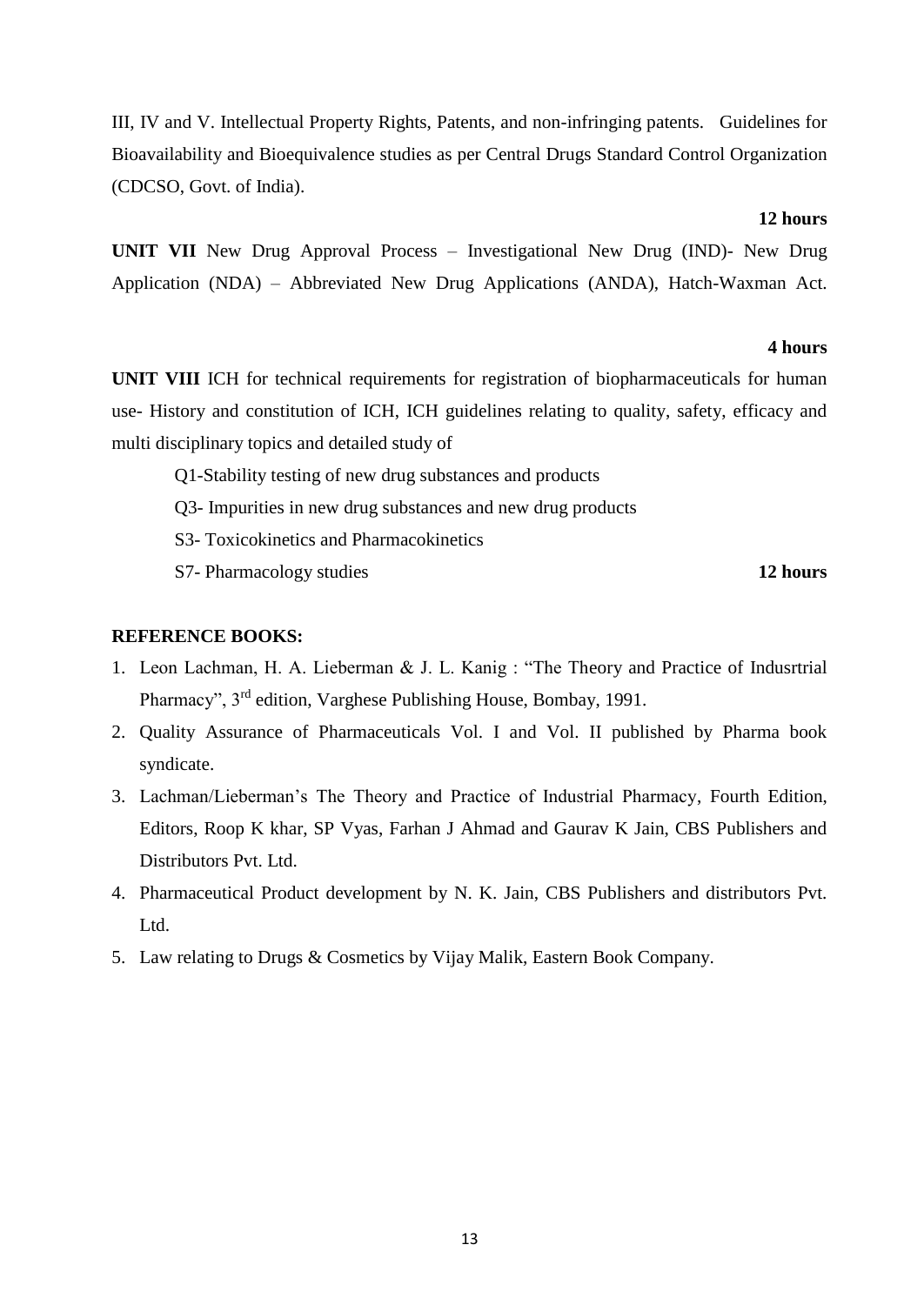#### **Course No.1209 BIO-ANALYTICAL METHODS (THEORY)**

#### **LEARNING OBVJECTIVES:**

This course is aimed

- 1. To train students in qualitative and quantitative analysis of drugs and endogenous substances in biological samples.
- 2. To acquaint the student about the applications of bio-analytical methods in [pharmacokinetics,](http://en.wikipedia.org/wiki/Pharmacokinetics) [toxicokinetics](http://en.wikipedia.org/wiki/Toxicokinetics) and [bioequivalence.](http://en.wikipedia.org/wiki/Bioequivalence)

The student must be able to apply these concepts in various steps like bioassays of drugs, clinical trials, therapeutic drug monitoring, and routine quality control analysis in pharmaceutical industry.

#### **UNIT I PRINCIPLES OF BIOLOGICAL STANDARDIZATION**

Methods of biological assay, Principles of biological assays with certain examples as per IP and BP. Development of new bioassay methods. Alternatives to animal screening procedures: Cell-Line, Patch-Clamp Techniques, In-Vitro Models, molecular biology techniques. Principles of toxicity evaluations, ED50, LD50 and TD values. Regulations for laboratory animal care and ethical requirements: Organization of screening. International guidelines (ICH recommendations). **8 hours**

#### **UNIT II BIOASSAYS**

Statistical methods in biological assays, Antibiotics-microbiological assays, Test for freedom from undue Toxicity, test for pyrogens, Determination of potency of diphtheria antitoxin, Determination of potency of Gas – Gangrene antitoxin (oedematiens), Determination of potency of Gas – Gangrene antitoxin (Septicum), Determination of potency of Gas – Gangrene antitoxin (perfringens), Determination of potency of tetanus antitoxin, Biological assay of Plague vaccine, , Biological assay of old tuberculin, test for potency of vaccine Lymph, Determination of ABO group and of RH group.

#### **8 hours**

#### **UNIT III BIOASSAYS**

Biological assay of cobra and viper venoms, Biological assay of chorionic Gonadotrophin, Biological assay of Serum Gonadotrophin, Biological assay of corticotrophin, Biological assay of insulin, The Mouse Method, Biological assay of protamine Zinc insulin,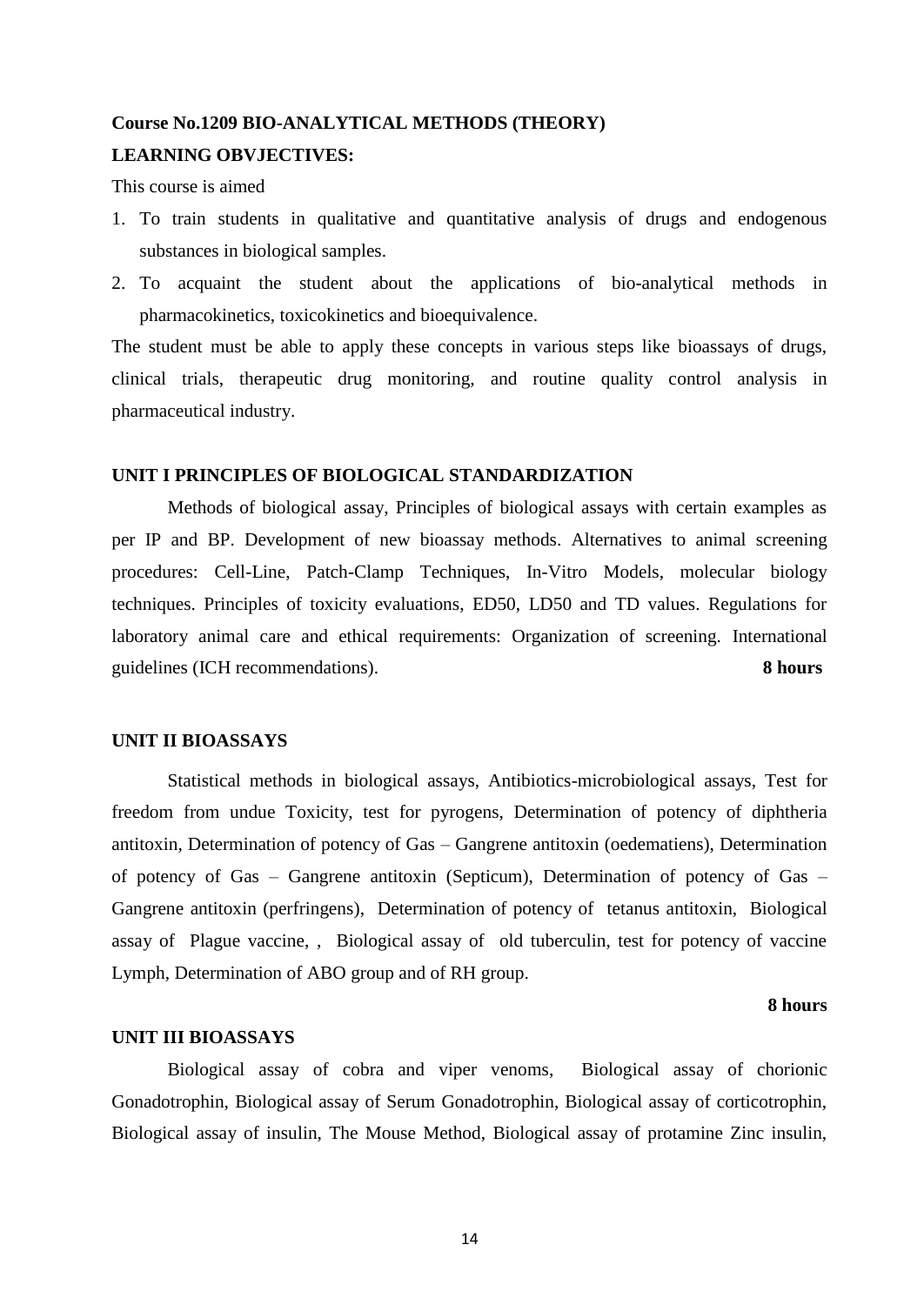Biological assay of posterior pituitary injection, Biological assay of Adrenaline, Biological assay of heparin sodium. **7 hours**

#### **UNIT IV HUMAN DRUG METABOLISM**

Phase-I metabolic reactions- cytochrome P450 enzyme system, Non-microsomal oxidation, Reduction, Hydrolysis, Phase-II metabolic reactions (conjugation)- Glucuronidation, Glutathione conjugation, Acetylation, Sulphation, methylation, Amino acid conjugation. Biomimetic modell systems in the drug metabolism studies- Synthetic porfirines, The Fentonreaction, electrochemical oxidation Experimental setups for the investigation of Phase-I and II reactions. **7 hours**

#### **UNIT V HUMAN DRUG METABOLISM**

In vitro and ex vivo techniques in the drug metabolism studies, Supersomes, Human Liver Microsomal, Cytosolic and S9 fractions (HLM, HLC, HLS9), Immobilized Enzyme Reactors (IMER), Liver cell lines, HepG2 cell line, Transgenic cell lines, Hepatocytes, Liver slices, isolated perfused liver, Integrated discrete Multiple Organ Co-culture system (IdMOC).

#### **8 hours**

#### **UNIT VI BIOAVAILABILITY AND BIOEQUIVALENCE**

Bioequivalence and its determination, study design for the assessment of bioavailability and bioequivalence, factors influencing bioavailability and bioequivalence. Correlation of in vitro dissolution & in vivo bioavailability.Statistical concepts in estimation of bioavailability and bioequivalence. **8 hours**

#### **UNIT VII SAMPLE PREPARATION TECHNIQUES**

Protein precipitation, Liquid –Liquid extractions, Solid-Liquid extraction, Hybrid extraction techniques. Solvents used for extraction procedures, Identification of drug metabolites in biological fluids using qualitative spectroscopic and chromatographic techniques. **7 hours**

#### **UNIT VIIII DENTIFICATION OF DRUG METABOLITES IN BIOLOGICAL FLUIDS**

Objectives of metabolite isolation – Bioavailability of drug metabolites – Principles of isolation of metabolites – Influence of Biological matrix in isolation – Principles of Metabolite identification – Use of Tandem mass spectrometry (MS-MS) in metabolite identification –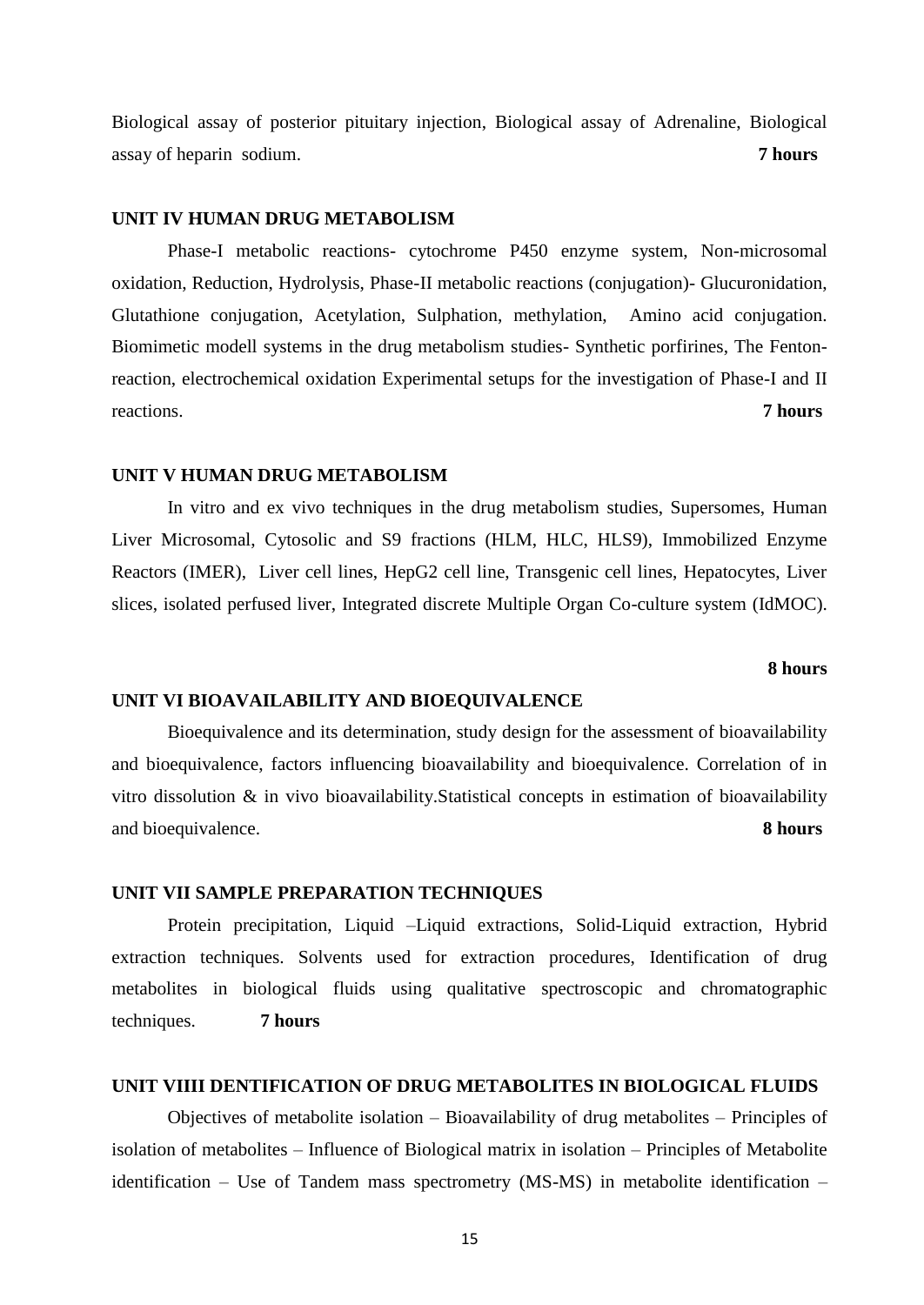Isotopically labeled compounds in metabolite identification – Practical aspects for the identification of metabolites by mass spectrometry. **7 hours**

#### **REFERENCE BOOKS:**

- 1. H. G. Vogel: "Drug Discovery and Evaluation-Pharmacological Assays", 2nd edition, Springer Verlag, Berlin, Germany, 2002.
- 2. Robert A.Turner: "Screening Methods in Pharmacology"
- 3. M. N. Ghosh: "Fundamentals of Experimental Pharmacology", 2nd edition, Scientific Book Agency, Calcutta, India, 1984.
- 4. D. R. Laurence and A.L. Bacharach: "Evaluation of Drug Activities: Pharmacometerics", Vol. 1, Academic Press, London, U.K., 1964.
- 5. David R. Gross: "Animal Models in Cardiovascular Research", 2nd edition, Kluwer Academic Publishers, London, U.K., 1994.
- 6. A handbook of Bioanalysis and Drug metabolismby Gary Evans
- 7. Shargel, L., Wu-Pong, S. and Yu, B.C.A., "Applied Biopharmaceutics and Pharmacokinetics" 5th Edition, McGraw-Hill, 2004.
- 8. Gibaldi. M. and Perrier, D., "Pharmacokinetics", 2nd Edition, Marcel Dekker Inc., 1982.
- 9. Pharmacopoeia of India,  $3<sup>rd</sup>$  edition, volume –II, 1985.
- 10. Pharmacopoeia of India, 2<sup>nd</sup> edition, 1996, appendix XXXV.
- 11. Modern analytical techniques in the pharmaceutical- and bioanalysis by Dr. Istvan Bak.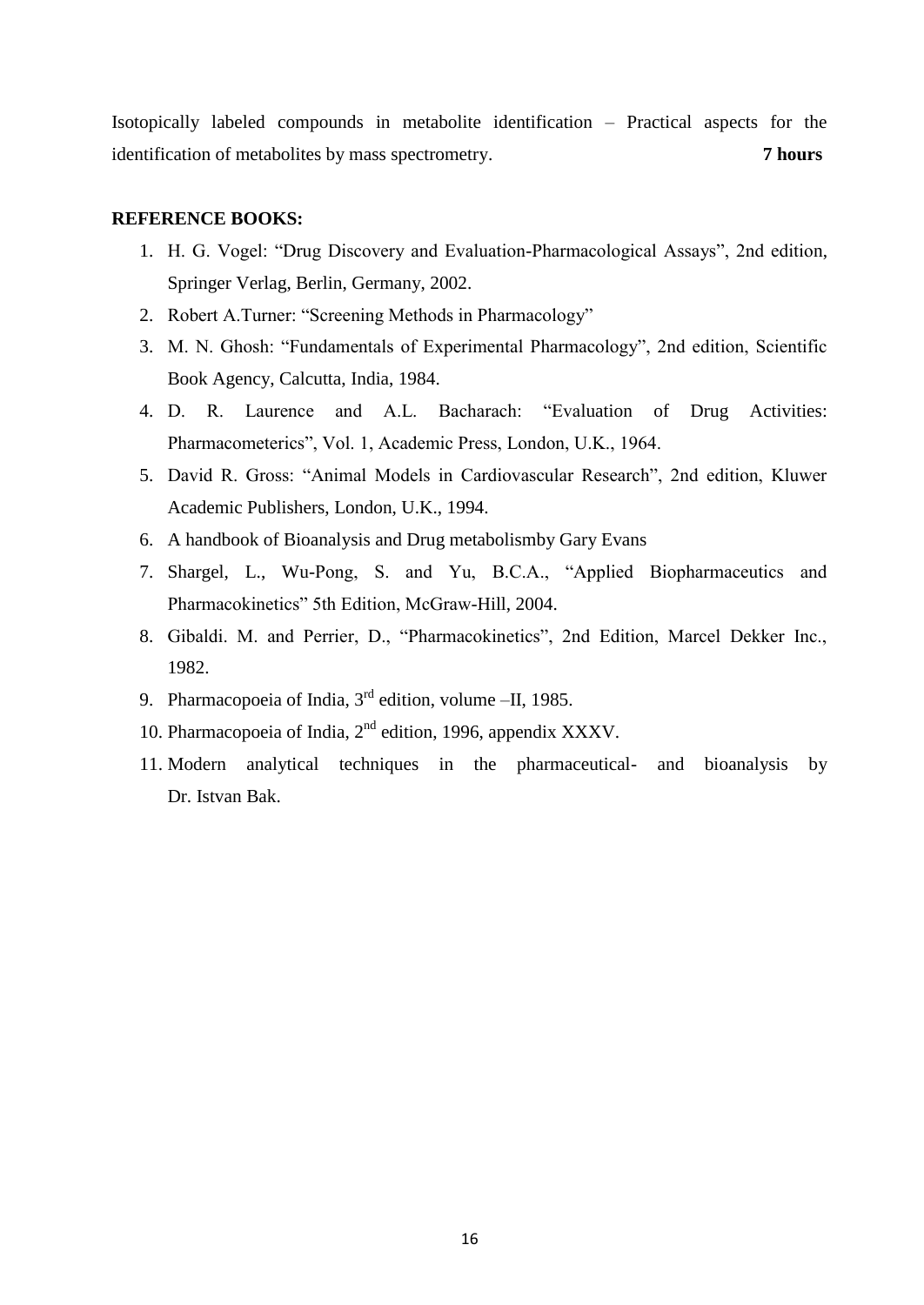#### **Course No.1210 ADVANCED PHARMACEUTICAL ANALYSIS II (THEORY)**

#### **LEARNING OBVJECTIVES:**

The subject is aimed

- 1. To train students in advanced qualitative and quantitative analytical principles of sampling techniques, colorimetric reagents, quality control of excipients & packaging materials, stability tests and impurity profiling.
- 2. The student must be able to apply these concepts in various steps like stability testing of raw materials & finished drug products, sample preparation, routine quality control analysis and characterization of impurities in active pharmaceutical ingredients and pharmaceutical drug products in pharmaceutical industry.

#### **UNIT I Analysis of Drugs in Dosage Forms**

A detailed study of principles and procedure involved in various physicochemical methods of analysis including instrumental methods, (biological and microbiological methods to be completely excluded) of pharmaceutical preparations and dosage forms include in the Indian pharmacopoeia containing the following class of drugs.

| a) Anti Malarial drugs | b) Anti Neoplastic Drugs |         |
|------------------------|--------------------------|---------|
| c) Antibiotics         | d) Anti viral drugs      | 9 hours |

#### **UNIT II Analysis of Drugs in Dosage Forms**

A detailed study of principles and procedure involved in various physicochemical methods of analysis including instrumental methods, (biological and microbiological methods to be completely excluded) of pharmaceutical preparations and dosage forms include in the Indian pharmacopoeia containing the following class of drugs.

| a) Steroidal Harmones    | b) Vitamins     |                |
|--------------------------|-----------------|----------------|
| c) Anti tubercular drugs | d) Sulfonamides | <b>6 hours</b> |

#### **UNIT III Analysis of Drugs in Dosage Forms**

A detailed study of principles and procedure involved in various physicochemical methods of analysis including instrumental methods, (biological and microbiological methods to be completely excluded) of pharmaceutical preparations and dosage forms include in the Indian pharmacopoeia containing the following class of drugs.

| a) Adrenergic drugs | b) Diuretics |
|---------------------|--------------|
|---------------------|--------------|

c) Anti hypertensive drugs **6 hours**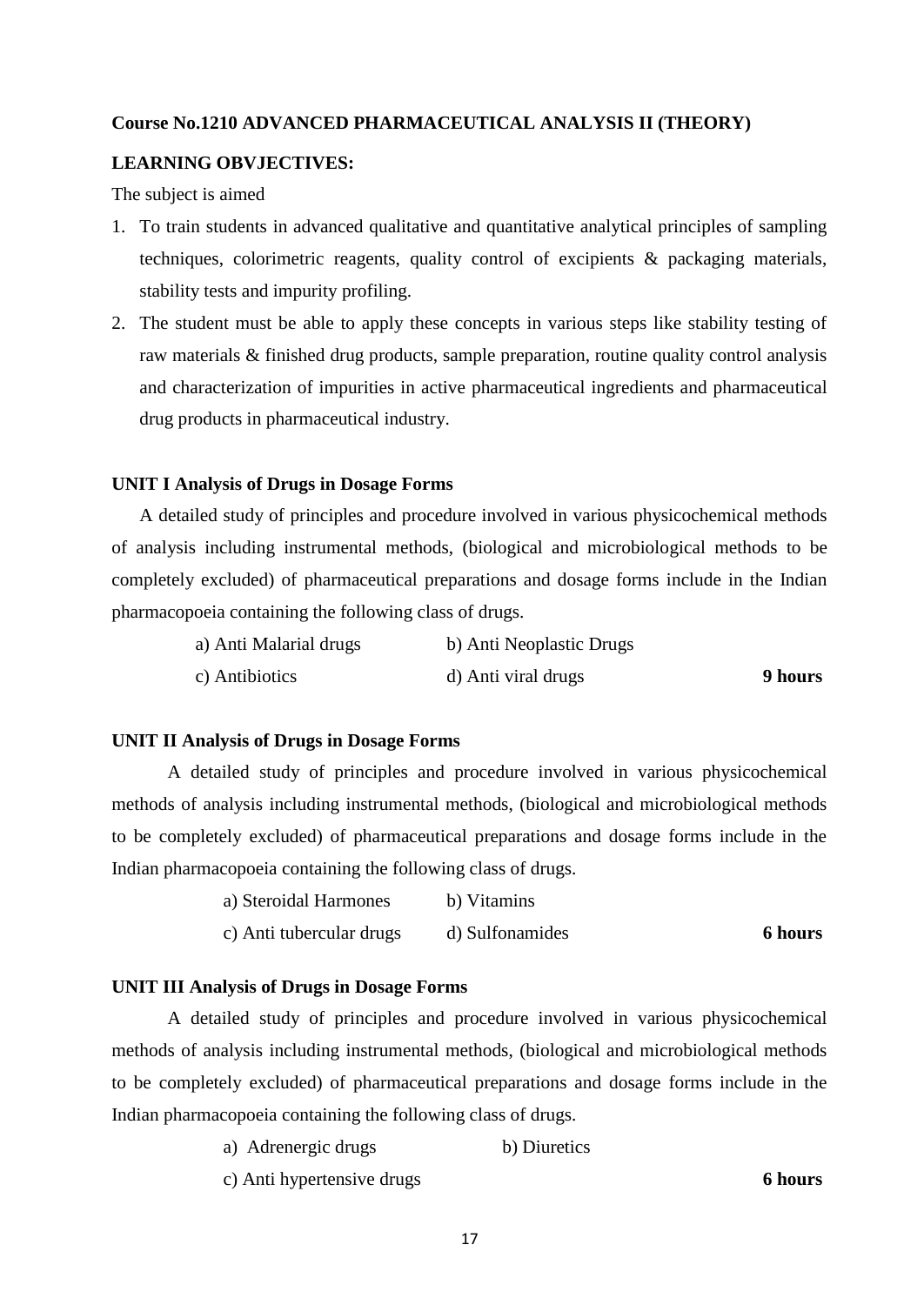#### **UNIT IV Analysis of Drugs in Dosage Forms**

A detailed study of principles and procedure involved in various physicochemical methods of analysis including instrumental methods, (biological and microbiological methods to be completely excluded) of pharmaceutical preparations and dosage forms include in the Indian pharmacopoeia containing the following class of drugs.

- a) Drugs acting on CNS (Local anesthetics, Sedatives and hypnotics, Anti depressants, Anti psychotics)
- b) Analgesics and Anti Pyretics **6 hours**

## **UNIT V Reagents and Functional Group Based Analysis of Active Pharmaceutical Ingredients (API)**

Principles and procedures involved in quantitative determination of the following functional

groups a) Hydroxy b) Aldehyde c) Ketone d) Amine e) Methoxyl f) Ester g) Carboxyl

Analytical principles, procedures and applications involved in the use of the following reagents.

- a) MBTH (3-methyl-2-benzothiazoline hydrazone).
- b) Folin Ciocalteu (FC) reagent.
- c) 2,6- Dichloroquinone chlorimide.
- d) 2,3,5- Triphenyl tetrazolium salt.
- e) 1,2- naptho quininone -4- sulfonate.
- f) Bratton-Marshall reagent.
- g) *p*-Dimethyl amino cinnamaldehyde (PDAC) reagent. **8 hours**

#### **UNIT VI Quality Control Tests of Pharmaceutical Dosage forms**

a) Tablets b) Capsules c) Parentrals d)Liquid orals e) Ointments **7 hours**

#### **UNIT VII Quality Control of Excipients & Packaging Materials**

Tests related to excipients such as bulk density, tapped density, particle size distribution, pH, moisture content, viscosity (dynamic), gelling temperature, swelling temperature, loss on drying, residue on ignition, conductivity, congealing range, readily carbonizable substances and readily oxidizable substances, melting point and melting range. Excipients of interest, disintegrating agents, binders, emulsifiers, viscosity modifiers and preservatives including preservative challenge test.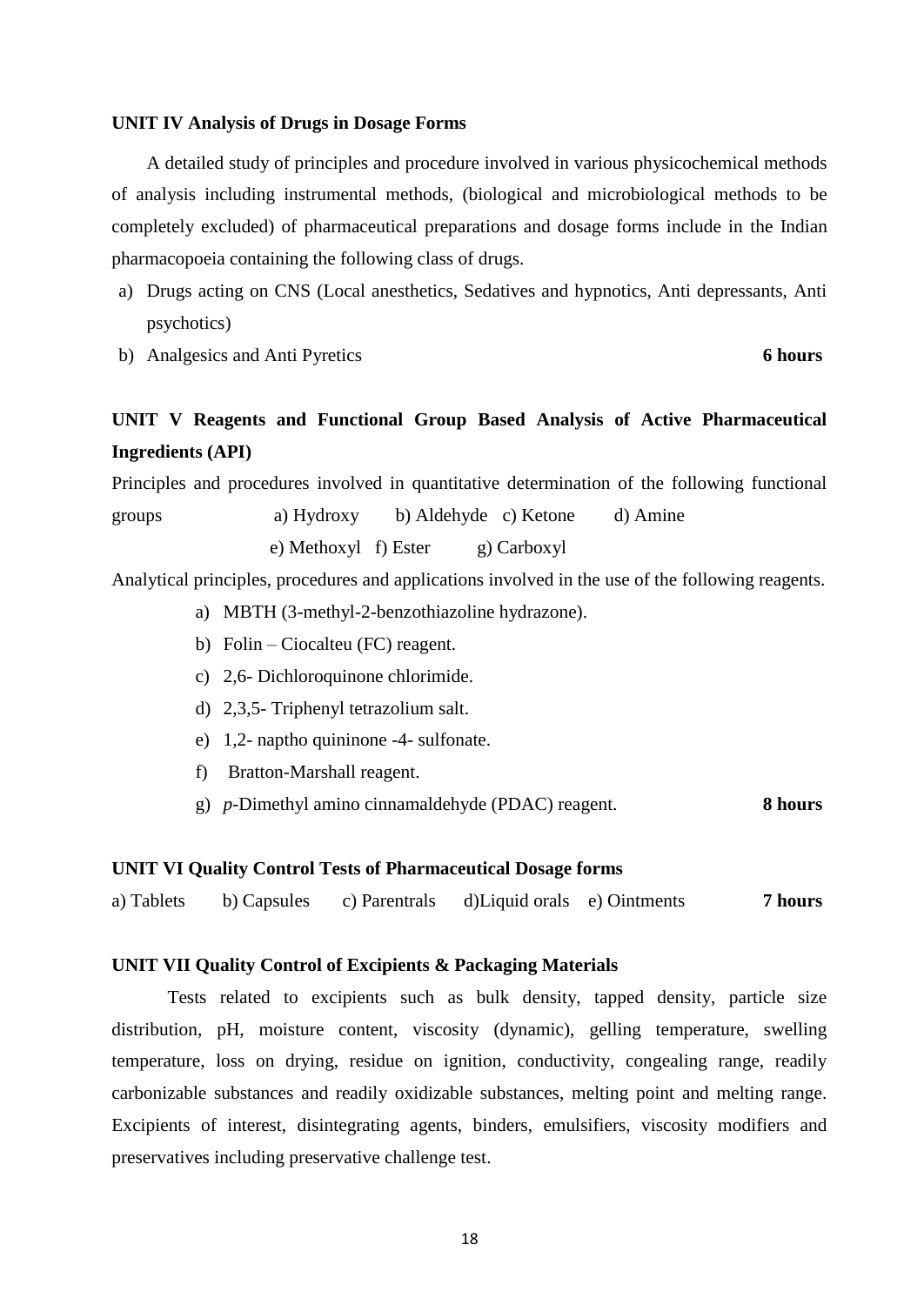Containers and Closures: Glass light transmission, chemical resistance – glass containers, powdered glass test, water attack test. Biological tests – plastics and other polymers: physicochemical tests – plastics, polyethylene containers, single unit containers and unit dose containers for non sterile solids and liquid dosage forms, customized patient medication packages, containers – permeation, metal containers, and rubber closures.

#### **8 hours**

#### **UNIT VIII**

#### **Stability Testing**

Solid state drug stability, accelerated stability studies, physical degradation of pharmaceutical products, prolonging the shelf life, effect of packaging materials on dosage form on stability, ICH guidelines- ICH basic principles, stability testing of new drug substance and formulations, photostability testing, Containers. WHO stability guidelines.Forced Degradation.

#### **Impurity Profiling**

Sources of impurities and their effect on drug stability and therapeutic action – Determination of impurities in bulk drugs: Isolation, characterization, and analytical methods – Formulation related impurities: Isolation, characterization, and analytical methods. ICH and WHO guidelines for impurity and related substances in the drugs.

#### **10 hours**

#### **REFERENCE BOOKS:**

- 1. Hiaguchi T, Brochmann E, Hanssen H, Hanseen H. Pharmaceutical analysis, CBS publishers &distributors, New Delhi, 2004.
- 2. Rowe RC, Sheskey PJ, Owen SC. Handbook of Pharmaceutical excipients.  $5<sup>th</sup>$  ed., Pharmaceutical press, Britain, 2006.
- 3. Lachman L, Lieberman HA, Kanig JL. The theory and practice of industrial pharmacy, 3<sup>rd</sup> ed., Varghese Publishers, Mumbai 1987.
- 4. Ahuja S, Alsante KM. Handbook of isolation and characterization of impurities in pharmaceuticals. Academic press, California, 2003.
- 5. Sethi PD. Quantitative analysis of drugs in pharmaceutical formulations, 3<sup>rd</sup> ed., CBS publishers &distributors, New Delhi, 2008.
- 6. Beckett AH, Stenlake JB. Practical pharmaceutical chemistry, Part I &II.  $4<sup>th</sup>$  ed., CBS publishers &distributors, New Delhi, 2004.
- 7. Remington: The science and practice of pharmacy. 21st ed., vol. I &II, Lippincatt WilIams &Wilkings, New Delhi, 2005.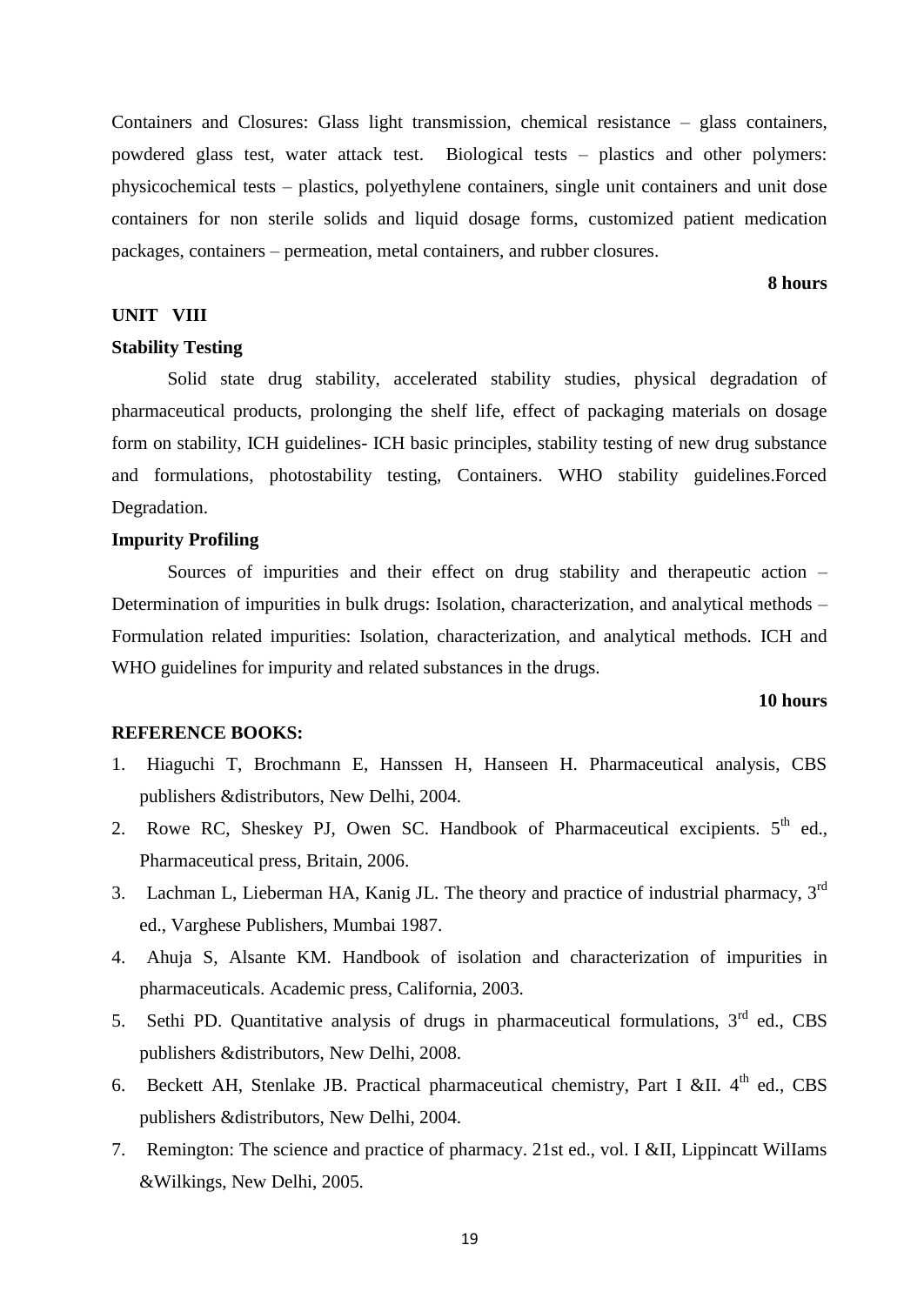- 8. Indian Pharmacopoeia. Controller of Publication. Delhi, 2007.
- 9. British Pharmacopoeia. British Pharmacopoeia Commission Office, London, 2008.
- 10. United States Pharmacopoeia. United States Pharmacoepial Convention, Inc, USA, 2006.
- 11. Methods of Drug Analysis by Gearin and Grobowski
- 12. Text book of Pharm Analysis by K.A.Connors.(John wiley
- 13. Spectroscopy by Silverstein.
- 14. Phamaceutical Analysis-Modern Methods by J.W.Munson(Marcel Dekker)
- 15. Pharmaceutical chemistry by L.G.Chatten(Marcel Dekker)

#### **Course No. 1211 ADVANCED PHARMACEUTICAL ANALYSIS II (PRACTICAL)**

- 1. Utility of MBTH reagent for the assay of Aldehyde drugs.
- 2. Utility of FC reagent for the assay of phenolic and amine drugs
- 3. Utility of DCQC reagent for the assay of phenolic drugs
- 4. Utility of 2,3,5, tri phenyl tetrazolium salt for the assay of drugs
- 5. Utility of 1,2- naptho quininone -4- sulfonate for the assay of amine drugs
- 6. Utility of BM reagent for the assay Primary aromatic amine drugs
- 7. Utility of PDAB and PDAC reagent for the assay of amine drugs.
- 8. Assay of Antibiotics
- 9. Assay of Vitamin
- 10. Assay of steroids
- 11. Assay of Sulfonamides
- 12. Assay of Adrenergic drugs
- 13. Assay of Diuretics
- 14. Assay of Anti neoplastic drug
- 15. Assay of Barbiturates
- 16. Assay of Antipyretic and analgesics
- 17. Assay of Antiviral drugs
- 18. Assay of Anti hypertensive drugs
- 19. Stability indicating assay method of any one drug.

#### **Course No. 1212** comprehensive viva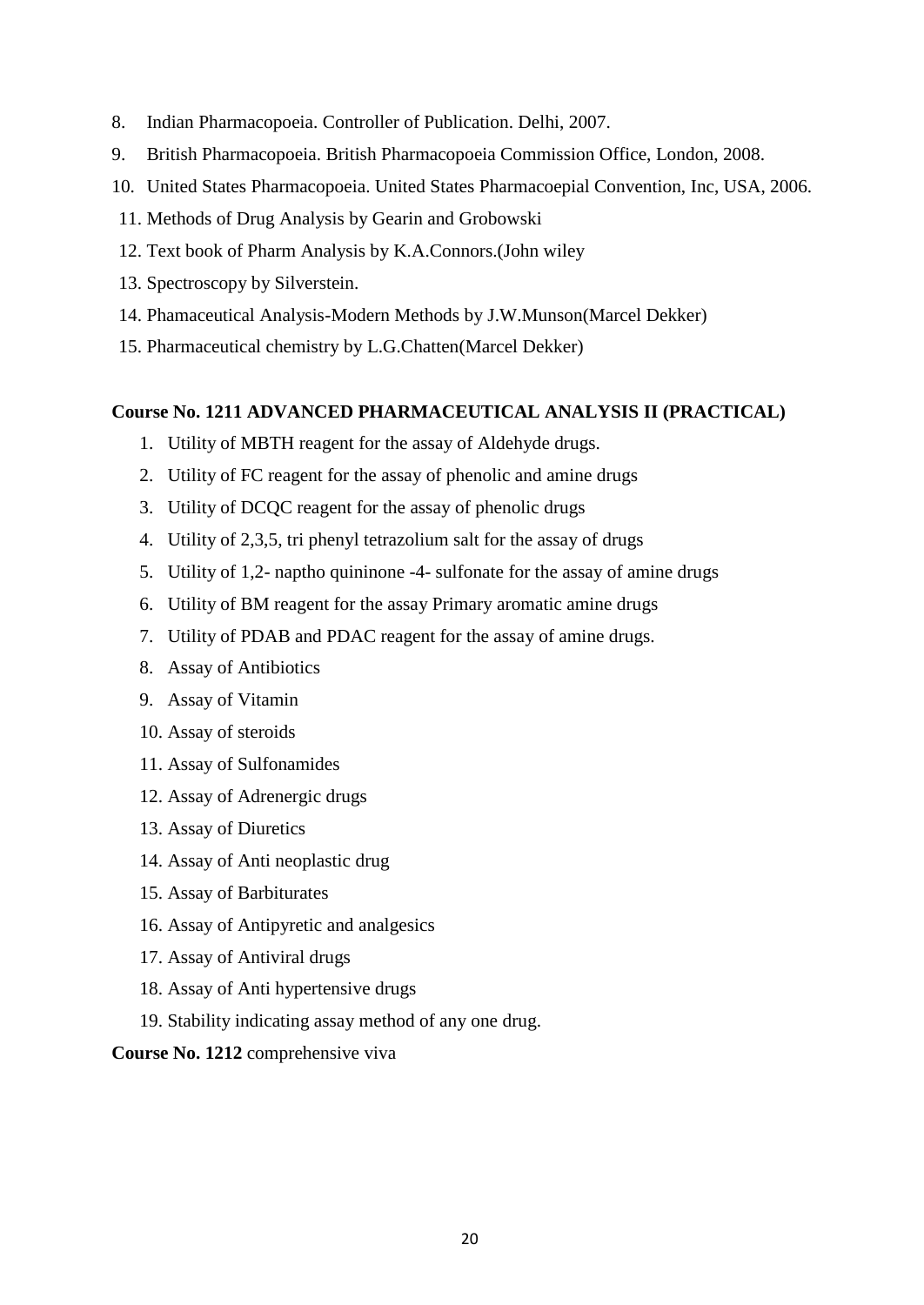#### **THIRD SEMESTER**

**Course No. 1313** Seminar on the objectives and work plan of the proposed project to be completed within one month from the commencement of the project. **Course No. 1314** Mid-term project review at the end of third semester. **Course No. 1315** Seminar on the selected topic

#### **FOURTH SEMESTER**

**Course No. 1416** Thesis evaluation **Course No. 1417** Thesis viva-voce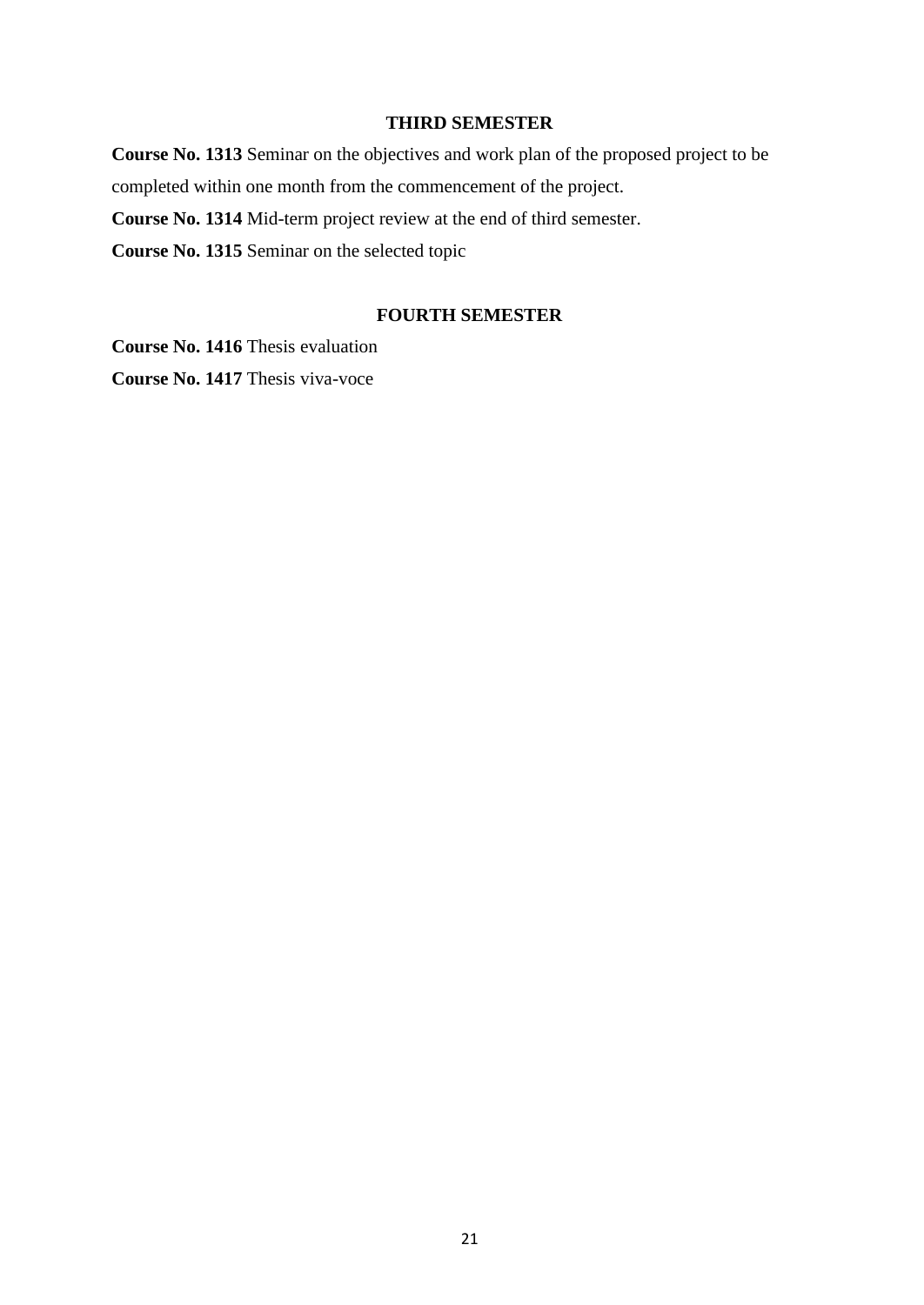# **2. PHARMACEUTICAL CHEMISTRY FIRST SEMESTER**

#### **Course No.2101 BIOSTATISTICS (THEORY)**

(Common paper for all specializations)

# **Course No.2102 PHARMACEUTICAL CHEMISTRY – I (ADVANCED ORGANIC CHEMISTRY) (THEORY)**

#### **LEARNING OBJECTIVES:**

- 1. Basic concepts of organic chemistry to be dealt at advanced level: A thorough understanding on atomic and bond properties and their contribution towards inter and intra molecular interaction extrapolated to drug receptor and other biological interaction. Physicochemical properties.
- 2. Stereochemistry: A clear concept on chirality in organic compounds, identification of chiral centre, nomenclature and biological significance. Importance of chirality in bioactivity of drug molecules
- 3. Mechanism of Organic Reactions: Mechanistic study of organic reactions, including various types of substitution and addition reactions. A thorough study on Named reactions and their modifications, applicability in medicinal chemistry.
- 4. Reagents and their synthetic applications:An understanding of specialty reagents used for synthetic applications, synthesis, stability, storage and their applicability.
- 5. Retrosynthetic analysis: a thorough understanding on the disconnection approach and design of synthesis for a simple target compound using chemical logic.

**UNIT I Basic concepts of organic chemistry to be dealt at advanced level**: Inductive effect, Mesomeric effect, hyperconjugation, Dipole moments, carbocations, carbanions, free radicals and carbenes and steric effects. **5 hours**

**UNIT II Stereochemistry: Optical isomerism**: optical activity and chirality, structural features necessary for optical activity including biphenyls, allenes. Determination of configuration (Absolute and Relative) in compounds containing one chiral center and more chiral centres, Racernic modification, methods of resolution.

**Cis-trans isomerism**: Cis-trans isomerism resulting from double bonds, monocyclic compounds, fused and bridged ring systems.

22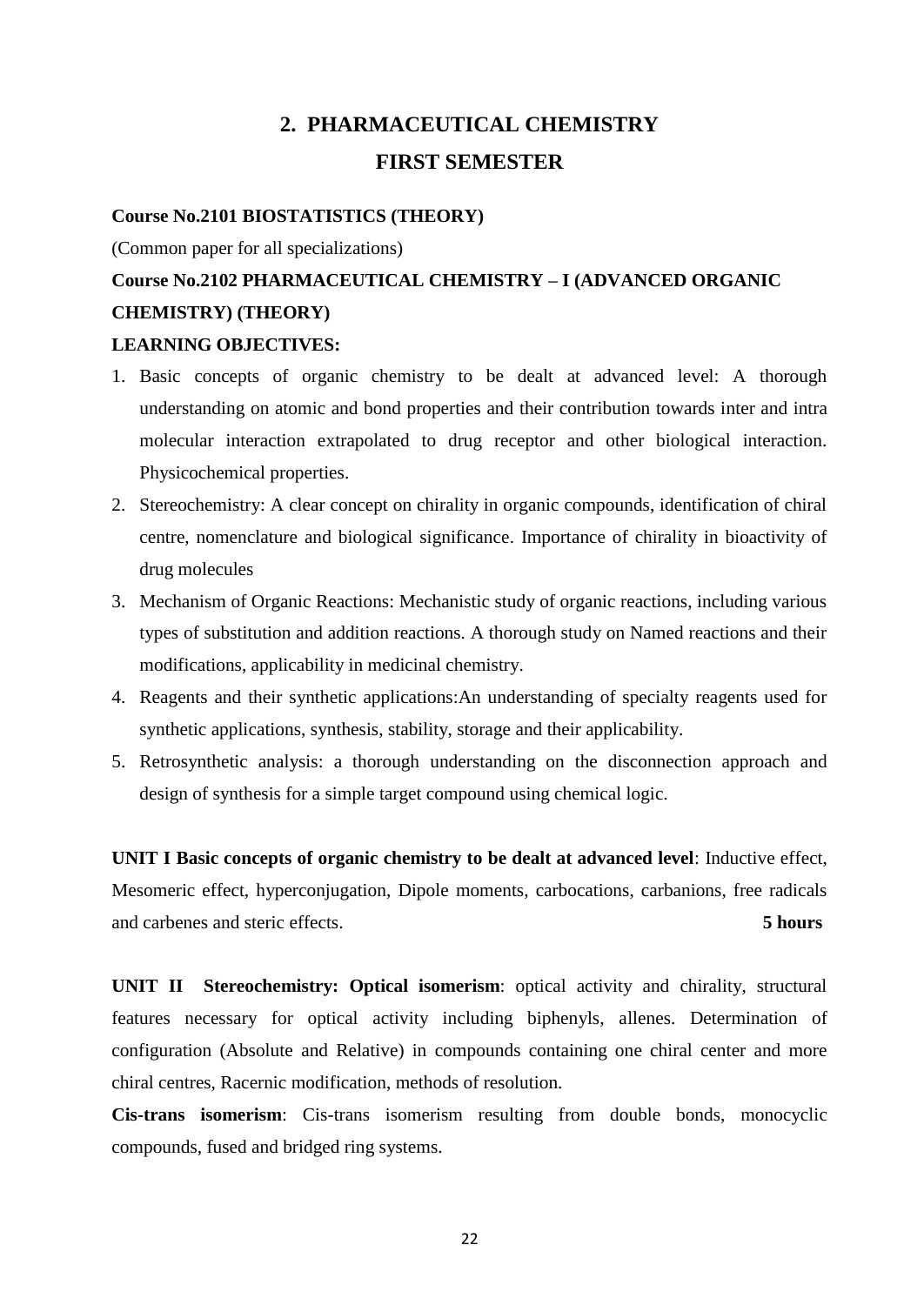**Conformational analysis**: Conformations in open chain, six membered and other rings, steno strain in small rings, unsaturated rings and unavoidable crowding.

**UNIT III Assymetric synthesis:** Absolute and partial asymmetric synthesis, Chiral induction, factors controlling facial selectivity, chiral reagents, catalysis and solvents, double asymmetric induction, asymmetric synthesis of amino acids. **7 hours**

**UNIT IV Mechanism of Organic Reactions**: Mechanism of free radical addition, substitution, electrophilic addition and substitution, mechanism of nucleophilic addition and substitution  $(S_N1, S_N2$  including participation of neighboring groups) with suitable examples. **7 hours** 

**UNIT V Molecular rearrangements**: Pinacol-pinacolonc rearrangements, trans-annular rearrangements, benzilic acid rearrangemnents, rearrangements due to electron deficient nitrogen atoms-Hofmann reaction, Schmidt reaction and Beckmann rearrangement. **7 hours**

**UNIT-VI Name reactions:** Michael addition, Mannich reaction, Bayer-Villiger oxidation, Oppenauer oxidation and their applications in organic synthesis. **7 hours**

#### **UNIT-VII Reagents and their synthetic applications:**

Methods of preparation, physical and chemical properties and important synthetic applications of the following reagents.

- 10. Lithium aluminium hydride and Sodium borohydride.
- 11. N-Bromosuccinimide
- 12. Lead tetraacetate
- 13. Diazomethane
- 14. Sodium in liquid ammonia **7 hours**

#### **UNIT-VIII Retrosynthetic analysis:**

Introduction to: (i) Retrosynthetic analysis and designing of the synthesis. (ii) Grounding of organic Chemistry for understanding retrosynthesis. (iii) Disconnection approach: An introduction to synthons, synthetic equivalents, disconnection approach, functional group inerconversions, importance of order of events in organic synthesis, one and two group C- X disconnections, selective organic transformations chemoselectivity, regioselectivity, stereoselectivity, enantioselectivity. **7 hours**

#### **8 hours**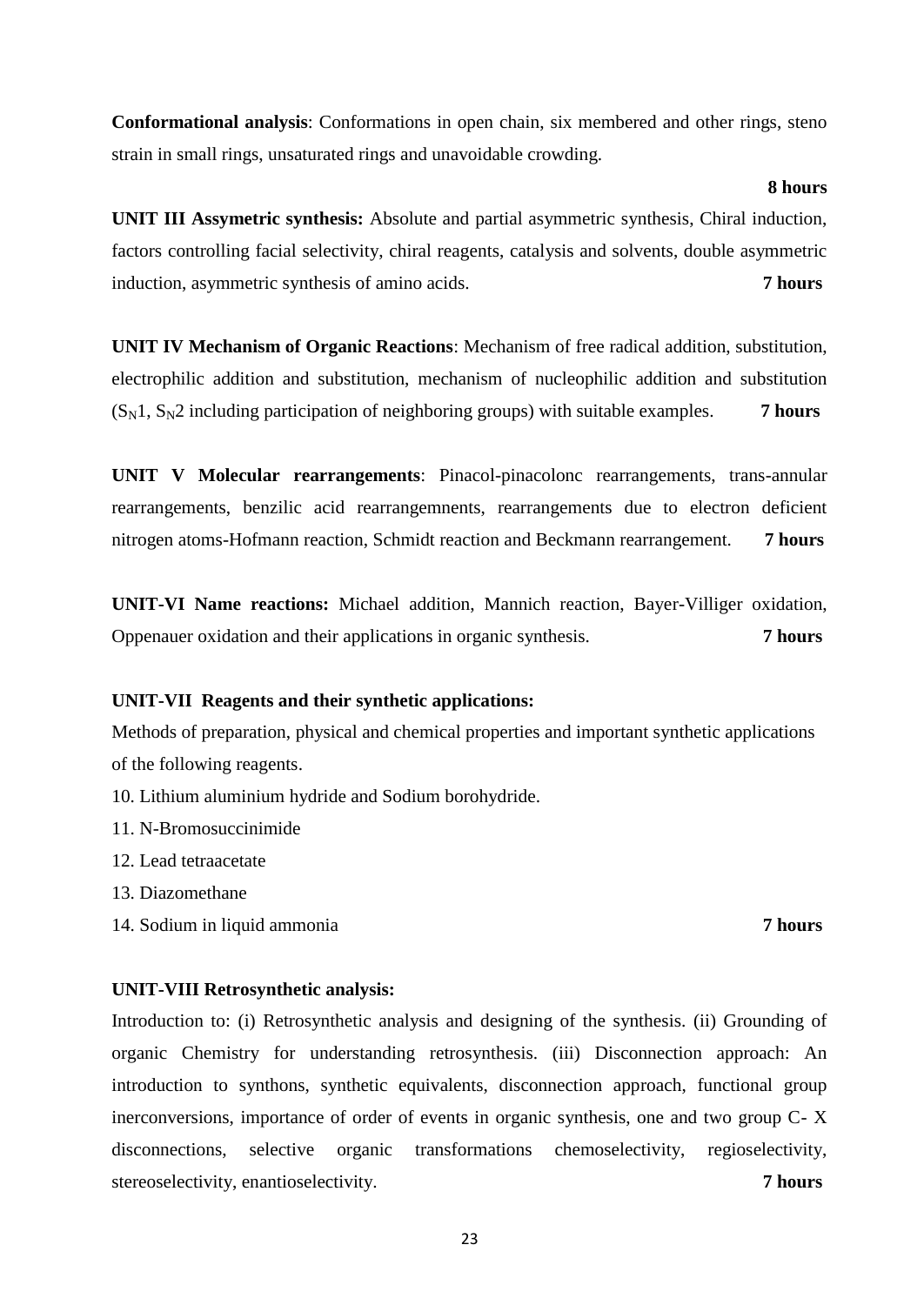# **Course No. 2103 PHARMACEUTICAL CHEMISTRY - I (ADVANCED ORGANIC CHEMISTRY) (PRACTICAL)**

## **LEARNING OBJECTIVES:**

Qualitative analysis of unknown organic compounds:

- 1. Design of methodology for effective separation of various binary mixtures. Identification of unknown organic compound using chemical tests and effective deductive logic.
- 2. Synthesis of compounds in single step or multi step. Reaction monitoring, maintenance of reaction conditions including inerth environment. Yield calculations for multistep synthesis. Purification and identification of product.
	- A) Preparation of the following compounds
		- 1. Benzanilide from Benzophenone (Beckmann Rearrangement)
		- 2. 2-Phenylindole from Acetophenone (Fisher's indole synthesis)
		- 3. Cinnamic acid from Benzaldehyde (Perkins reaction).
		- 4. 2,5, dihydroxy acetophenone from hydroquinone (Frie's rearrangement)
		- 5. Diethyl furnarate from maleic acid (Conversion of cis isomer to trans isomer)
		- 6. Benzilic acid from benzil (Benzilic acid rearrangement)
		- 7. Nitrosoinethyl urea from acetamide
		- 8. Biphenic acid from anthranilic acid.
	- B) Qualitative analysis of binary organic mixtures (At least 6)

## **REFERENCE BOOKS:**

- 1. Text book of organic chemistry by I.L.Finar Vol.1 & 11.
- 2. Advanced organic chemistry-reactions, mechanisms & structures-Jerry March (Wiley Eastern, New Delhi)
- 3. Recations mechanisms in Organic chemistry-S. Mukhatj ee ai is S .P .singh (Mc Millan India Ltd., New Delhi).
- 4. A guide book to mechanisms in organic chemistry-peter sykes(Oriental longrnann, New Delhi).
- 5. Structure and mechanisms inorganic chemistry-C.Kingold (Cornell University press, Newyork.)
- 6. Structure and mechanisms inorganic chemistry-jerry March.
- 7. Designing Organic Synthesis: S. Warren, Wiley.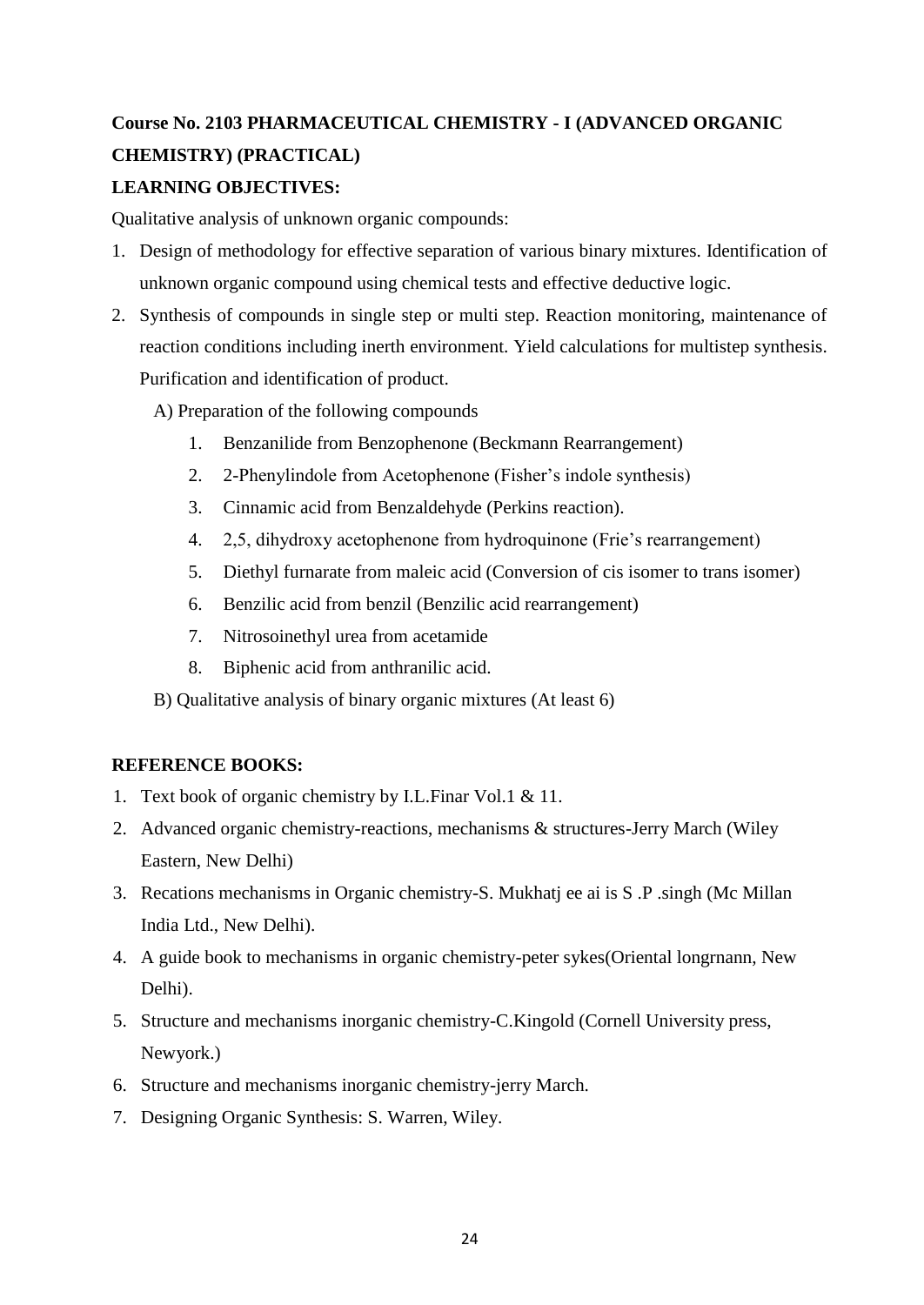# **Course No. 2104 PHARMACEUTICAL CHEMISTRY – II (NATURAL PRODUCTS OF MEDICINAL INTEREST) (THEORY)**

**LEARNING OBJECTIVES:** An over view of role of natural products research in drug discovery. Methodical approach followed for structure elucidation of various natural products and their applicability in identification of new natural product. Role of spectral and chromatographic methods in natural products research.

#### **(Natural Products of Medicinal Interest)**

**UNIT-I**: General methods of isolation and separation of plant constituents. Qualitative tests employed for the detection of plant constituents. Application of GLC, HPLC and HPTLC techniques of separation and analysis of natural products. **8 hours**

**UNIT-II:** Application of IR, 1H NMR MS, CR1) and C.D. to structural studies of natural products. **7 hours**

**UNIT-III:** Study of biogenesis: the acetate hypothesis. isoprene rule, biogenetic hypothesis relating to alkaloids. **5 hours**

**Methods of isolation, purification, structure elucidation, structural features involving synthetic, degradative and spectroscopic methods, to be discussed for the following natural products.**

**UNIT-IV**: **Alkaloids**: Atropine, ergometrine, reserpine, vinbiastin and vincristin. **Steroids**: Cholesterol, Ergosterol, Ergocalciferols, cardiac steroids (Digoxin, Ouabain, Scillarin A and Pervuoside), corticosteroids, synthesis of cortisone

 **7 hours**

**Antibiotics**: Structural features and uses of cephalosporins, rifampicin and tetracyclines.

**UNIT-V: Vitamins**: Vitamin A, folic acid and Vitamin B12. **7 hours Salient structural features of polypeptides and proteins**: Insulin, oxytocin and Vasopressin. **UNIT-VI**: Chemistry of nucleotides, co-enzymes and prostaglandins. **7 hours UNIT-VII**: Chemistry of natural products of recent origin-podophyllotoxin and its derivatives, campothesin and its derivatives, taxol, artemisinin. **7 hours UNIT-VIII**: Marine natural products with therapeutic potential. **7 hours**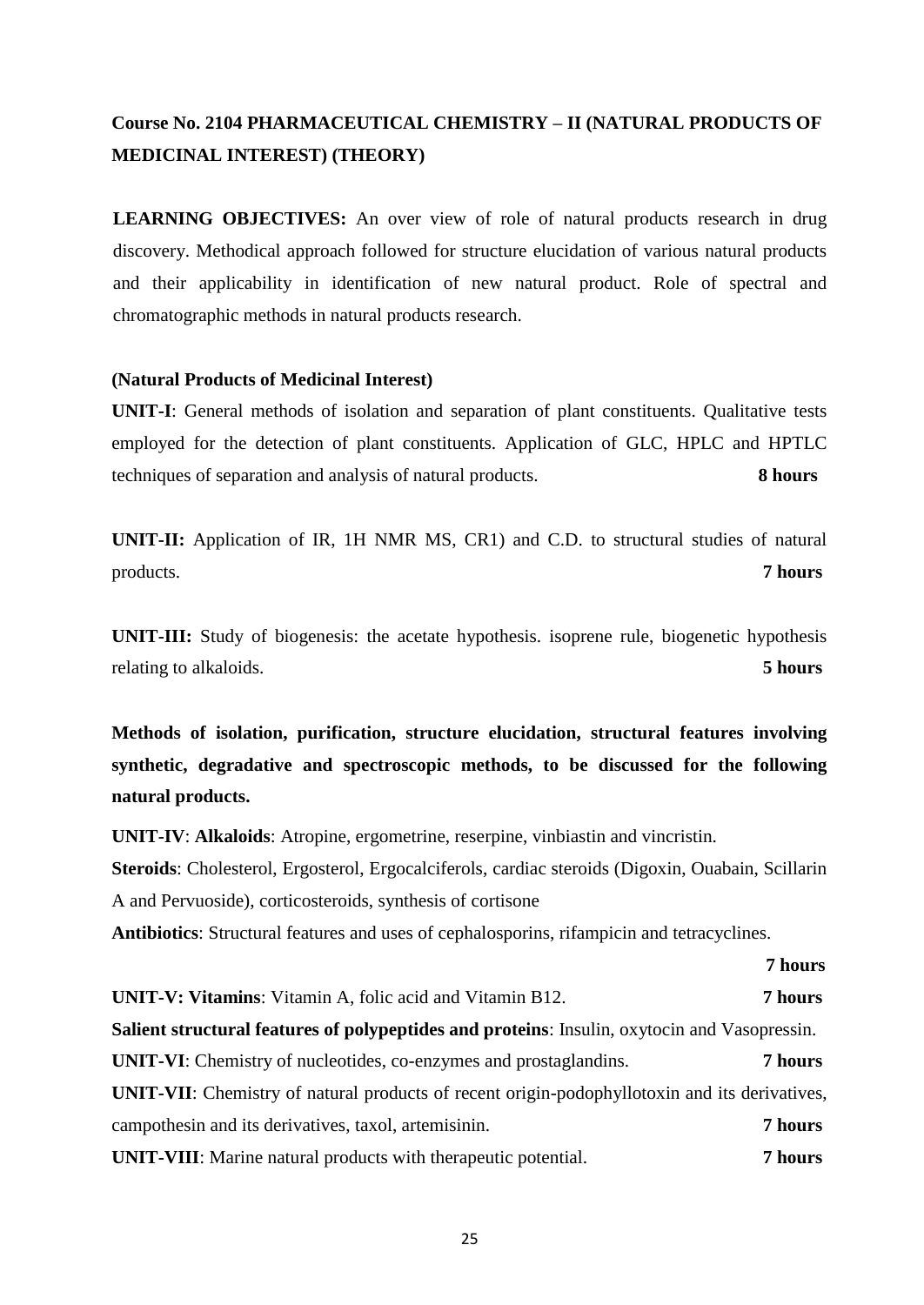# **Course No. 2105 PHARMACEUTICAL CHEMISTRY** (**PRACTICAL) LEARNING OBJECTIVES**:

Isolation of natural products from various resources. Importance of planning, solvent and other conditions needed for extraction. Usage of chromatographic, chemical and spectral methods for identification of isolated natural product.

- 1. Isolation, purification and characterization of some of the following natural products using different chromatographic techniques
	- a. Piperine from black pepper
	- b. Caffeine from tea powder
	- c. Curcumin from turmeric
	- d. Sennosides from *Senna*
	- e. Anthraquinone glycosIdes from Rhubarb
	- f. Hesperidine from orange peel
	- g. Rutin from *Bauhinia tomentosa*
	- h. Embellin from *Embelia ribes*
	- i. Pectin from orange peel
	- j. Strychnine and Brucine from *Strychnos nuxvornica*
	- k. Diosgenin from *Dioscorea* tubers
- 2. Degradation reactions and identification of degradation products of some of the above natural products.

#### **REFERENCE BOOKS:**

- 1. Text book of organic chemistry IL Finar
- 2. Text book of medicinal chemistry Wilson &Gijvold.

**Course No. 2106** Comprehensive Viva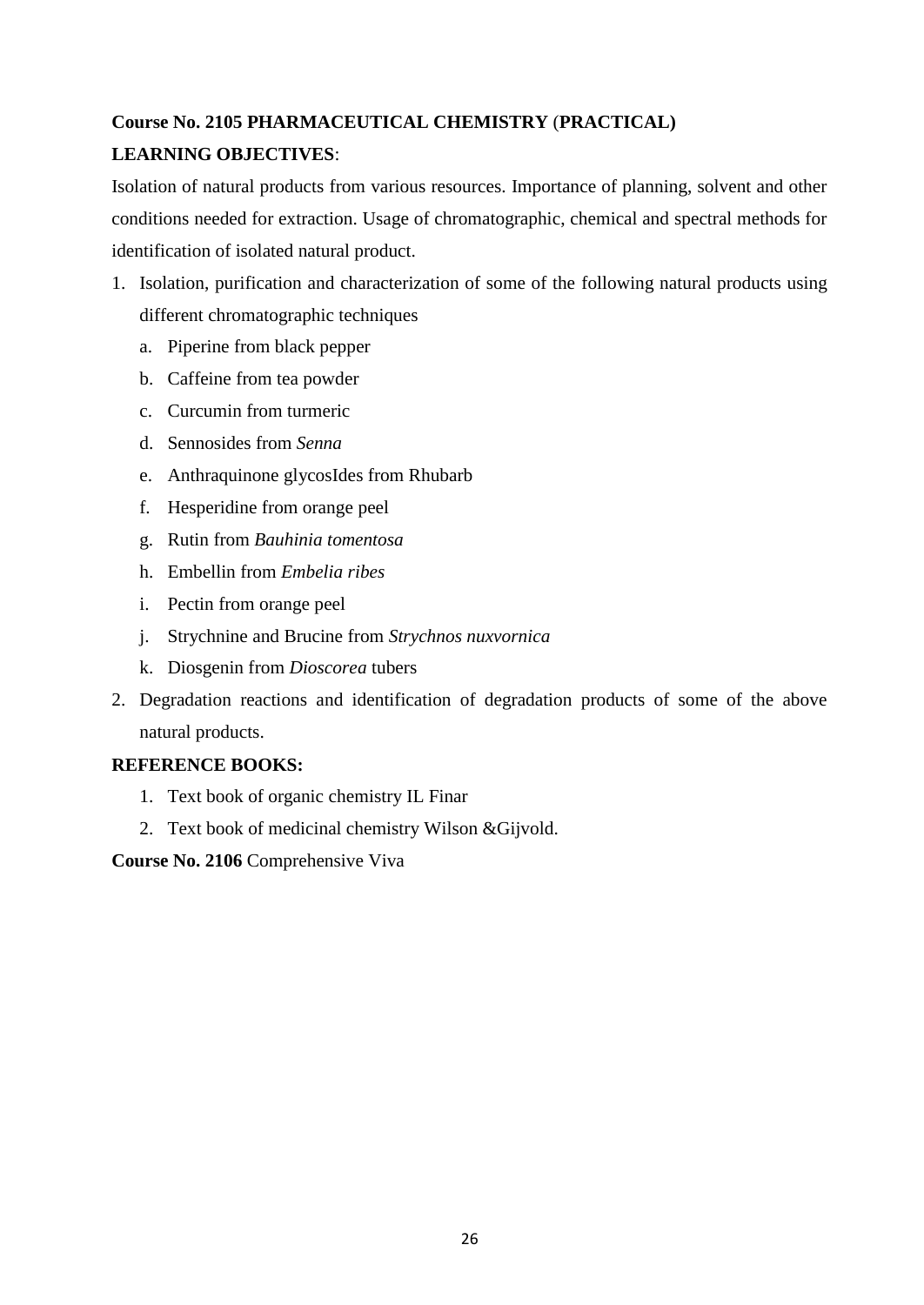# **PHARMACEUTICAL CHEMISTRY SECOND SEMESTER**

#### **Course No. 2207 MODERN ANALYTICAL TECHNIQUES (THEORY)**

(Common paper for all specializations)

# **Course No. 2208 QUALITY ASSURANCE AND DRUG REGULATORY AFFAIRS (THEORY)**

(Common paper for all specializations)

#### **Course No. 2209 ADVANCED MEDICINAL CHEMISTRY (THEORY)**

#### **LEARNING OBJECTIVES:**

- 1. A comprehensive idea on drug design process. Role of various physicochemical properties of drug molecule and their application in drug optimization studies. ADME properties of drug molecules are to be dealt with the help of case studies.
- 2. A comprehensive idea on structure based and ligand based drug design methodologies including latest developments are to be studied. Role of green chemistry and role of environment friendly medicinal chemistry is to be stressed upon.

**UNIT I Influence of physicochemical properties on biological activity:** partition coefficient, hydrogen bonding, surface activity, redox potential, chelation, enantiomerisin, geometrical isomerism and conformational isomerism. **7 hours**

**UNIT II Factors affecting absorption of drugs**: Mechanism of drug absorption, physicochemical, biological and dosage form factors influencing absorption. **Drug distribution**: volume of distribution, protein binding **Excretion of drugs**: Renal and non-renal excretion concept of clearance and kinetics. **7 hours**

**UNIT III Drug biotransformations**: Phase I (oxidative, reductive and hydrolytic) reactions and role of Cytochrome P450, Phase TI (conjugative) reactions; factors affecting biotransformations. **6 hours**

**UNIT IV Prodrugs and soft drugs**: Objectives of prodrug design, strategies of designing prodrugs. **7 hours**

**UNIT V Drug receptors and receptor theories of drug action**. Types of receptors, Protein coupled receptors, ion-channel linked receptors, nuclear receptors, dose-response relationships.

**7 hours**

**UNIT VI Drug target binding forces**: energy components of non—cc .akiit interactions. Ihermodynamics of association in gas phase and solvation effects. **7 hours**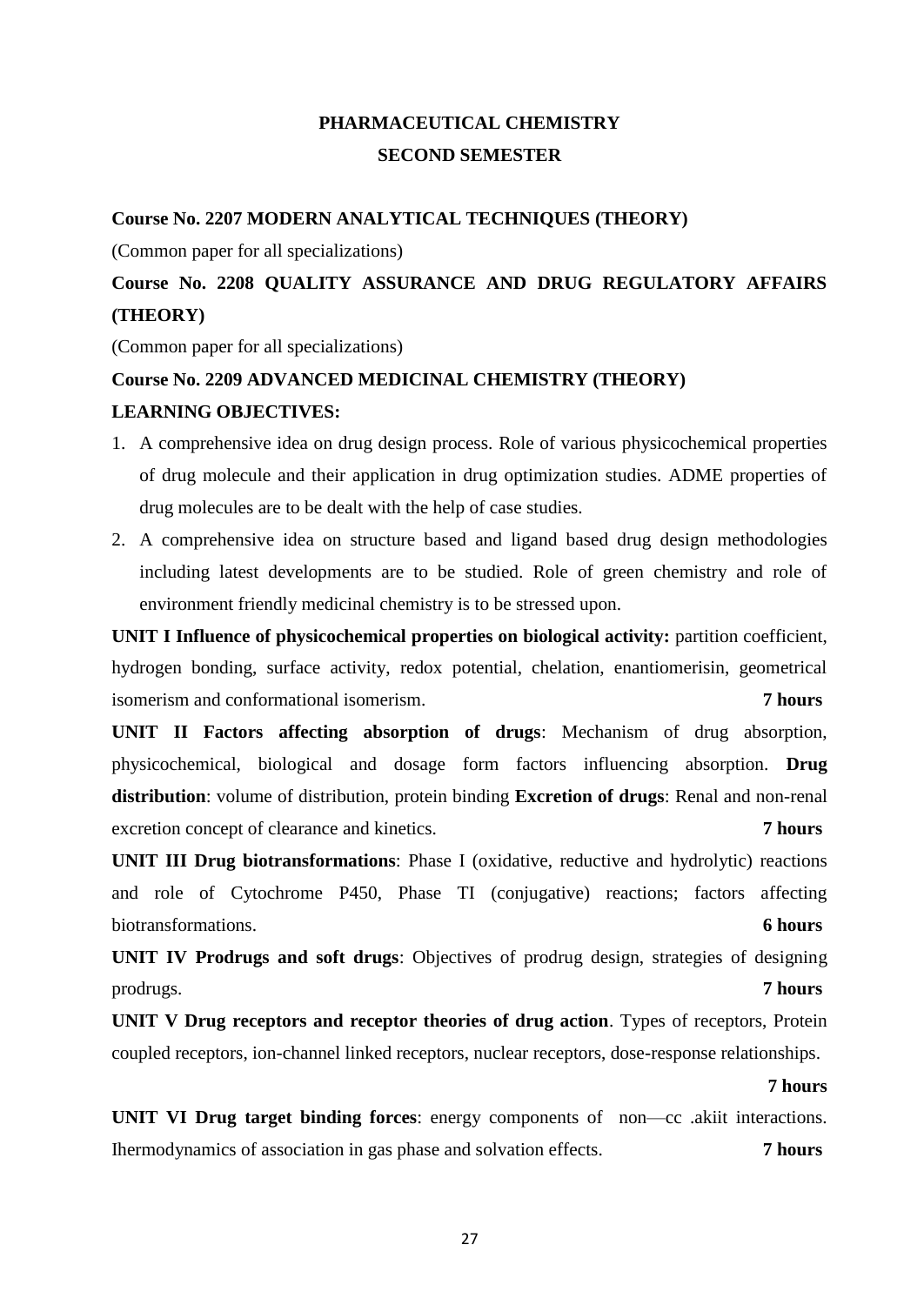**UNIT VII** Introductory treatment of modern drug discovery concepts and technologies. Principles of combinatorial chemistry and high throughput screening.

#### **7 hours**

**UNITV III Computer Aided drug design**; Quantitative structure — activity relationships, Hansch analysis, Free-wilson analysis, 3D-QSAR approaches, comparative molecular field analysis. **Structure based drug design**: Role of x-ray crystallography and NMR spectroscopy in drug discovery, Principles of computational chemistry techniques and their role in drug discovery, Molecular modeling in drug design. Virtual screening. Bioinformatics and its applications in drug discovery. **7 hours**

#### **REFERENCE BOOKS:**

- 1. Comprehensive Medicinal chemistry-Corwin &I-Ianch.
- 2. Medicinal Chemistry by Burger.
- 3. Principles of medicinal chemistry by William Foye.
- 4. Microwaves in Organic Synthesis by A.Loupy
- 5. Green Chemistry an Introductory Text by Lancaster, M.; Royal Society of Chemistry, Cambridge, UK
- 6. Drug Design Cutting Edge Approaches by Darren R.Flower

# **Course No. 2210 PHARMACEUTICAL CHEMISTRY – III (BULK DRUGS AND SYNTHETICS) (THEORY)**

#### **LEARNING OBJECTIVES:**

- 1. An over view of bulk drug industry, scale-up technology and environmental issues including effluent disposal. A comprehensive idea on medicinal chemistry of various classes of drugs.
- **2.** Focus must be on pathogenesis, identification of drug target, SAR and synthesis of important members of a drug class with the help of case studies.

**UNIT I** Development and scale up of processes for the manufacture of new pharmaceuticals factors which effect synthetic route selection, optimization of synthetic route, important factors involved in scale up to pilot plant, pilot plant equipment, Effluent disposal; Crystallization and polymorphism. **7 hours**

**UNIT II** Green chemistry: Principles of green chemistry, atom economy, green chemical processes. Microwave synthesis: Introduction, principle and synthetic applications.

**7 hours**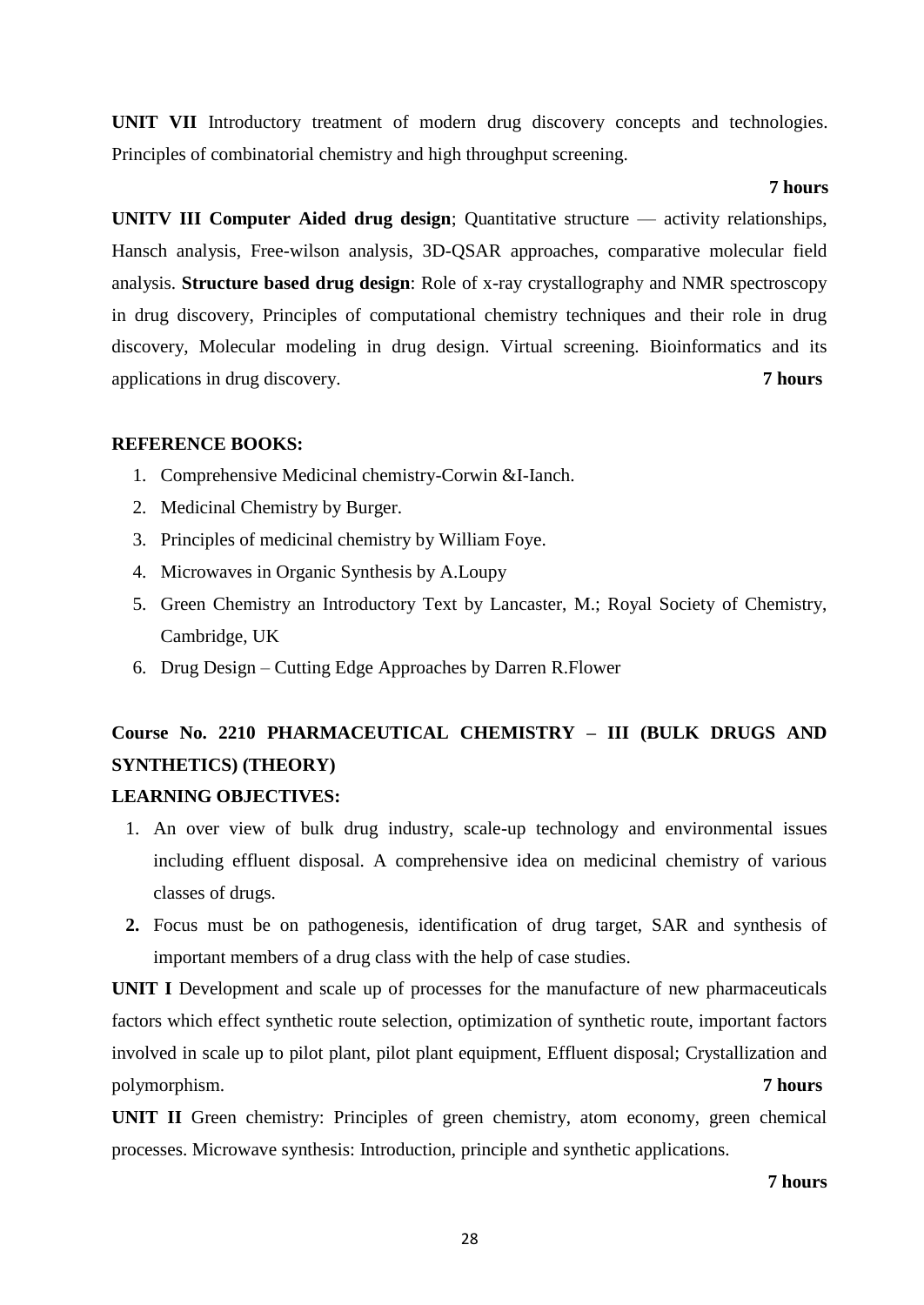**UNIT III** Aspects of the commercial production of the following bulk drugs with emphasis the reaction sequence and flow sheets.

Para amino salicylic acid; INH, Phenytoin.phenobarbitone, chlorapheniramine, diethylcarbamazine citrate, diazepam, propronalol, clotrimazole, dapsone.

Classification, mode of action, structure — activity relations and synthesis of important members of the following groups of drugs. **7 hours**

**UNIT IV** Antineoplastic agents.Drugs affecting immune response; Immunostimulators, immunosuppressants. **7 hours**

**UNIT V** Anti viral and anti HIV drugs. **6 hours**

**UNIT VI** Anti ulcer drugs.Anabolic and contraceptive steroids. **7 hours**

**UNIT VII** Antihypertensives.Anti hyperlipidemic agents. **7 hours**

**UNIT VIII** Drugs for the treatment of neurodegenarative disorders like parkinsonism, Alzheimers disease,Antipsychotics and Anti depressants. **7 hours**

#### **REFERENCE BOOKS:**

- 1. Organic chemistry of synthetic drugs-lednischer.
- 2. Remingtons pharmaceutical sciences.
- 3. Wilson &Gisvold-text Book of Medicinal chemistry.
- 4. William-o-Foye- Principles of Medicinal chemistry.
- 5. Medicinal chemistry & Drug discovery by Burger.
- 6. Introduction of chemical Engg.by badger & Banchero.

# **Course No. 2211 PHARMACEUTICAL CHEMISTRY - III (BULK DRUGS AND SYNTHETICS) (PRACTICAL)**

#### **LEARNING OBJECTIVES:**

- 1. Synthesis of compounds via multistep methods. Design of synthesis using retrosynthetic methodology. Introduction of alternate energy sources for synthesis including microwave. An overview on calculation of various physicochemical constants for organic compounds is to be provided.
- 2. An introduction to computational tools and their role in drug design and discovery using free tools available online taking any protein target (like cyclooxygenase) as an example. A clear understanding on drug design protocols is to be provided.
- 3. Synthesis purification and identification of the following synthetic drugs and intermediates Phenytoin, 7-hydroxy- 4-methylcoumarin, Benzocain, Phenothiazine. INH, 2,3 Diphenyl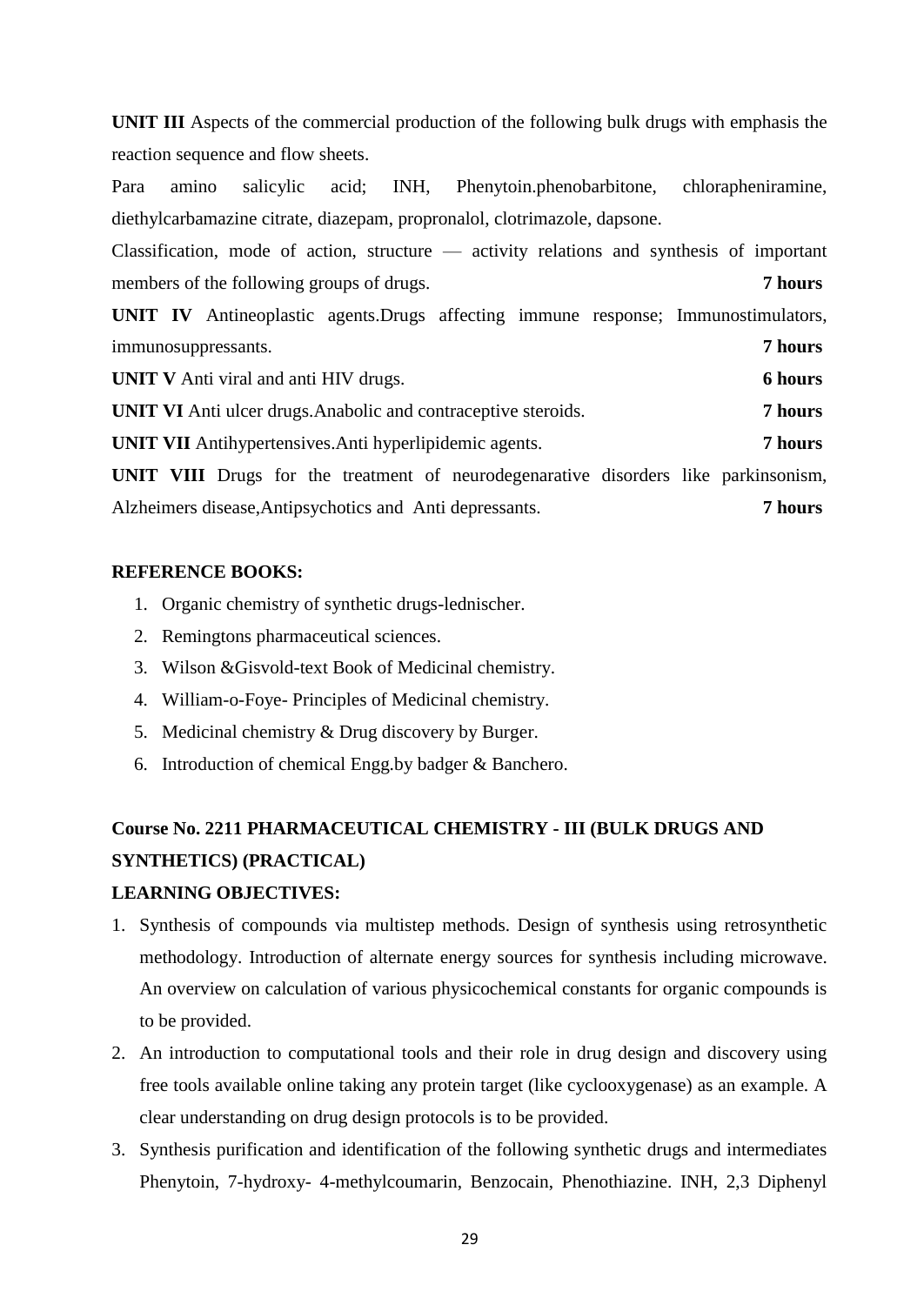quinoxalinc, 2 -Mercapto 4,5 ,diphenyl imidazole. 6-Methyl uraci I, Saccharine sodium, Benzofuran.

- 4. Determination of n-octanol/water partition coefficient ( log P) of parent and substituted molecules ( Eg. Benzoie acid and p-chloro benzoic acid) and calculation of Hansch hydrophobic constant (IT) from the above log p values
- 5. Determination Pka of substituted and parent molecules and calculation of the Hammet constant of the substituent.
- 6. Structure based drug design: i) preparation of compound library ii) obtaining protein structure from online databases [\(www.pdb.org\)](http://www.pdb.org/) iii) identification and defining receptor site iv) virtual screening v) analysis of docking result (score and pose) and identification of lead molecule. Vi) structure modification and lead optimization

**Course No. 2212**Comprehensive Viva

#### **THIRD SEMESTER**

**Course No. 2313**Seminar on the objectives and work plan of the proposed project to be completed within one month from the commencement of the project.

**Course No. 2314**Mid-term project review at the end of third semester.

**Course No. 2315**Seminar on the selected topic.

#### **FOURTH SEMESTER**

**Course No. 2416** Thesis evaluation.

**Course No. 2417**Thesis viva-voce.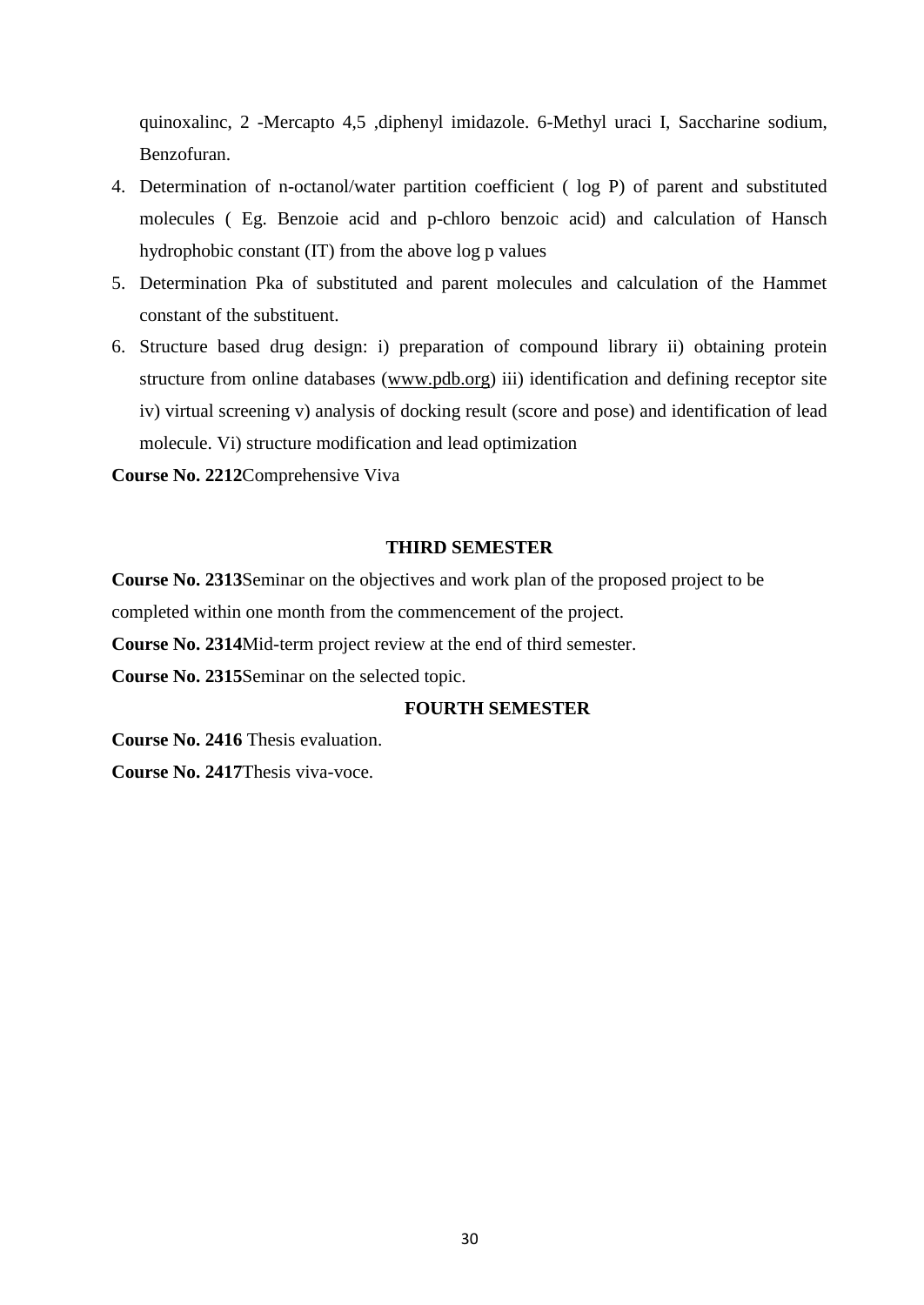### **3. PHARMACEUTICAL TECHNOLOGY**

### **FIRST SEMESTER**

#### **Course No. 3101 BIOSTATISTICS (THEORY)**

(Common paper for all specializations)

# **Course No. 3102 BIOPHARMACEUTICS AND PHARMACOKINETICS (THEORY) LEARNING OBJECTIVES:**

- 1. The course will help the student in understanding the various factors that contribute towards the bioavailability of a drug.
- 2. The student would gain knowledge on topics like drug interactions and pharmacokinetics. The student would be able to correlate *in vitro* and *in vivo* data and design experimental models for bioavailability studies.

**UNIT I Drug Absorption,** Distribution, Biotransformation and Excretion: Absorption of drugs, Significance of metabolisms involved in the absorption and bio transformation of drugs. Effects of Physico-Chemical, Pharmaceutical and Biological Factors on absorption, distribution, metabolism and excretion. Renal and Non renal Excretion Concept of clearance. **10 hours**

**UNIT II Bioavailability and Bioequivalence of Drug Products:** Factors-Assessment-Experimental designs and protocol for bioavailability and bioequivalence studies as per CDSCO, Schedule Y guidelines and GCP guidelines, *in-vitro and in-vivo* correlation of bioavailability, methods to enhance bioavailability. Statistical considerations in comparative bioavailability studies. **8 hours**

**UNIT III Drug Interactions:** Interaction of drugs with food, Classification of food drug interactions, models for estimation of pharmacokinetic parameters in food drug interaction studies. Effect of alcohol, smoking on drugs. Drug-Drug Interactions: factors contributing to drug interactions, Mechanisms of drug interactions with emphasis on pharmacokinetic interactions. **8 hours**

**UNIT IV Pharmacokinetics:** Basic consideration, pharmacokinetic models, Pharmacokinetic Parameters, Compartment modeling: One compartment model- IV bolus, IVinfusion, Extra-vascular; MultiCompartmentmodels; Twocompartmentmodel- IV bolus, IV infusion, Extra-vascular. Application of pharmacokinetics in new drug development and designing of dosage forms and novel drug delivery systems. Kinetics of multiple dosing-dosage regimens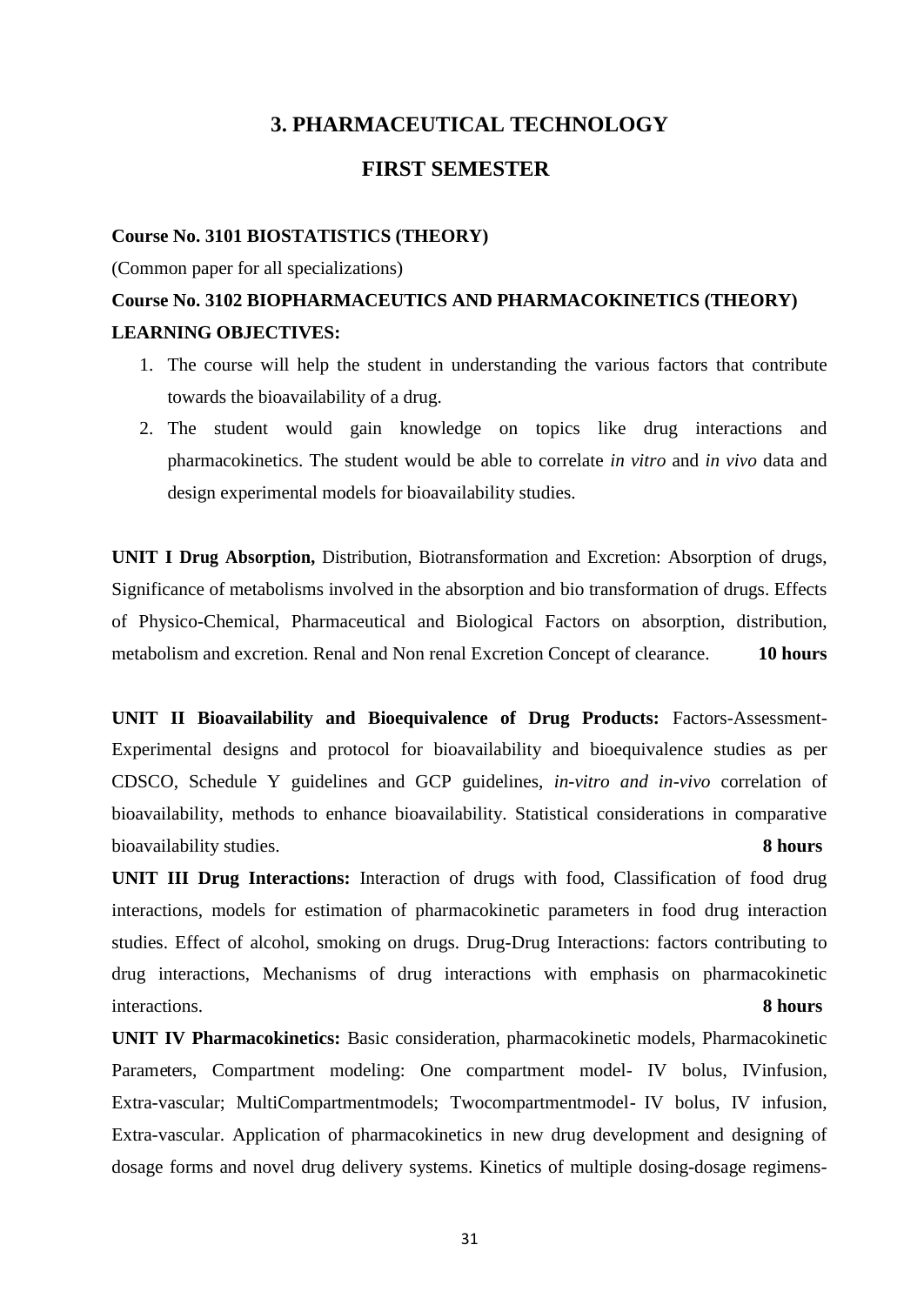loading and maintenance doses of sustained release and continuous blood levels. Concepts of software used in the pharmacokinetic analysis Win Nonlin® and Kinetica.

#### **10 hours**

**UNIT V Non-linear and Clinical Pharmacokinetics:** Concepts of linear and non-linear pharmacokinetics, Michaelis - Menten Kinetics characteristics. Basic kinetic parameters, possible causes of non-induction, non-linear binding, non-linearity of pharmacological responses. **7 hours**

**UNIT VI Time Dependent Pharmacokinetics:** Introduction, classification, physiologically induced time dependency, Chromo pharmacokinetics. **6 hours**

**UNIT VII Non Compartmental Analysis based on Statistical Moment Theory** Statistical Moments, Bioavailability, Clearance, half-life, Absorption kinetics, Apparent volume of distribution, fraction metabolites, Predicting Steady State Concentrations, Predicting time to steady state. **7 hours**

**UNIT VIII Clinical Pharmacokinetics:** Altered Kinetics in Paediatrics, Geriatrics, Kinetics in GI, Liver, Cardiac, Renal and Pulmonary Disease State. **7 hours**

#### **REFERENCE BOOKS:**

- 1. Pharmacokinetics, Milo Gibaldi. 2<sup>nd</sup> Ed.
- 2. Applied Biopharmaceutics and Pharmacokinetics, Leon Shargel,  $5<sup>th</sup>$  Ed.
- 3. Biopharmaceutics and Clinical Pharmacokinetics, Robert E. Notari, 4<sup>th</sup> Ed.
- 4. Modern Pharmaceutics, Gilbert S. Banker, Christopher T. Rhodes, 4<sup>th</sup> Ed.
- 5. Clinical Pharmacokinetics and Pharmacodynamics Concepts and Applications, Malcolm Rowland and Thomas N. Tozer,  $4<sup>th</sup>$  Ed.
- 6. Drug Disposition and Pharmacokinetics, Stephen H. Curry, 3<sup>rd</sup> Ed.
- 7. Current concepts in the Pharmaceutical Sciences-Biopharmaceutics, James Swarbrick
- 8. Current concepts in the Pharmaceutical Sciences-Dosage Form Design and Bioavailability, James Swarbrick

#### **Course No. 3103 BIOPHARMACEUTICS AND PHARMACOKINETICS (PRACTICAL)**

- 1. Effect of particle size on the drug dissolution using drugs like aspirin, salicylic acid, nitrofurantoin
- 2. Effect of surfactant on the drug dissolution using drugs like sulfamethoxazole, nefidipine.
- 3. Effect of ointment base on drug diffusion using agar plate method and diffusion membrane.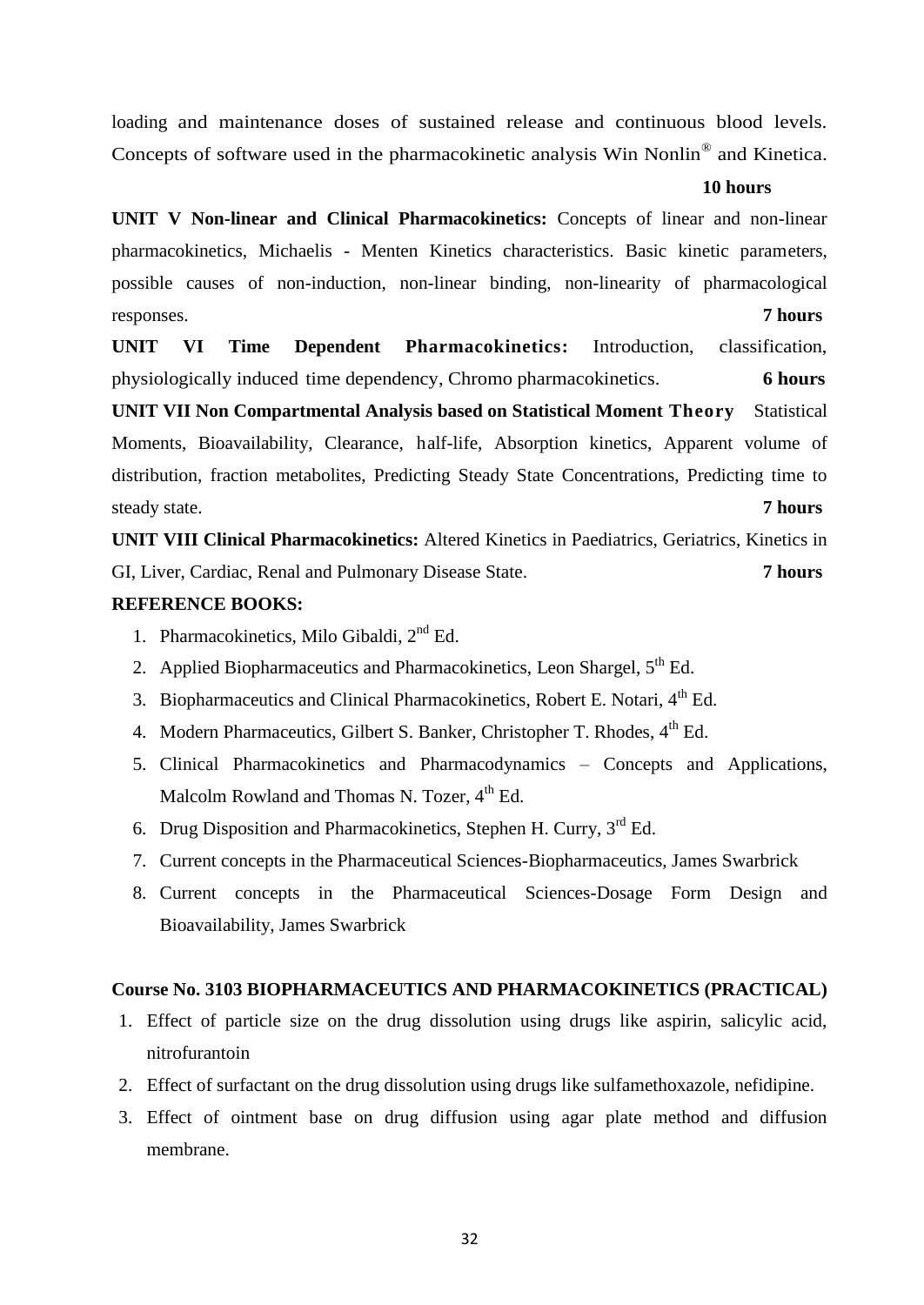- 4. Determination of protein binding effect on drugs by using dialysis sac method using protein bound drugs.
- 5. Improvement in the dissolution of drugs by solid dispersion, cyclodextrin complexation etc.
- 6. To study the effect of sink condition on dissolution of drugs using discriminatory dissolution medium
- 7. To study the effect of permeation enhancers on drug diffusion using Franz-diffusion cell using suitable biomembranes.
- 8. Calculation of pharmacokinetic parameters using reported data.
- 9. Calculation of bioavailability and bioequivalence from the given data using different approaches.
- 10. In vitro-in vivo correlations using experimental data.
- 11. Preparation of experimental protocols for carrying out pharmacokinetic, pharmacodynamic, bioavailability and bioequivalence studies using suitable experimental designs for the given data.

# **Course No.3104 ADVANCED PHYSICAL PHARMACEUTICS (THEORY) LEARNING OBJECTIVES:**

On learning this subject, the student must understand

- 1. The concepts of solubility, solubilization, dissolution, compression, granulation, stability, stability testing, polymers and biodegradable polymers.
- 2. The student must be able to apply these concepts in preparing dosage forms that have enhanced dissolution and bioavailability, and in performing operations like tablet compression, stability testing and polymer characterization, required in the industry.

#### **UNIT I Solubilisation of drugs in aqueous media:**

Solubility, ideal solubility, activity coefficient, Hildebrand solubility approach, solubility parameter, estimating solubility and dissolution rate, apparent solubility enhancement from different solid phases, pH control, salt formation, buffers, cosolvents, dependence of solubilisation on solute properties, dependence of solubilisation on cosolvent properties, multiple cosolvents, surfactants, complexation, self-association and stacking complexation, inclusion complexes, combination of pH and complexation. **8 hours**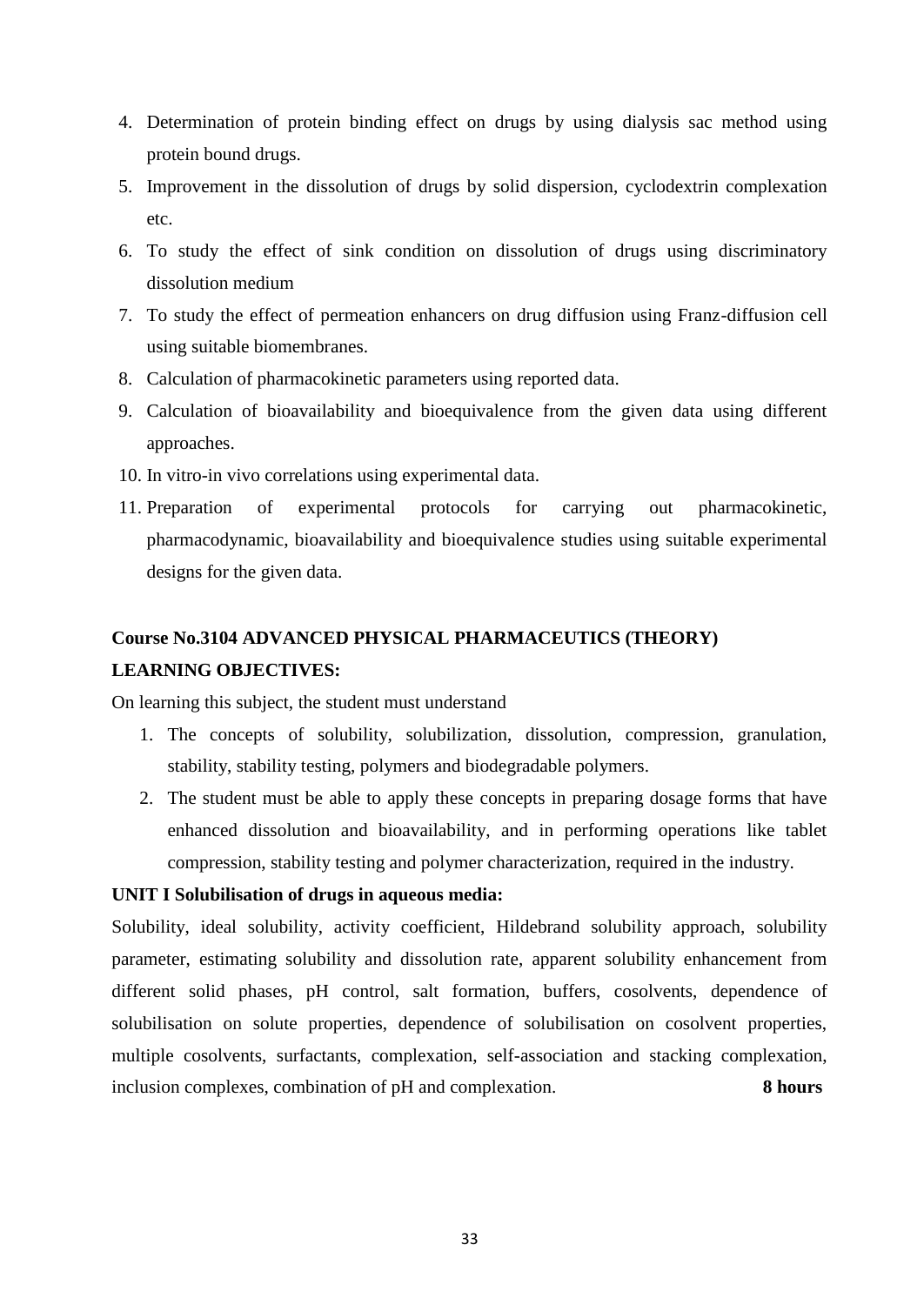#### **UNIT II Solubilising excipients in pharmaceutical formulations:**

Introduction, oral formulations(water soluble organic solvents, surfactants, water insoluble organic solvents, water insoluble solids, cyclodextrins, microemulsion oral formulations); injectable formulations (water soluble organic solvents, surfactants, cyclodextrins, phospholipids, emulsions), oily injectable formulations and transdermal formulations.

**8 hours**

**UNIT III Granulation and tablet characteristics:** Granule formation and structure, particle size measurement and interpretation, shape determination, surface area, densities and packings, granule strength and friability, electrostatic properties, flow properties, ease of consolidation and mechanisms; control of tablet characteristics, such as , size and shape, tablet thickness, hardness, friability, disintegration, weight variation and content uniformity. **8 hours**

**UNIT IV Compression:** properties of tablets influenced by compression (elastic deformation, plastic deformation, brittle fracture, micro squashing, density and porosity, hardness and strength, specific surface, disintegration, dissolution); measurement of compressional force, energy expenditure, transmission of force. Consolidation, role of moisture, compression and consolidation under high loads, effect of friction, force distribution, development of radial force die wall lubrication, Heckle plots, energy involved in compaction, force-displacement curves, instrumentation of tablet machines, single station presses, multistation presses and signal processing. **8 hours**

**UNIT V Stability:** physical, chemical and microbiological stability, quantitation of rate of degradation (zero order kinetics, first order kinetics, shelf life calculation), factors influencing reaction rate(temperature, pH, ionic strength, dielectric constant), methods of stabilizing dosage forms. **8 hours**

**UNIT VI Stability testing:** ICH guidelines for stability testing, selection of batches and container closure systems, matrixing and bracketing design, storage conditions and testing frequency, climatic zones concept, stability testing in different stages of drug product life cycle, specific stability tests for various dosage forms. Photo stability studies, expiration dating, overages calculation. **8 hours**

**UNIT VII Polymers:** Definitions, molecular weight averages, determination of molecular weight from solution viscosity, polymers as thickening agents, polymers in solutions, preparing

34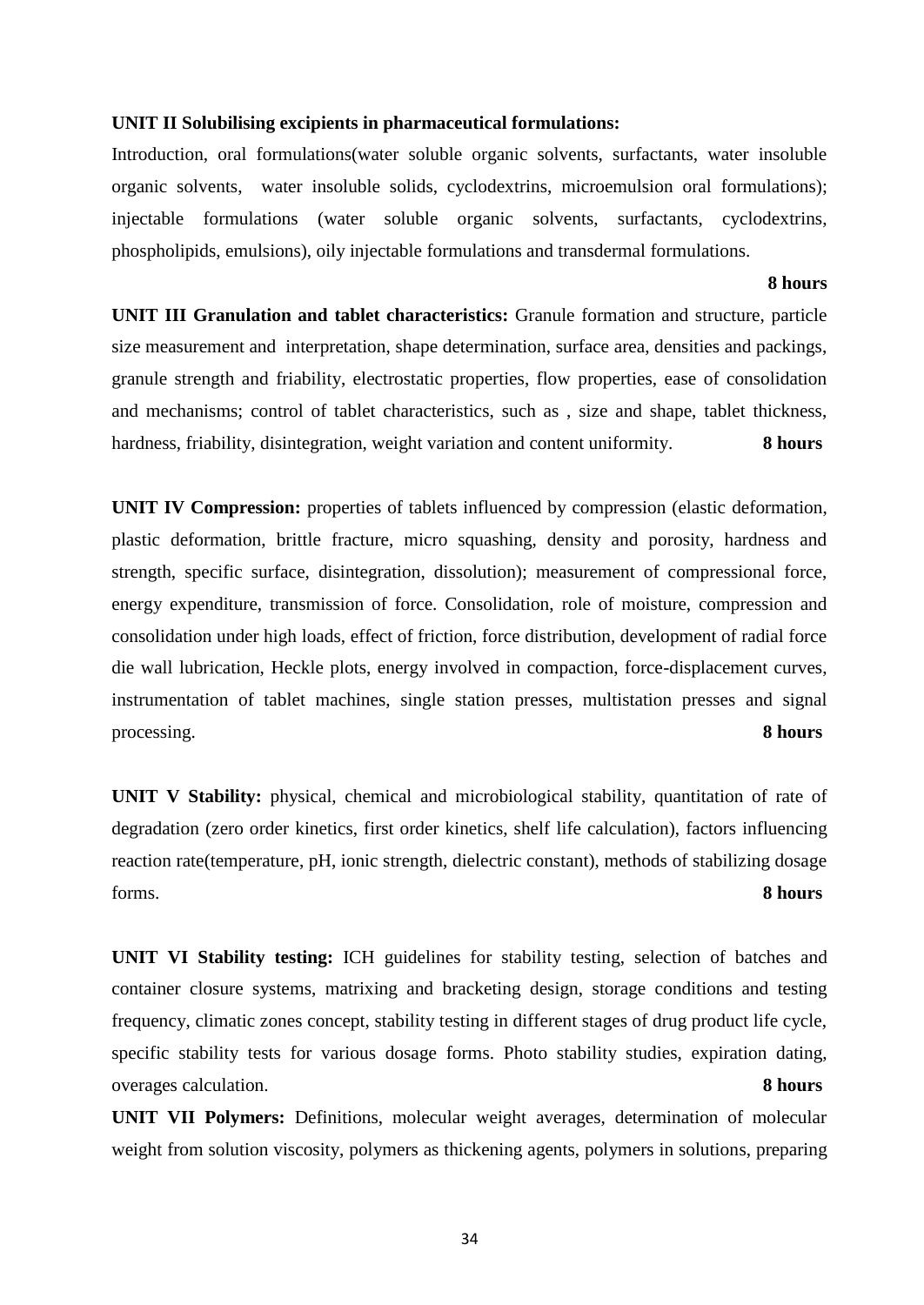polymer solutions, thermodynamics of polymer solutions, gel formation, coacervation and microencapsulation, Pharmaceutical application of polymers.

#### **8 hours**

**UNIT VIII** Hydrogels (over view, synthesis, structure and properties, swelling ratio and water content, use in drug delivery, mucoadhesive hydrogels, sensitivity to pH changes, Polyethylene oxides), lipids(physical and chemical properties, applications in drug delivery), Biodegradable polymers as drug carriers (overview, factors affecting selection of polymer, factors affecting drug release, degradation mechanisms, polyesters, polyanhydrides). **8 hours**

#### **REFERENCE BOOKS:**

- 1. Encyclopedia of Pharmaceutical Technology, edited by James swarbrick, Third Edition, Informa Healthcare publishers.
- 2. Pharmaceutical Dosage Forms, Tablets, Volume II, edited by Herbert A. Lieberman and Leon Lachman; Marcel Dekker, Inc.
- 3. The Theory and Practice of Industrial Pharmacy, Fourth Edition, edited by Roop k Khar, S P Vyas, Farhan J Ahmad, Gaurav K Jain; CBS Publishers and Distributors Pvt. Ltd.
- 4. Martin's Physical Pharmacy and Pharmaceutical Sciences, Fifth Edition, edited by Patrick J. Sinko, BI Publications Pvt. Ltd.

### **Course No. 3105 ADVANCED PHYSICAL PHARMACEUTICS (PRACTICAL)**

- 1. Stability studies on commercial tablets containing drugs like aspirin over two months at room temperature, 37°C and 45°C.
- 2. Stability studies on suspensions containing drugs like aspirin over 20 days at room temperature, 37°C and 45°C.
- 3. Determination of molecular weight by viscosity method, by Mark- Houwink equation for gelatin, methyl cellulose and polyvinyl alcohol.
- 4. Effect of temperature on the decomposition of bromophenol blue at three temperatures and two pH values
- 5. Effect of pH on the decomposition of aspirin.
- 6. Preparation of granules, drying by conventional dryer and fluidized bed dryer and comparing the granules by their flow properties.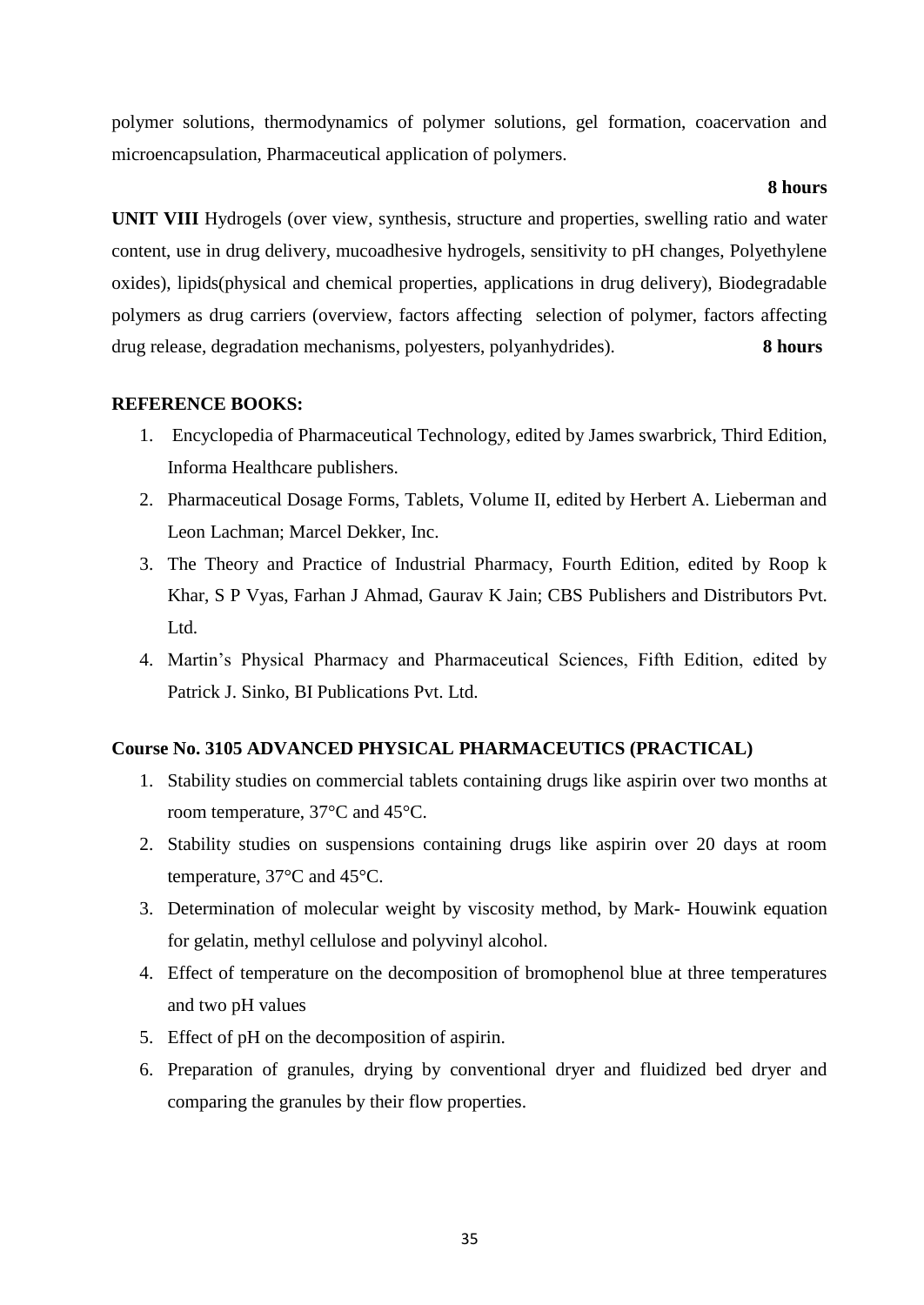- 7. Preparation of tablets by two different sets of granules with different flow properties; and finding the effect of variability in flow rate of granules on the weight variation of resultant tablets using drugs like Metronidazole.
- 8. Drawing the coacervation curve on a three component system graph (gelatin, sodium sulphate and water) for gelatin, sodium sulphate system.
- 9. Determination of bloom strength of gelatin.
- 10. Preparation of liquid paraffin emulsion in a colloid mill; determining the effect of duration of milling (up to 10 minutes), on the heat developed in the emulsion (temperature) and on the extent of micronization (globule size analysis).
- 11. Visiting a pharmaceutical industry and observing the modern equipment used in production and quality control.
- 12. Carrying out accelerated stability studies of disperse systems using freeze thaw technique and centrifugation techniques and prediction of shelf life.

**Course No. 3106** Comprehensive viva

## **PHARMACEUTICAL TECHNOLOGY SECOND SEMESTER**

#### **Course No. 3207 MODERN ANALYTICAL TECHNIQUES (THEORY)**

(Common paper for all specializations)

**Course No. 3208 QUALITY ASSURANCE AND DRUG REGULATORY AFFAIRS (THEORY)**(Common paper for all specializations)

## **Course No. 3209 NOVEL DRUG DELIVERY SYSTEMS (THEORY)**

#### **LEARNING OBJECTIVES:**

On learning this subject, the student will understand the concepts in parenteral controlled release and will be able to design sustained or controlled or novel drug delivery systems

**UNIT I** Introduction to Parenteral Drug Delivery: Basic requirements of Parenteral Controlled release products; release profiles and biofate of intravenously administered systems and intramuscularly administered systems. **4 hours**

**UNIT II** Targeted Drug Delivery: Concepts of Targeting, Rationale of Drug Targeting, Carriers, Passive Targeting, Inverse Targeting, Active Targeting, First, Second, and Third order Targeting, Ligand Mediated Targeting, Physical Targeting, Dual Targeting, Double Targeting, Combination Targeting and problems associated with Targeted Delivery Systems. **4 hours**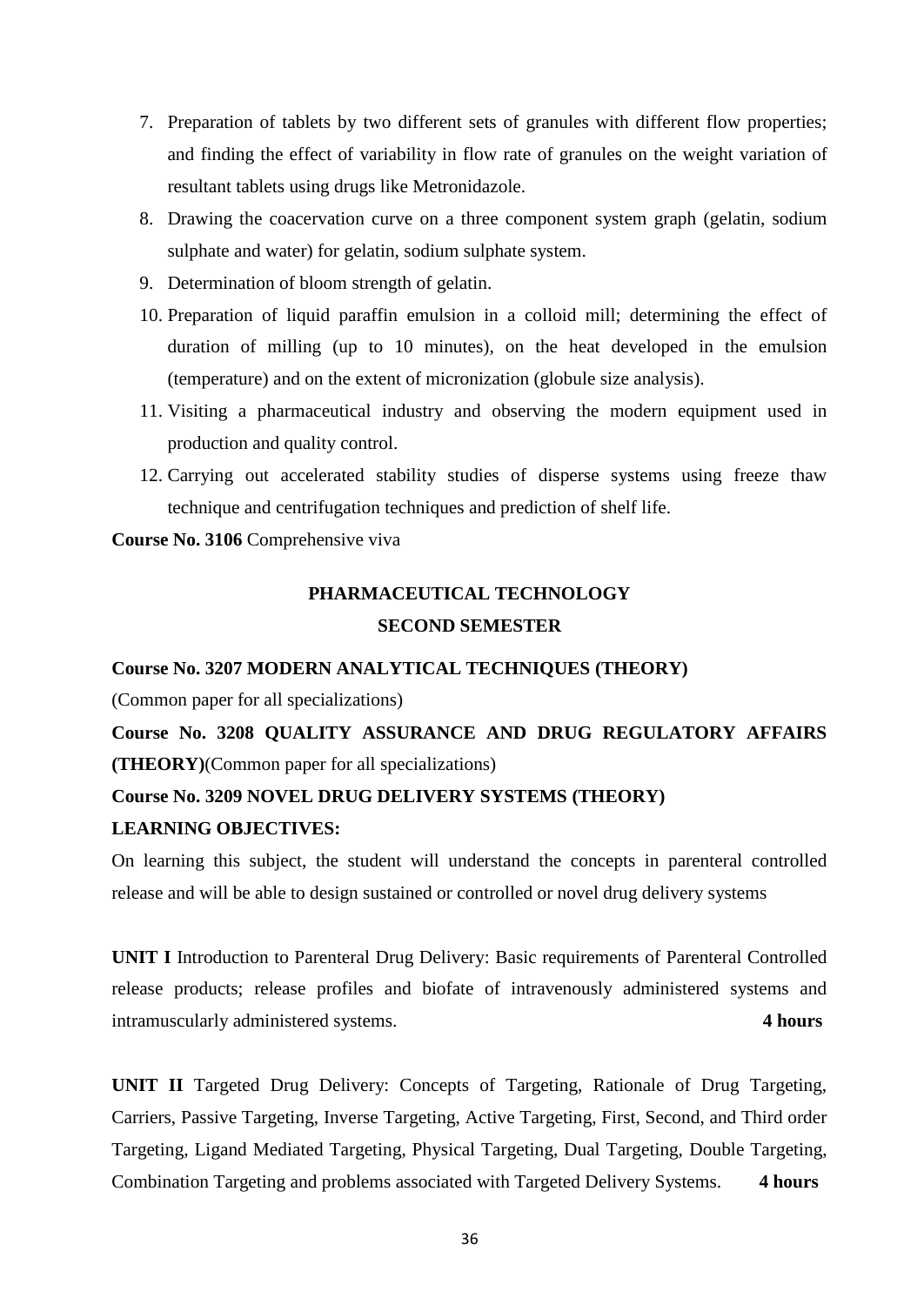**UNIT III** Targeting to the Brain, Targeting to the tumour and Targeting to the colon. **4 hours**

**UNIT IV** Sustained release formulations (encapsulated slow release granules, tableted slow release granulations, matrix tablets, drug complexes, ion activated systems, pH independent systems, altered density systems, colonic release systems). **8 hours**

**UNIT V** Controlled release formulations (osmotic pressure activated systems, hydrodynamic pressure activated systems, hydrodynamically balanced systems, the synchron system, the Penn kinetic system and bio adhesive system); *In vitro* and *in vivo* product evaluation and testing.

#### **10 hours**

**UNIT VI** Design and Evaluation of Novel drug delivery systems: Ocuserts, transdermal drug delivery systems, *In situ* gelling systems, stimuli-sensitive "smart" polymers as drug delivery systems, glucose-responsive insulin delivery, polymer drug conjugates.

#### **10 hours**

**UNIT VII** Novel carriers for controlled targeted drug delivery: Liposomes, Niosomes, Ethosomes, Transferosomes, Virosomes, polymeric nanoparticles, solid lipid nanoparticles, inorganic nanoparticles. **10 hours**

**UNIT VIII** Supra molecular systems, micelles/reverse micelles, lipoproteins, liquid crystals, resealed erythrocytes, carbon nanotubes, self-emulsifying drug delivery systems, Aquasomes, DQA somes, nanosuspension, nanocapsules. **10 hours**

#### **REFRENCE BOOKS:**

- 1. Targeted and Controlled Drug Delivery, Novel Carrier Systems by S. P. Vyas and R. K. Khar, CBS Publishers and Distributors Pvt. Ltd, First Edition 2012.
- 2. Lachman/Lieberman's The Theory and Practice of Industrial Pharmacy, Fourth Edition, Editors: Roop K Khar, S P Vyas, Farhan J Ahmed, and Gaurav K Jain, CBS Publishers and Distributors Pvt ltd, 2013.

## **Course No.3210: PRODUCT FORMULATION AND DEVELOPMENT (THEORY) LEARNING OBJECTIVES:**

The course gives a foundation on

1. Pre-formulation aspects involved in product development.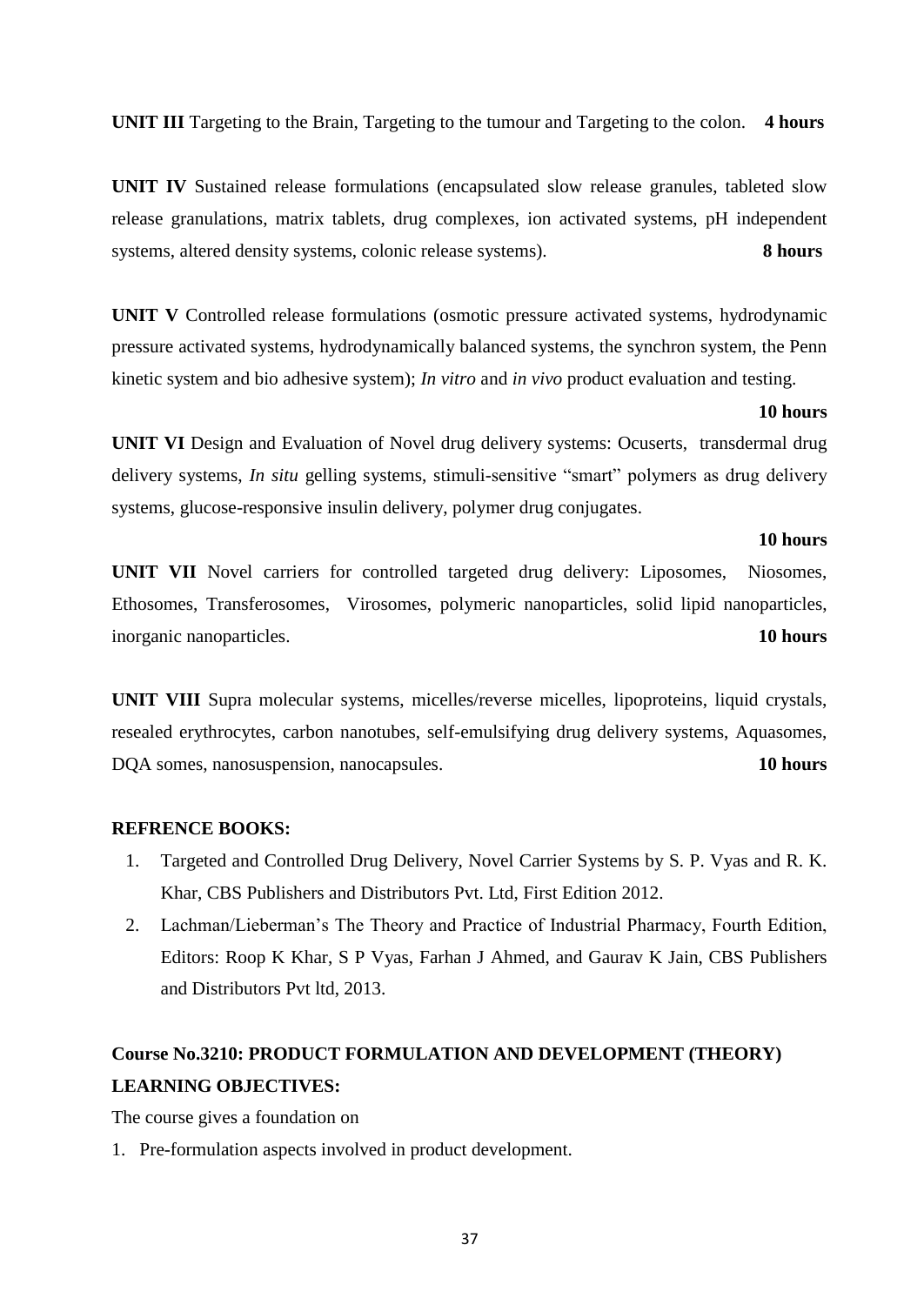2. The student will be able to carry out the functions in the production division of a pharmaceutical industry by understanding the production, scale up techniques, quality control and packaging aspects of large scale manufacture of different dosage forms like oral liquids, tablets, capsules, parenterals etc.

**UNIT I Pharmaceutical Product Development:** Introduction to product development. Goals of preformulation, preformulation drug characterization in a structured program for different dosage forms. Influence of the parameters like intrinsic solubility, dissociation constant  $(pK_a)$ , salts, solvents, partition coefficient, dissolution, polymorphism, particle size, shape and surface area, bulk density, flowability, hygroscopicity, stability indicating assays, and stability.

#### **10 hours**

#### **Formulation Development of the following dosage forms:**

**UNIT II Oral Liquids: Monophasic Systems, Solutions:** Vehicles, Additives Used in Formulation of Solutions, Oral Solution Products, Equipment, and Compounding, Filling of Liquids.

**Biphasic Systems: Suspensions:** Formulation and Manufacture of Suspension, Evaluation of Stability.

**Emulsions:** Microemulsions, Multiple Emulsions, Nanoemulsions Theories of Emulsification, Preparation of Emulsion, Equipment's Used for Emulsification, Stability, evaluation of Emulsions and their applications in drug delivery. **8 hours**

**UNIT III Tablets:** Types of Tablets, Components of a Tablets, Excipients, Granulation Methods, Mechanisms and Equipment, Processing Problems of Tablets, working of tablet Machines.

**Tablet Coating:** Comparison of different coating techniques procedures. Problems involved in each coating and trouble shooting. Equipment used for sugar coating, film coating, aqueous film coating, compression coating, enteric coating. Novel Drug Delivery. Technologies: Mouth Dissolving Tablets (Orasolv, Durasolv and Zydis Oral Fast Dissolving Dosage Forms), Oral Controlled Release Drug Delivery Systems, Osmotically Controlled release dosage forms, Nanocrystal Technology, IDD Formulations, Self-Repairing Tablets, Effervescent Tablets, Dissocubes. **10 hours**

**UNIT IV Capsules and Microencapsulation**: Types of gelatin and excipients used in the preparation of soft and hard gelatin capsules. Related advantages of soft and hard gelatin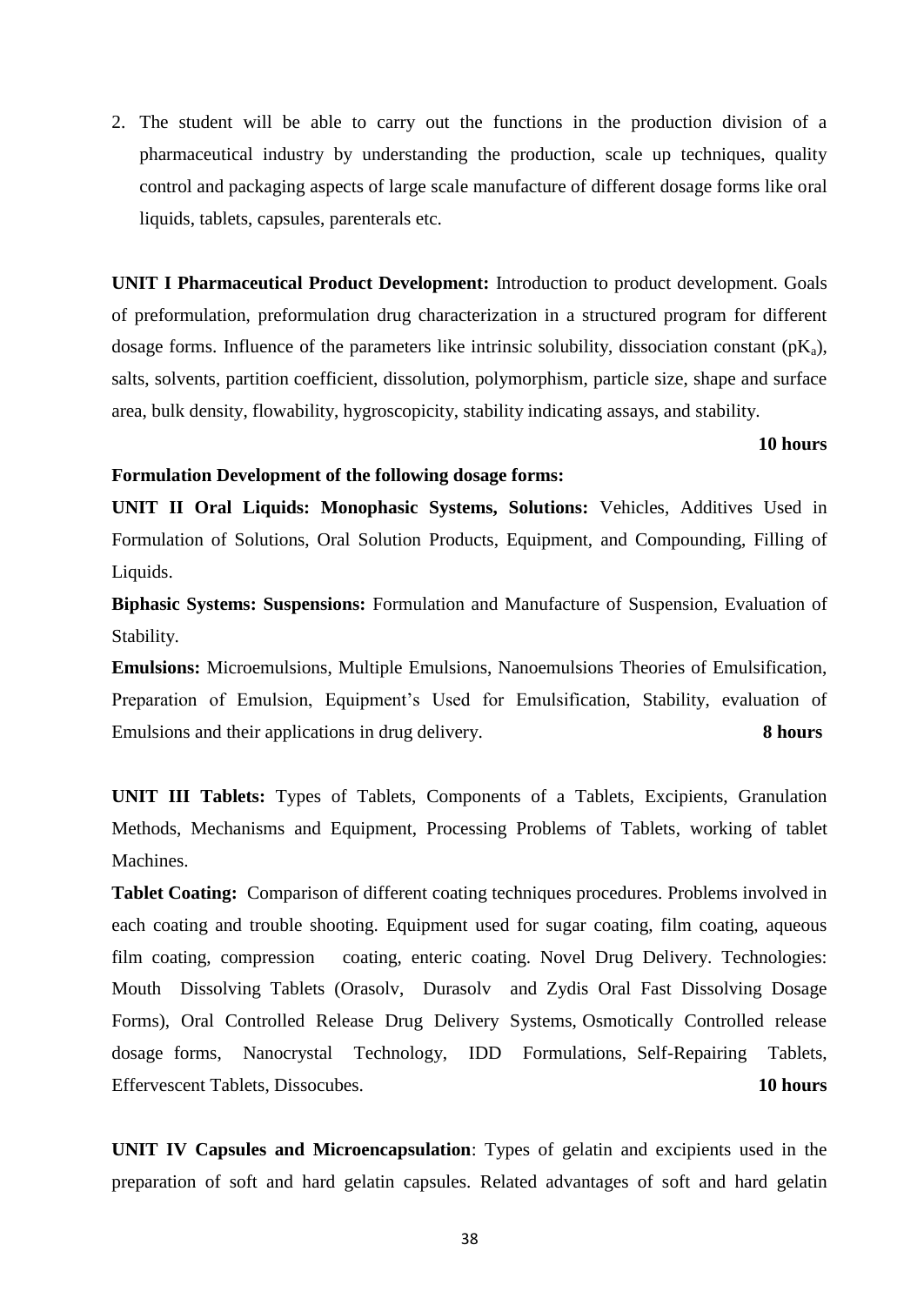capsules. Methods and equipment involved in the manufacturing of soft and hard gelatin capsules. Powder Filling, Choice of Excipients, Non Powder Filling, Storage, packaging and Stability Considerations of hard gelatin capsules. Micro encapsulation**:** Methods and Applications of Microencapsulation. **10 hours**

**UNIT V Parenteral Products:** Routes of administration, categories of Parenteral Products based on volume, formulation additives, development of Parenteral Products, Important parameters for Parenterals development, manufacturing of Parenterals, Quality Control requirements for Parenterals. **7 hours**

**UNIT VI Opthalmic Products:** Absorption of drugs in the Eye, product development of ophthalmic products, general safety considerations, conventional ophthalmic dosage forms, Packaging and Storage, approaches for efficient drug delivery.

Ophthalmic implants and shunts, Inserts, Non erodible ocular inserts, Erodible Ocular inserts, Contact lens, recent development of contact lenses ( bandage lenses, therapeutic contact lenses in drug delivery, Silicone hydrogel based lenses), Collagen Shields and Implants, An anopthalmos and orbital implants, glaucoma shunts, particulate based drug carriers. **6 hours**

**UNIT VII Topical Products:** Structure of skin, Mechanisms of skin penetration, Percutaneous Absorption, Design of topical drug products (Gels, Liquid-Preparations, powders, Ointments), Novel Drug Delivery Systems for topical Drug Delivery (Micro emulsion, liposome, Transferons, Ethosones, Hydrogels), Evaluation of topical dosage forms.Rectal Products: Advantages, Rectal preparations. **6 hours**

**UNIT VIII Pharmaceutical Packaging:** Packaging Materials, Glass, Plastic, Metals, Rubber, Evaluation of Packaging materials. Special problems of container product interactions, pharmacopoeial specifications tests and standards for packaging materials. **6 hours**

#### **REFERENCE BOOKS:**

- 1. Lachmen/Liberman Theory and Practice of Industrial Pharmacy, Roop K. Khar, S.P. Vyas, Farhan J. Ahmad, Gaurav K. Jain, 4<sup>th</sup> Ed.
- 2. Pharmaceutical Dosage Forms and Drug Delivery Systems, Loyd V. Allen Jr., Nicholas B. Popovich, Howard C. Ansel, 9<sup>th</sup> Ed.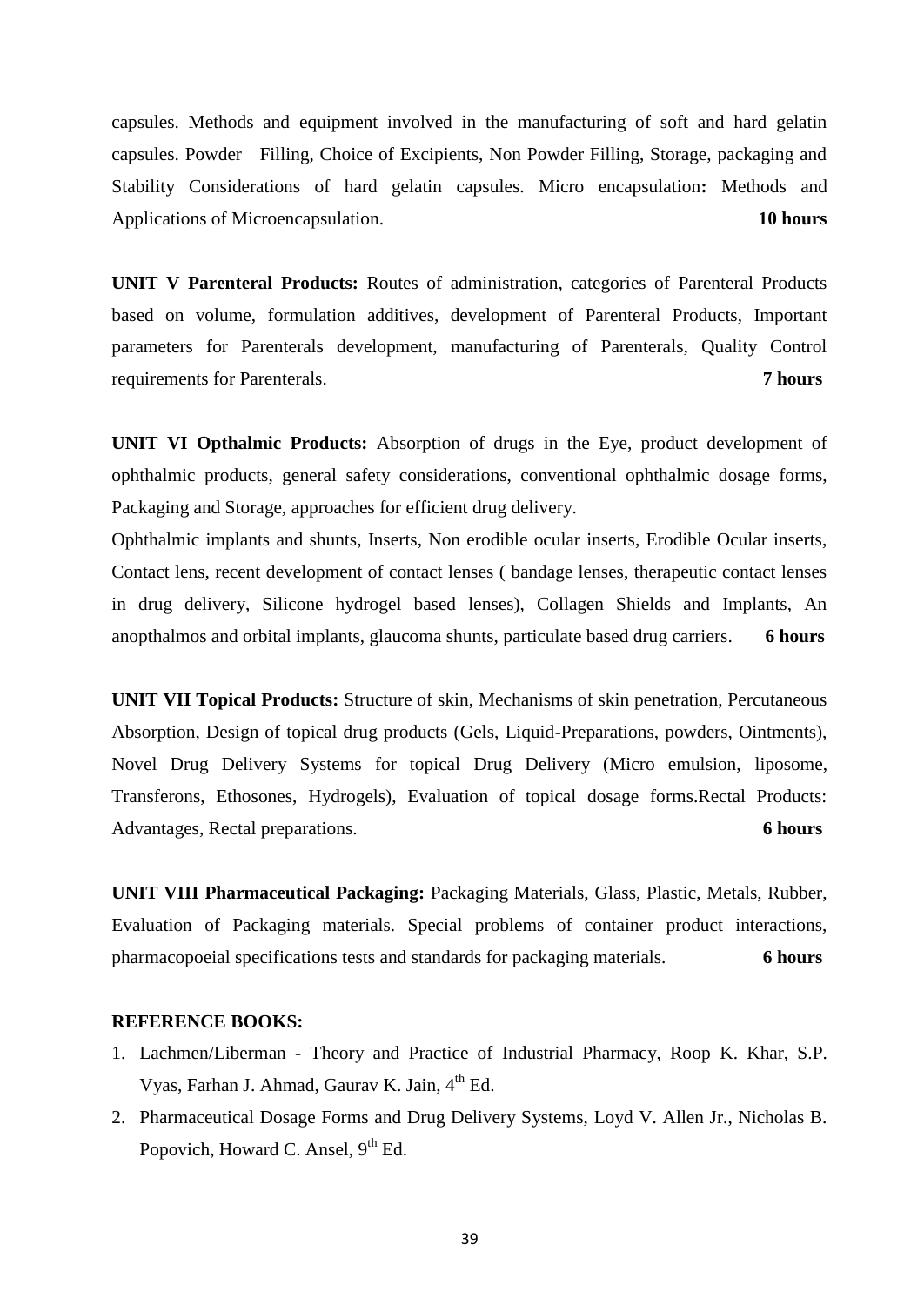- 3. Aulton's Pharmaceutics The Design and Manufacture of Medicines, Michael E. Aulton,  $3<sup>rd</sup>$  Ed.
- 4. Remington The Science and Practice of Pharmacy,  $20<sup>th</sup>$  Ed.
- 5. Encyclopedia of Pharmaceutical Technology, James Swarbrick, 3rd Ed.
- 6. Pharmaceutical Dosage Forms Tablets Vol 1 to 3, A. Liberman, Leon Lachman and Joseph B. Schwartz
- 7. Pharmaceutical Dosage Forms Disperse Systems Vol 1 to 3, H.A. Liberman, Martin, M.R. and Gilbert S. Banker.
- 8. Pharmaceutical Dosage Forms Parenteral Medication Vol 1 & 2, Kenneth E. Avis and H.A. Libermann.

#### **Course No. 3211 PRODUCT FORMULATION AND DEVELOPMENT (PRACTICAL)**

- 1. Preformulation studies of drugs like aspirin, sulfamethoxazole, nefidipine etc. using different excipients as per ICH guidelines.
- 2. Preparation and evaluation of matrix controlled drug delivery systems using suitable drugs like theorphylline, diclofenac, aceclofenac.
- 3. Formulation and evaluation of oral disintegrating tablets using suitable drugs.
- 4. Formulation and evaluation of transdermal patches
- 5. Preparation and evaluation of microcapsules using techniques like coacervation-phase separation, ionic gelation method.
- 6. Formulation of dry syrup and its evaluation.
- 7. Formulation and evaluation of gastric floating drug delivery system
- 8. Comparison of different gels using diclofenac/aceclofenac like drugs
- 9. Formulation of liposomes and their characterization using microscopy.
- 10. Formulation and evaluation of suspensions containing suitable drugs.
- 11. Studies on effect of emulsifying agents on the stability of emulsion.

**Course No. 3212** Comprehensive Viva

#### **THIRD SEMESTER**

**Course No.3313** Seminar on the objectives and work plan of the proposed project to be completed within one month from the commencement of the project.

**Course No.3314** Mid-term project review at the end of third semester.

**Course No.3315** Seminar on the selected topic.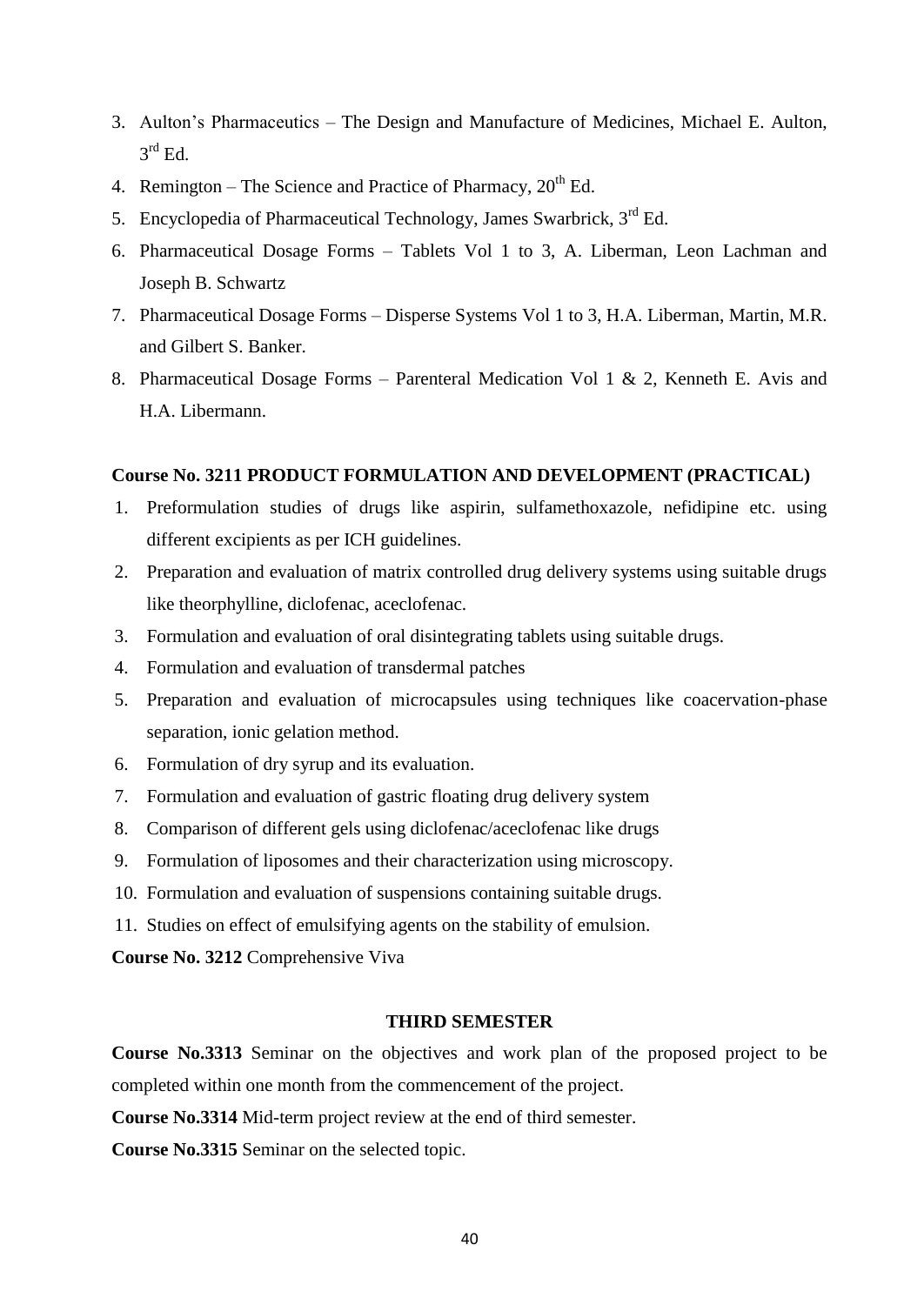# **FOURTH SEMESTER**

**Course No.3416** Thesis evaluation.

**Course No.3417** Thesis viva-voce.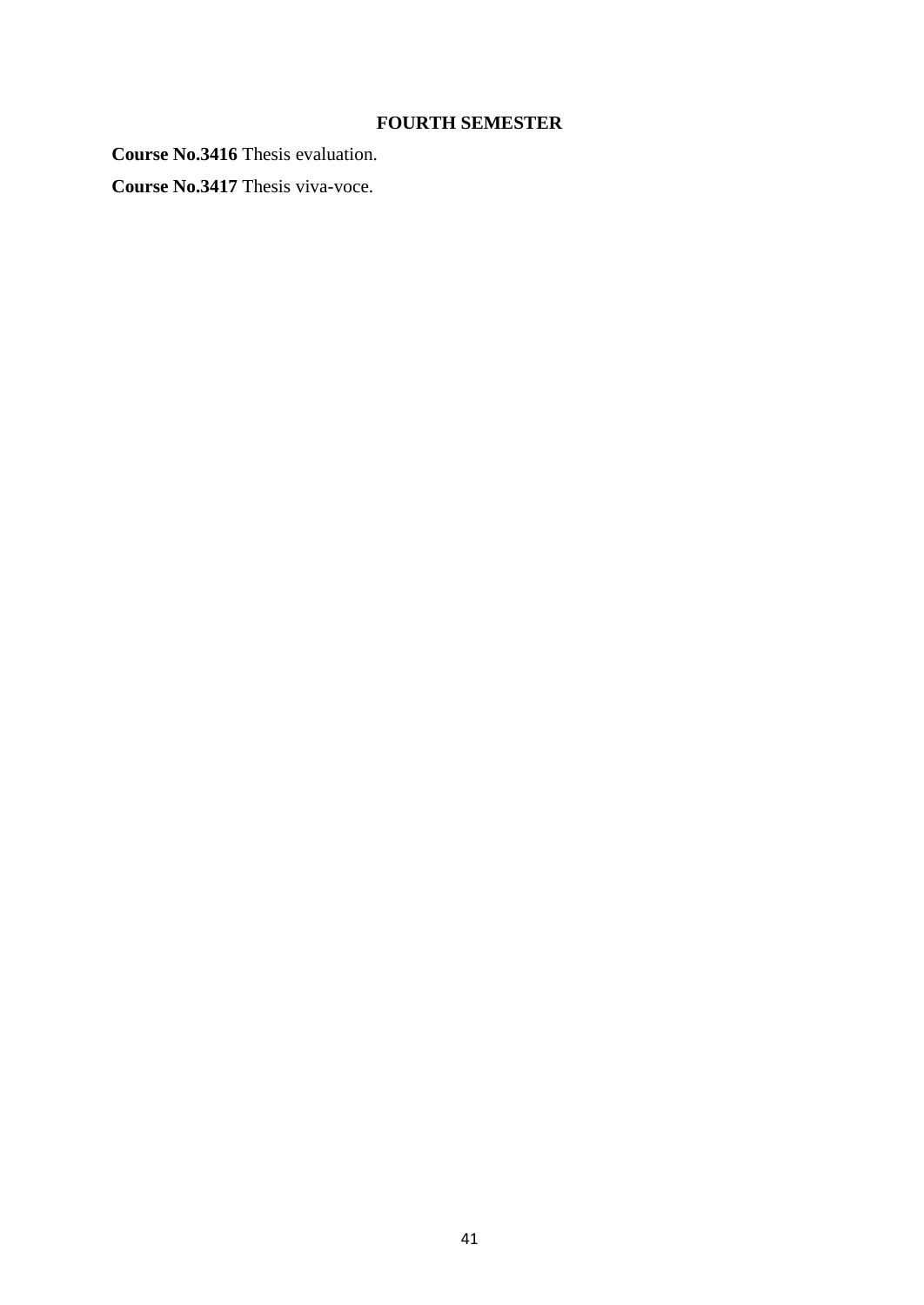## **4. PHARMACEUTICAL BIOTECHNOLOGY**

## **FIRST SEMESTER**

#### **Course No. 4101 BIOSTATISTICS (THEORY)**

(Common paper for all specializations)

# **Course No. 4102 MOLECUALR BIOTECHNOLOGY & GENETICS OF INDUSTRIAL MICROORGANISMS (THEORY)**

### **LEARNING OBJECTIVES:**

At the end of the course, the student is expected to gain the knowledge in

- 1. Nucleic acids, their role in gene expression & technologies for control of gene expression
- 2. Strain improvement techniques
- 3. Types and biological characterization of animal cell lines
- 4. Principles of rapid microbiological methods and its advantage over conventional methods
- 5. Different approaches to microbial taxonomy
- 6. Theory, advantages and limitations of microbial growth kinetics in batch and continuous culture
- 7. Isolation and identification of industrially important microorganisms and
- 8. Secondary metabolism and its importance in the production of bioactive metabolites.

**UNIT I** Gene expression – DNA replication, transcription and translation. Techniques of gene manipulation, cloning strategies, procedures, cloning vectors, expression vectors, recombinant selection and screening. **8 hours** 

**UNIT II** DNA transfer and sources – cDNA, DNA libraries, synthetic DNA.Specific DNA techniques- DNA sequencing, genome sequencing, DNA hybridization, PCR technology.

#### **7 hours**

**UNIT III** Molecular Diagnostics: Immunological diagnostic procedures – ELISA, Monoclonal antibodies – selection and identification of hybrid cells. DNA diagnostic systems : hybridization probes, DNA finger printing. **5 hours**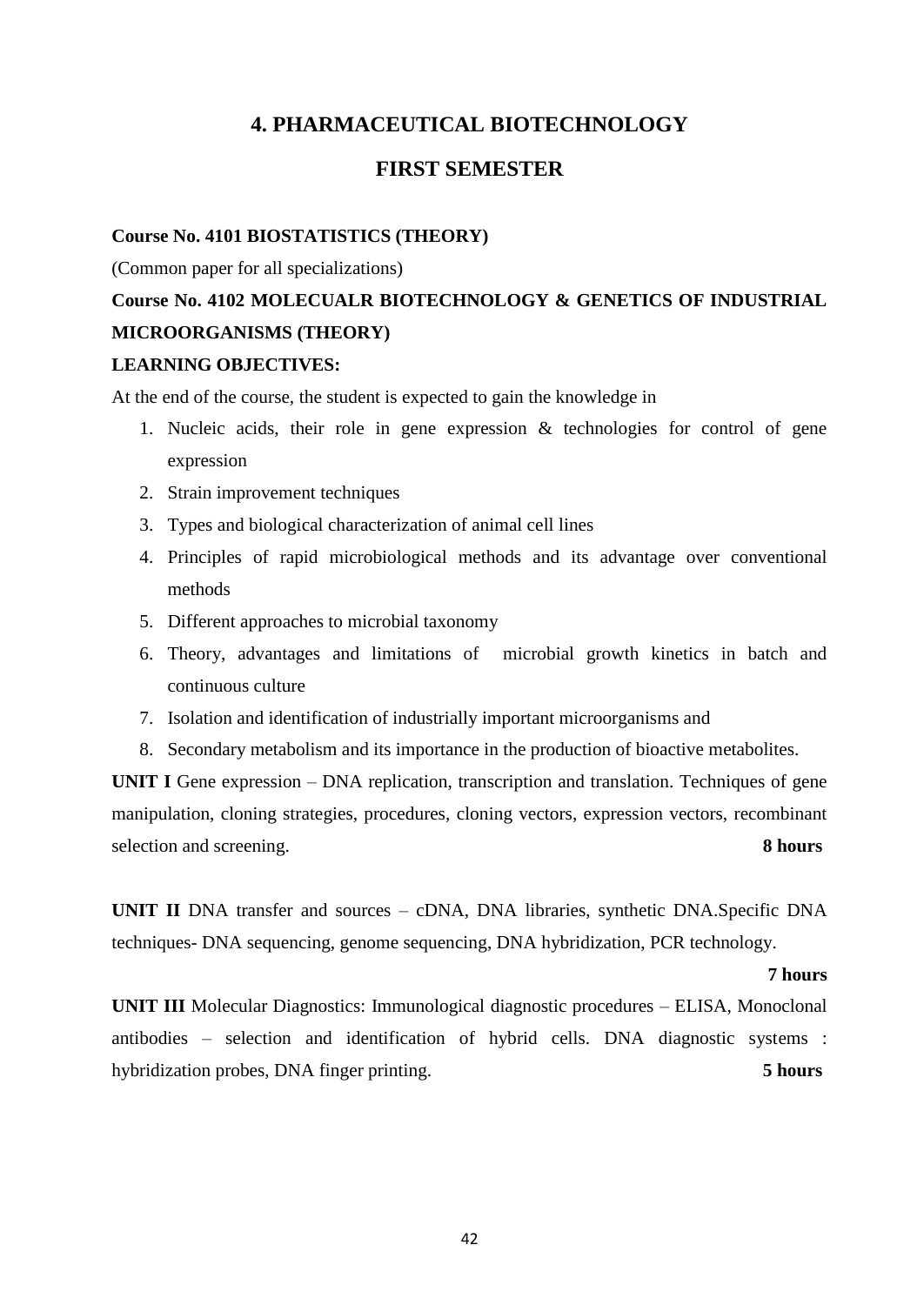**UNIT IV** Animal Cell culture: Laboratory requirement of animal cell culture, principles of animal cell culture, establishment and maintenance of cell lines, cell type and biological characterization. Introduction to stem cell biology. **5 hours**

**UNIT V** The structure and chemistry of virus, prokaryotic and eukaryotic cell. The significance of viruses in fermentation industry. **3 hours**

Mechanism of action of mutagens such as UV  $\& \gamma$ -rays, HNO<sub>2</sub> and nitosoguanidine (NTG). Strain improvement of industrially important microorganisms (bacteria, actinomycetes and fungi): Mutation, recombination, regulation and other genetic methods. **7 hours**

**UNIT VI** Principles of Microbial taxonomy: New approaches to taxonomy – numerical taxonomy, genetic homology, 16s rRNA sequencing, immunological reaction and phage typing.

#### **5 hours**

**UNIT VII** Rapid microbiological methods for isolation, detection and characterization of microorganisms – Growth based, artifact based, nucleic acid based and viability based methods.

#### **5 hours**

**UNIT VIII** Methods for isolation, cultivation and maintenance of industrially important bacteria, actinomycetes, and fungi. Microbial growth and its kinetics: Batch and continuous culture, synchronous growth. Stability and degeneration of microbial cultures on repeated transfer. Secondary metabolism: Its importance in fermentation industry. **10 hours**

#### **REFERENCE BOOKS:**

- 1. General Microbiology by Stanier, R.Y et al.
- 2. Molecular Biotechnology Principles and Applications of Recombinant DNA by Bernard R.Glick, Jack J. Pasternak. Third Edition 2003 ASM Press.
- 3. Microbial Limit and Bioburden Tests Validation Approaches and Global Requirements by Lucia Clontz, Second edition 2009 CRC Press.
- 4. Microbiology Principles and Explorations by Jacquelyn G.Black,  $6^{th}$  Edition, John Wiley & Sons Publications.
- 5. Principles of Gene Manipulation An Introduction to Genetic Engineering by R.W.Old & S. B. Primrose,  $5<sup>th</sup>$  Edition 2003, Blackell Science Publications.
- 6. Molecular Cell Biology by Harvey Lodish et.al  $6<sup>th</sup>$  Edition 2005, W.H. Freeman and Company, New York.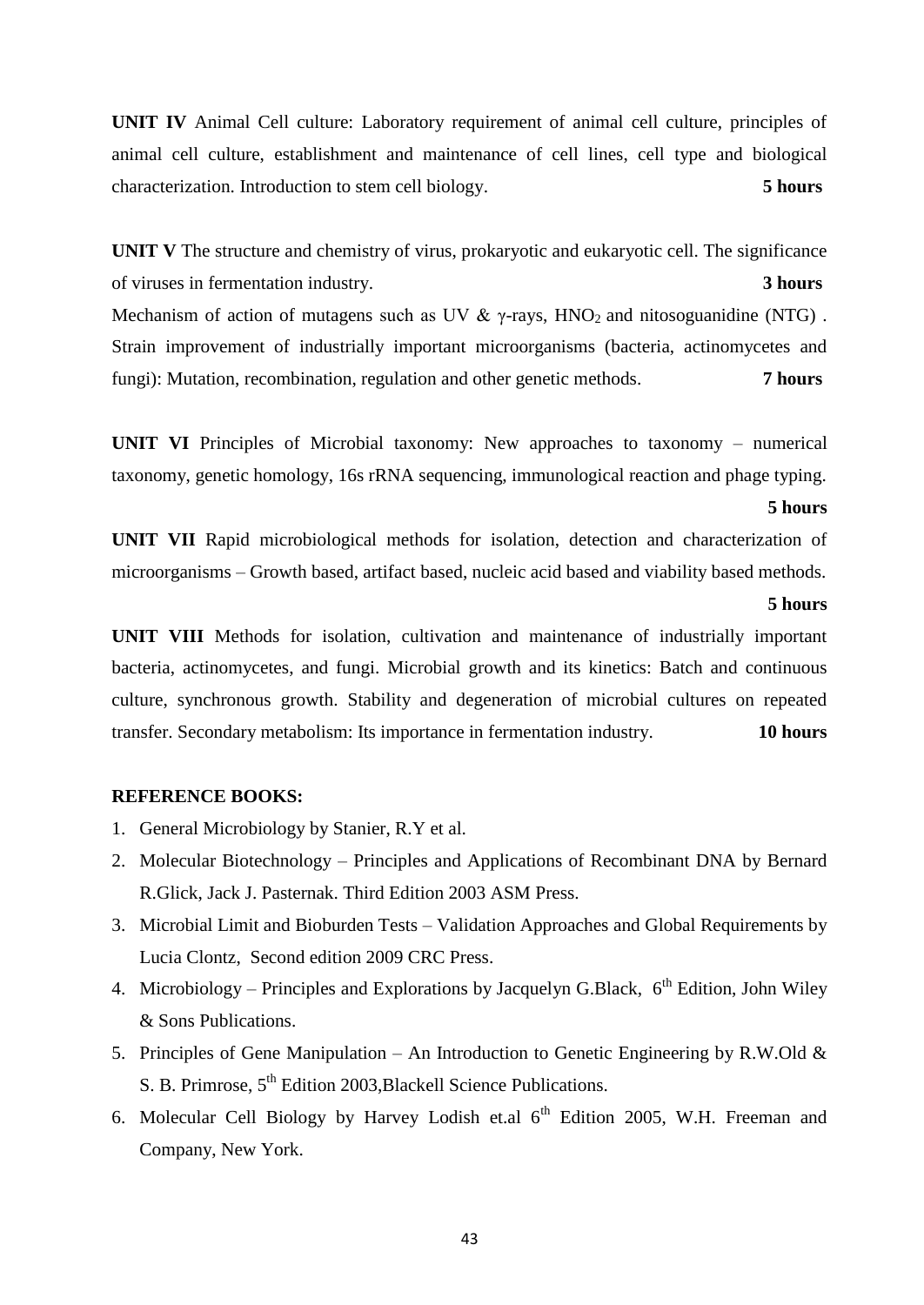- 7. Culture of Animal Cells A Manual of Basic Technique and Specialized Applications by R. Ian Freshney 6<sup>th</sup> Edition, Willey-Blackwell.
- 8. Molecular Biology and Biotechnology by John M. Walker and Ralph Rapley  $4<sup>th</sup>$  Edition, 2000 Published by Royal Society of Chemistry.
- 9. Principles of Fermentation Technology by Peter F. Stanbury, A.Whitaker and S.J. Hall, 2<sup>nd</sup> Edition 1995, published by Butterworth – Heinemann Ltd., Oxford
- 10. Biotechnology : A Text book of Industrial Microbiology by Wulf Crueger and Anneliese Cruger,  $2<sup>nd</sup>$  Edition 1989, Panima Publishing Corportation.
- 11. Pharmaceutical Biotechnology by Daan J.A Crommelin and Robert D. Sindelar, 2<sup>nd</sup> Edition 2002, published by Taylor & Francis, New York.

## **Course. No. 4103 MOLECUALR BIOTECHNOLOGY & GENETICS OF INDUSTRIAL MICROORGANISMS (PRACTICAL)**

(Practicals based on theory)

# **Course No. 4104 BIOPROCESS TECHNOLOGY (THEORY)**

## **LEARNING OBJECTIVES:**

At the end of the course the student is expected to gain knowledge in

- 1. Development and optimization of fermentation medium
- 2. Fermentation process development and optimization
- 3. Production of specific bioactive metabolites on large scale
- 4. Production of specific biopharmaceuticals on large scale
- 5. Economic considerations in the production of above products and their safety regulations
- 6. Types & importance of microbial transformations

**UNIT I** An Introduction to fermentation processes: The range of fermentation processes – Microbial biomass, enzymes, metabolites, recombinant products and transformation processes.

#### **2 hours**

**UNIT II** Screening techniques, stock cultures, fermentation media and medium optimization, detection and assays of fermentation products.The development of inocula for industrial fermentations. **6 hours**

**UNIT III** Microbial synthesis of the following commercial products:

a. Organic acids: Citric and lactic acids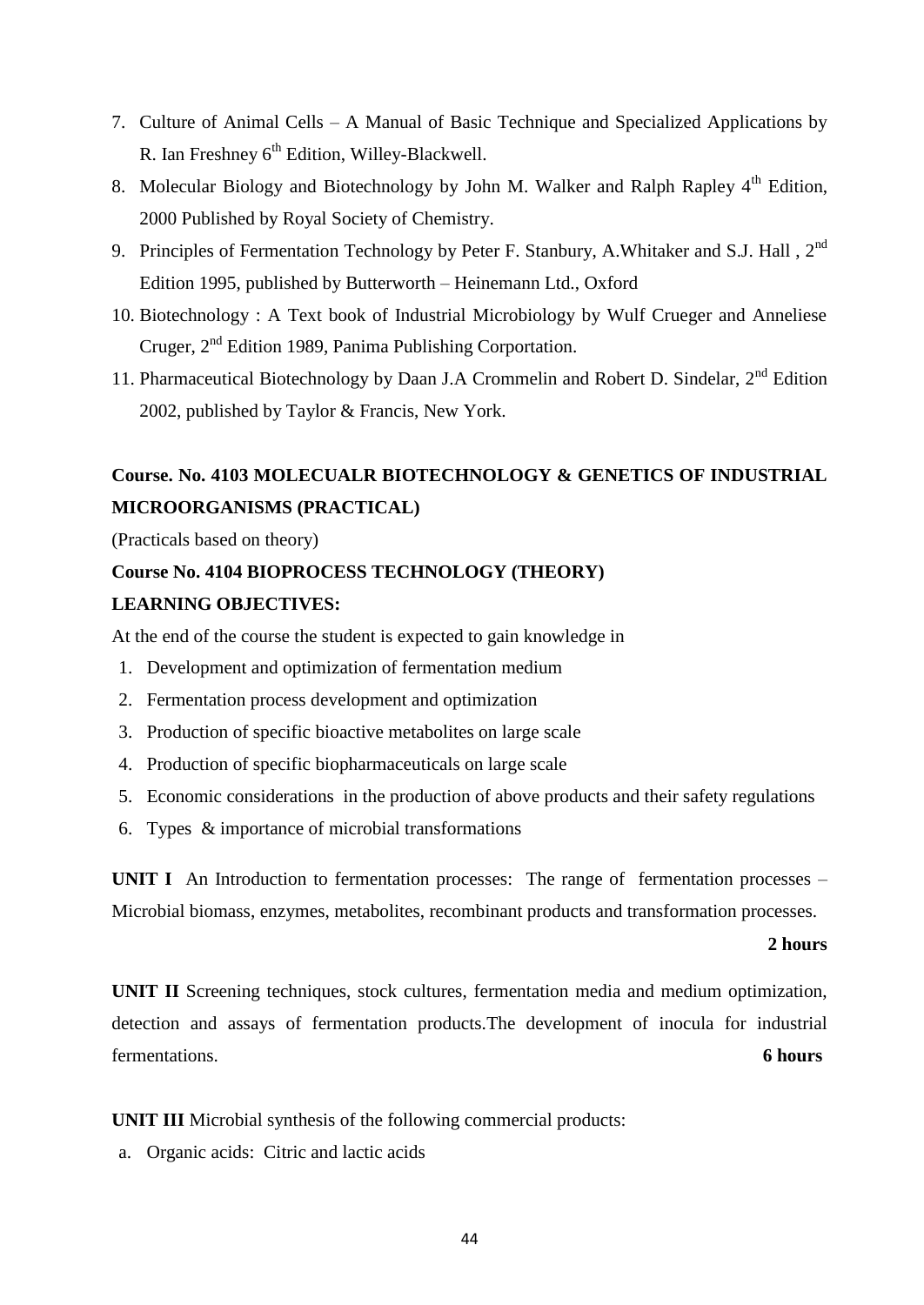- b. Beer : Types of beers , elements of brewing process.
- c. Amino acids: Glutamic acid and lysine
- d. Nucleotide: Cyclic 5'GMP **7 hours**

**UNIT IV** Microbial transformations: Types, procedures for biotransformation, applications and economically important transformations. Microbial polysaccharides: Dextran, Pullulan

**5 hours**

**UNIT V** Fermentative production of the following bioactive metabolites **:**

- a. Antibiotics: Cephalosporins, semi-synthetic penicillins, erythromycin, amphotericin and antitumor antibiotics
- b. Enzymes: Streptokinase and amylase **7 hours**

**UNIT VI** Prebiotics : Inulin, fructooligosaccharides; Probiotics *Bifidobacterium* and *Lactobacillus* Biosurfactants: Glycolipids and Rhamnolipids **6 hours**

**UNIT VII** Production of the following Biopharmaceuticals by rDNA technology **15 hours**

- a. Interferons
- b. Erythropoietin
- c. Granulocyte colony stimulating factor ( G-CSF)
- d. Human Growth hormone (hGH)
- e. Genetically improved live and subunit vaccines.

#### **UNIT VIII**

Economic considerations in Pharmaceutical biotechnology : Introduction, the value of a new medical technology, an overview of economic analysis for new technologies, pharmacoeconomics. Biosafety and regulation of biotechproducts**. 7 hours**

### **References (List of Text books):**

- 1. Industrial Microbiology by Presscott & Dunn  $4^{th}$  Edition, Macmillian Publishers.
- 2. Industrial microbiology by L.E. Casida Jr.
- 3. Biotechnology : A Text book of Industrial Microbiology by Wulf Crueger and Anneliese Cruger, 2<sup>nd</sup> Edition, Panima Publishing Corportation.
- 4. Principles of Fermentation Technology by Peter F. Stanbury, A.Whitaker and S.J. Hall,  $2<sup>nd</sup> Edition1995$ , published by Butterworth – Heinemann Ltd., Oxford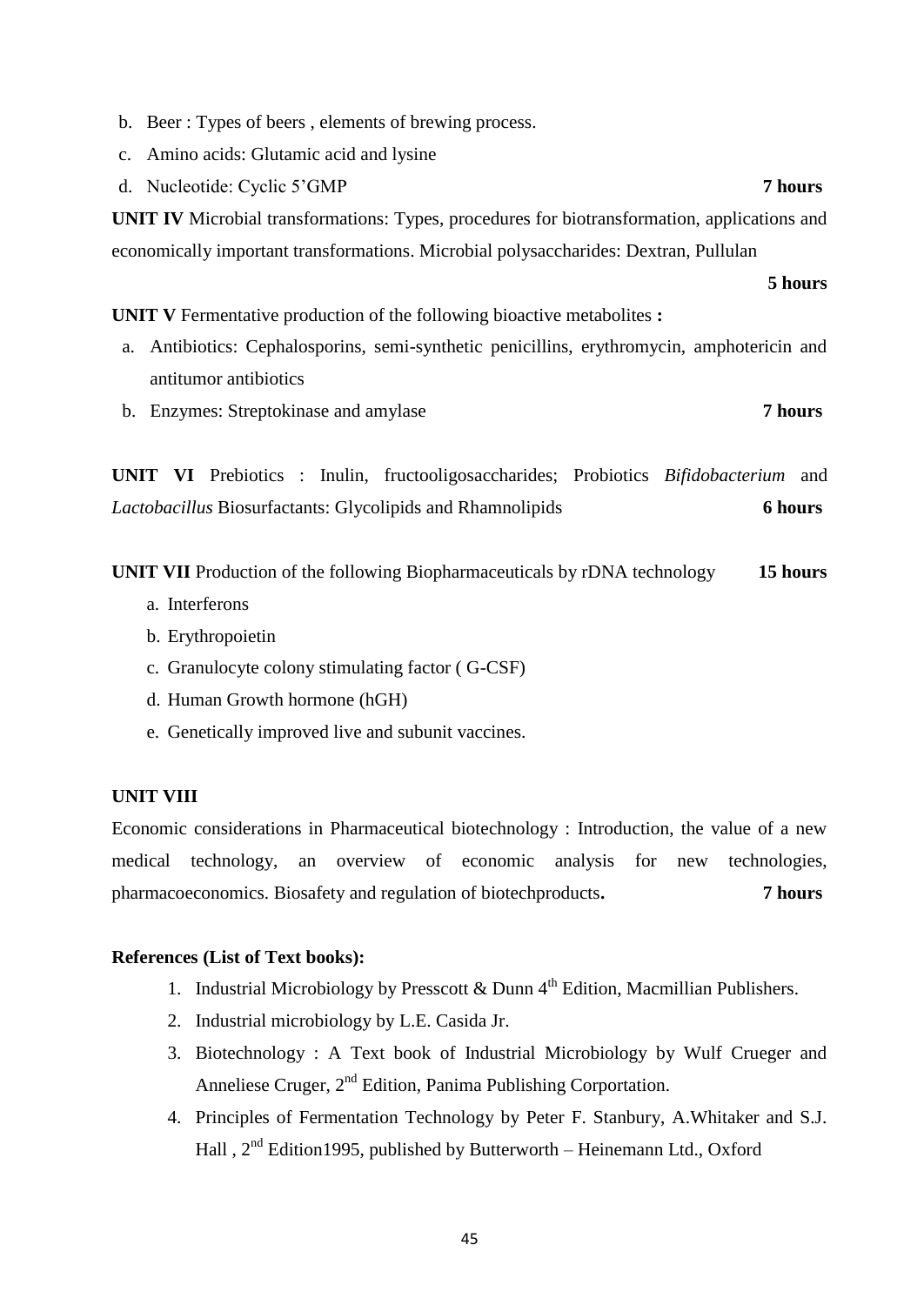- 5. Molecular Biotechnology Principles and Applications of Recombinant DNA by Bernard R.Glick, Jack J. Pasternak. Third Edition ASM Press.
- 6. Pharmaceutical Biotechnology by Daan J.A Crommelin and Robert D. Sindelar, 2nd Edition, published by Taylor & Francis, New York.
- 7. Modern Industrial Microbiology and Biotechnology by Nduka Okafor, Science Publishers, USA.

## **Course No. 4105 BIOPROCESS TECHNOLOGY (PRACTICAL)**

(Practicals based on theory)

**Course No. 4106** Comprehensive viva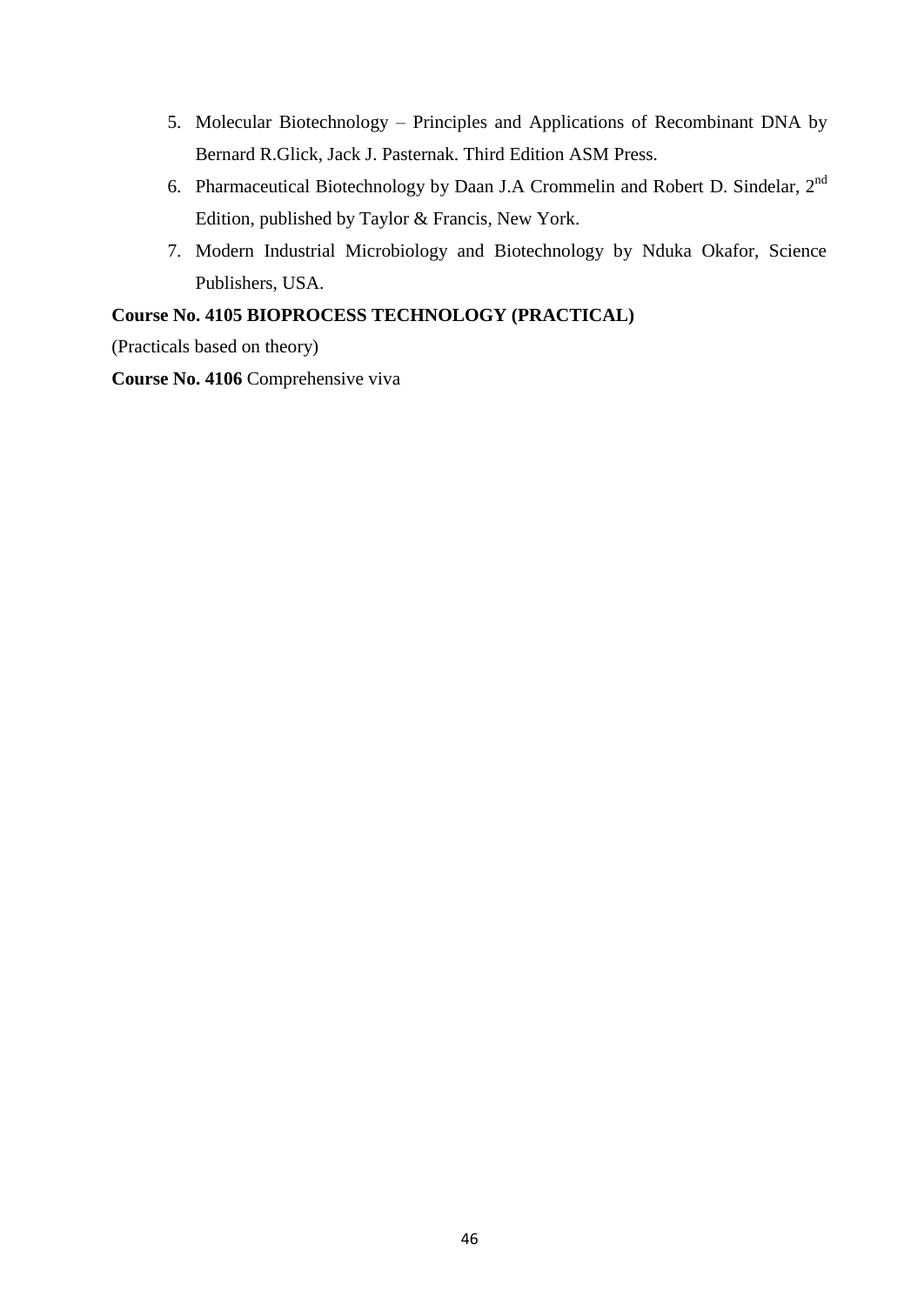#### **PHARMACEUTICAL BIOTECHNOLOGY**

#### **SECOND SEMESTER**

**Course No. 4207 MODERN ANALYTICAL TECHNIQUES (THEORY)**

(Common paper for all specializations)

**Course No. 4208 QUALITY ASSURANCE AND DRUG REGULATORY AFFAIRS (THEORY)** (Common paper for all specializations)

## **Course No. 4209 ADVANCED PHARMACEUTICAL BIOTECHNOLOGY (THEORY) LEARNING OBJECTIVES:**

At the end of the course the student is expected to gain knowledge in

- a. Recent developments and techniques of enzyme engineering
- b. Applications of gene manipulation
- c. Formulation development of biopharmaceuticals
- d. Concepts of pharmacogenomics, proteomics, bioinformatics and biosimilars
- e. Production and applications of monoclonal antibodies and
- f. Formulation development of subunit and dna vaccines.

**UNIT I** Immobilized enzyme engineering: Concept of immobilization, detail study of methods of immobilization, immobilized enzyme kinetics. Types, design and operation of immobilized enzyme reactors. Problems in using immobilized biocatalysts; medical, analytical and other applications of immobilized enzymes. **5 hours**

**UNIT II** Computer applications in bioprocess control: General applications, specific applications: Data logging, data analysis, process modeling, process control and optimization. System configuration. **4 hours** 

**UNIT III** Applications of gene manipulation: Gene therapy –  $Ex$  vivo, in vivo gene therapy; potential target diseases for gene therapy- inherited disorders and cancer. Gene transfer methods – viral and non-viral methods. Concept of antisense and ribozyme technology. A brief study of Human genome project and its applications. **7 hours**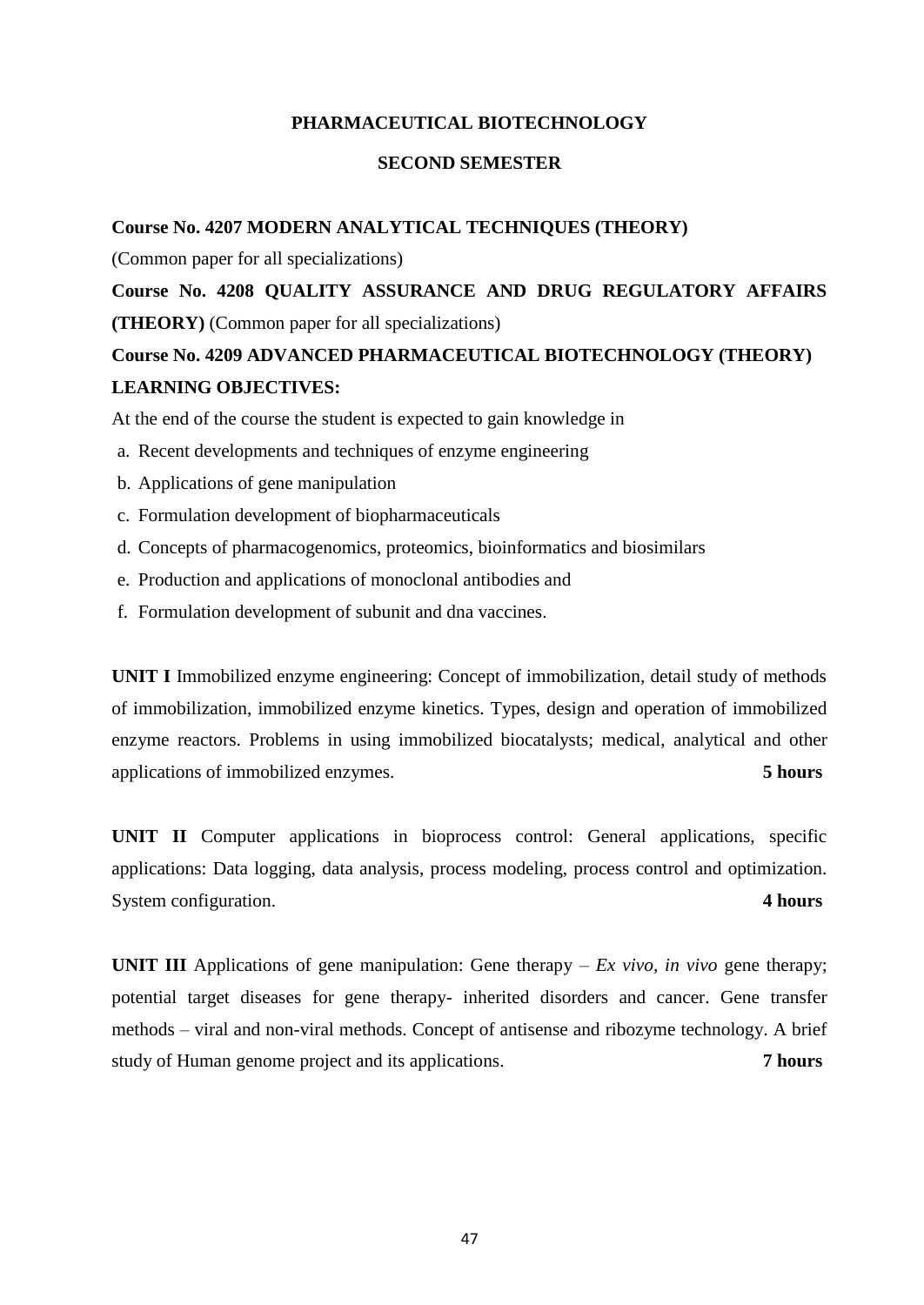**UNIT IV** Biophysical and biochemical analysis of recombinant proteins: Protein structure, folding and stability. Analytical techniques: Blotting techniques, immune assays, electrophoresis, chromatography and mass spectroscopy. Introduction to proteomics. **6 hours**

**UNIT V** Formulation of biotech products including biopharmaceutical considerations: Microbiological considerations, excipients used in parenteral formulations of biotech products, shelf life of protein based pharmaceuticals. Delivery of proteins: Routes of administration and absorption enhancement, approaches for rate controlled and target site specific delivery by parenteral route. Introduction to pharmacokinetics and pharmacodynamics of peptide and protein drugs. **9 hours**

**UNIT VI** Pharmacogenomics : Genetic mapping of human chromosomes - genetic polymorphism, restriction fragment length polymorphism, short tandem repeat polymorphism. Bioinformatics: Introduction, databases – sequence, genome, enzyme and literature databases; sequence analysis and other nucleic acid sequence analysis; protein structure and mapping; Bioinformatics sites and centers. Biosimilars : Introduction, existing biosimilars, emerging biosimilars, development of biosimilars, comparison of bioequivalency/biosimilarity, regulatory requirements, interchangeability of biosimilar. **12 hours**

**UNIT VII** Immunobiotechnology: Antibody structure and antigen recognition, general procedure for the production of monoclonal antibodies(hybridoma technique), development of monoclonal antibodies as therapeutics – murine, chimeric, humanized and human antibodies with examples. Autoimmunity. **6 hours** 6 **hours** 

**UNIT VIII** Vaccines: Immunological principles, attenuated, killed, subunit and DNA vaccines. Pharmaceutical considerations – production, formulation, characterization and storage. **6 hours**

#### **REFERNCEBOOKS:**

- 1. Pharmaceutical Biotechnology by Daan J.A Crommelin and Robert D. Sindelar, 2<sup>nd</sup> Edition 2002, published by Taylor & Francis, New York.
- 2. Selected topics in enzyme engineering by Wingard Jr. L. B.
- 3. Immobilized enzymes by Messing
- 4. Fermentation Microbiology and Biotechnology by Mansi El-Mansi and Charlie Bryce, published by Taylor & Francis, New York.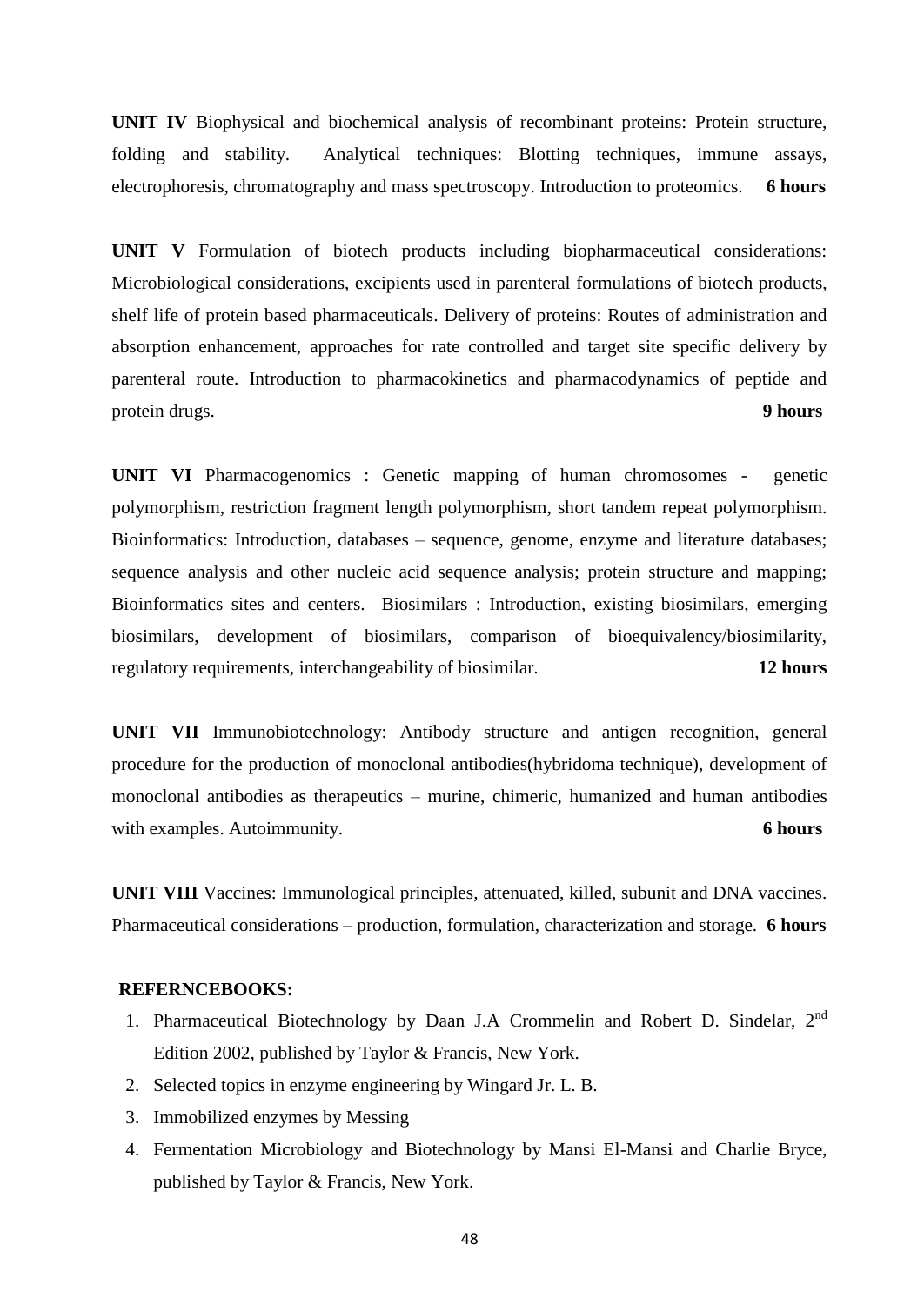- 5. Principles of Gene Manipulation An Introduction to Genetic Engineering by R.W.Old  $\&$ S. B. Primrose,  $5<sup>th</sup>$  Edition 2003, Blackell Science Publications.
- 6. Molecular Biotechnology Principles and Applications of Recombinant DNA by Bernard R.Glick, Jack J. Pasternak. Third Edition 2003 ASM Press.
- 7. Molecular Biology and Biotechnology by John M. Walker and Ralph Rapley 4<sup>th</sup> Edition 2000, Published by Royal Society of Chemistry.

# **Course No. 4210 BIOCHEMICAL ENGINEERING (THEORY) LEARNING OBJECTIVES:**

At the end of the course the student is expected to gain knowledge in

- 1. Design and operation of fermenter and its ancillary fittings, measurement of bioprocess parameters, maintaining the aseptic condition and containment levels during operation of the fermenter.
- 2. Theory of mass transport phenomena in bioprocess systems and various methods for the measurement of volumetric mass transfer coefficient.
- 3. Kinetics of thermal sterilization, various methods used and their usage & limitations in a fermentation process.
- 4. Fermentation process kinetics in batch and continuous process.
- 5. Theory and practice of different unit operations used in the recovery of a fermentative product and its identification in culture broth by different methods.
- 6. Concept of scale up process.

**UNIT I** Detailed study of design and operation of different types of bioreactors, ancillary fittings like sampling point, aseptic transfer of spore suspension, transfer of inoculum from seed tank to bioreactor; impeller design and agitator power requirements. **5 hours**

**UNIT II** Achievement and maintenance of aseptic conditions, containment requirements for different groups of microorganisms. Measurement and control of dissolved oxygen, CO<sub>2</sub>, temperature, pH, and foam. **4 hours**

**UNIT III** Transport phenomena in bioprocess systems: Effects of aeration and agitation; Gas – liquid mass transfer in cellular systems – basic mass transfer concepts, rates of metabolic oxygen utilization; Determination of oxygen transfer rates – measurement of  $K<sub>L</sub>a$  using gasliquid reactions and factors affecting  $K<sub>L</sub>$  a value. **8 hours**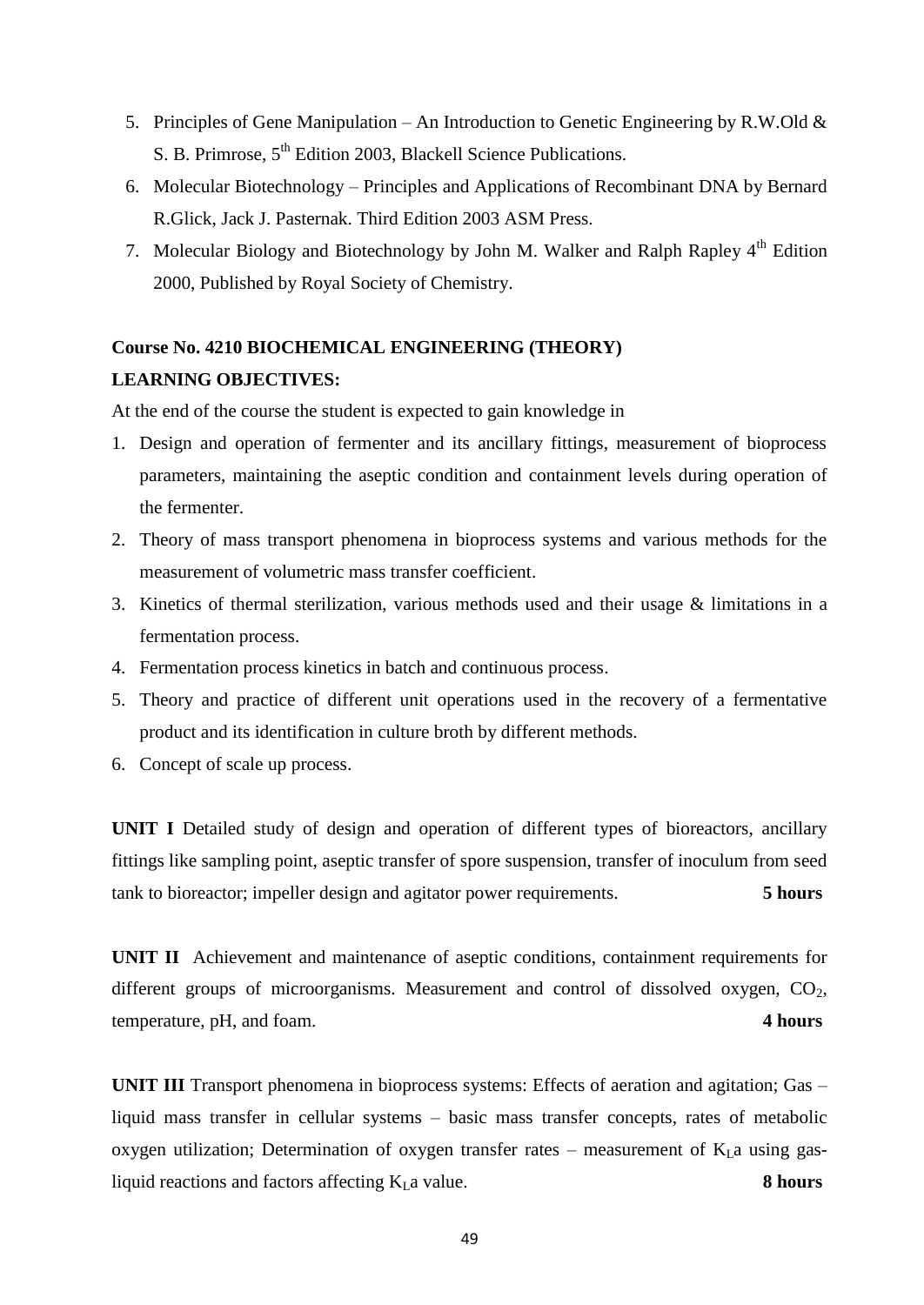**UNIT IV** Sterilization of medium, fermenter, air and other added material: Kinetics of sterilization, Del factor, thermal death times, inactivation of bacterial spores, continuous sterilization and batch sterilization – merits and limitations, the design of continuous and batch sterilization processes. HTST sterilization and its limitations. **5 hours**

**UNIT V** Sterilization of the fermenter. Sterilization of air by filtration through fibrous filters and modern filters like pleated membrane, fixed pore filters.

Rheology of fermentation systems and its importance in fermenter operation. **5 hours**

**UNIT VI** Fermentation process kinetics: Reaction kinetics – Monod equation, Michaelis-Menten constant, Lineweaver - Burk plot; Kinetics of continuous fermentation, advantages and limitations. **5 hours**

**UNIT VII** Theory of single and two stage continuous fermentation systems, applications. Kinetics of fed-batch culture systems. Scale up of fermentation processes: Principles, theoretical considerations and techniques used. **5 hours**

**UNIT VIII** Biotech product recovery operations: Theory, equipment, design, operation and applications of the following in recovery process – filtration, centrifugation, liquid-liquid extraction, two phase aqueous extraction, precipitation, chromatography techniques, membrane processes, drying, freeze drying and crystallization. Turbidity analysis and cell yield determinations, metabolic response assays, enzymatic assays; Bioautographic technique and disintegration of cells. **18 hours**

#### **REFERENCEBOOKS:**

- 1. Biochemical engineering by F.C. Webb
- 2. Biochemical Engineering fundamentals by J.E. Bailey and D.F. Ollis  $2<sup>nd</sup>$  Edition 1986
- 3. Biochemical Engineering by R.Steel
- 4. Principles of Fermentation Technology by Peter F. Stanbury, A.Whitaker and S.J. Hall , 2<sup>nd</sup> Edition 1995, published by Butterworth – Heinemann Ltd., Oxford
- 5. Pharmaceutical Biotechnology by Daan J.A Crommelin and Robert D. Sindelar, 2<sup>nd</sup> Edition, published by Taylor & Francis, New York.
- 6. Fermentation Microbiology and Biotechnology by Mansi El-Mansi and Charlie Bryce, published by Taylor & Francis, New York.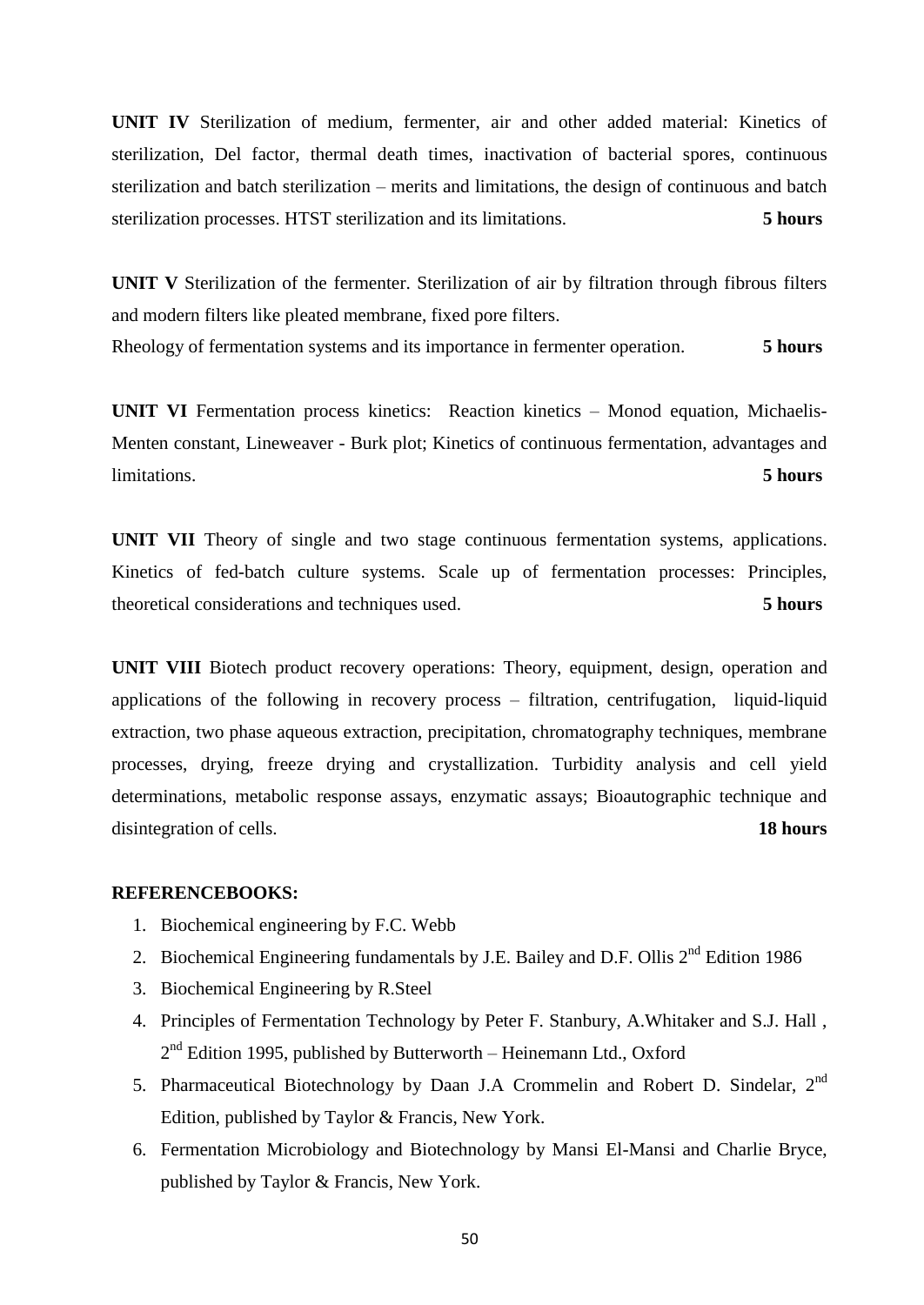7. Fermentation and biochemical engineering hand book by Henry C Vogel.

#### **Course No. 4211 BIOCHEMICAL ENGINEERING (PRACTICAL)**

(Practicals based on theory)

**Course No. 4212** Comprehensive Viva

#### **THIRD SEMESTER**

**Course No 4313** Seminar on the objectives and work plan of the proposed project to be completed within one month from the commencement of the project.

**Course No 4314** Mid-term project review at the end of third semester.

**Course No 4315** Seminar on the selected topic.

#### **FOURTH SEMESTER**

**Course No 4416** Thesis evaluations. **Course No 4417** Thesis viva-voce.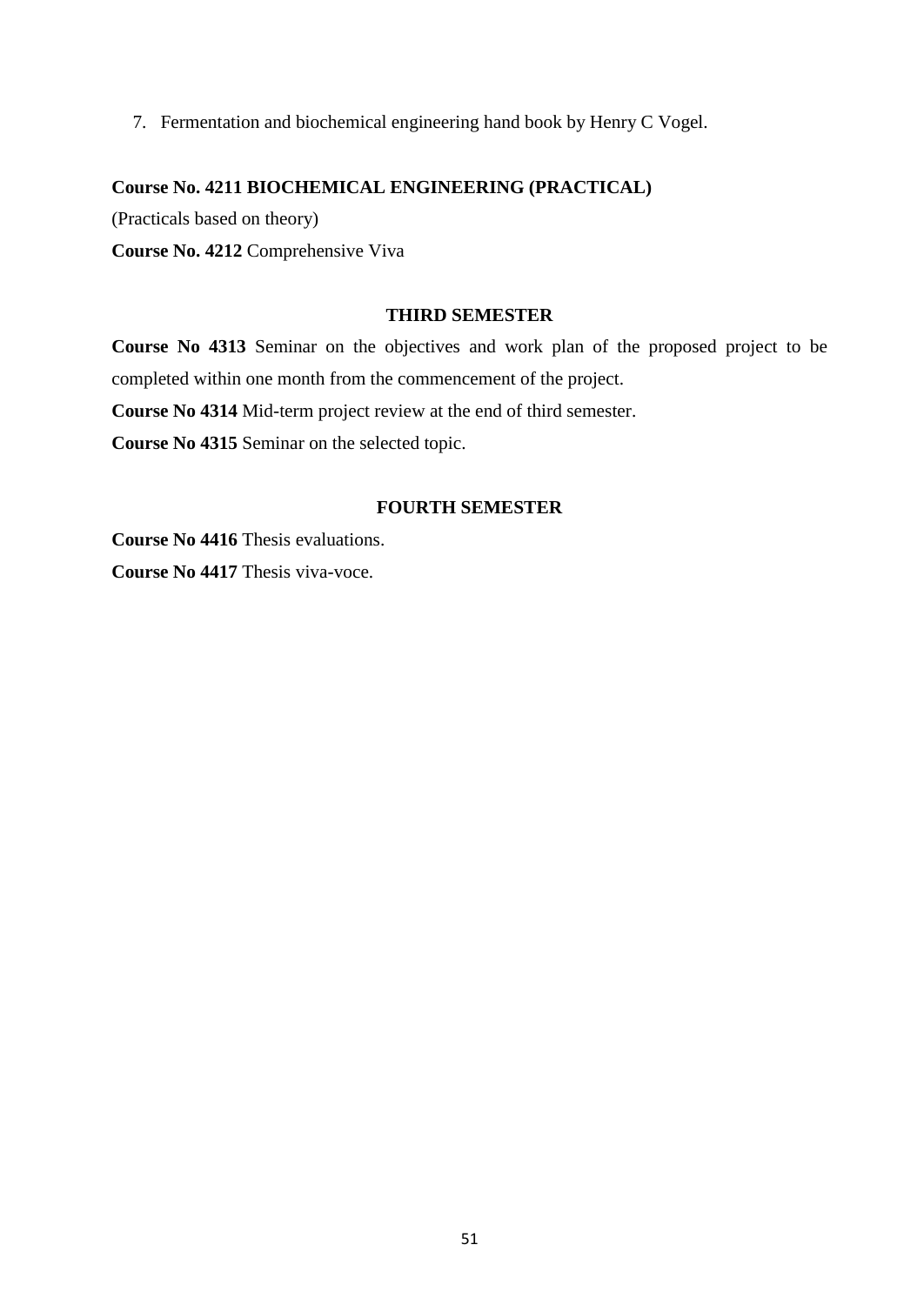## **5. PHARMACOLOGY**

## **FIRST SEMESTER**

#### **Course No. 5101 BIOSTATISTICS (THEORY)**

#### (Common paper for all specializations)

## **Course No. 5102 PHARMACOKINETICS AND DRUG METABOLISM (THEORY) LEARNING OBJECTIVES:**

- 1. To impart the knowledge on the mechanisms of drug transport across the biological membranes
- 2. To train the students about how the protein binding / tissue binding influence the distribution of the drugs.
- 3. To train the students about how the drugs gets metabolized in order to eliminate from the body.
- 4. How drugs or metabolites gets excreted by various routes of excretion from the body.
- 5. To impart the knowledge on the clinical applications of pharmacokinetics of the drug molecules and the maintenance on the drug concentration levels in the blood.

#### **UNIT I Absorption**

- a. Transfer of drugs through biological membranes (including Blood Brain Barrier, Placental Barrier)
- b. Factors affecting drug absorption, Role of P-glycoprotein in drug absorption
- c. Gastrointestinal, Percutaneous and Rectal absorption

#### **UNIT II Absorption Kinetics**

- a. Absorption Kinetics, Wagnor Nelson & Loo Riegelman methods
- b. *In Vitro* methods of drug absorption (PAMPA and CACO2 models)

#### **UNIT III Distribution**

- a. Plasma protein binding, factors affecting plasma protein binding
- b. Kinetics of protein binding, Tissue binding,Volume of distribution

#### **UNIT IV Metabolism**

- a. Microsomal & Non microsomal biotransformations of drugs (Liver, kidney and intestine)
- b. First pass effect
- c. Human Cytochrome P 450 enzymes, Substrates, inducers and inhibitors of CYP enzymes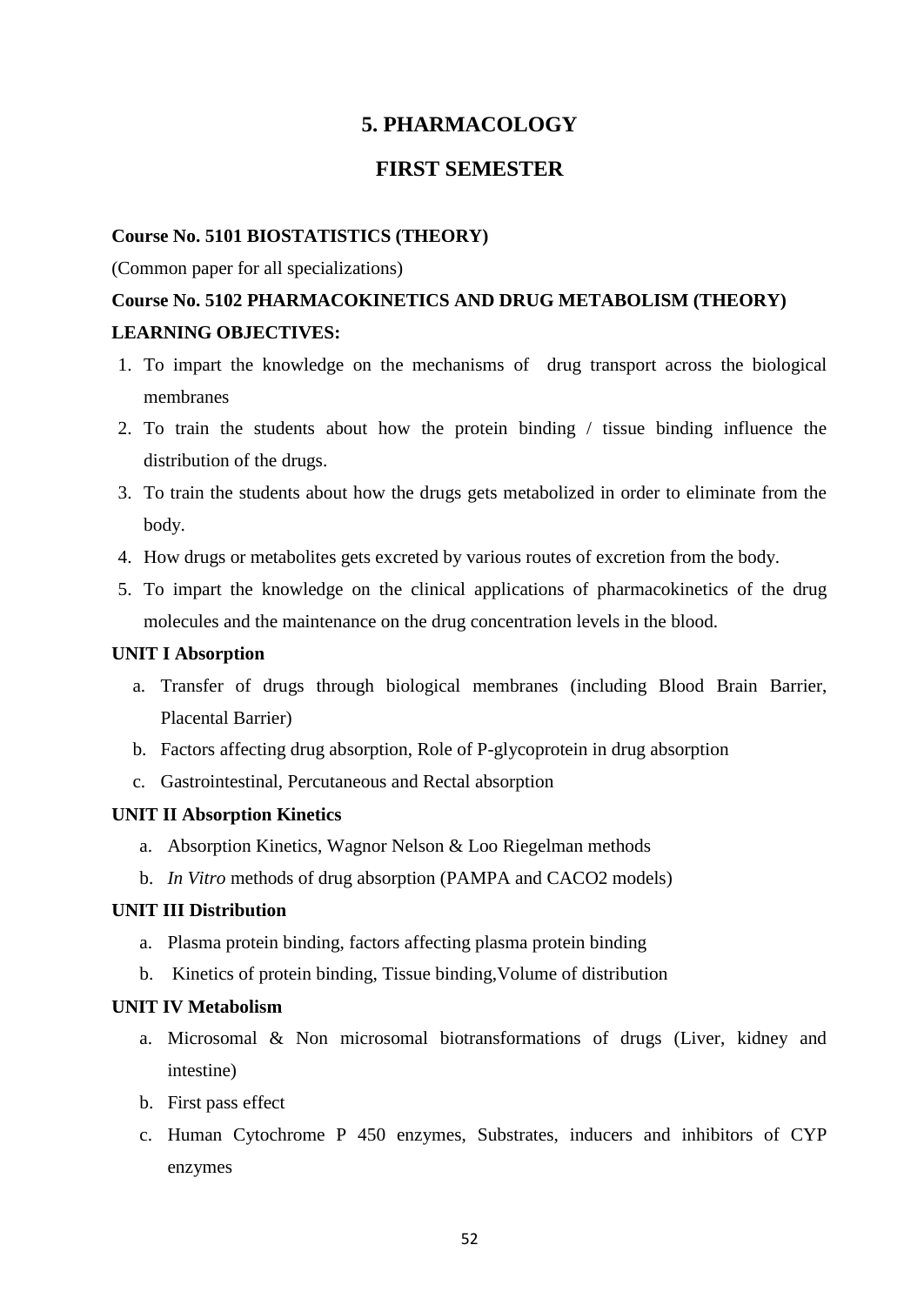d. *In Vitro* methods of drug metabolism (Liver microsomes, Liver S9 fraction & Hepatocytes)

### **UNIT V Factors Affecting Metabolism**

- a. Physiological, Pathological factors affecting drug metabolism
- b. Genetic factors influencing drug metabolism

### **UNIT VI Excretion**

- a. Excretion of drugs by various routes
- b. Factors affecting excretion of drugs
- c. Enterohepatic recirculation
- d. Significance of elimination rate constant and elimination half life

## **UNIT VII Clinical Pharmacokinetics**

- a. Basic concepts of clinical pharmacokinetics
- b. Therapeutic drug monitoring
- c. Population pharmacokinetics
- d. Pharmacokinetic and Pharmacodynamic modeling (PK/PD modeling)

### **UNIT VIII Drug Interactions**

- a. Drug interactions and their clinical significance
- b. Prediction of drug interactions and their management

## **REFERENCE BOOKS**

- 1. Applied Biopharmaceutics & Pharmacokinetics,Leon Shargel , Andrew Yu, Susanna Wu-Pong ,Mc Graw Hill Publishing Company.
- 2. Biopharmaceutics & Pharmacokinetics A Treatise,D M Brahmankar,Sunil BJaiswal, Vallabh Publications Prakashan.
- 3. Biopharmaceutics and Clinical Pharmacokinetics ,
- 4. [Milo Giba](http://www.amazon.com/Milo-Gibaldi/e/B001HCY2B8/ref=ntt_athr_dp_pel_1)ldi, Publisher: Lea & Febiger
- 5. Biopharmaceutics and pharmacokinetics: An introduction by [Robert E Notari](http://www.amazon.com/Robert-E-Notari/e/B001KI5GI2/ref=ntt_athr_dp_pel_1), Publisher: M. Dekker.

# **Course No. 5103 PHARMACOKINETICS AND DRUG METABOLISM (PRACTICAL)**

(Practicals based on theory)

#### **RECOMMENDEDBOOKS:**

- 1. Biopharmaceutics and Pharmacokinetics an introduction by Robert E. Notari.
- 2. Drug metabolism by Bernard Testa and Peter Jenner.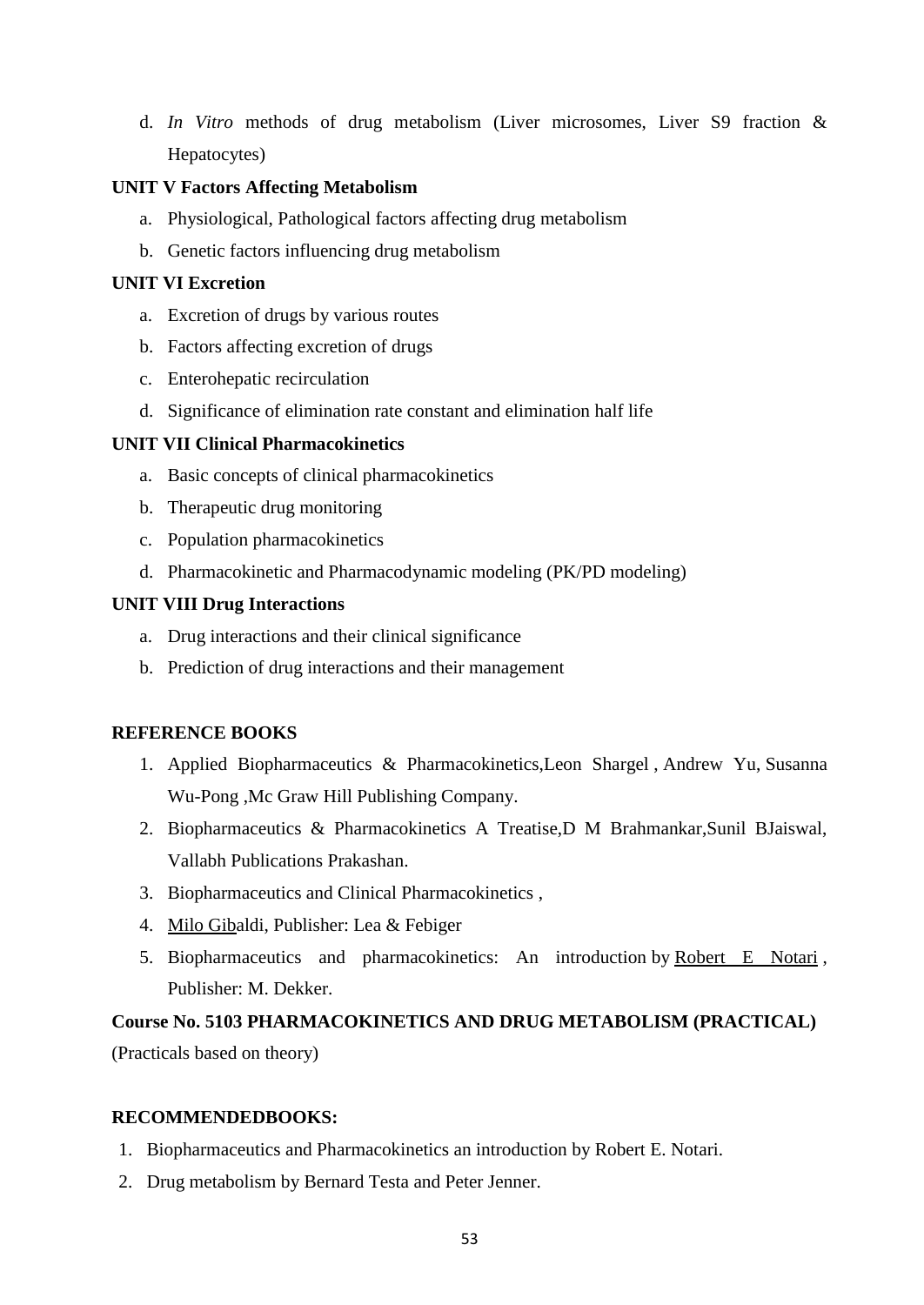- 3. Selected chapters from: Principles of drug action by Goldstein, Aranow and Kalman.
- 4. Drug interaction edited by D.G. Grahme Smith.
- 5. Remington's Pharmaceutical Sciences.
- 6. Goodman and Gillman's The Pharmacological basis of the rapeutics  $10<sup>th</sup>$  edition.

### **Course No. 5104 SYSTEMIC PHARMACOLOGY (THEORY)**

#### **LEARNING OBJECTIVES:**

- 1. To have knowledge on physiological role of autonomic nervous system, pharmacology of sympathetic, parasympathetic mimetics and lytics with relevance to their clinical applications.
- 2. Functional organization of the CNS, its synaptic transmitters (neurotransmitters) and their role in the CNS. Understanding of all drugs with CNS effects act on specific receptors that modulate synaptic transmission.
- 3. Basic understanding of algesia, pyrexia, inflammation, cancer and immunity, and understanding the pharmacology of the drugs.
- 4. To study the pathophysiological aspects of CVS & renal systems and its implication in health problems and understanding the pharmacology of the drugs.
- 5. To understand the molecular targets of anti-microbial drugs, identification of new targets and pharmacology of chemo-therapeutic drugs.
- 6. To study and understanding the physiological role of endocrine glands and their pathophysiological state on health and the pharmacology of drugs used.
- 7. Basic knowledge on coagulation, thrombus and platelet aggregation and pharmacology of drugs used in the above pathological conditions.

### **UNIT I Introduction**

Basic principles of Pharmacology. Mechanisms of drug action, Receptor proteins, Types of Receptor proteins and their Molecular structure, Targets for G-Protein coupled receptors, Protein phosphorylation and Kinase cascade mechanisms, Cellular aspects- Excitation, contraction and Secretion.

#### **UNIT II Pharmacology of Autonomic Nervous System**:

- a. Physiology of autonomic nervous system
- b. Muscarinic receptor agonists and antagonists
- c. Anticholinesterase agents
- d. Adrenergic agonists and antagonists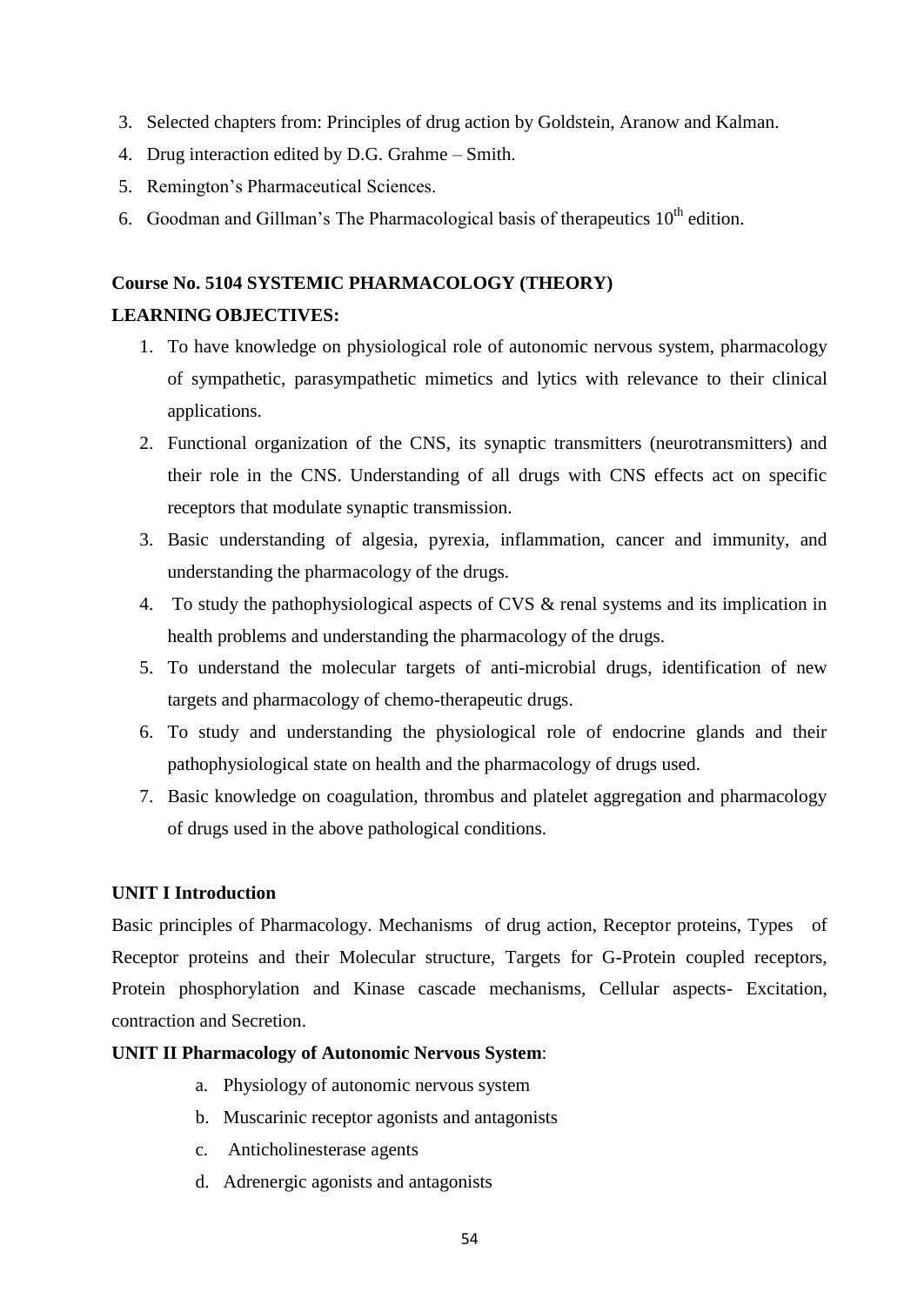e. Agents acting at neuromuscular junction and autonomic ganglia.

#### **UNIT III Drugs acting on Central Nervous System:**

- a. Neurotransmission in central nervous system
- b. Anti epileptics
- c. CNS stimulants
- d. Anti psychotics
- e. Antidepressants
- f. Hypnotics and Sedatives
- g. Opioid analgesics
- h. Drug addiction and Drug Abuse

#### **UNIT IV**

Analgesic, Antipyretic and Anti-inflammatory agents, Antineoplastic agents, Immunosuppressants and immunostimulants.

#### **UNIT V Drugs affecting Cardiovascular and Renal functions:**

- a. Cardiotonics
- b. Anti-arrhythmics
- c. Anti-hypertensives
- d. Anti-anginals
- e. Anti-hyperlipidemic drugs
- f. Diuretics

#### **UNIT VI Pharmacology of Chemotherapeutic and Anti- microbial agents:**

- a. General considerations of antimicrobial therapy
- b. Sulfonamides, trimethoprim, quinolones, other related agents
- c. Penicillins, Cephalosporins, and other beta lactam antibiotics
- d. Aminoglycosides
- e. Protein synthesis inhibitors and miscellaneous anti-bacterial agents
- f. Anti-fungal agents
- g. Antiviral agents
- h. Chemotherapy of Tuberculosis , Leprosy and malaria
- i. Chemotherapy of Protozoal infections

#### **UNIT VII Hormones and their antagonists:**

- a. Pituitary hormones and their hypothalamic releasing factors
- b. Thyroid and anti-thyroid drugs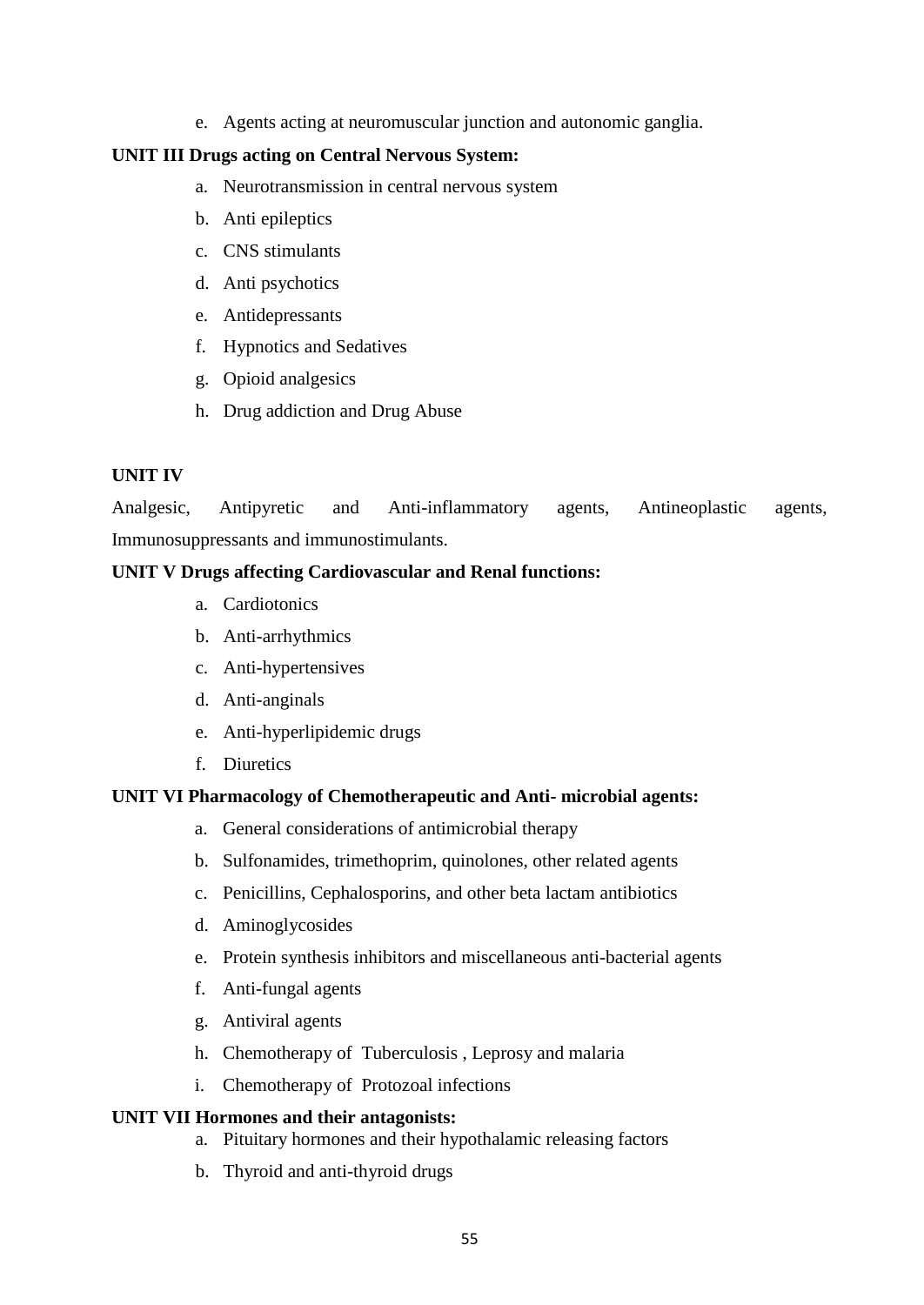- c. Endocrine pancreas; Pharmacotherapy of Diabetes Mellitus
- d. Estrogens and progestins
- e. Androgens

## **UNIT VIII Drugs acting on the Blood and Blood-Forming Organs:**

- a. Hematopoietic agents: Growth factors, minerals and vitamins
- b. Blood coagulation and anti-coagulant, thrombolytic and anti-platelet drugs.

#### **RECOMMENDED BOOKS:**

- 1. Phamacology and Pharmacotherapeutics revised  $18<sup>th</sup>$  edition by R.S. Satoskar, S.D Bhandarker and S.S. Ainapure.
- 2. Goodman and Gilman's The Pharmacological basis of therapeutics  $10<sup>th</sup>$  edition.
- 3. Pharmacology  $5<sup>th</sup>$  edition by M.M. Rang and H.D. Dale.
- 4. Basic and clinical pharmacology 8<sup>th</sup> edition edited by Bertram G. Katzung. Susan B. Masters and Anthony J.Trevor.

### **Course No.5105 Systematic Pharmacology (Practical)**

(Practicals based on theory)

**Course No.5106** Comprehensive Viva

## **PHARMACOLOGY**

## **SECOND SEMESTER**

## **Course No. 5207 MODERN ANALYTICAL TECHNIQUES (THEORY)**

(Common paper for all specializations)

## **Course No. 5208 QUALITY ASSURANCE AND DRUG REGULATORY AFFAIRS**

**(THEORY)** (Common paper for all specializations)

## **Course No. 5209 ADVANCED PHARMACOLOGY (THEORY)**

#### **LEARNING OBJECTIVES:**

- 1. To have knowledge on cellular signaling, neurotransmitters and their receptors.
- 2. To have knowledge on cell communication, signaling through G-Proteins, enzymes and other signaling pathways.
- 3. To gain knowledge on mechanisms involved in the formation, release, possible physiological role, pharmacological actions, agonists, antagonists and therapeutic potentials of neuropeptides.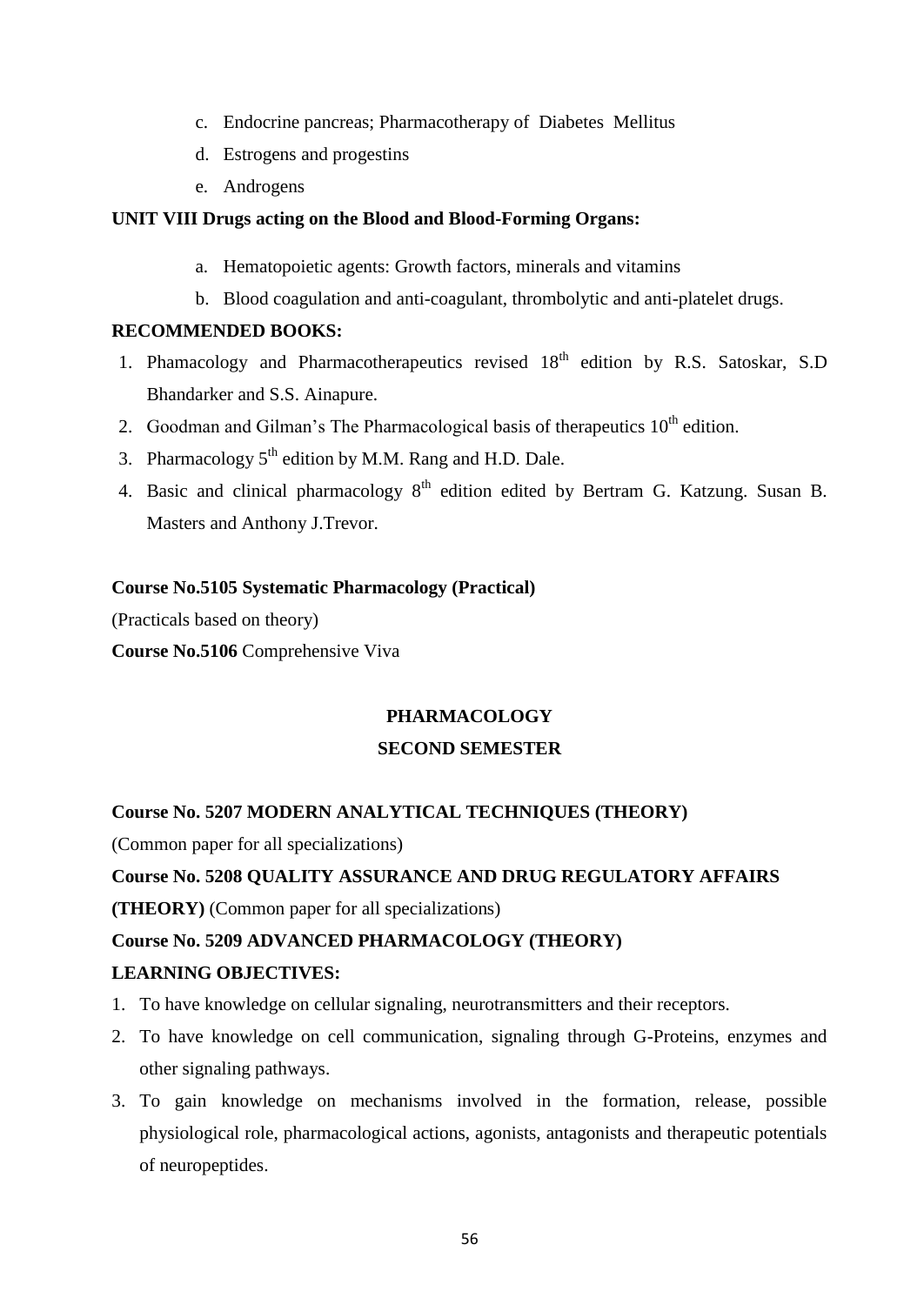- 4. To acquire knowledge on autocoids and peptides, and their pharmacology.
- 5. To understand the role of transporter proteins.
- 6. To know principles of clinical pharmacology and knowledge on clinical trials.
- 7. To have knowledge on stem cells and their therapeutic potentials.
- 8. To understand the nature and role of free radicals in biological systems in health and disease.

### **UNIT I**

#### **Molecular Pharmacology:**

Pharmacology of receptors: Classification, Cellular signaling systems, and pharmacology of agonists and antagonists of the following receptors

- 1. Excitatory amino acid receptors
- 2. Purinoreceptors
- 3. GABA and Glycine receptors
- 4. Neurosteroid receptors
- 5. Cannabinoid receptors
- 6. Melatonin receptors
- 7. Adrenergic receptors
- 8. Cholinergic receptors
- 9. Dopaminergic receptors
- 10. Serotonergic receptors

## **UNIT II**

**Signaling mechanisms:** Physiological function,pharmacological implications and therapeutic potential of the following target sites:

- 1. Phosphoinositide 3-kinase (P13K)
- 2. MAP kinase
- 3. Akt (Protein Kinase B)
- 4. Caspases
- 5. Peroxisome proliferator activator receptors (PPAR) α and γ
- 6. Protein kinases
- 7. Phosphodiesterases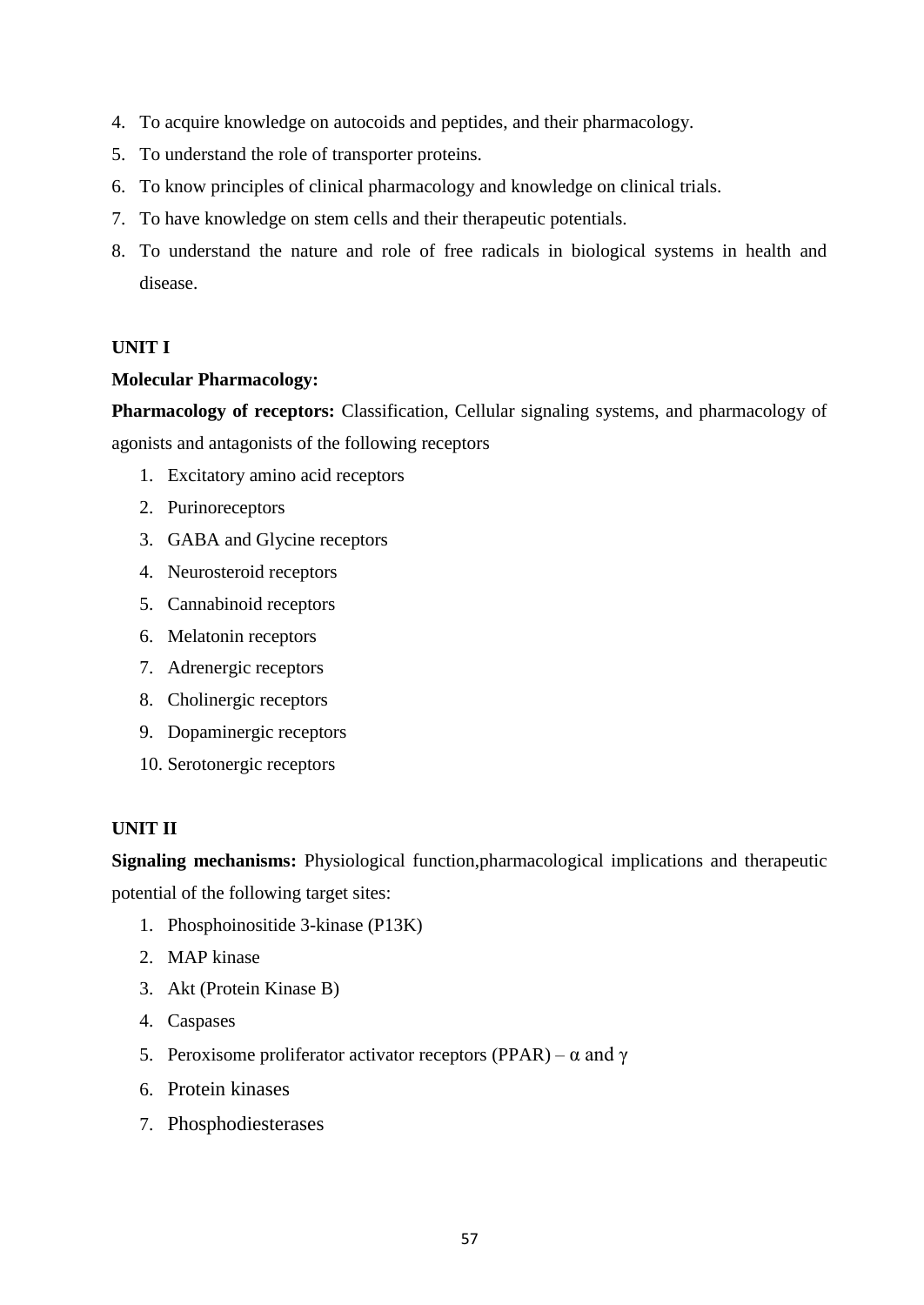## **UNIT III**

## **Neuropeptides:**

- 1. Calcitonin gene related peptides (CGRP)
- 2. Neuropeptide Y
- 3. c-AMP
- 4. Substance P
- 5. Cholecystokinin

## **UNIT IV**

## **Endogenous Mediators:**

- 1. Histamine 2. Prostalglandins 3. Leucotrienes 4. Kinins 5. Opioids 6. Nitric oxide
- 7. EDRF, EDCF  $&$  EDHF 8. 5-HT

## **UNIT V**

**Transporter Proteins:** Classification and biology of ATP binding cassette (ABC) transporter

superfamily.

Multidrug resistance (MDR) proteins

Cystic fibrosis trans-membrane regulator (CFTR)

## **UNIT VI**

Principles of clinical pharmacology and designs for testing of drugs in humans. Clinical Trials-

Phases I,II,III,IV.

## **UNIT VII**

Stem Cells: Basic concepts and therapeutic applications in medicine.

## **UNIT VIII**

Free radicals, their biological role, Endogenous anti-oxidant systems and their role in tissue protection.

## **RECOMMENDED BOOKS:**

- 1. Goodman and Gilman's The Pharmacological basis of the rapeutics  $10<sup>th</sup>$  edition
- 2. Pharmacology  $5<sup>th</sup>$  edition by M.M. Rang and H.D. Dale.
- 3. Basic and clinical pharmacology  $8<sup>th</sup>$  edition edited by Bertram G. Katzung, Susan B.Masters and Anthony J.Trevor.
- 4. Clinical pharmacology by Molmon and Morelli.
- 5. Free radicals by Michael Brooks

(Source:http://www.waterstones.com/wat/images/special/pdf/9781847654496.pdf)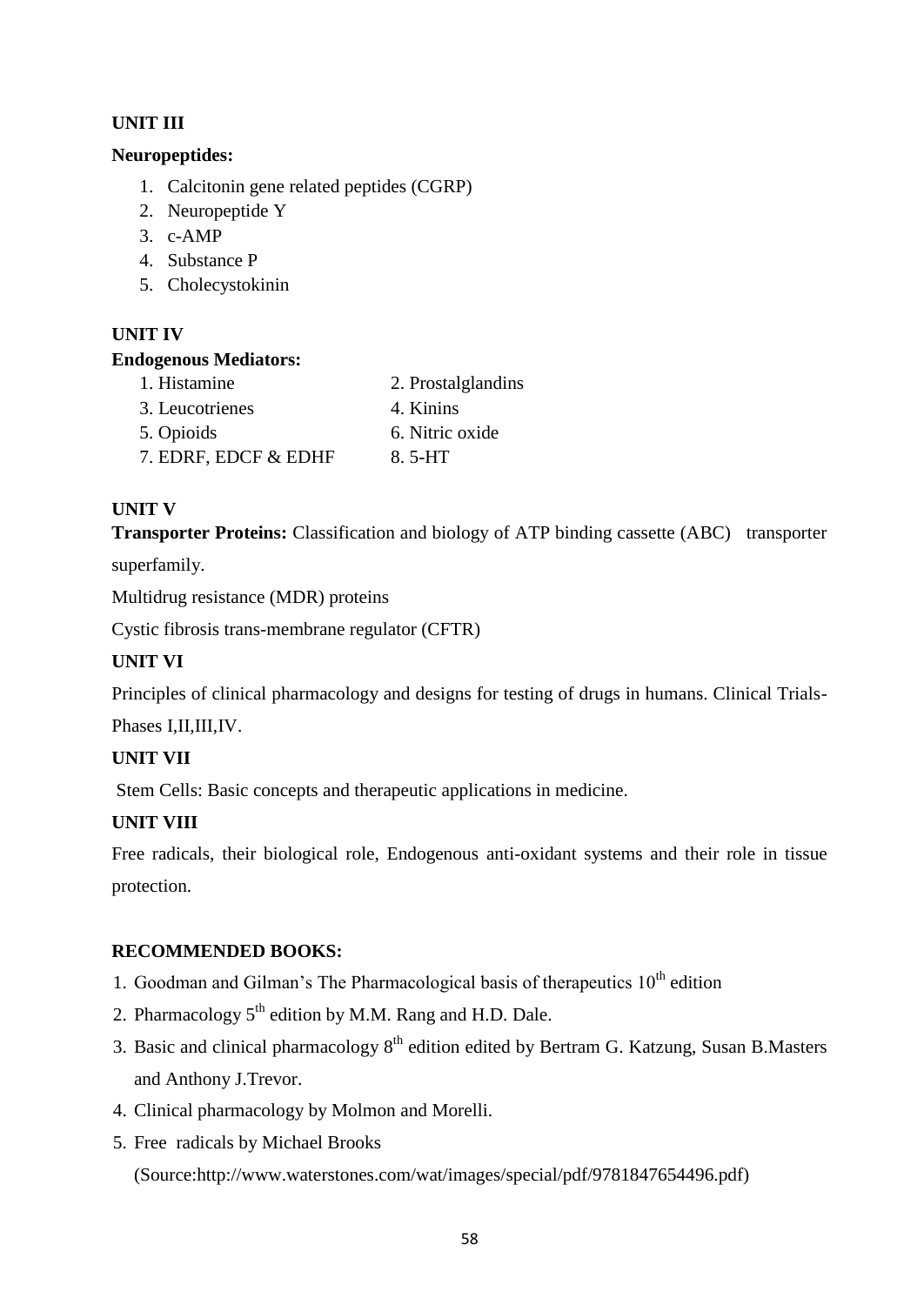6. Free radical mechanisms of tissue injury by Mary Treinen Moslen Charles V Smith ( Source:

http://books.google.co.in/books/about/FreeRadical\_Mechanisms\_of\_Tissue\_Injury.html?W0 kztp7vmkC&redir\_esc=y)

- 7. Stem cells by Paul Knoepfler ( source : Amazon.com )
- 8. Stem cells : A Very short introduction by Jonathan Slack (Source: Amazon.com)

# **Course No. 5210 BIOASSAYS AND PHARMACOLOGICAL SCREENING METHODS (THEORY)**

#### **LEARNING OBJECTIVES:**

- 1. To learn about handling of animals, anaesthetics used, regulation for care and use of laboratory animals, strategies and approaches employed in drug discovery.
- 2. Knowledge on bio-assays, their importance, its application in the present context. Principles and procedures of bio-assays of IP.
- 3. Knowledge on simple, blind and programmed screening, screening of compounds or drugs from various origins for establishing defined pharmacological activity etc.
- 4. Calculation of  $LD_{50}$ ,  $ED_{50}$  and knowledge on acute, sub-acute and chronic toxicity studies.

#### **UNIT I**

#### **Principles of Experimental Pharmacology and Drug Discovery:**

Common laboratory animals in pharmacological research, Limitations of animal tests, Alternatives to animal use, Anesthetics used in laboratory animals, Some standard techniques used in handling laboratory animals, Euthanasia of experimental animals. Regulation for the care and use of laboratory animals.

Strategies and approaches employed in drug discovery. Basic concepts of combinatorial chemistry, High throughput screening, Cell lines and their applications in drug discovery. Transgenic animal models in the development of new drugs.

### **UNIT II**

Principles of Biological Standardization: Statistical treatment of model problems in the biological evaluation of drugs. Methods used in the bioassays for antibiotics and microbiological assays. Bioassay for diphtheria antitoxin; Tetanus; Cholera vaccine; Posterior pituitary extract; Adrenalin; Heparin; Digitalis; d-Tubocurarine. Test for pyrogens.

#### **UNIT III**

Bioassay methods for Autocoids, Development of new bioassay methods.Assays using special designs for experiments to eliminate known source of variation.Toxicity tests, Determination of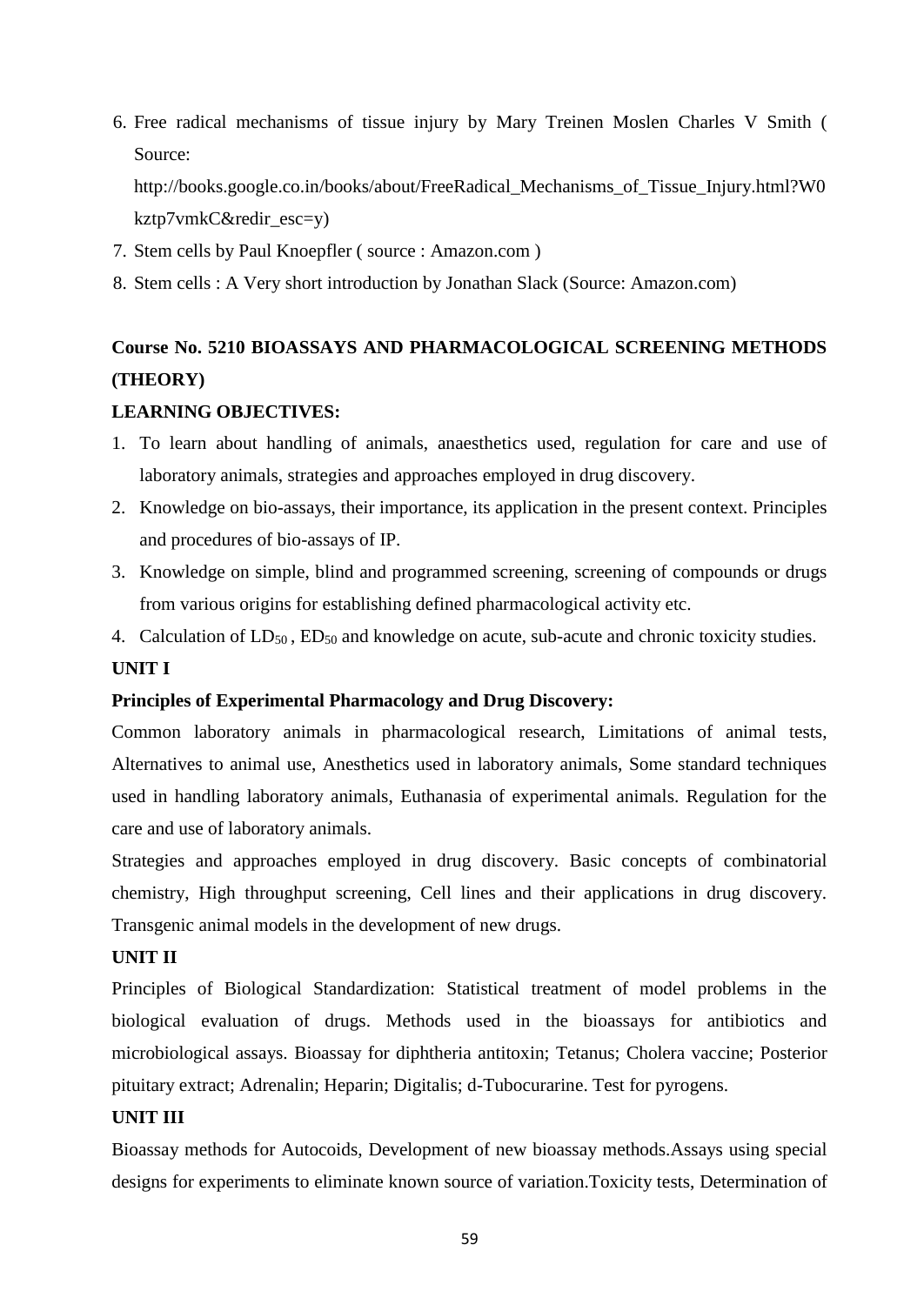LD<sub>50</sub>, Acute, Sub acute, and Chronic toxicity studies- Tests for freedom from undue toxicity of drugs.

## **UNIT IV**

Basic principles of screening and types- Simple, Blind and Programmed screening. Need for isolated tissues in pharmacological evaluation of drugs.

## **UNIT V**

Organization for Screening of Pharmacological activity and Evaluation of new substances

## **CVS**:

- 1. Diuretics
- 2. Anti-hypertensives
- 3. Anti-anginal agents
- 4. Anti-arrhythmic agents and agents used in sudden cardiac failure
- 5. Drugs used in cardio myopathies
- 6. Drugs used in hyperlipidemia and atherosclerosis
- 7. Anti-infarct agents

## **UNIT VI**

## **CNS:**

- 1. Anti-epileptics
- 2. Anti-Parkinsonian agents
- 3. Anti-migraine agents
- 4. Anti-anxiety agents and drugs used in mood and sleep disorders
- 5. Antipsychotics
- 6. Drugs affecting memory
- 7. Drugs used in Alzheimer's disease

## **UNIT VII**

- 1. Local Anesthetics
- 2. Skeletal muscle relaxants and neuromuscular blockers
- 3. Anti-ulcer agents
- 4. Hepatoprotective agents

## **UNIT VIII**

Others:

- 1. Anti-diabetic agents
- 2. Analgesics and drugs used in arthritis and Neuropathic pain
- 3. Anti-inflammatory agents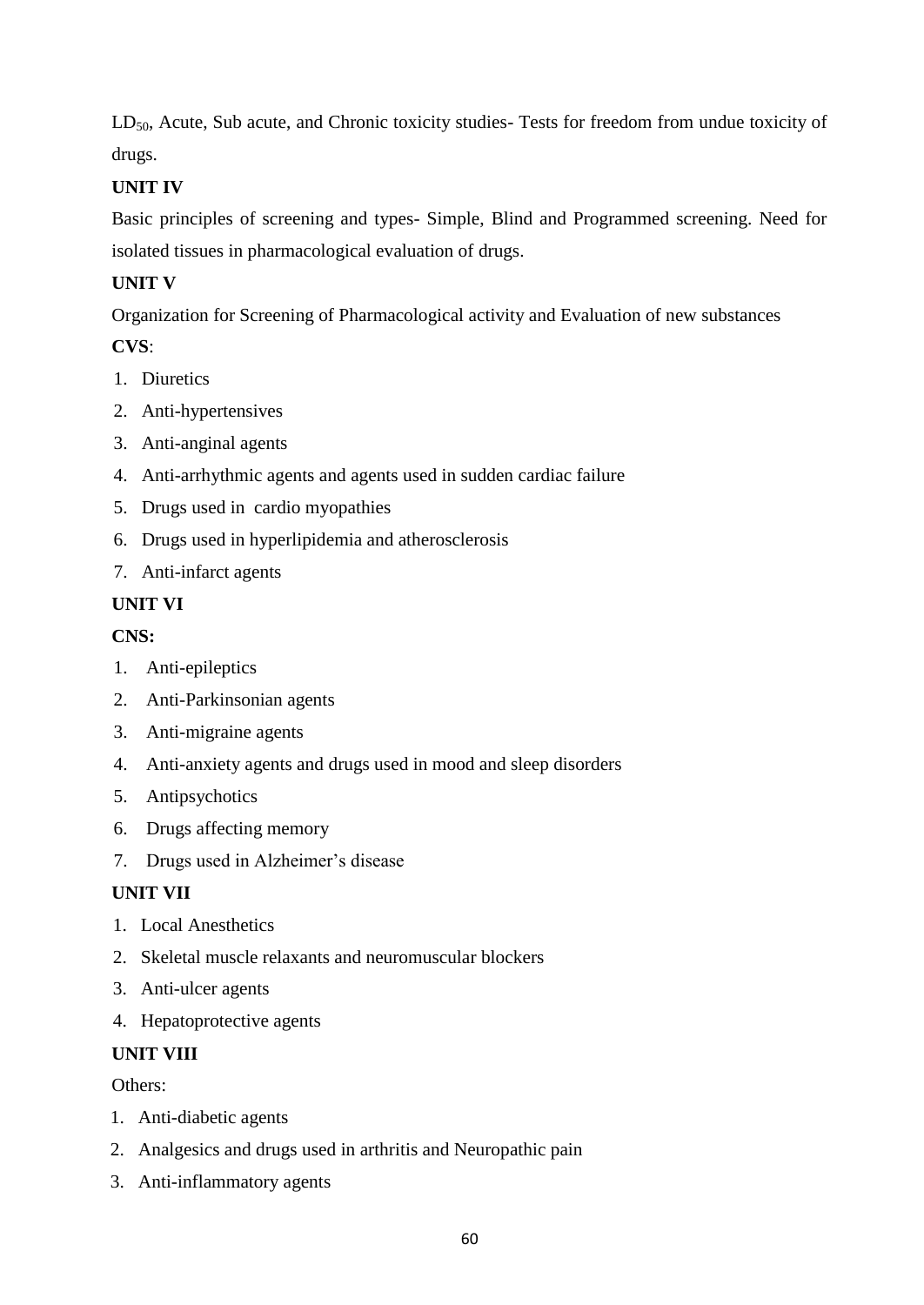4. Anti-asthmatic agents

#### **REFERENCE BOOKS:**

- 1. H.G. Vogel (ed), Drug Discovery and Evaluation- Pharmacological Assays,  $2<sup>nd</sup>$  Edition, Springer verlag, Berlin, Germany, 2002.
- 2. Screening Methods in Pharmacology by Robert A. Turner.
- 3. D.R. Laurence and A.L. Bacharach (Eds), Evaluation of Drug activities: Pharmacometrics, Volume I and II, Academic Press, London, U.K, 1964.
- 4. Biological Standardization by J.H. Burn, D.J. Finney and L.G. Goodwin.
- 5. Pharmacopoeias: IP, BP, USP
- 6. M.N. Ghosh, Fundamentals of Experimental Pharmacology, 2nd Edition, Scientific Book Agency, Calcutta, India, 1985.
- 7. Methods in Pharmacology by Swarbrick.

## **Course No. 5211 BIOASSAYS AND PHARMACOLOGICAL SCREENING METHODS (PRACTICAL)** (Practicals based on Theory)

#### **RECOMMENDED BOOKS:**

- 1. Biological standardization by J.H. Burn, D.J. Finney and L.G. Goodwin.
- 2. Pharmacopoeias: IP, BP, USP.
- 3. Screening methods in Pharmacology by Robert A. Turner.
- 4. Evaluation of drug activities by Laurance and Bachrach.
- 5. Drug evaluation  $6<sup>th</sup>$  edition by Vogel.
- 6. Methods in Pharmacology by Swarbrick.

**Course No. 5212:** Comprehensive viva

#### **THIRD SEMESTER**

**Course No. 5313** Seminar on the objectives and work plan of the proposed project to be completed within one month from the commencement of the project.

**Course No. 5314** Mid-term project review at the end of third semester.

**Course No. 5315** Seminar on the selected topic.

#### **FOURTH SEMESTER**

**Course No. 5416** Thesis evaluation.

**Course No. 5417** Thesis viva-voce.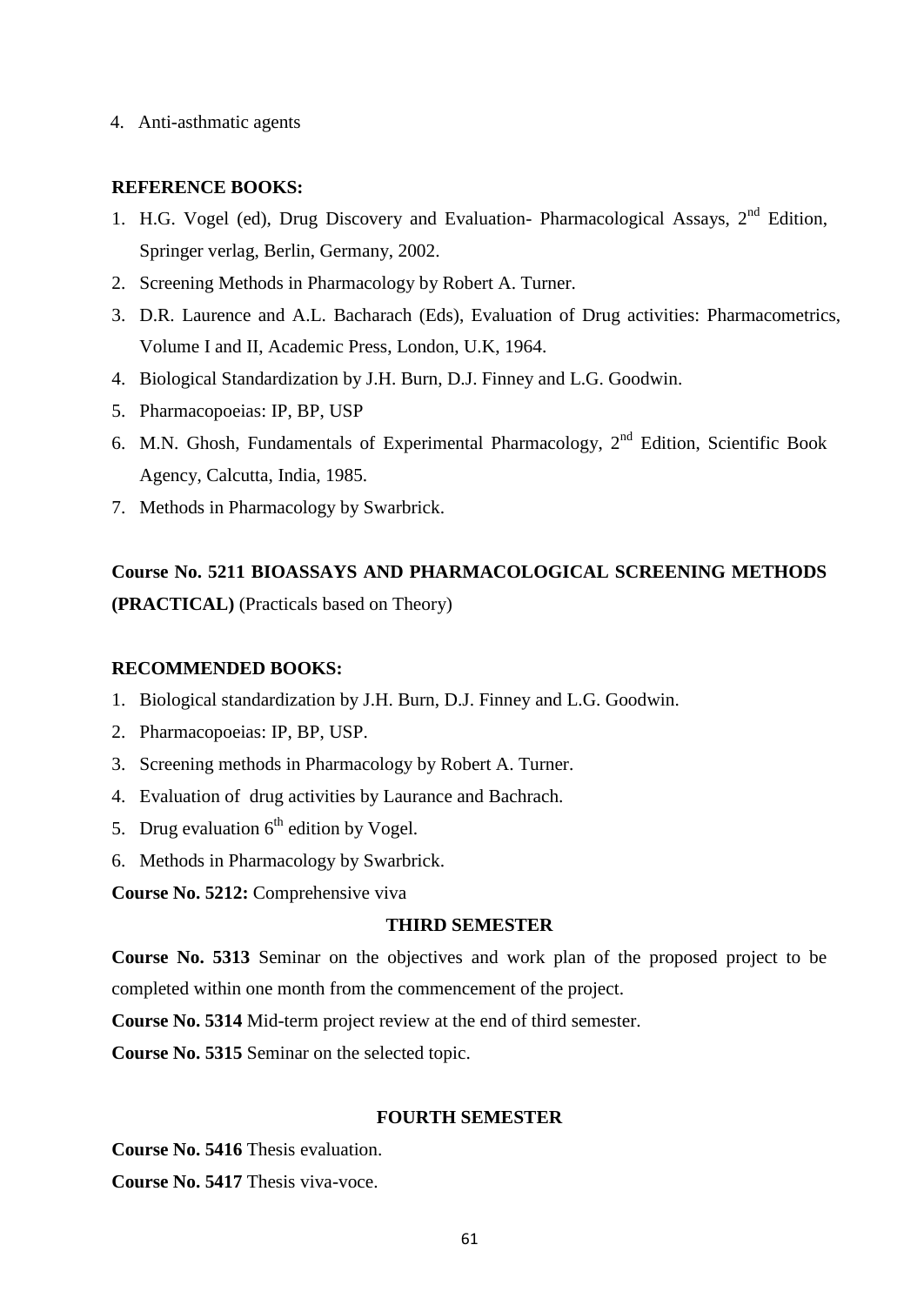## **6. PHARMACOGNOSY AND PHYTOCHEMISTRY**

## **FIRST SEMESTER**

#### **Course No. 6101 BIOSTATISTICS (THEORY)**

(Common paper for all specialisations)

## **Course No. 6102 ADVANCED PHARMACOGNOSY AND PHYTOCHEMISTRY (THEORY)**

#### **LEARNING OBJECTIVES:**

- 1. To train students in Medicinal Plants Cultivation, Preliminary Phytochemical Study of some phytoconstituents & Structural Elucidations.
- 2. To acquaint students about the Marine Pharmacognosy / Applications of Spectroscopy & Chromatography.
- 3. To give latest updates in this area.

**UNIT I Medicinal Plants Cultivation** 

- (a) General aspects involved in the cultivation of medicinal plants.
- (b) Factors involved in production of crude drugs
	- (i) Exogenous (ii) Mineral supplements
	- (iii) Nutrients (iv) Growth regulators and inhibitors
- (c) Pest/weed control. Study of pesticide and weedicides with special importance to natural origin.

**UNIT II** Systematic methods of cultivation and post harvest technology for medicinal plants cultivated in India.

Senna, Vinca, Ispagula, Opium, Acorus, Garcinia, Lemon grass, Aswagandha

**UNIT III** Detailed phytochemical study of the following class of phytoconstituents.

| (a) | Phospholipids                  | Biosynthesis of lipids, palmitic |
|-----|--------------------------------|----------------------------------|
|     |                                | acid, prostaglandins             |
| (b) | Terpenes and Triterpenoids     | Camphor, Menthol, Artemisinin,   |
|     |                                | Forskolin, Taxol, Azadirachta    |
| (c) | Resins and related compounds - | Cannabis, Ginger, Myrrh, Benzoin |
| (d) | Plant phenols                  | Phenyl propanoids, Capsaicin,    |
|     |                                | Podophyllotoxin, Rutin, Tannins, |
|     |                                | Gossypin                         |

**UNIT IV** Phytochemical study of the following class of phytoconstituents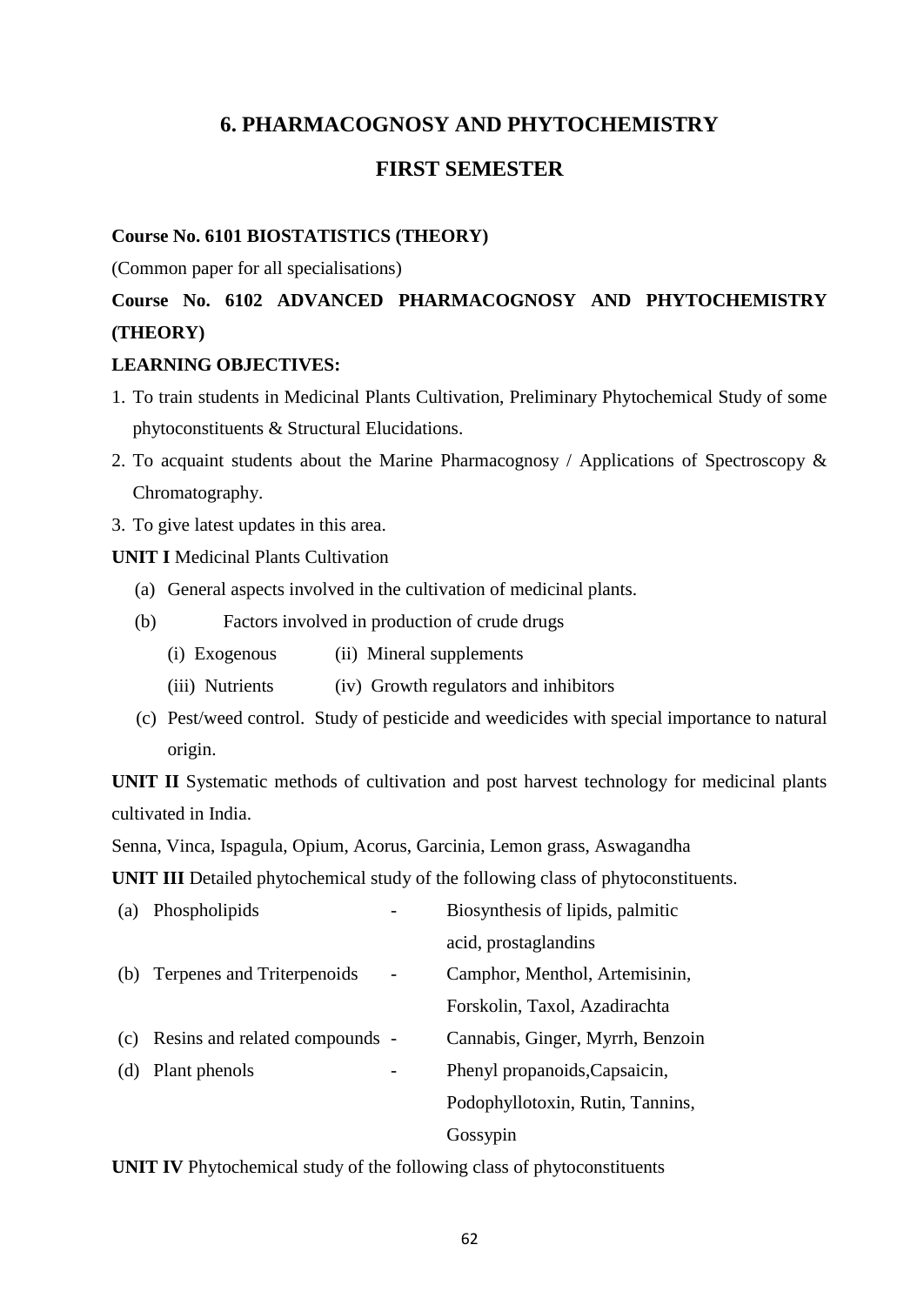| (a)               | Alkaloids |                 |                                               | Nicotine, Atropine, Quinine, Emetine,                                                             |
|-------------------|-----------|-----------------|-----------------------------------------------|---------------------------------------------------------------------------------------------------|
|                   |           |                 |                                               | Morphine, Reserpine, Caffeine                                                                     |
| (b)<br>Glycosides |           |                 | Anthraquinone glycosides, Cardiac glycosides, |                                                                                                   |
|                   |           |                 |                                               | Saponin Glycosides                                                                                |
| (c)               | Steroids  |                 |                                               | Cholesterol, Vitamin A&D Diosgenin                                                                |
|                   |           |                 |                                               | <b>UNIT V</b> Structure elucidation of important phytoconstituents belonging to different groups. |
|                   | (a)       | Alkaloids       | $\ddot{\cdot}$                                | Nicotine, Atropine, Morphine, Caffeine                                                            |
|                   | (b)       | Glycosides :    |                                               | Digitoxin                                                                                         |
|                   | (c)       | <b>Steroids</b> | $\ddot{\cdot}$                                | Cholesterol                                                                                       |
|                   | (d)       | Terpenes        | $\ddot{\cdot}$                                | Camphor, Menthol, Cineole                                                                         |
|                   |           |                 |                                               |                                                                                                   |

**UNIT VI** Marine Pharmacognosy

- (a) Study of important bioactive agents including chemistry and uses.
- (b) Definition, present status and classification of important bioactive agents from Marine Source.

**UNIT VII** Applications of UV, IR, <sup>1</sup>HNMR, 13CNMR and Mass Spectroscopy in the structural elucidation of Natural products.

**UNIT VIII** Chromatographic applications (TLC, PC, HPLC, HPTLC, GLC) in the isolation, separation and purification of Natural products

## **Course No. 6103 ADVANCED PHARMACOGNOSY AND PHYTOCHEMISTRY (PRACTICAL)**

- I. Isolation, separation, purification and identification of important phytoconstituents
	- a) Starch from potatoes
	- b) Myristicin from nutmeg
	- c) Eugenol from clove
	- d) Curcumin from turmeric
	- e) Sennosides from senna
	- f) Glycyrrhizin from glycyrrhiza
	- g) Caffeine from tea
- II. Quantitative microscopy
- III. Spectral interpretation (UV, IR, NMR and Mass)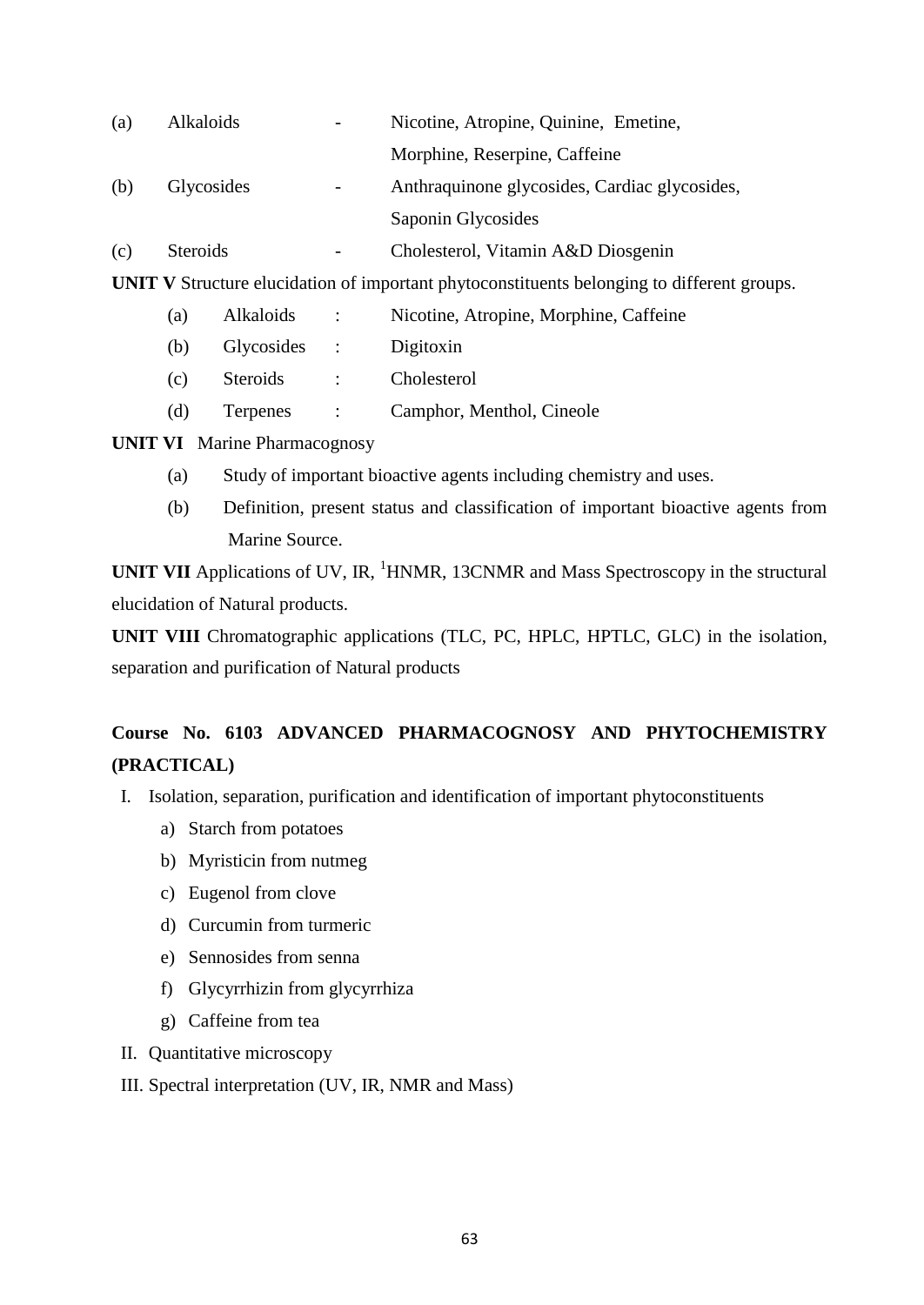#### **REFERENCE BOOKS**:

- 1. Organic Chemistry of Natural Products, Vol. 1 & 2. Gurdeep R. Chatwal.
- 2. I.L. Finar: Organic Chemistry Vol. I & II.
- 3. Pharmacognosy G.E. Tease and W.C. Evans.
- 4. Pharmacognosy Tyler, Brady, Robbers
- 5. Modern Methods of Plant Analysis Peech & M.V. Tracey, Vol. I to VII.
- 6. Phytochemistry Vol. I to IV Miller Jan Nostrant Renhold.
- 7. Recent Advances in Phytochemistry Vol. 1 to 4Scikel Runeckles Appleton Century Crofts.
- 8. Chemistry of Natural Products Vol. 1 onwards IWPAC.
- 9. Natural Products Chemistry Nakanishi Golo
- 10. Natural Products A Laboratory Guide, Raphaelkhan
- 11. The Essential Oils Ernest Guenther Robbert E. Kreiger 1) The Alkaloids Chemistry & Physiology – Vols. R.H.F. Manske
- 12. Introduction to Molecular Phytochemistry Paul J. Schewer 1973.
- 13. Chemistry of Marine Natural Products Paul J. Schewer 1973.
- 14. Marine Pharmacognosy Ed. By Dean F. Martin & George Padilla.
- 15. Marine Natural Products Vol. I to IV.
- 16. Comparative Phytochemistry edited by T. Swain.
- 17. Chemical Plant Taxonomy edited by T. Swain
- 18. Cultivation of Medicinal Plants by C.K. Atal & B.M. Kapoor.
- 19. Cultivation and Utilisation of Aromatic Plants by C.K. Atal and B.M. Kapoor.
- 20. Plant Propagation Principles and Practices Hertmann Kester
- 21. Ayurvedic Formulary of India, Government of India.
- 22. Glimpses of Indian Ethano-pharmacology by V.V. Pushpangadan.

## **Course No. 6104 INDUSTRIAL PHARMOCOGNOSY (THEORY)**

#### **LEARNING OBJECTIVES:**

- 1. To impart training in Isolation and estimation of some phytoconstituents, Applications of HPLC & HPTLC in Natural Products.
- 2. To introduce the concept of quality control of phytochemicals, Herbal Formulations & their Standardization.
- 3. To give latest updates in this area.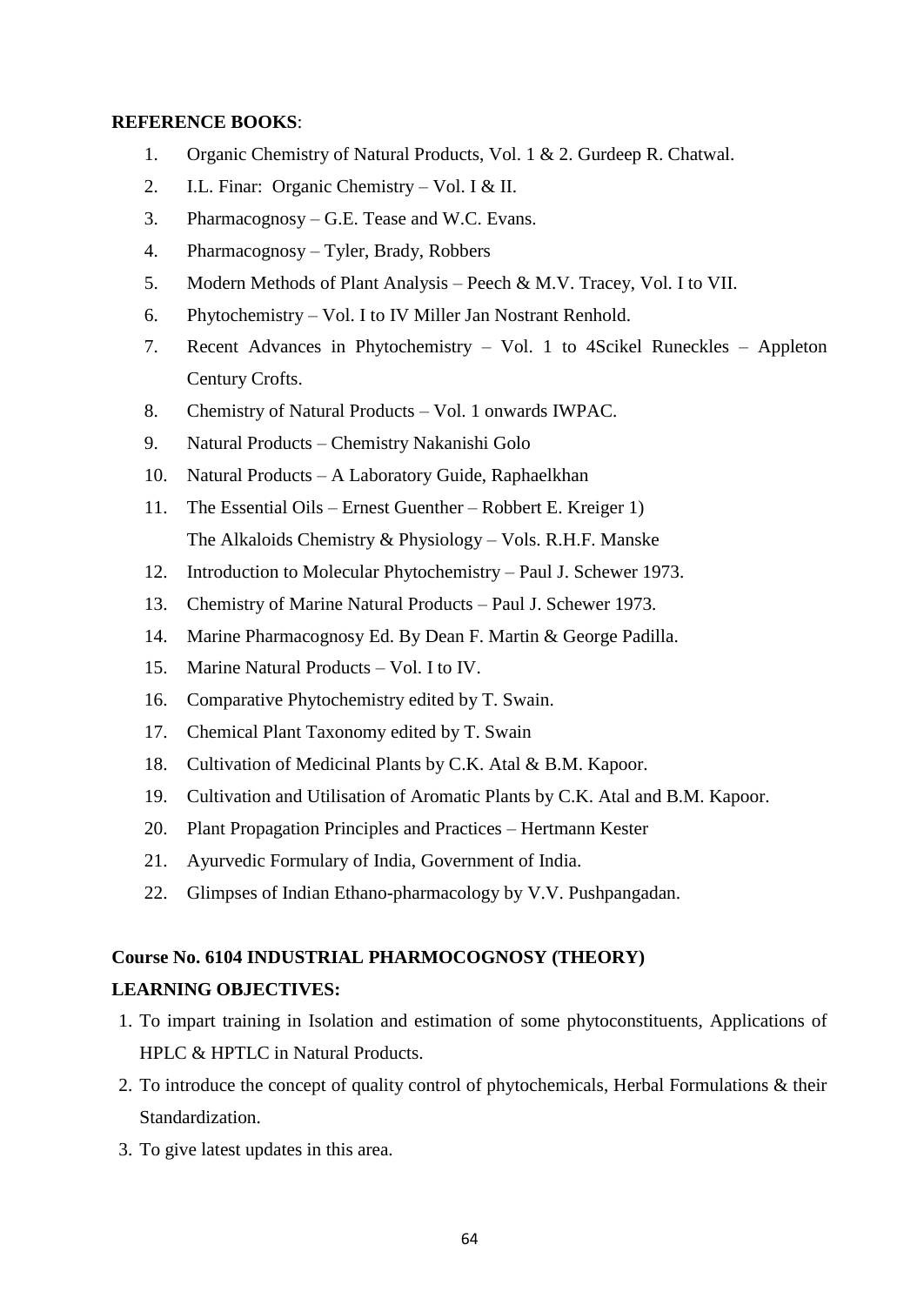**UNIT I** General methods of isolation, purification, identification and estimation of phytoconstituents.Morphine, quinine, emetine, sennosides, volatile oils.

**UNIT II** Commerce and quality control methods of crude drugs.

**UNIT III** Different methods (including industrial) for the isolation and estimation of the following phytopharmaceuticals.

(a) Starch, (b) Caffeine, (c) Atropine, (d) Taxol, (e) Vinca alkaloids,

(f) Withaferin, (g) Ergometrine, (h) Morphine

**UNIT IV** Applications of HPLC and HPTLC in the isolation, separation and identification of natural products.

(a) Vasicine, (b) Bacoposide (c) Solasodine, (d) Lupeol

**UNIT V** Herbal based industries.

Study of infrastructure, regulatory requirements, research, patents and scope.

**UNIT VI** Study of herbal extracts

(a) Processing, (b) Plant and equipment, (c) Project profile

**UNIT VII** Study of the following herbal extracts for processing and standardisation

- (a) *Withania somnifera*, (b) *Ocimum sanctum*,
- (c) *Adathoda vasica* (d) *Centella asiatica*,
- (e) *Melia azadirachta*

**UNIT VIII** Study of herbal formulations and their standardisation.

#### **Course No. 6105 INDUSTRIAL PHARMOCOGNOSY (PRACTICAL)**

- I. Chromatography of various classes of Phytoconstituents (PC, TLC, Column)
- II. Evaluation of crude drugs
	- (a) Extractive values
	- (b) Moisture content
	- (c) Ash values
	- (d) Volatile oil content
	- (e) Percentage of active constituents
- III. Spectroscopic analysis of plant constituents.
- IV. Monographic analysis of crude drugs mentioned in IP.
- V. Standardisation of herbal formulations.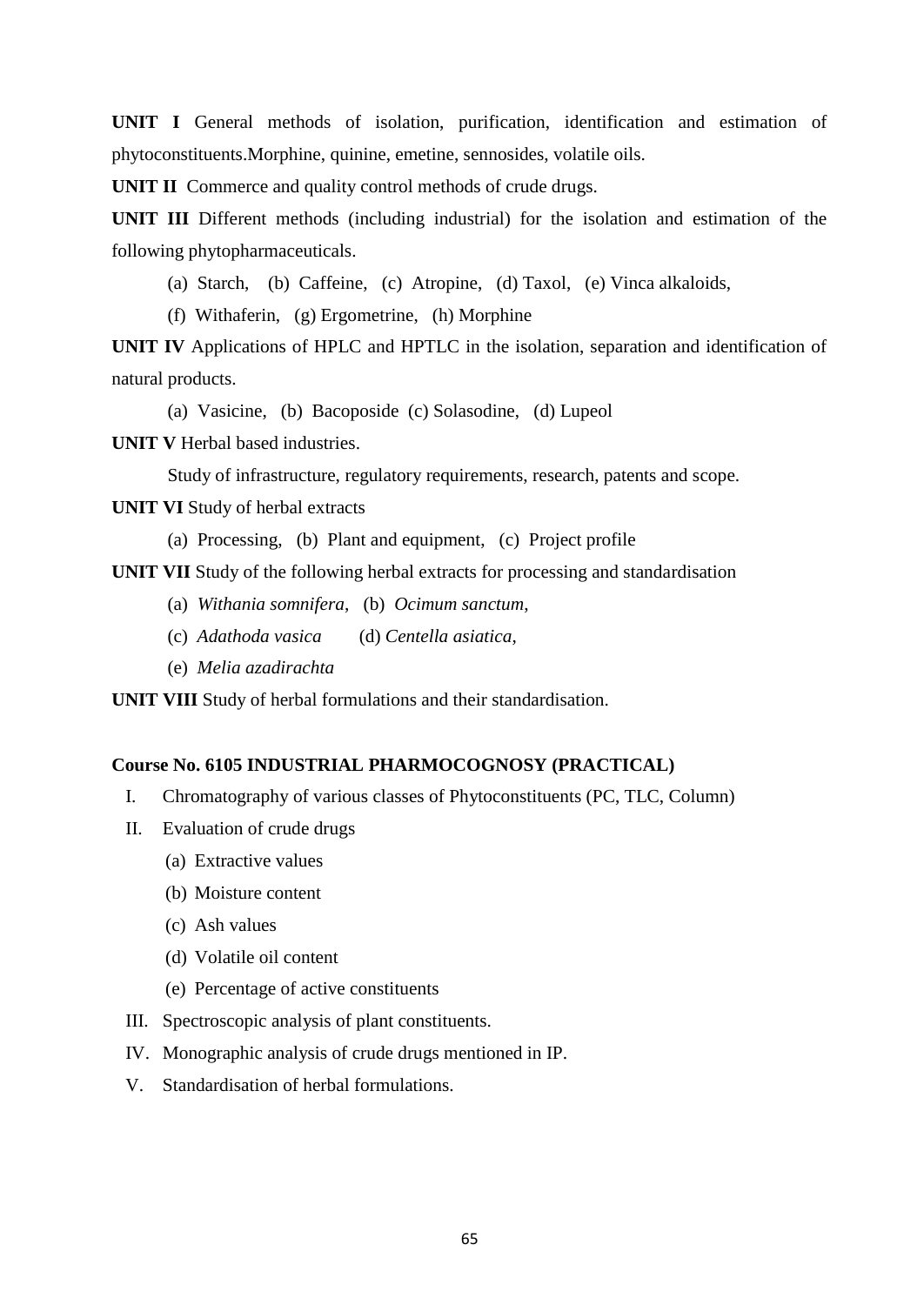#### **REFERENCE BOOKS:**

- 1. Pharmacognosy by G.E. Trease, W.c. Evans, ELBS.
- 2. Pharmacognosy by Varro E. Iylor, Lynn R. Brody, James E. Robberts, K.M. Varghese Co., Mumbai.
- 3. Text book of Pharmacognosy by T.E. Wallis, CBS Pub., Delhi.
- 4. Diosqenin and other Steroid Drug Precursors by Asolkar, CSIR.
- 5. Steroids by Feiry and Feisher.
- 6. Alkaloids Chemical and Biological by S.W. Pelletier.
- 7. Chromatography of Alkaloides by Vapoorte, Swendson.
- 8. Elements of Chromatography by P.K. Lala.
- 9. Jenkins Quantitative Pharmaceutical Chemistry by A.N. Knewell.
- 10. Clarke's Isolation and Identification o Drugs by A.C. Mottal.
- 11. Selected Topics in Exp-Pharmacology by Seth V.K.
- 12. Phytochemical Methods of Chemical Analysis by Harborne.
- 13. Organic Chemistry Vol. II by I.L. finar.
- 14. The Use of Pharmacological Techniques for the Evaluation of Natural Products by B.N. Dhavan, R.c. Srimal, CDRI, Lucknow.
- 15. Herbal Drugs Industry by R.D. Chaudhri.
- 16. Herbal Pharmacopoeia.
- 17. HPLC Methods of Drug Analysis by Mantu K. Ghosh.

**Course No. 6106** Comprehensive Viva.

## **PHARMACOGNOSY AND PHYTOCHEMISTRY SECOND SEMESTER**

**Course No. 6207 MODERN ANALYTICAL TECHNIQUES (THEORY)** (Common paper for all specializations)

**Course No. 6208 QUALITY ASSURANCE AND DRUG REGULATORY AFFAIRS (THEORY)** (Common paper for all specializations)

## **Course No. 6209 BIOLOGICAL EVALUATION OF NATURAL PRODUCTS (THEORY)**

#### **LEARNING OBJECTIVES:**

1. To impart advanced level knowledge in Screening of new substances for pharmacological activity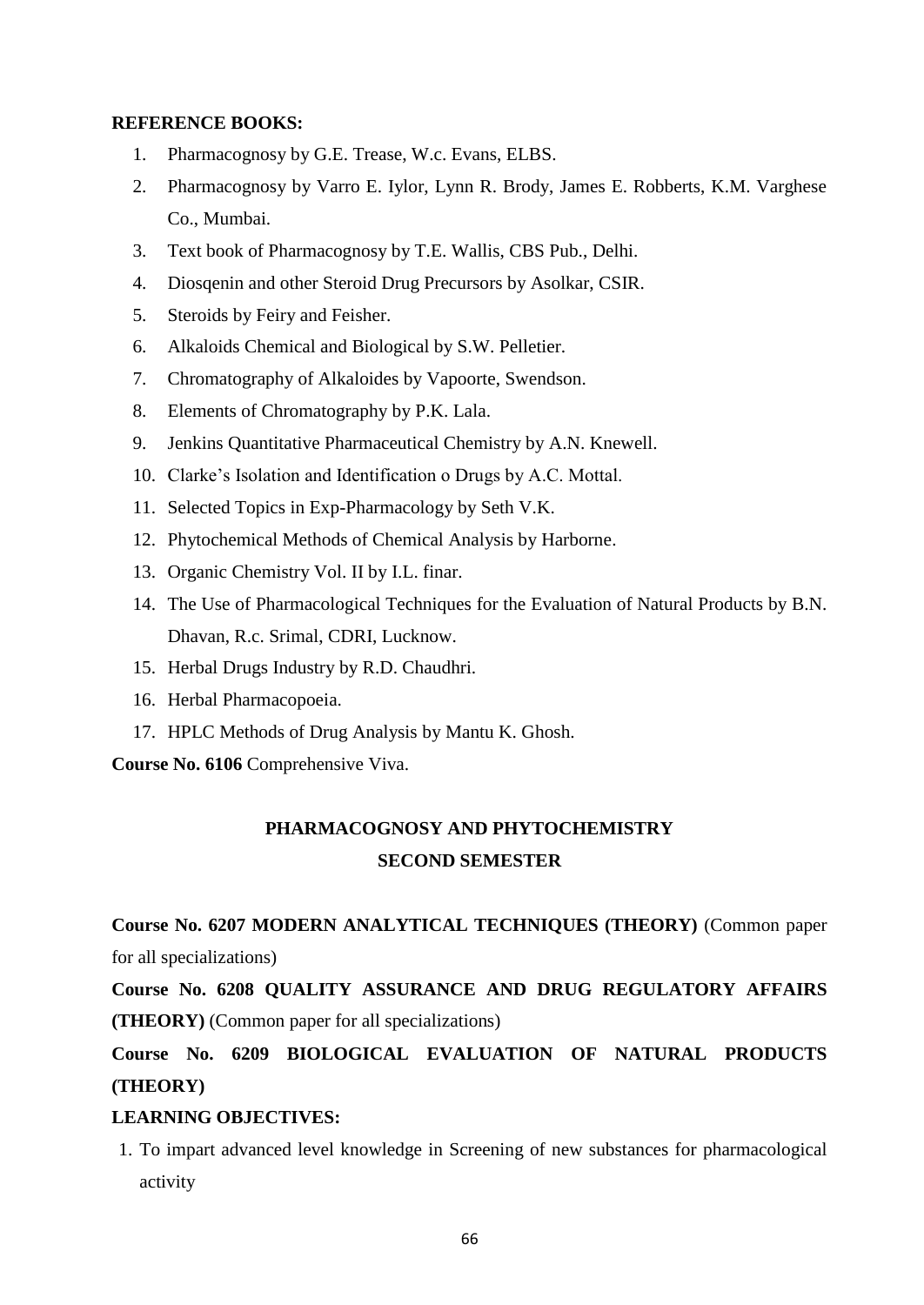2. To give training in Biological Evaluation of Various Natural Products.

3. To give latest knowledge in the developing / thrust areas in the subject.

**UNIT I** Principles involved in the screening of new substances for Pharmacological activity.

**UNIT II** Organisation of screening. Blind Screening and Programmed Screening

**UNIT III** A study of the following category of drugs and screening methods for the respective activities.

Analgesic, Antipyretic, Antinflammatory, Cardiotonic, Anti-arrhythmic,CNS stimulant and Depressant drugs.

**UNIT IV** Study of following drugs and screening methods:

Anticonvulsant, Tranquilliser, Musclerelaxant , Anti-histaminic and Autonomic.

**UNIT V** Different Screening methods for following activities:

Anti-ulcer, Antidiabetic, Anti-hypertensive.

**UNIT VI** Detailed study about Acute, sub-acute and chronic toxicity tests.

Tests for undue toxicity of drugs.

**UNIT VII** Testing of compounds for their anti-microbial activity.

**UNIT VIII** Study of following drugs and screening methods

Anti-hepatoprotective, Anti-cancer, Anti-HIV, Anti-fertility.

#### **REFERNCE BOOKS:**

- 1) Quality Control methods of Herbal Drugs by Pulok.V.Mukhe**rje**e.
- 2) Pharmacological Screening Methods by Turner

# **Course No. 6210: HERBAL DRUG TECHNOLOGY & FORMULATIONS DEVELOPMENT (THEORY)**

#### **LEARNING OBJECTIVES:**

1. To impart advanced level knowledge in Tissue Culture, Production of secondary metabolites & phytopharmaceuticals, Herbal Cosmetic preparation and Standardization.

2. To acquaint students about Mutation, Hybridization, Biogenesis, Oleoresins.

3. To give latest knowledge in the developing / thrust areas in the subject.

#### **UNIT I Tissue culture**

- (a) Culture methods, (b) Organogenesis and embryogenesis,
- (c) Micropropagation, (d) Haploid culture, (e) Synthetic seeds,
- (f) Immobilisation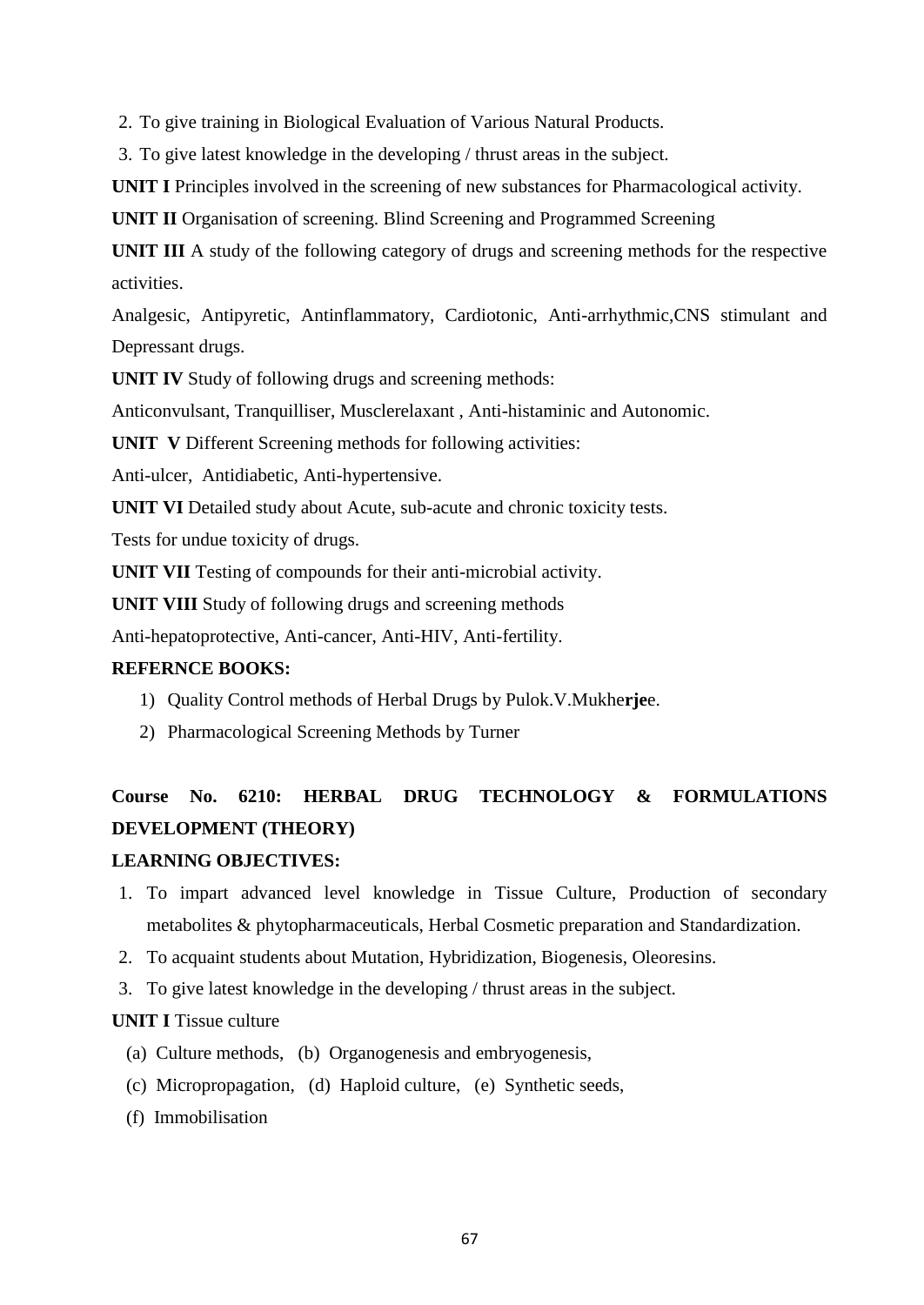**UNIT II** Production of secondary metabolites:

Strategies, use of precursors, growth regulators and elicitors, batch culture and continuous culture, applications of new culture methods, hairy root culture, biotransformation, production of secondary metabolites, taxol, ajmalcine, artemicin.

**UNIT III** Mutation, hybridization, polyplady of medicinal plants and their applications.

**UNIT IV** Biogenesis of penicillin, streptomycin and tetracyclines.

**UNIT V** Manufacturing of phytopharmaceuticals

- (a) Strychnine, (b) Brucine, (c) Emetine, (d) Quinine, (e) Morphine,
- (f) Cocaine, (g) Atropine, (h) Tannic acid, (I) Lemongrass oil,

(j) Sandalwood oil, (k) Clove oil, (l) Eucalyptus oil.

**UNIT VI** Oleoresins: capsicum, pepper, ginger, turmeric.

**UNIT VII** Herbal cosmetics: Study of the cosmetic preparation including methods of preparation and standardisation.

(a) Shampoos, (b) Hair conditioners, (c) Hair dye, (d) Skincare products

**UNIT-VIII** Tracer techniques

## **Course No.6211 HERBAL DRUG TECHNOLOGY & FORMULATIONS DEVELOPMENT (PRACTICAL)**

- 1. Isolation of Brucine and Strychnine from Nux vomica.
- 2. Isolation of Quinine from Cinchona stems.
- 3. Extraction of Oleoresins from Capsicum,Pepper,Ginger and Turmeric.
- 4. Extraction of volatile oils from Cloves,Eucalyptus and Lemon grass.
- 5. Introduction to Tissue culture techniques- Preparation of Culture Media,Development of suspension and callus culture.
- 6. Preparation of Herbal Shampoos.
- 7. Preparation of Skin care ointments using herbal medicines.
- 8. Introduction to Gene isolation with special reference to RNA & DNA

#### **REFERENCE BOOKS:**

- 1. Indian Herbal Pharmacopoeia Vol I & II
- 2. British Herbal Pharmacopoeia
- 3. Herbal drug Industry by R.D. Chaudhri
- 4. Quality control methods of Herbal drugs by Pulok V. Mukherjee.
- 5. Herbal Medicinal Products by Frauke Gaedcke & Barbana Steinhoff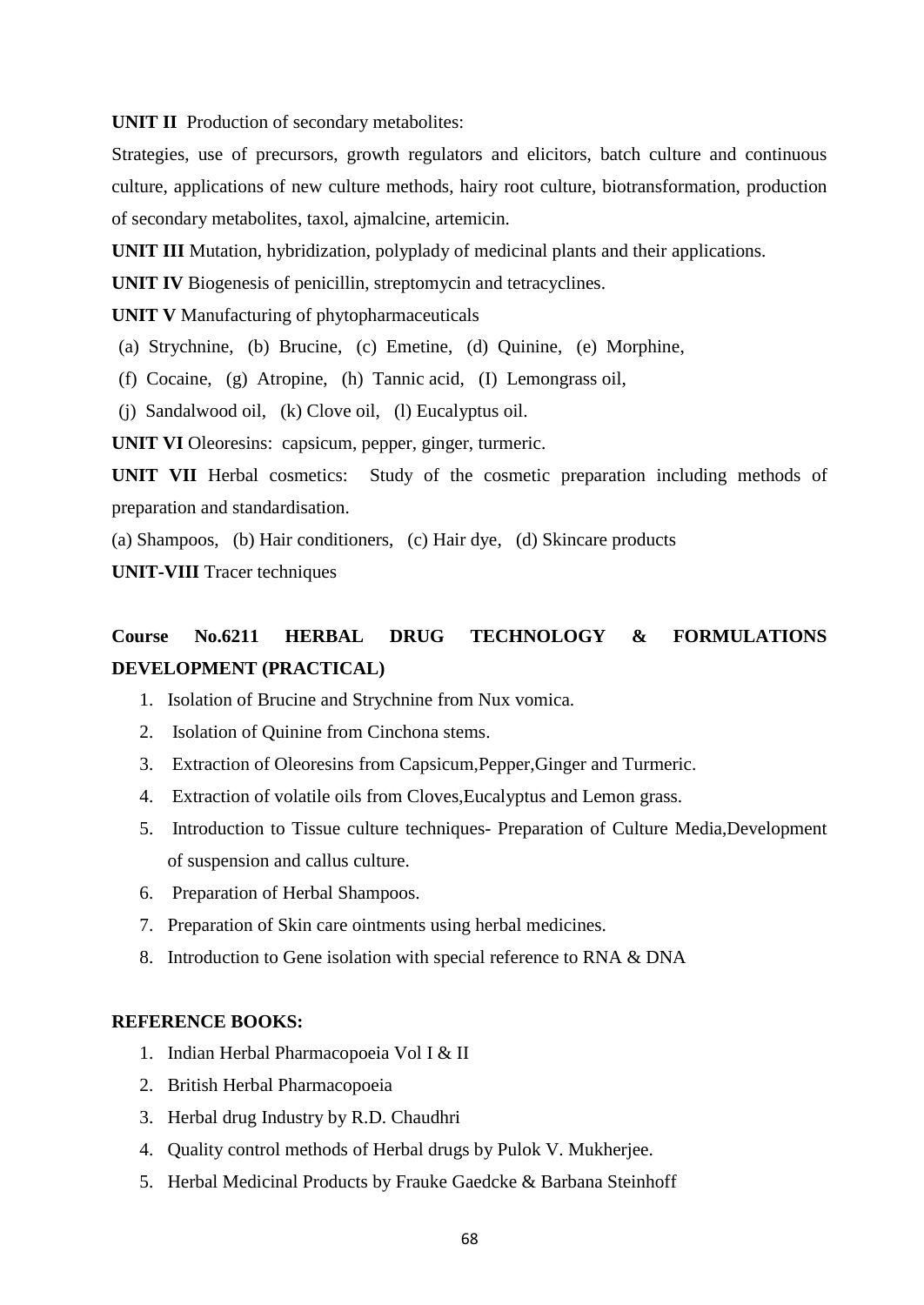- 6. Herbal Drug Technology by [S. S. Agrawal & M. Paridhav](http://www.amazon.com/s/ref=ntt_athr_dp_sr_1?ie=UTF8&field-author=S.+S.+Agrawal+%26+M.+Paridhavi&search-alias=books&text=S.+S.+Agrawal+%26+M.+Paridhavi&sort=relevancerank)
- 7. Plant Tissue Culture: Techniques and Experiments by Roberta H. Smith
- 8. Herbal Drugs and Phytopharmaceuticals, Third Edition by [Max Wichtl](http://www.amazon.in/s/ref=rdr_ext_aut?_encoding=UTF8&index=books&field-author=Max%20Wichtl)

**Course No. 6212** Comprehensive viva

#### **THIRD SEMESTER**

**Course No. 6313** Seminar on the objectives and work plan of the proposed project to be completed within one month from the commencement of the project.

**Course No. 6314** Mid-term project review at the end of third semester.

**Course No. 6315** Seminar on the selected topic.

#### **FOURTH SEMESTER**

**Course No. 6416** Thesis evaluation.

**Course No. 6417** Thesis viva-voce.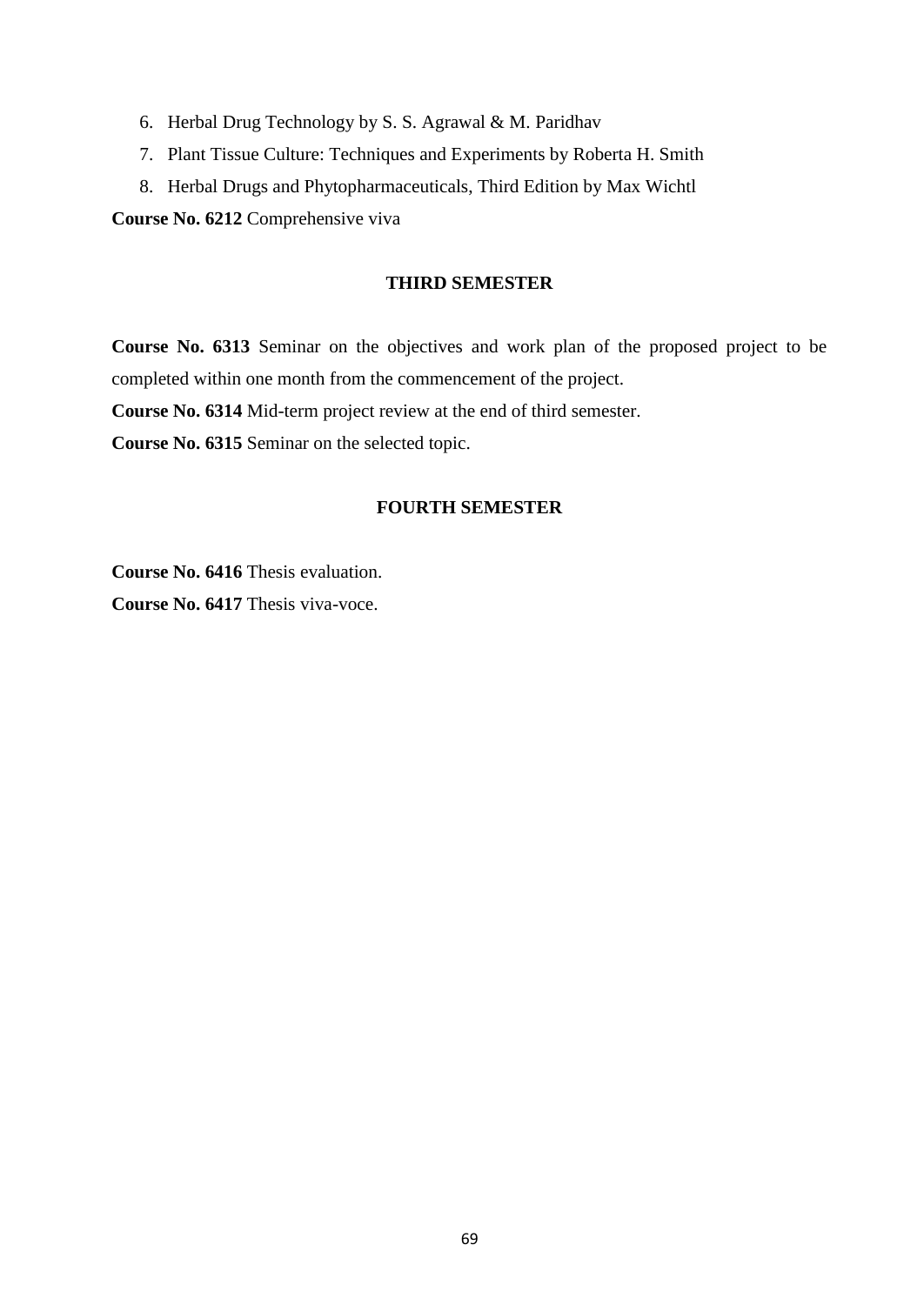# **7. PHARMACEUTICAL MANAGEMENT AND REGULATORY AFFAIRS FIRST SEMESTER**

#### **Course No. 7101 BIOSTATISTICS (THEORY)**

(Common paper for all specializations)

# **Course No. 7102 PHARMACEUTICAL ORGANIZATION AND PRODUCTION MANAGEMENT (THEORY)**

#### **LEARNING OBJECTIVES:**

Through this course a thorough understanding about various facets of

- 1. Business development and organization like budgeting, entrepreneurship and management of personnel will be possible.
- 2. Understanding of an organization, operational management automation requirements are also explained. **75 hours**

**UNIT I** Meaning and Evolution of Management; Planning, Organizing, Staffing, Directing, Co-Ordinating, Reporting & Budgeting(POSDCORB),functions of management with reference to pharmaceutical management. Introduction to budgeting, budgetary control, types of budgets, entrepreneurship development, types of entrepreneurs & characteristics of entrepreneurs.

#### **8 hours**

**UNIT II** Understanding Organization: Types of organization structures; line, line & staff & matrix organizational structure. Resistance to change; Authority& Responsibility; Organizational conflicts, Organizational Communication system. Theory –X, Theory –Y and theory-Z. Motivational Aspects, Maslow's hierarchy of needs, Hedge Berg two factor theory, group dynamics. **8 hours**

**UNIT III** Personnel management: Recruitment & selection, training & development, compensation, transfer, promotion, demotion policies, job evaluation, performance appraisal, industrial relations, grievance handling, stress management. Handling strikes, gheraos, arbitration and negotiations, enforcement of discipline, lay off and discharge**. 9 hours**

**UNIT IV** Role of personnel manager: Professional Mangers; Tasks, responsibilities and skills needed. Leadership; Styles and managing change. Decision Making; Types, procedures, evaluation and selection of alternatives, decision making under various situations. Management information and decision support systems and time management. Rewards and incentives, interpersonal skills, significance of communication, its processes, measures for effective communication, conflict management. -Stress management. **9 hours**

70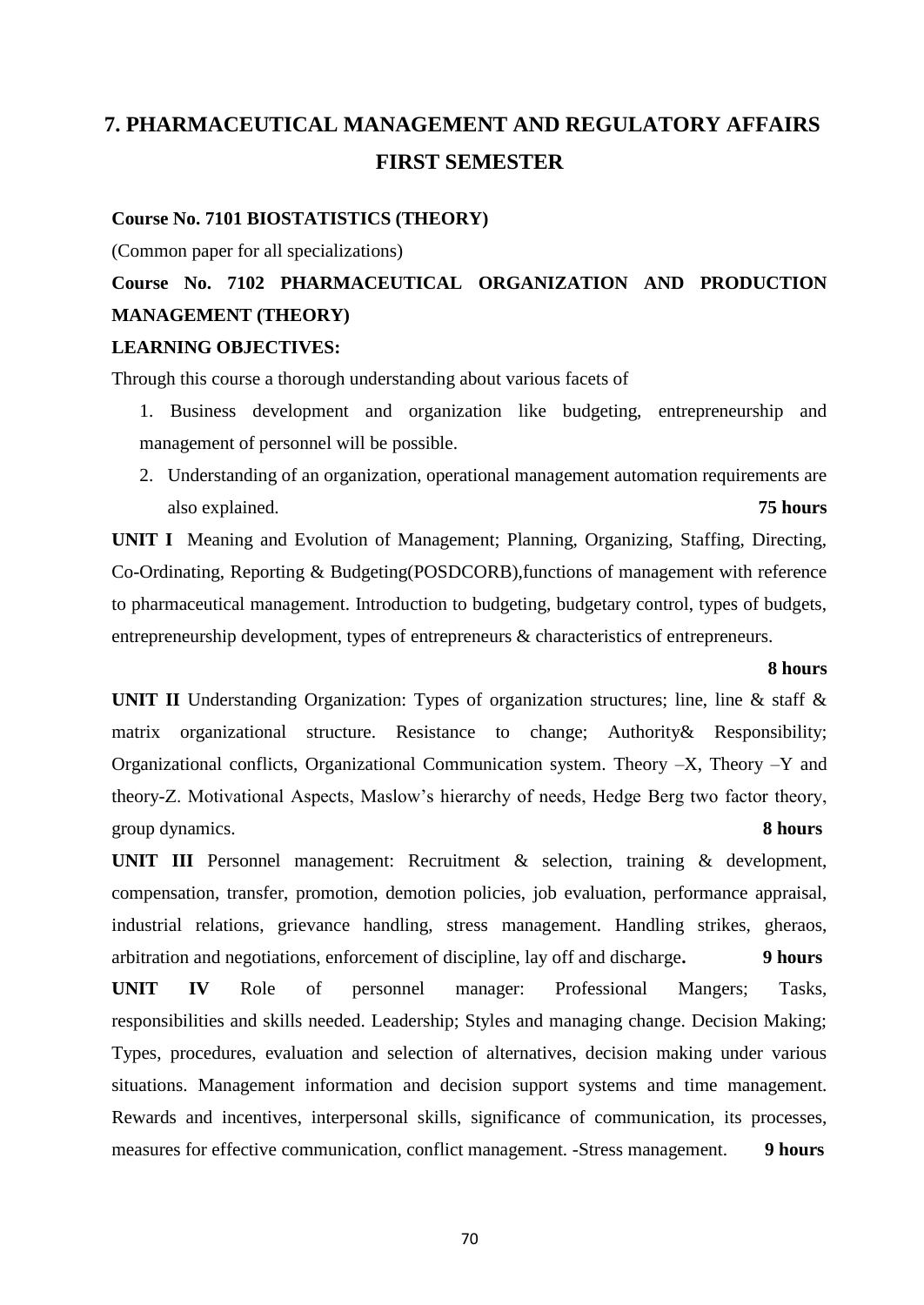**UNIT V** Operational Management: Nature and scope of production management: Types of manufacturing systems – batch production and selection: Process planning: Aggregate planning and Master production scheduling: Project management – project planning, scheduling Program Evaluation Review Technique (PERT) and Critical Path Method (CPM) use. **8 hours**

**UNIT VI** Materials Management: An introduction to materials management. Material requirement Purchase management, Inventory control, Material handling: Vendor selection Make or buy decision Negotiation: Cost – reduction techniques – Standardization codification and variety reduction: waste management: Value analysis. **9 hours**

**UNIT VII** Formulation and Production Management: Locating production and service facilities - layout planning and analysis. Material handling for various pharmaceutical products, service facilities and preventive maintenance in pharmaceutical companies-group and individual replacement. Introduction to automation requirements: supervisory control and data acquisition (SCADA) and programmable logic controller (PLC) based process controls. **9 hours UNIT VIII** Introduction to accounting, book keeping, Systems of accounting, journal, ledger, trial balance and final accounts. Study of computer based systems for accounting with examples. **8 hours**

#### **REFERENCE BOOKS:**

- 1. The theory and practice of Industrial Pharmacy Leon Lachman, Ph.D., Lachamn Consultant Services, Inc. Garden City, New York. Herbert A. Lieberman, Ph.D., H.H. Lieberman Associates Inc. Consultant Services, Livingstom, New Jersey, Joseph L. Kanig, Ph.D, Kanig Consulting and Research Associates, Inc Ridgefield Connecticut. Third Edition (Indian Edition) Varghese Publishing House, Hind Rajasthan Building, Dadar Bombay 400017.1987.
- 2. Pharmaceutical Dosage Forms and Drug Delivery Systems Fifth Edition Howard C. Ansel, Ph.D., Professor and Dean, College of Pharmacy, The University of Georgia. Nicholas G. Popovich , Ph.d., Professor, School of Pharmacy and Pharmaceutical Sciences, Purdue University. Published by Lea & Febiger, Philadelphia, London. 1990.
- 3. Selected Topics in Industrial Pharmacy, Dr. N. Udupa, 1992, II Edition Varghese Publishing House, Bombay.
- 4. Admn. E.E. and Ebert RJ: Production and Operations Management, 6th Edition, New Delhi, Prentice Hall of India 1995.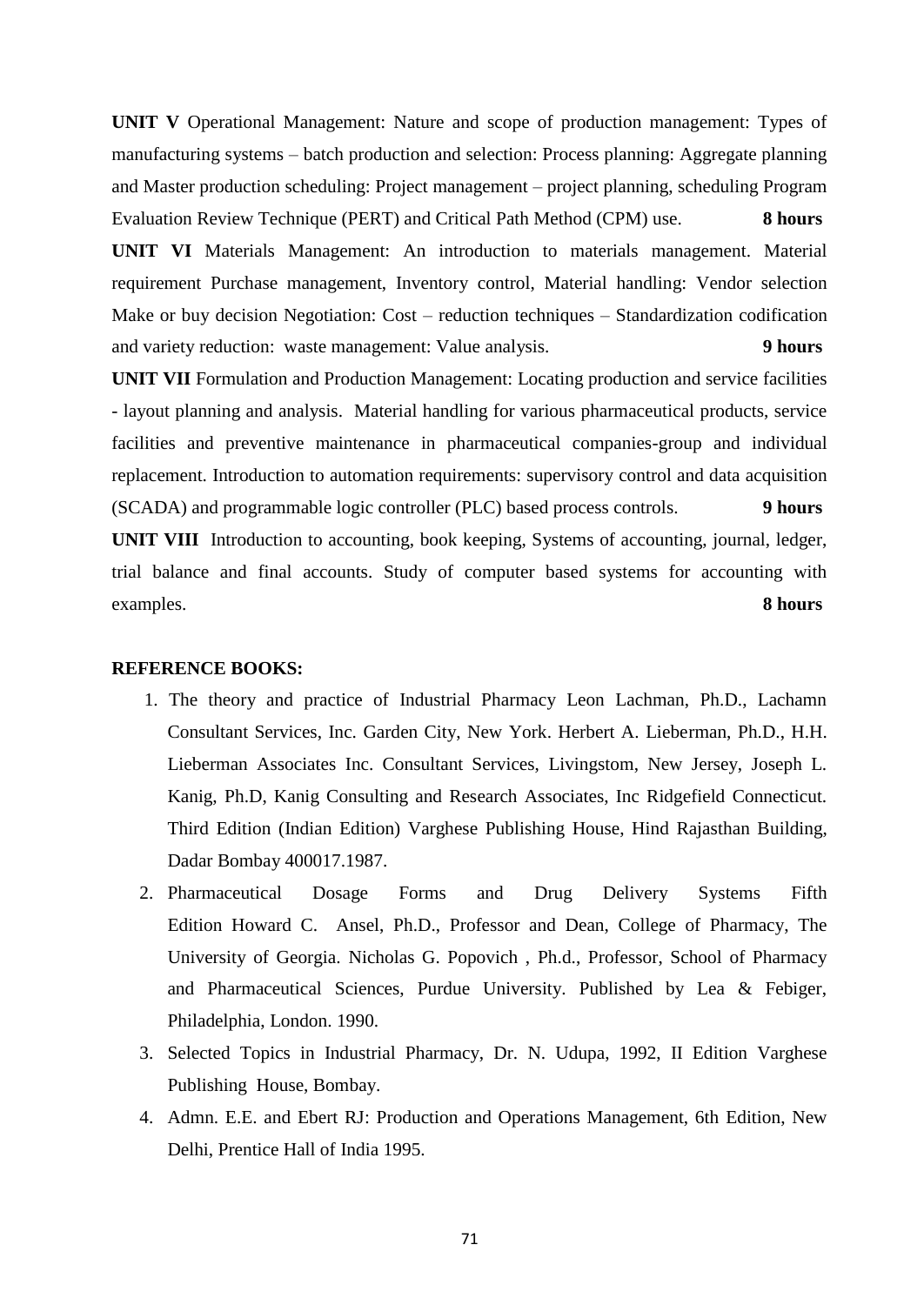- 5. Chunawalla and Patel: Production and Operations Management, Himalaya Publishing House.
- 6. Gopalakrishnan.P and Sudarshan M Hand Book Materials Management New Delhi Prentice Hall of India. 1994.
- 7. Dutta A.K. Integrated Materials Management New Delhi PhI1986.
- 8. Buffa E.S. and Sareen: Modern Production Management, New York, John Wiley 2002.
- 9. Koonz, Weihrich and Aryasri: "Principles of Management", Tata Mc Graw Hill.
- 10. Daft : "The Era of Management ",Cengage Learning, New Delhi.
- 11. K.Aswathappa: "Organizational Behavior Text, Cases and games", Himalaya Publishing House, New Delhi,2008,
- 12. Aswathappa K: "Production and Operation Management", Himalaya Publishing House, Mumbai.
- 13. R.Panneerselvam:"Productions and operations Management",PHI Learning private limited,New Delhi,2009.
- 14. Modern Pharmaceutics, Second Edition, Revised & Expand (Volume40) Edited by Gilbert S. Banker, University of Minnesota, Minneapoils, Minnesota; Chistopher T. Rhodes, University of Rhode Island, Kingston, 1990 Marcel Dekker Inc., 270 Madison Avenue, New York 10016.
- 15. GMP for Pharmaceuticals forth edition by S. Willing, J. Stocker Marcel Decker series 1997.
- 16. I.P.., B.P., U.S.P. International Pharmacopoeia.

#### **JOURNALS:**

Journals related to National and International status to cover the syllabus.

## **Course No. 7103 PHARMACEUTICAL ORGANIZATION AND PRODUCTION MANAGEMENT (PRACTICAL)**

- 1. Organization/ Business case presentations.
- 2. Survey of market research to collect information regarding management of a given disease and/or disorder.
- 3. Group discussions and case studies based on theory.
- 4. Layouts for production of API and Pharmaceutical formulations (Tablets, capsules, ophthalmic, parenteral and other formulations)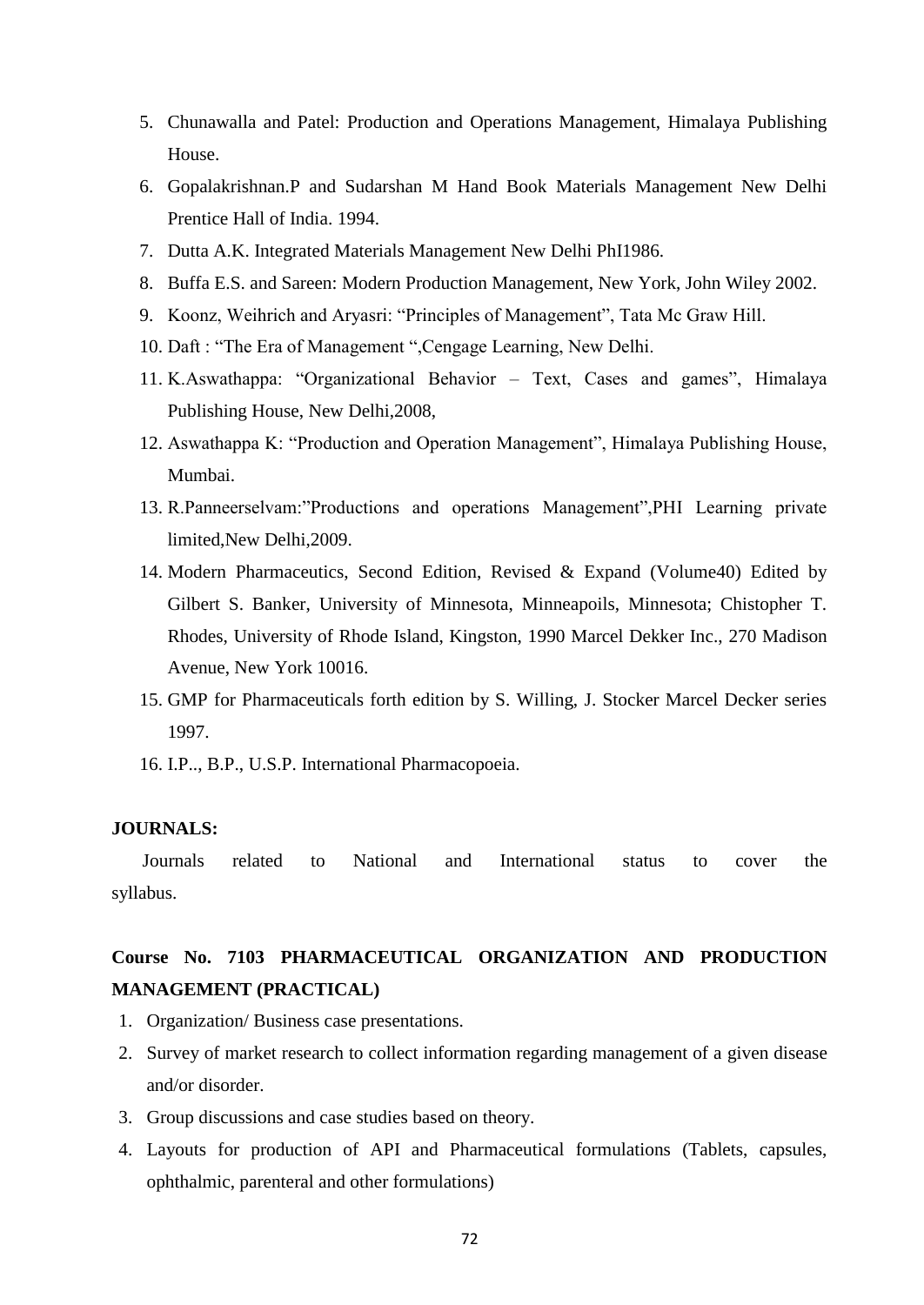5. Preparation of trial balance, preparation of final accounts, inventory measurement methods

#### **Course No. 7104: INDIAN DRUG REGULATORY AFFAIRS (THEORY)**

#### **LEARNING OBJECTIVES:**

This course is aimed at giving all the required information regarding

- 1. The regulatory bodies in India, patenting and intellectual property rights.
- 2. Information regarding good clinical practices and WHO certification is also covered in the course.

**UNIT I** A study of regulatory aspects that affect drug product design, manufacture and distribution in India with special emphasis on the detailed study of the following Acts / Laws (with latest amendments)

- Package commodities act
- Competition council of India
- Right to information act
- National Pharmaceutical Pricing Authority (NPPA) Power to fix the maximum sale prices of bulk drugs specified in the First Schedule, calculation of retail price of formulation, power to revise price of bulk drugs and formulations, display of prices of non-scheduled formulations and price list thereof. Study of different forms to be used for submission of these approvals. **8 hours 8 hours**

**UNIT II Introduction to IPRs :** Intellectual property (IP) versus conventional property. Introduction to 8 different IP mechanisms – patents, industrial designs, and layout designs, plant varieties, geographical indications, copyright, trademark, trade secrets; their characteristics, properties. usefulness of patents for researchers. Factors affecting choice of IP protection; penalties for violation / infringement.IPRs vs. Regulatory affairs- similarities and differences.

**Patenting in India :** Development of IP law in India. Patent legislation and introduction to current IP laws in India. Amendments in Indian Patent laws and their significance; Requirement for patenting- novelty, inventive step (non obviousness) and industrial application (utility). Patent specification & claims, patent infringement.Procedure for filing patent in Indiaprovisional, complete, divisional, additional and conventional patent applications; forms and fee.Prior art search and sources of patent information – free and paid databases.Patent analysis and land-scaping.Patent Search Maps.Infringement analysis.Concepts of Patent writing in India. Patent cooperation treaty (PCT) route of filing for International patents. **8 hours**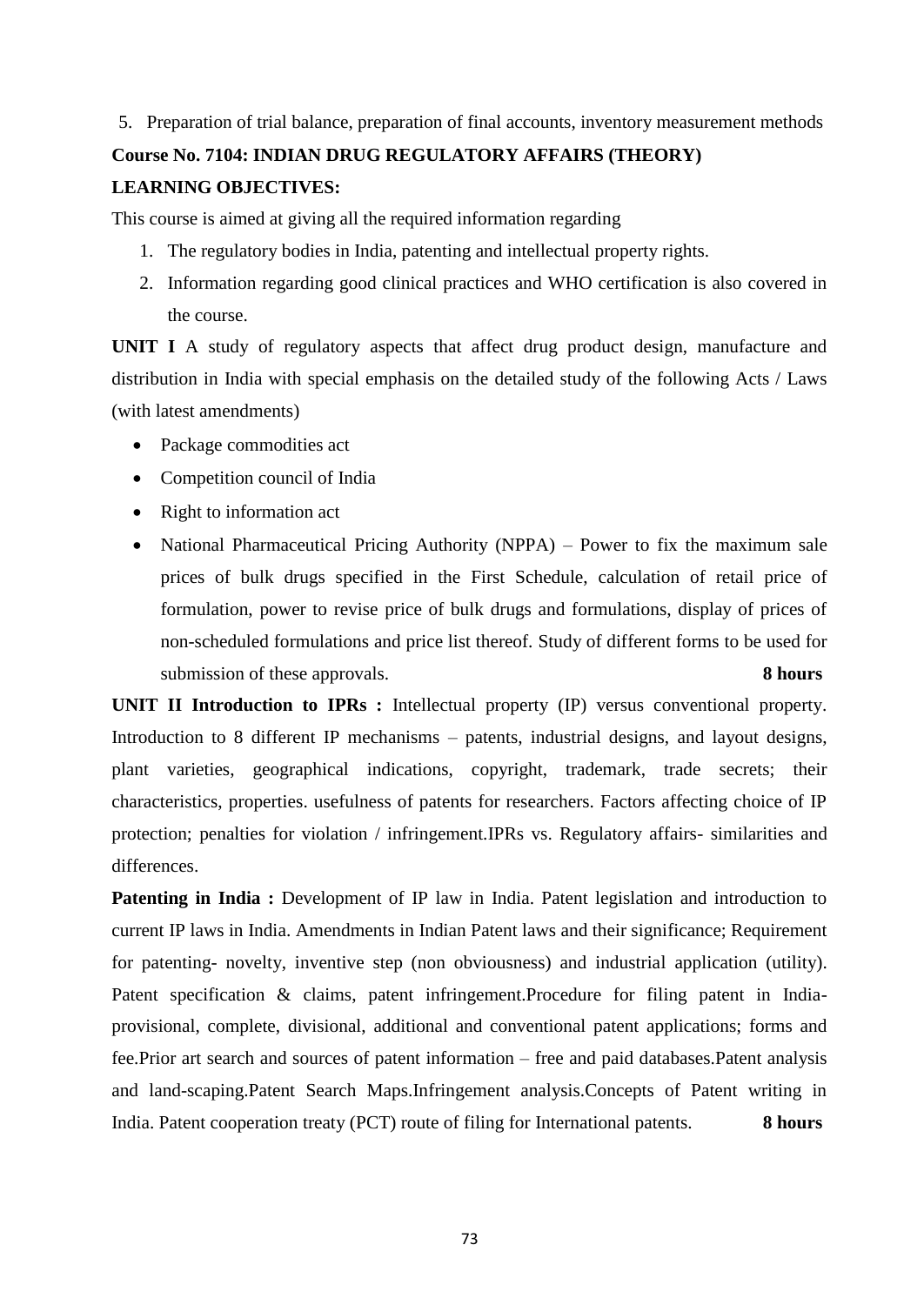**UNIT III** Schedule M, M1, M2 & U general requirements and special provisions, DCGA & Central Drugs Standard Control Organization (CDSCO) regulatory requirements and other legal provisions related to production of Active Pharmaceutical Ingredients (APIs), other raw materials (including packaging materials) used in drugs & cosmetics.

Schedule M, M1, M2 &U general requirements and special provisions, DCGA & Central Drugs Standard Control Organization (CDSCO) regulatory requirements and other legal provisions related to production aspects of various drugs & cosmetic formulations (solid, parenteral and semi solid preparations).

Pilot plant scale- up techniques: Pharmaceutical pilot plant, pilot plant design, case studies for above preparations. Basic requirements for design of product, facility, equipment selection and personnel. **9 hours**

**UNIT IV** Schedule M, M1, M2 &U general requirements and special provisions DCGA & Central Drugs Standard Control Organization (CDSCO) regulatory requirements and other legal provisions related to quality control & quality assurance aspects of various drugs & cosmetic formulations (solid, parenteral and semi solid preparations). **9 hours**

**UNIT V** General requirements and special provisions, DCGA & Central Drugs Standard Control Organization (CDSCO) regulatory requirements and other legal provisions related to marketing of various drugs & cosmetic formulations (solid, parenteral and semi solid preparation). Introduction to uniform code of marketing practices for the Indian pharmaceutical industry (UCPMP). **8 hours**

**UNIT VI** Indian Good Clinical Practices guidelines: National regulatory requirements for pharmaceutical development regarding clinical research practices. Current issues in GCP; standards for design, conduct, performance, monitoring, auditing, recording, analysis, and reporting of clinical trials. Schedule Y of Indian Drugs and Cosmetics Act 1940, Role of Regulatory affairs in Developing clinical trial protocols, Clinical phase, Preclinical Phase, Manufacturing phase and Marketing Phase. **9 hours**

**UNIT VII** Hierarchy and working flow of DCGA in India. Regulations and documentation related to manufacturing, cleaning methods, retention samples and records, quality control, batch release documents, distribution records, complaints and recalls. **9 hours**

**UNIT VIII** WHO certification, Trademarks and copyrights. National Accreditation Board for testing and Calibration Laboratory (NABL) certification and accreditation procedure. The International Organization for Standardization (ISO) 9000 series of quality systems standards, ISO 14000. **8 hours**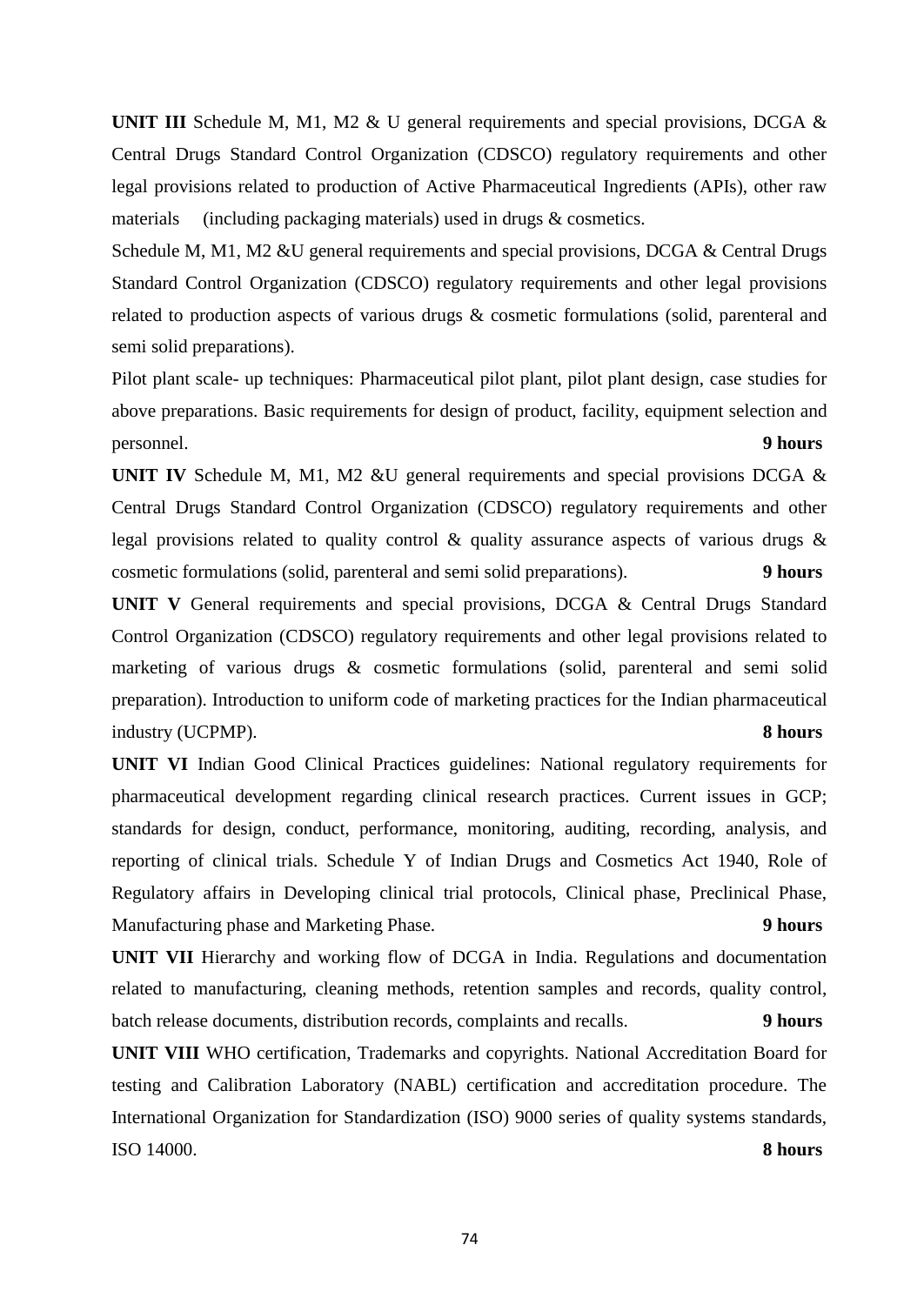#### **REFERENCE BOOKS:**

- 1. Drugs and Cosmetics Act, 1940 and its rules, published by Ministry of health and family welfare, Government of India.
- 2. Pharmaceutical Jurisprudence, G.K. Jani.
- 3. The Pharmaceutical Regulatory Process, 2nd ed. Ira R. Berry, Robert P. Martin
- 4. Medical Product Regulatory Affairs: Pharmaceutical, Diagnostics, Medical Devices John J. Tobin and Gary Walsh.
- 5. FDA Regulatory Affairs: A Guide for Prescription Drugs, Medical Devices and Biologics, 2nd ed. – Douglas J. Pisano and David S. Mantus
- 6. Good Drug Regulatory Practices: a Regulatory Affairs Quality Manual (Good Drug Development Series) – Helene I. Dumitriu.
- 7. Pharmaceutical Patent Law John R. Thomas.
- 8. Original laws published by Govt. of India.
- 9. Text Book of Forensic Pharmacy by Mithal B. M.; Vallabh Prakashan, New Delhi.
- 10. Laws of Drugs in India by Hussain.
- 11. Text Book of Forensic Pharmacy by Jain N. K.; Vallabh Prakashan, New Delhi.

#### **Course No.7105 INDIAN DRUG REGULATORY AFFAIRS (PRACTICAL)**

- 1. Testing of glass, rubber, plastic & metal packaging materials and preparing document for submission for approval.
- 2. Stability testing of an API, a pharmaceutical excipient, pharmaceutical dosage forms (solid, parenteral & semi solid) as per regulatory requirements and preparing required documents for submission
- 3. Quality control testing of finished product (solid, parenteral & semi solid dosage forms) as per Indian Pharmacopoeial requirements and preparing required documents for submission.
- 4. Patent writing for a given modification in the composition of a dosage form (minimum of 2 protocols).
- 5. Preparation of documents for submitting a patent file through Patent cooperation treaty (PCT) route.
- 6. Preparation of Dossiers to be submitted to the CDSCO/DCGA for a solid/parenteral/ semi solid dosage forms.

#### **Course No.7106** Comprehensive Viva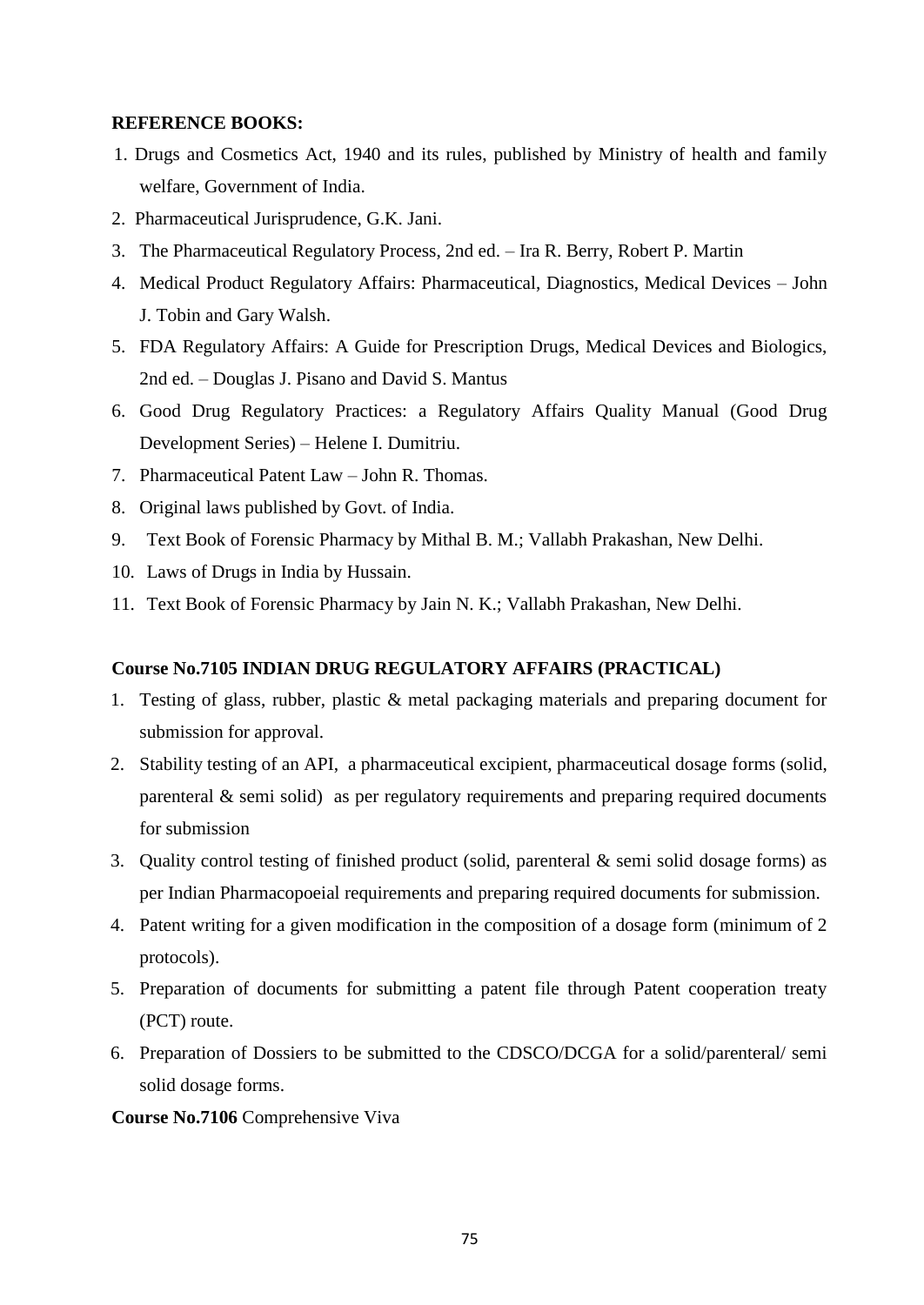# **PHARMACEUTICAL MANAGEMENT AND REGULATORY AFFAIRS SECOND SEMESTER**

**Course No.7207 MODERN ANALYTICAL TECHNIQUES (THEORY)**

(Common paper for all specializations)

**Course No. 7208 QUALITY ASSURANCE AND DRUG REGULATORY AFFAIRS (THEORY)** (Common paper for all specializations)

**Course no.7209 PHARMACEUTICAL MANAGEMENT SCIENCE (THEORY)**

**75 hours**

#### **LEARNING OBJECTIVES:**

Through this course a thorough understanding about various facets of

- 1. Business development and organization like budgeting, entrepreneurship and management of personnel will be possible.
- 2. Understanding of an organization, operational management automation requirements are also explained.

**UNIT I** History, growth of Indian Pharmaceutical Industry. Global scenario of Indian pharmaceutical Industry and pharmaceutical market past and present. **8 hours**

**UNIT II Pharmaceutical marketing :** Introduction of pharmaceutical marketing, evolution of marketing concept; production oriented, sales oriented, promotion oriented and consumer oriented modern concept); market segmentation; concept of marketing mix, role of 7 P's (product, price, promotion, place, physical evidence, process, people) in pharmaceutical marketing management, corporate planning & strategy, pharmaceutical industrial marketing management. pharmaceutical marketing environment. E-Pharma marketing. **8 hours**

**UNIT III Supply Chain Management :** Scientific purchasing, quality control, problems of productivity, stores organization, location of stores, receiving, inspection of materials, issue from the store, control of stores and stocks, store accounting and records. ABC analysis, VED (Vital, Essential, Desirable), Fast moving, Dormant moving & Obsolete (FDO), Economic Order Quantity (EOQ). **9 hours**

**UNIT IV Product design planning:** Selection of product, new product development and product differentiation, pricing, promotion.

**Marketing research:** definition and importance, Pharmaceutical marketing research techniques, marketing information systems, pharmaceutical market research area.

#### **9 hours**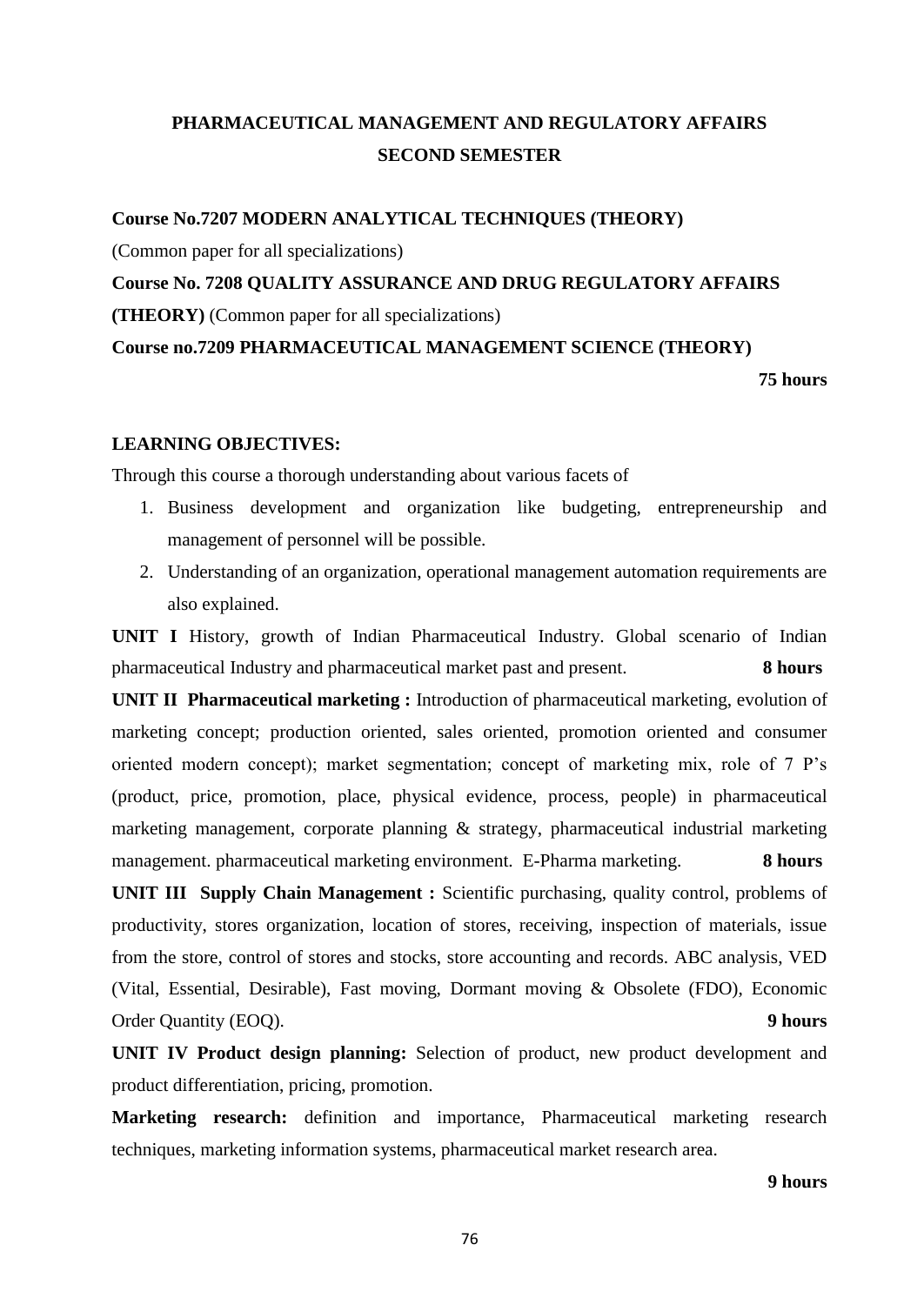**UNIT V Management of Industrial Relations:** Industrial disputes, settlement of disputes through various routes such as bargaining, etc.

**Legal Environment of Business:** Need for government regulations; financial regulations, Equity market & SEBI, BIFR, FEMA and others, Contract Act and Sale of Goods Act, Company Act, Corporate tax laws -Direct and Indirect. **8 hours**

**UNIT VI Market demands and sales forecasting:** major concepts in the demand measurement, estimating current demands, geo-demographic analysis, estimating industry sales, market share and future demand, sales forecasting. Social and legal and ethical issue of pharma marketing, International Federation of Pharmaceutical Manufacturers & Associations (IFPMA) code of pharmaceutical marketing practices, pharma guidelines for Direct-toconsumer advertising (DTC advertising) and Organization of Pharmaceutical Producers of India (OPPI) guidelines for Pharmaceutical marketing in India. **8 hours**

**UNIT VII Strategic marketing :** SWOT Analysis, GAP Analysis, Porter's five-force model, Ansoffs Matrix. Role of customer in marketing, importance of consumer behavior, customer relationship management (CRM). Nature of international marketing, evaluating international marketing, develop international marketing objectives, Formulate product marketing strategies, market entry and overseas distribution system, pricing. **9 hours**

**UNIT VIII** Functions of finance management; performance evaluation through ratio analysis & funds flow statement; project preparation, other ethical aspects of Pharmaceutical promotion and advertisement. Effect of Competition Council of India (CCI) on Pharma industry. **9 hours**

#### **REFERENCE BOOKS:**

- 1. Phillip Kotler: "Marketing Management", 11/e, Pearson Publishers, New Delhi, 2003
- 2. K Aswathappa: "Human Resource and Personnel Management", Tata McGraw Hill, New Delhi, 2007.
- 3. Aswathappa K: "Production and Operation Management", Himalaya Publishing House, Mumbai.
- 4. I.M Pandey: "Financial Management", 9/e, Vikas Publishing, 2004
- 5. Rajan Saxena: "Marketing Management, 2/edition, Tata McGraw Hill, New Delhi, 2008.
- 6. Shashi K Gupta & Sharma, Financial Management, Kalyani Publishers
- 7. Buffa, Production and Operations management
- 8. Business Environment, Francis Cherunilam, Himalaya Publications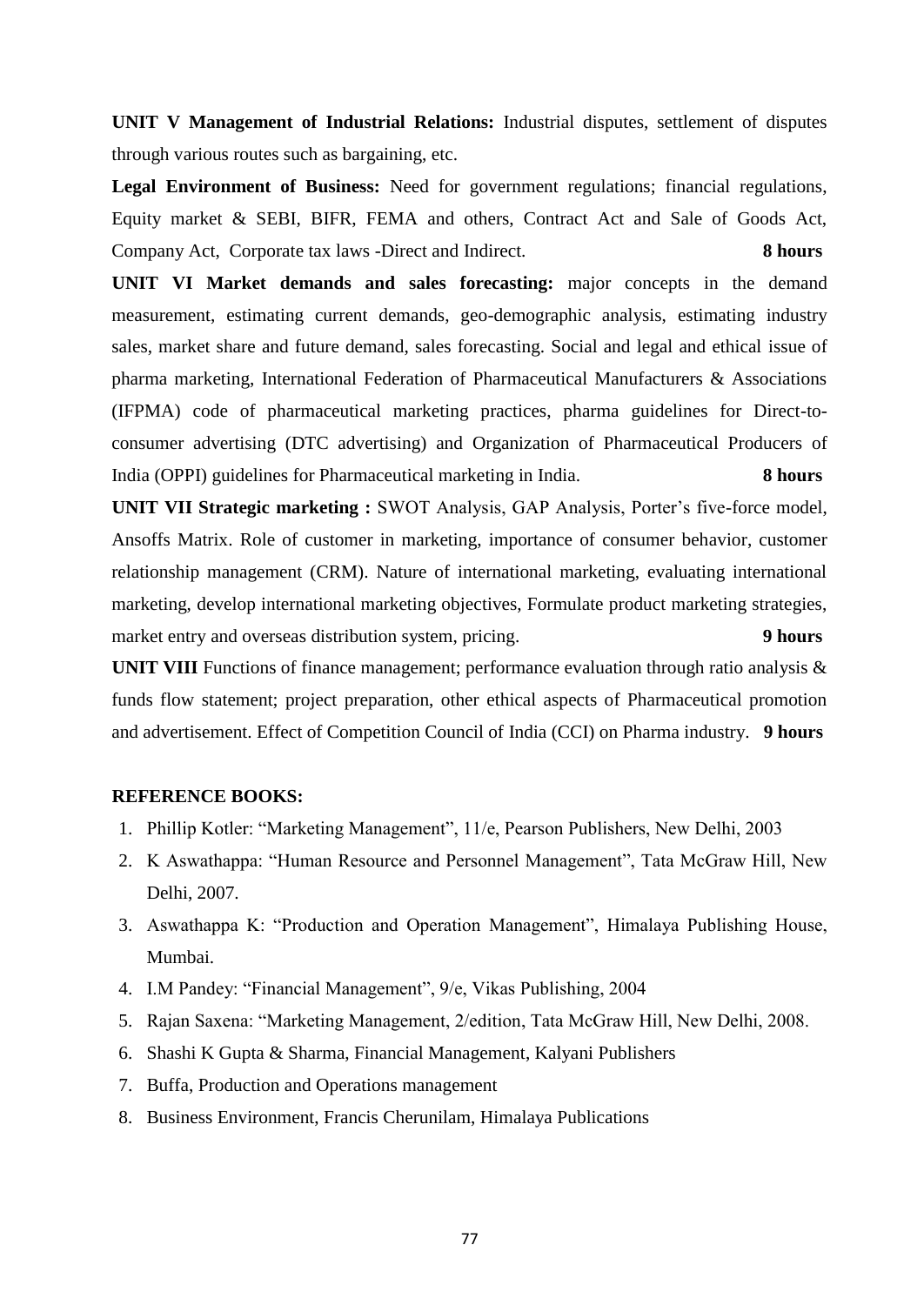# **Course No. 7210 INTERNATIONAL DRUG REGULATORY ASPECTS (THEORY) LEARNING OBJECTIVES:**

This course covers all the regulatory aspects in

- 1. Product design including generic product designing. It covers the international drug regulatory aspects in its entirety right from the product approvals to stability testing, quality evaluation and batch release.
- 2. Regulations put on excipients used in the formulation development.

**UNIT I Generic drug product development:** Introduction, Hatch-Waxman update, Drug product performance- in vitro, Abbreviated New Drug Application (ANDA) Regulatory Approval Process, paragraph IV drug product application. Bioequivalence and drug product assessment- in vivo, scale- up, post approval changes, post marketing surveillance, outsourcing Bioavailability and Bioequivalence studies to Contract Research organizations. Formats for marketing authorization submission to WHO, USFDA, EU. Data privacy Protection, Pharmaceutical Labeling, Advertising and Promotion, Risk Management in regulatory affairs.

#### **9 hours**

**UNIT II Regulatory requirements for product approvals:** Active Pharmaceutical Ingredients, Biologics, novel therapies, special categories [Over - the - counter (OTC) products, herbal medicines and Homeopathics]. Obtaining New Drug Application (NDA), ways and means of US Registration for foreign drugs, Chemistry, Manufacturing and controls (CMC), Post approval Regulatory affairs, Regulation for combination products (Controlled release systems), medical devices, Environmental concerns and regulations. 21 Code of Federal Regulations (CFR) Part 11 and LIMS (Laboratory Information Management System). **8 hours UNIT III FDA Approval indications and other considerations:** Data procession for Global submission, Text and Tabular exposition- Common Technical Document (CTD)/ electronic Common Technical Document (eCTD) format, working with contract research organization (CRO), industry and FDA liaison, role of European Commission Competent Authorities and Notified Bodies and USFDA authorities. **9 hours**

**UNIT IV Nonclinical drug development:** Global submission of Investigational New Drug application (IND), New Drug application (NDA), Abbreviated New Drug Application (ANDA), Investigational medicinal product Dossier (IMPD) & Investigator Brochure (IB), new product applications for global pharmaceutical product approvals, US NDA vs. Global CTD Formats, ANDA & Supplemental Abbreviated New Drug Application (SNDA), CTD and eCTD for registration of pharmaceuticals for Human use, combination products & controlled release systems. **8 hours**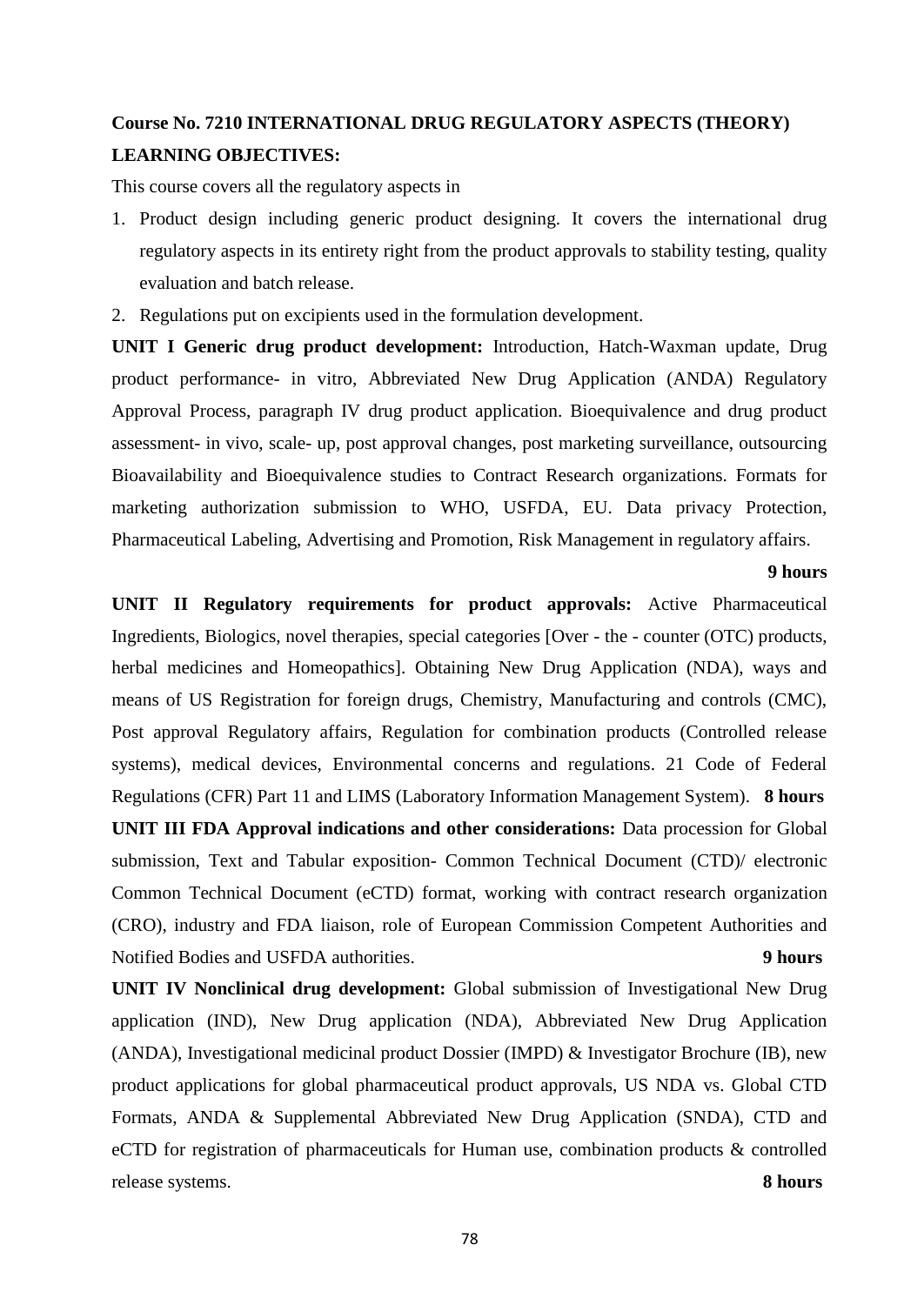**UNIT V Centralized procedure for marketing authorization:** legal basis – scope. Procedure for submission of application – preauthorization, inspections (GMP inspection) – pre authorization inspection (GCP inspection) – Scientific evaluation of the application – CPMP (Committee for Proprietary Medicinal Products) opinion and follow up action**. 8 hours UNIT VI** Harmonization of regulatory requirements- The International Conference on Harmonization (ICH) process, guidelines to establish quality, safety and efficacy (carcinogenicity studies - need for carcinogenicity studies of pharmaceuticals and testing for carcinogenicity of pharmaceuticals, Genotoxicity- a standard battery for Genotoxicity testing of pharmaceuticals) of drug substances and products. Study of ICH common technical documents, harmonization of pharmacopoeial standards. Health Insurance Portability and Accountability Act of 1996 (HIPAA)- A new requirement to clinical study process, Code of Federal Regulations (CFR)/ International Conference on Harmonization (ICH) / EU GCP obligations of Investigators, sponsors & monitors. **9 hours**

**UNIT VII** Stability Testing of New Drug Substances and Products Stability Testing: Photostability testing of new drug substances and products, stability testing for new dosage forms, bracketing and matrixing designs for stability testing of new drug substances and products. Evaluation of stability data, impurities in new drug substances, impurities in new drug products, guidelines for residual solvents. **8 hours**

**UNIT VIII** Quality evaluation and batch release: change control, deviation-(planned and unplanned), corrective action and preventive action (CAPA), Handling of non-conformance, vendor evaluation process, out of specification (OOS), batch reconciliation and finished goods release, market recalls & market complaints.

Joint International Pharmaceutical Excipients Council (IPEC) – Pharmaceutical Quality Group (PQG) Good Manufacturing Practices guidelines for pharmaceutical excipients. **8 hours**

#### **REFERENCE BOOKS :**

- 1. Generic Drug Product Development, Solid Oral Dosage forms, Leon Shargel and Isader Kaufer, Marcel Dekker series, Vol.143
- 2. The Pharmaceutical Regulatory Process, Edited by Ira R. Berry Marcel Dekker Series,Vol.144
- 3. The Pharmaceutical Regulatory Process, Second Edition, Edited by Ira R. Berry and Robert P. Martin, Drugs and the Pharmaceutical Sciences,Vol.185 Informa Health care Publishers.
- 4. New Drug Approval Process: Accelerating Global Registrations By Richard A Guarino, MD, 5th edition, Drugs and the Pharmaceutical Sciences, Vol.190.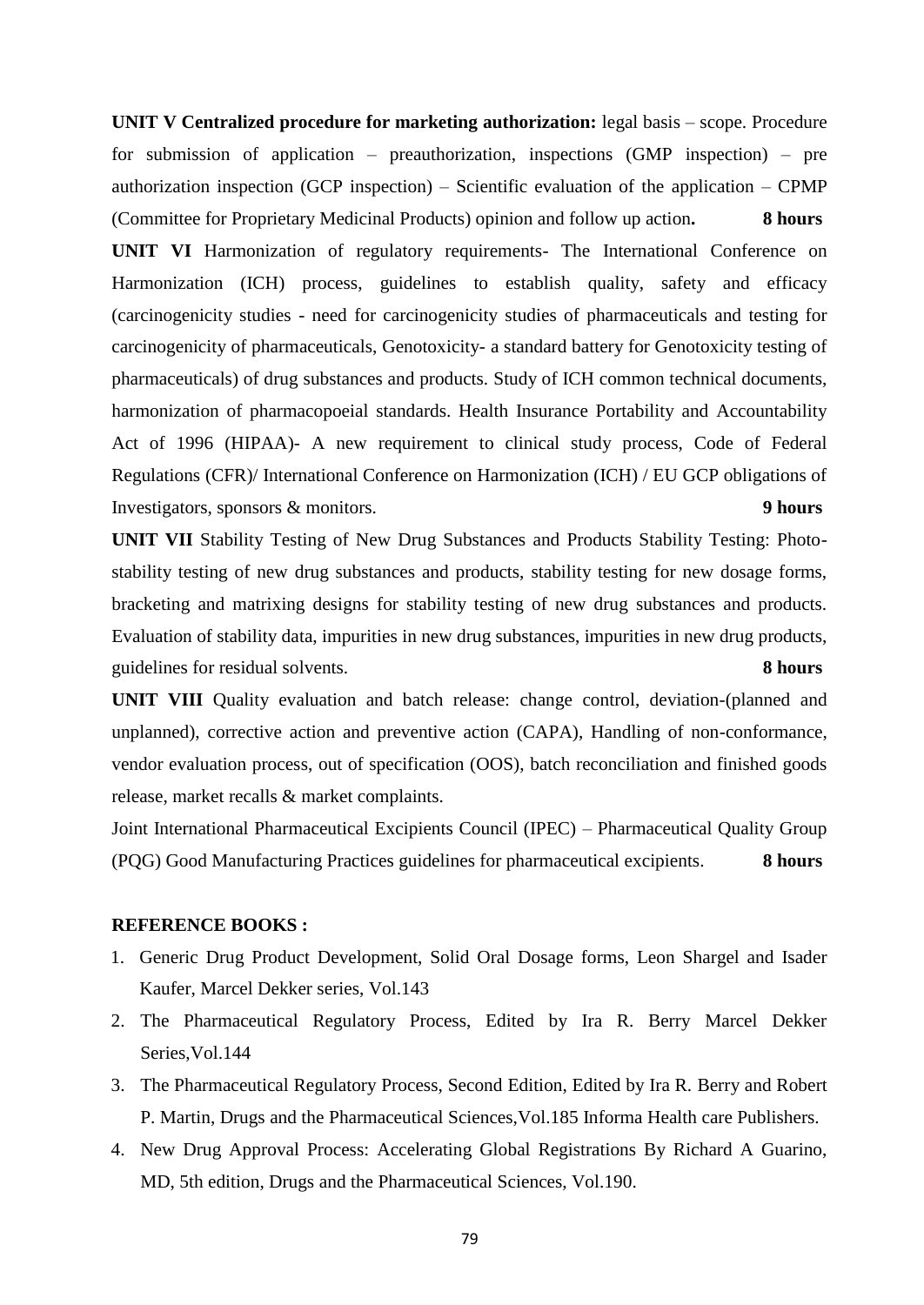- 5. Guidebook for drug regulatory submissions / Sandy Weinberg. By John Wiley & Sons. Inc.
- 6. FDA regulatory affairs: a guide for prescription drugs, medical devices, and biologics /edited by Douglas J. Pisano, David Mantus.
- 7. Clinical Trials and Human Research: A Practical Guide to Regulatory Compliance by Fay A. Rozovsky and Rodney K. Adams
- 8. HIPAA and Human Subjects Research: A Question and Answer Reference Guide by Mark Barnes, JD, LLM and Jennifer Kulynych, JD, PhD
- 9. Principles and Practices of Clinical Research, Second Edition Edited by John I. Gallin and Frederick P. Ognibene
- 10. Drugs: From Discovery to Approval, Second Edition by Rick Ng
- 11. New Drug Development: A Regulatory Overview, Eighth Edition by Mark Mathieu
- 12. Pharmaceutical Risk Management By Jeffrey E. Fetterman, Wayne L. Pines and Gary H. Slatko
- 13. Preparation and Maintenance of the IND Application in eCTD Format By William K. Sietsema
- 14. Medical Device Development: A Regulatory Overview by Jonathan S. Kahan
- 15. Medical Product Regulatory Affairs: Pharmaceuticals, Diagnostics, Medical Devices by John J. Tobin and Gary Walsh

#### **Course No.7211 INTERNATIONAL DRUG REGULATORY ASPECTS (PRACTICAL)**

- 1. The general stages of drug development from R & D to marketing.
- 2. List the various types of manufacturer FDA interactions that can occur during the drug development process.
- 3. Requirements for registration of ANDA as per ICH CTD/eCTD format.
- 4. Preparation of documents required for paragraph IV drug product application.
- 5. The general process by which new molecular entities (NMEs) are identified through pharmaceutical approaches.
- 6. Types of IND applications and structures of each type.
- 7. Requirements to complete an IND application and IND review process.
- 8. Requirements for a new drug application (NDA) & NDA submission process.
- 9. FDA's review of submitted NDA application/FDA's requirements for changes to an approved NDA
- 10. Clinical trial protocol preparation / clinical data requirements for approval of controlled release NDA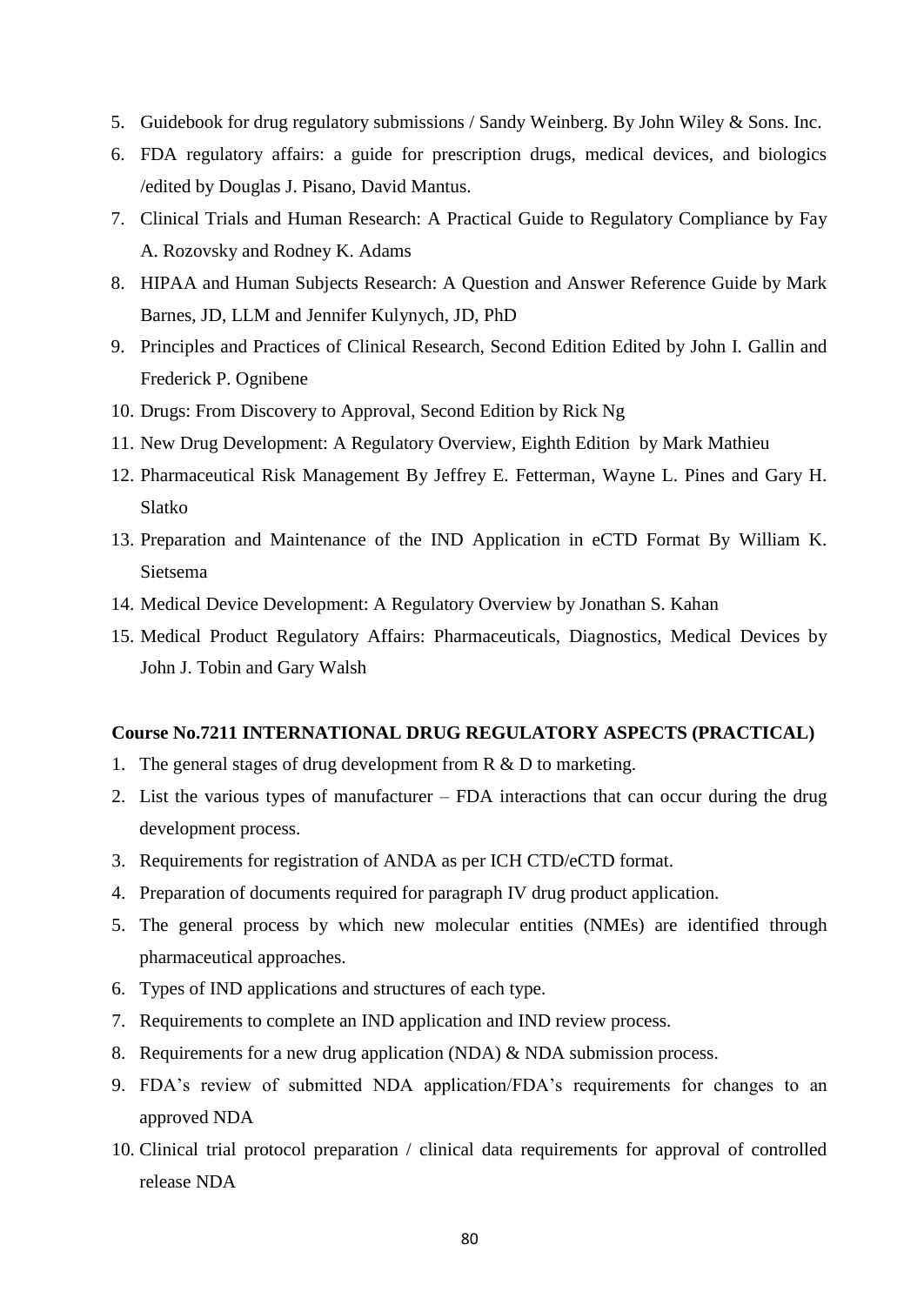- 11. Post NDA approval responsibilities of a sponsor.
- 12. General study of ICH guidelines with special reference to ICH Q7, Q8, Q9 and Q10
- 13. Compliance requirements for bioavailability & bioequivalence studies.
- 14. Patent challenge/ non infringement case studies.
- 15. Qualification of disintegration test apparatus/friability test apparatus/dissolution test apparatus
- 16. Qualification of UV-Vis spectrophotometer.
- 17. Comparison of D & C Act with that of other regulations such as USFDA, UKMCA, EDQM, South Africa MCC, Brazilian ANVISA, Australian TGA

**Course No.7212** Comprehensive Viva

#### **THIRD SEMESTER**

**Course No. 7313** Seminar on the objectives and work plan of the proposed project to be completed within one month from the commencement of the project.

**Course No. 7314** Mid-term project review at the end of third semester.

**Course No. 7315** Seminar on the selected topic.

#### **FOURTH SEMESTER**

**Course No. 7416** Thesis evaluation.

**Course No. 7417** Thesis viva-voce.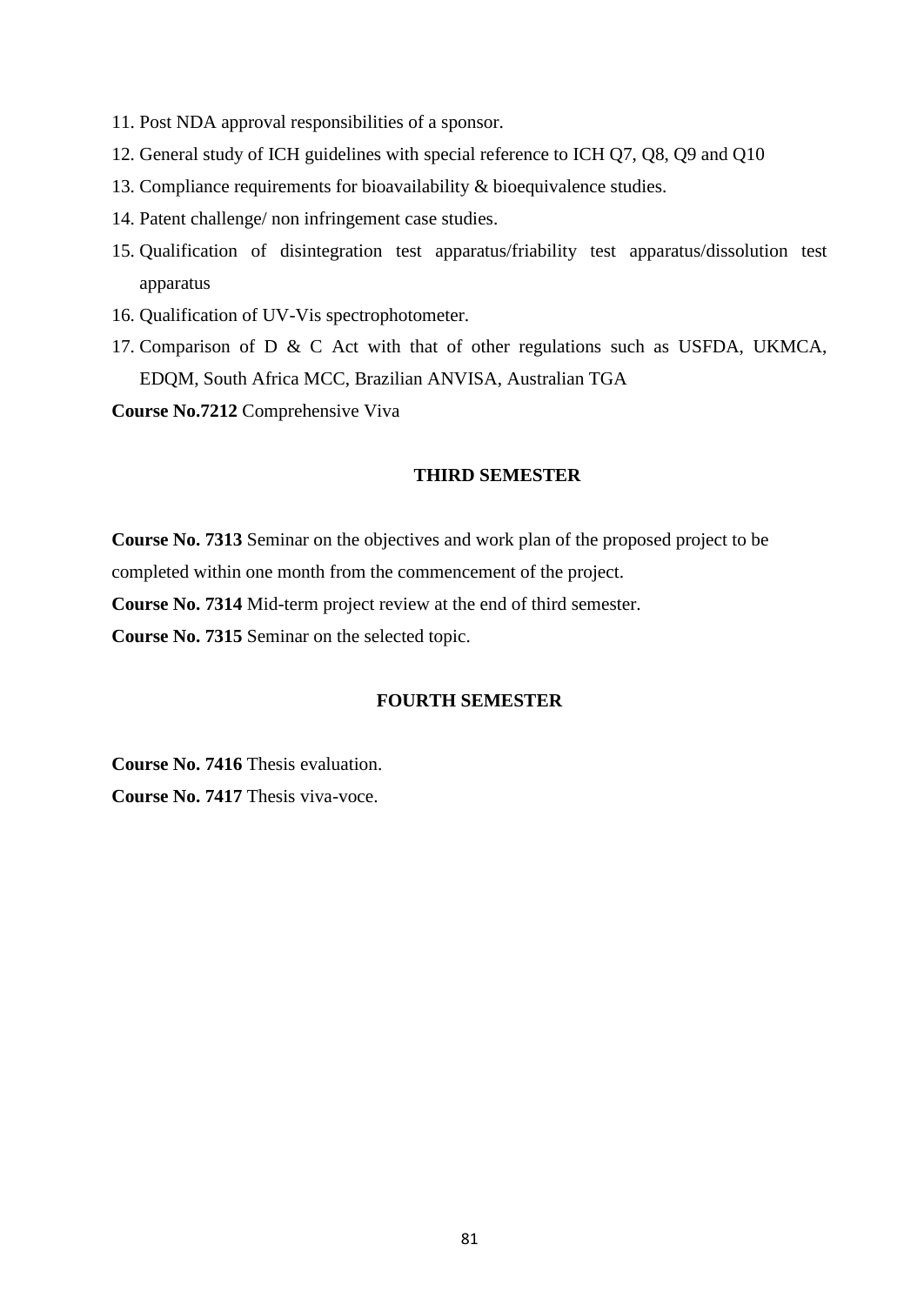### **8. PHARMACEUTICAL ANALYSIS AND QUALITY CONTROL**

#### **FIRST SEMESTER**

#### **Course No. 8101 BIOSTATISTICS (THEORY)**

(Common paper for all specializations)

**Course No. 8102 ADVANCED PHARMACEUTICAL ANALYSIS I (THEORY)** (Paper common with Pharmaceutical Analysis and Quality Assurance)

**Course No. 8103 ADVANCED PHARMACEUTICAL ANALYSIS I (PRACTICAL)**  (Paper common with Pharmaceutical Analysis and Quality Assurance)

# **Course No. 8104 QUALITY CONTROL OF PHARMACEUTICALS (THEORY) LEARNING OBVJECTIVES:**

- 1. To train students in advanced qualitative and quantitative analytical techniques in 1.Sampling, quality control of excipients, inprocess quality control and analysis of herbal products.
- 2. The student must be able to apply these concepts in various steps like analysis of raw materials & finished drug products, sample preparation, routine quality control and different phases of validation in quality control lab or pharmaceutical industry.

#### **UNIT I Sample collection and Preparation for Analysis**

Importance of sampling techniques – Sampling techniques – Random, stratified, systematic, cluster, for quality control – Sample preparation – Separating analyte from interferants – Extraction – Automated extraction – Solid phase extraction – Solid phase micro extraction – Super critical fluid extraction and microwave assisted extraction. **7 hours**

#### **UNIT II In Process Quality Control**

In process control during component manufacture – Solid dosage forms – Liquid dosage forms – Semi solid dosage forms – Inhalations – Sterile solutions – Novel drug delivery systems – Various IP, BP, USP Methods. **8 hours**

#### **UNIT III Process Analytical Technology (PAT)**

Implementation of process analytical technologies in the industrial settings – Generalized process analytical works – PAT applications – Chemometrics – Online applications in pharmaceutical industries. **7 hours**

#### **UNIT IV Performance Evaluation Methods**

In vitro dissolution studies for solid dosage forms – In vitro drug dissolution testing models – method interpretation of dissolution data – Bioavailability studies and bioavailability testing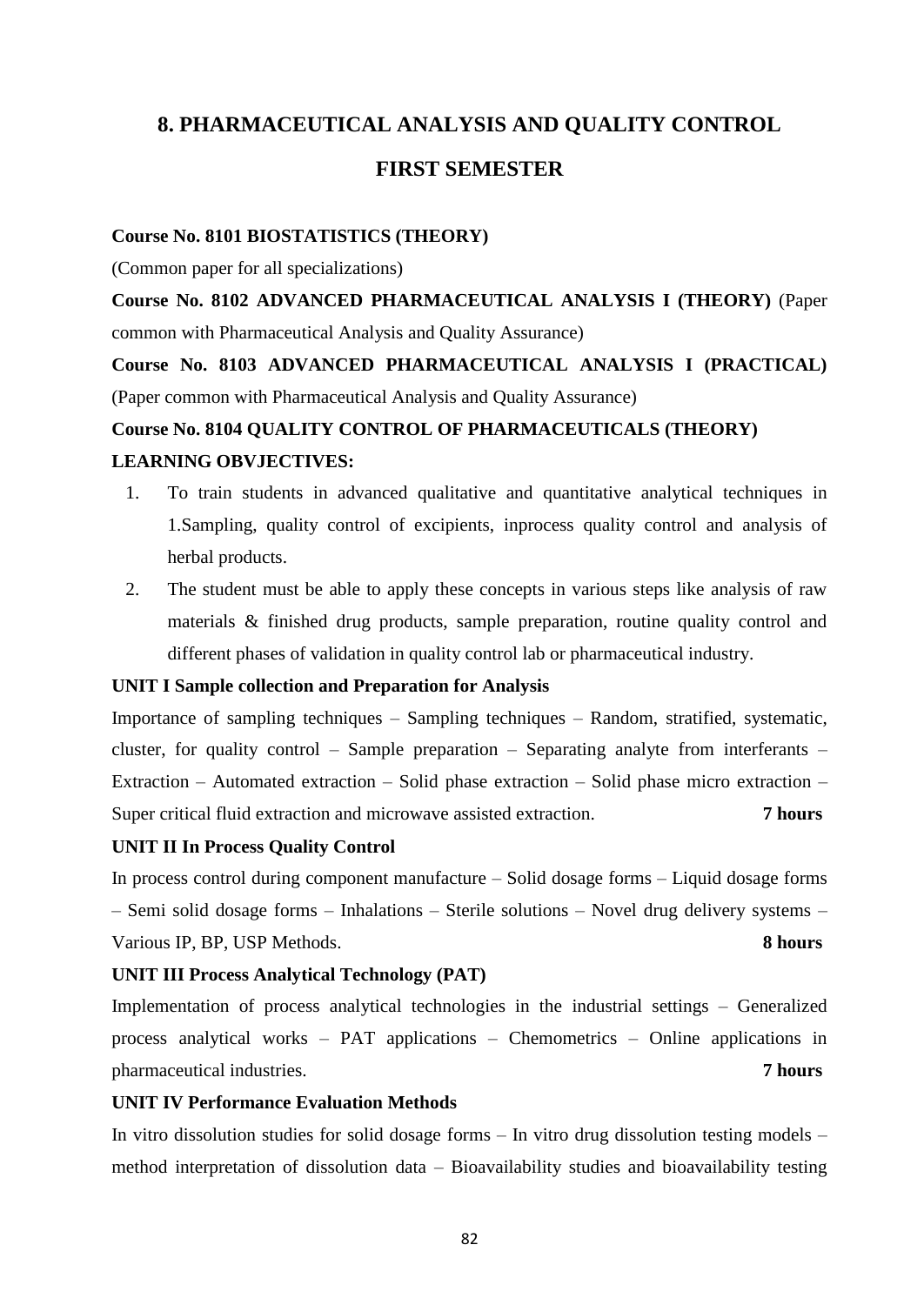invivo correlation (F2 Factor) – Various in-vitro and in- vivo models. **7 hours**

protocol and procedures – In vivo methods of evaluation and statistical treatment – In vitro

#### **UNIT V Quality Control of following**

- a. Liquid Oral Dosage Forms& Parenterals
- b. Tests related to excipients such as bulk density, tapped density, particle size distribution, pH, moisture content, viscosity (dynamic), gelling temperature, swelling temperature, loss on drying, residue on ignition, conductivity, congealing range, readily carbonizable substances and readily oxidizable substances, melting point and melting range.
- c. Types And Tests assuring Quality Of Glass **8 hours**

#### **UNIT VI Herbal Products Analysis**

Study of method procedure, drugs of formulations standard requirements of herbal medicines, traditional and folk remedies, preparation & their quality, safety and efficaly assessment & use for acceptance by FDA. **8 hours**

#### **UNIT VII Biological Standardization**

Biological Standardization: General Principles, Scope & limitations of Bioassays. Bio- assays of some Official Drugs. Pyrogen - chemistry and properties of bacterial pyrogens and endotoxins.

Mechanisms of action of pyrogens. Pharmaceutical aspects, pyrogen test of IP compared to that of BP & USP. Interpretation of data, Comparison of LAL and other pyrogen tests.

Analysis of drugs from biological samples including, selection of biological sample, extraction of drugs by various methods as LLE, SPE and Membrane filtration. Microbiological Limit Tests, Tests for effectiveness of antimicrobial preservatives . **8 hours**

#### **UNIT VIII Bioassays**

Detailed study of principles & procedures involved in bio assay of.

- (a) Heparin, insulin, posterior pituitary
- (b) Diphtheria, typhoid

Principles and Procedures involved in Biological tests of the following.

(i) Living contaminants in vaccines.

- (ii) Histamine like substances
- (iii) Determine of toxic elements **7 hours**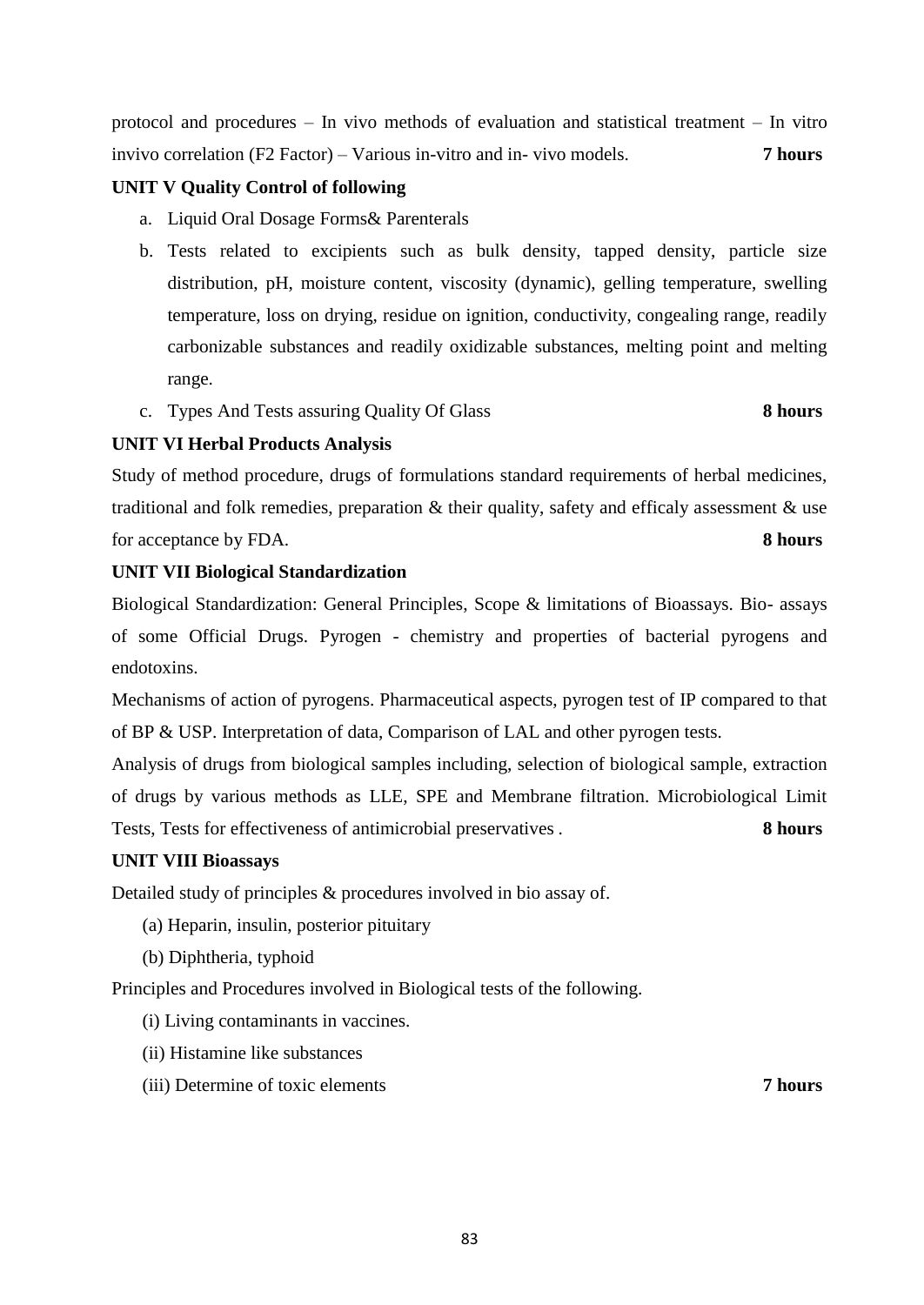#### **REFERENCE BOOKS:**

- 1. Brewer, R. F., "Design of Experiments for Process Improvement and Quality Assurance", Narora Publishing House, 1996.
- 2. Sethi,P.D., "Quantitative Analysis of Drugs in Pharmaceutical Formulations", 3rd Edition, C.B.S. Publishers and Distributors, 2003.
- 3. Bakeev, K.A., "Process Analytical Technology", Blackwell Publishers, 2006
- 4. Indian and British Pharmacopoeia

#### **Course no. 8105 QUALITY CONTROL OF PHARMACEUTICALS (PRACTICAL**)

(Practicals based on Theory)

**Course No. 8106** Comprehensive viva

# **PHARMACEUTICAL ANALYSIS AND QUALITY CONTROL SECOND SEMESTER**

#### **Course No.8207 MODERN ANALYTICAL TECHNIQUES (THEORY)**

(Common paper for all specializations)

**Course No. 8208 QUALITY ASSURANCE AND DRUG REGULATORY AFFAIRS (THEORY)**(Common paper for all specializations)

# **Course no. 8209 VALIDATION OF INSTRUMENTAL METHODS OF ANALYSIS (THEORY)**

#### **LEARNING OBVJECTIVES:**

Learning this subject should make student understand the scope and functional importance of

- 1. Documentation and validation in pharmaceutical field.
- 2. The student must be able to apply these concepts in various steps like development and validation of new analytical method, validation of equipment, cleaning validation, and utilities validation useful in pharmaceutical industry.

#### **UNIT I Validation**

- a. Introduction, history, definition,
- b. Types of validation, prospective validation, retrospective validation, concurrent validation, revalidation,
- c. Validation Master Plan **8 hours**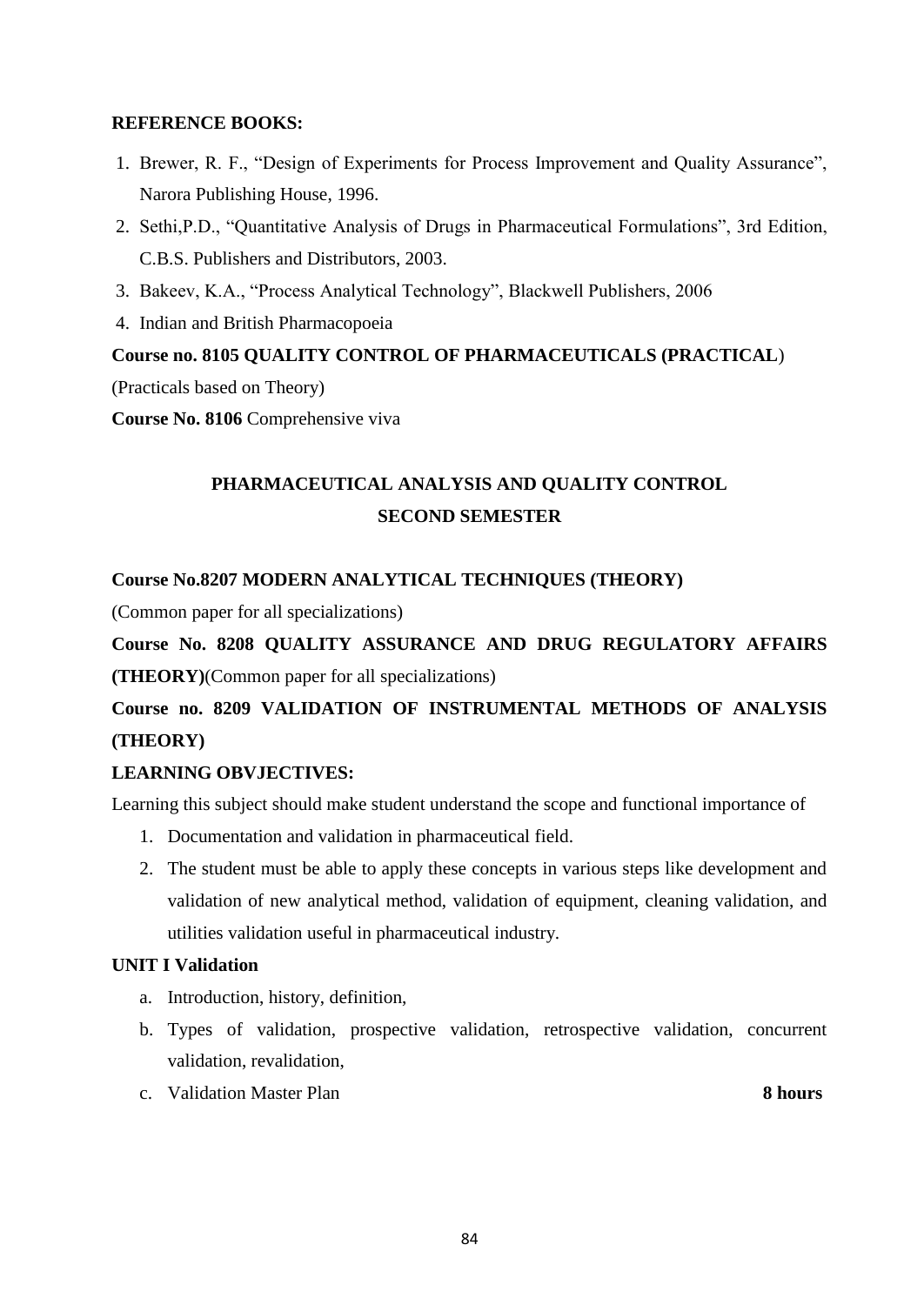#### **UNIT II Process Validation of Solid Dosage forms**

- a. Process validation of low dose tablet manufacturing process
- b. Uniformity of blend (US FDA guideline) for tablets subjected to content uniformity test as per USP
- c. Process validation of compression machine giving details of control charts.

#### **UNIT III Sterilization Validation**

- a. Process validation of terminally sterilized product. Validation of sterilization process including heat distribution, heat penetration
- b. studies, and sterility assurance level
- c. Process validation of aseptically filled product with special emphasis on media fill test.

#### **UNIT IV Cleaning Validation**

- a. Validation of cleaning process.
- b. Elements of validation protocol.
- b. Determination of acceptable limits for cleaning process.
- c. Factors to consider in setting the limits.
- d. Numerical calculation of limits. **7 hours**

#### **UNIT V Utilities Validation**

- a. Validation of water system- for production of DM water, distilled water
- b. Validation of Air handling Units- classification of environment (class 100, 10,000, 1,00,000)
- c. Performance qualification & parameter of cleanliness such as no. of airborne particles, microbes filter integrity test of HEPA filter, air velocity, air flow pattern, no. of air changes, pressure differentials etc. **8 hours**

#### **UNIT VI Analytical Method Validation**

- a. Recommendation of ICH guideline- Definition of accuracy, precision, linearity, LOD, LOQ, range, robustness, ruggedness, specificity, system suitability test.
- b. USP requirement of analytical validation- different category of assays.
- b. Stability indicating methods.
- c. Bio analytical method validation **7 hours**

#### **UNIT VII Instruments calibration**

- a. Analyticalbalance calibration.
- b. Calibration of weight box.

**8 hours**

**8 hours**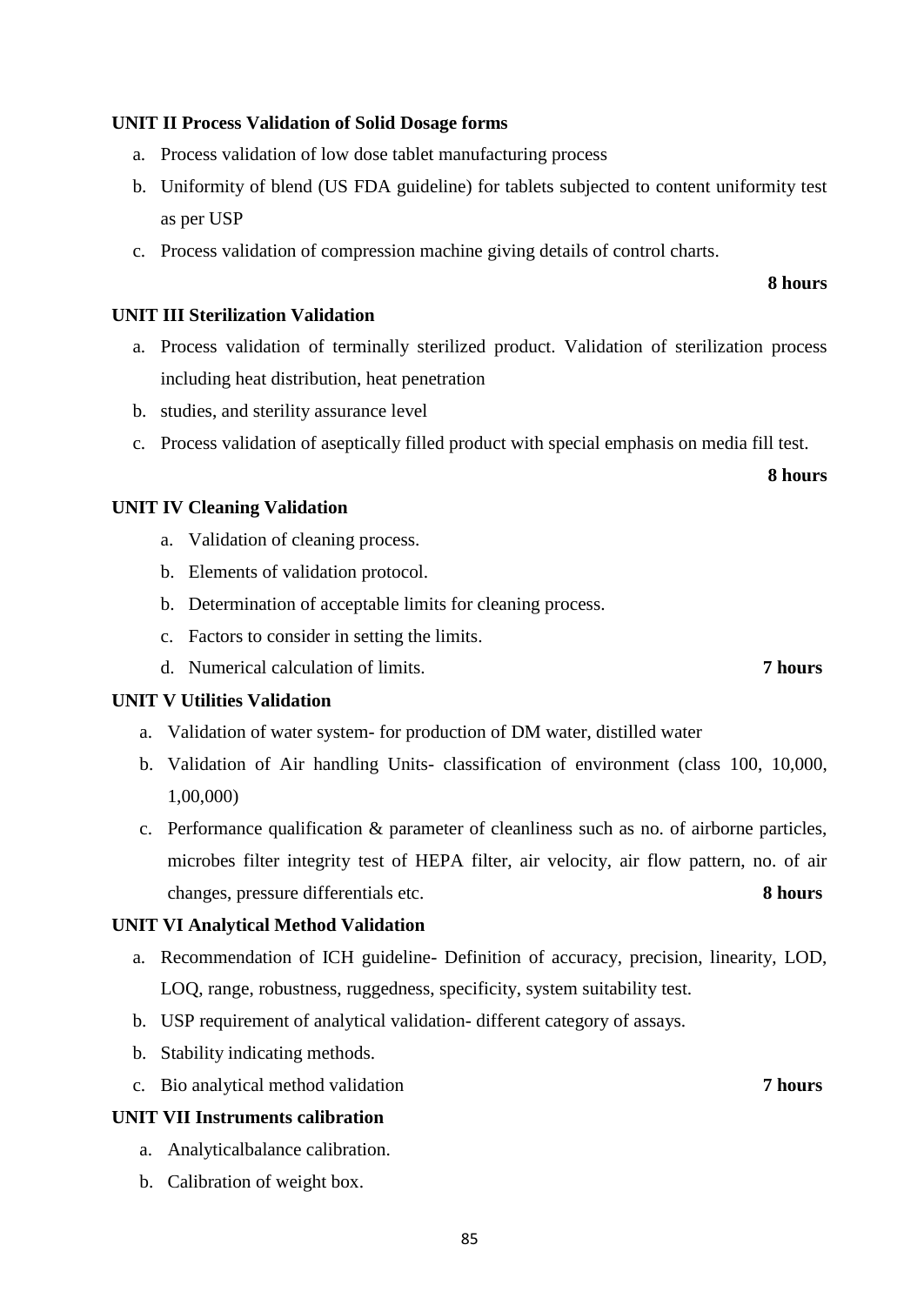- b. Calibration of UV-spectrophotometer.
- c. Calibration of IR spectrophotometer.
- d. Calibration of HPLC system.
- e. Calibration of Gas Chromatography instrument.
- f. Performance check of HPLC/GC column.
- g. Out of Calibration. **8 hours**

#### **UNIT VIII Equipment Validation**

- a. Definition of DQ, IQ, OQ, PQ.
- b. Comparison of different types of liquid filling machines (vacuum / volumetric),
- c. process capability of filling machines,
- d. Performance qualification of bottle washing/ ampoules washing machines challenge test. **6 hours**

#### **REFERENCE BOOKS:**

- 1. R. Nash and Wachter, "Pharmaceutical Process Validation". Volume 129, Latest Edition. Marcel Dekker Inc., New York.
- 2. K.L. Williams, "Microbial Contamination Control in Parenteral Manufacturing". Latest Edition. Marcel Dekker Inc., New York.
- 3. Guidance for Industry, Sterile Drug Products Produced by Aseptic Processing Current Good Manufacturing Practice-USFDA.
- 4. J.T. Carstensen, C.T. Rhodes, "Drug stability: principles & Practices". Latest Edition. Marcel Dekker Inc., New York
- 5. www.ich.org Q7 a guideline
- 6. www.fda.org
- 7. United State Pharmacopoeia
- 8. US-FDA guideline for bio analytical studies. Dekker Inc., New York
- 9. It is strongly recommended that some standard book/s be used for practicals. The choice of book/s is left to the concerned teachers.

#### **Course No. 8210 ADVANCED PHARMACEUTICAL ANALYSIS II (THEORY)**

(Paper common with Pharmaceutical Analysis and Quality Assurance)

#### **Course No. 8211 ADVANCED PHARMACEUTICAL ANALYSIS II (PRACTICAL)**

(Paper common with Pharmaceutical Analysis and Quality Assurance)

**Course No. 8212** comprehensive viva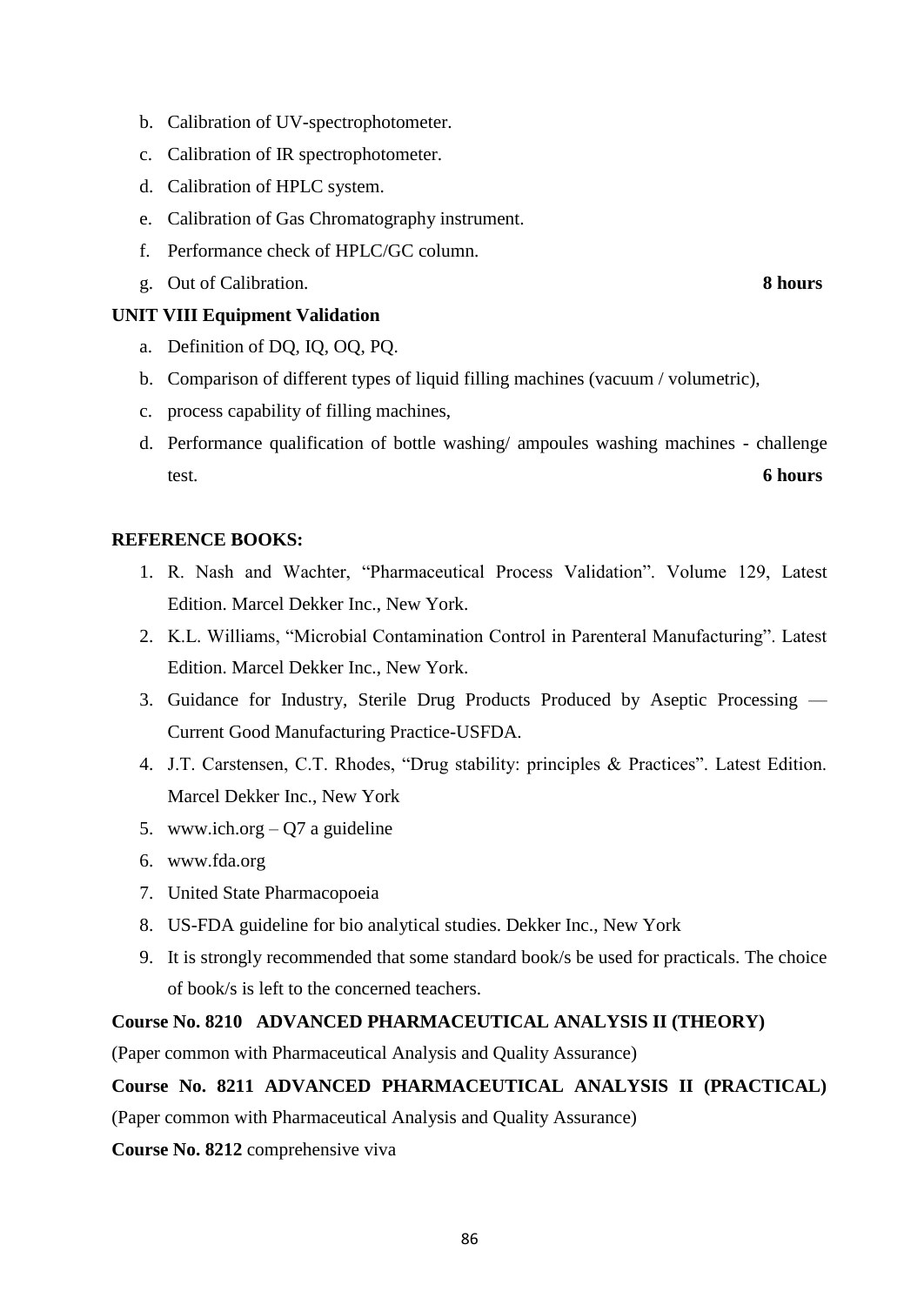#### **THIRD SEMESTER**

**Course No. 8313** Seminar on the objectives and work plan of the proposed project to be completed within one month from the commencement of the project.

**Course No. 8314** Mid-term project review at the end of third semester.

**Course No. 8315**Seminar on the selected topic

#### **FOURTH SEMESTER**

**Course No. 8416** Thesis evaluation **Course No. 8417** Thesis viva-voce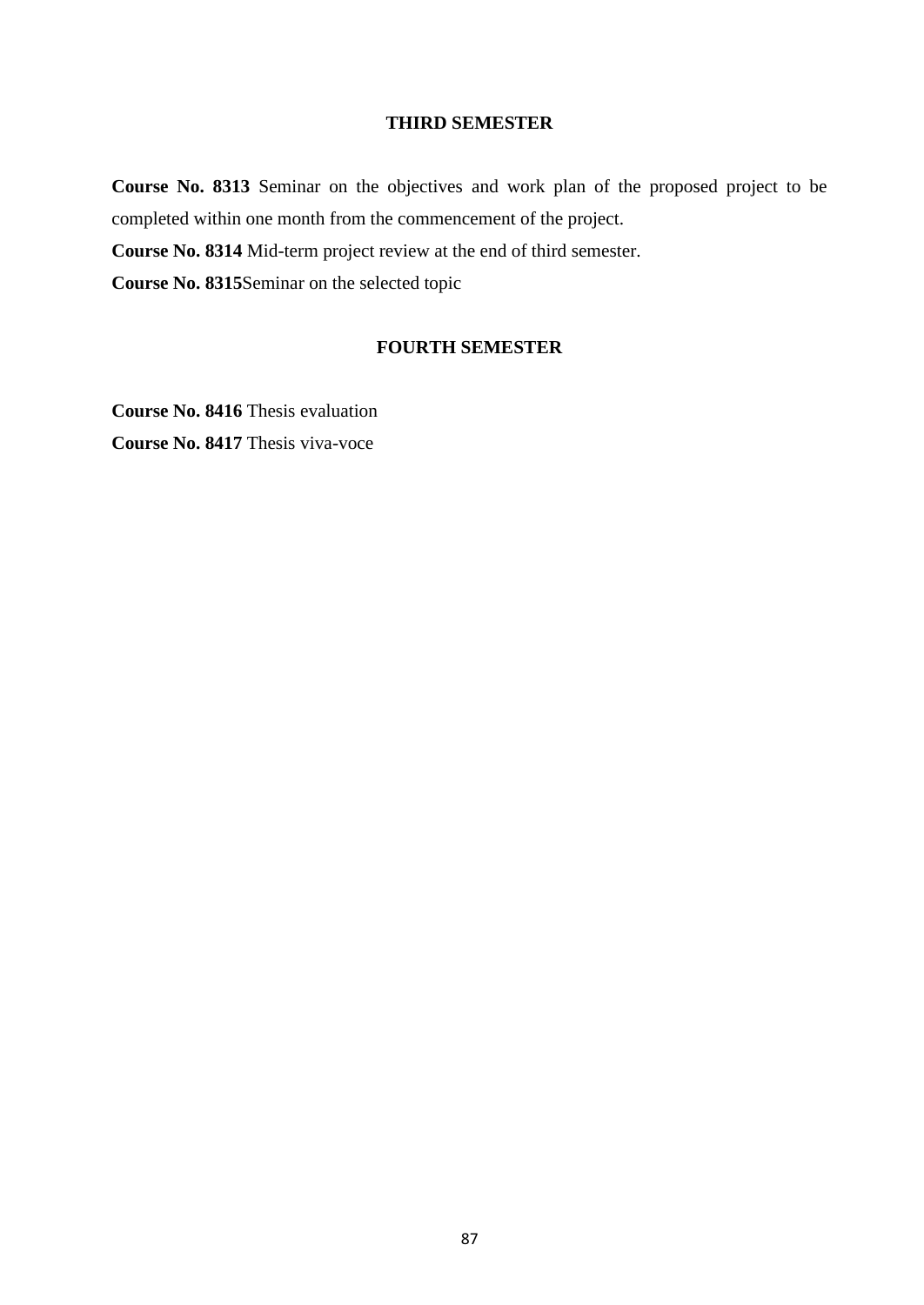## **9. PHARMACEUTICS**

### **FIRST SEMESTER**

#### **Course No. 9101 BIOSTATISTICS (THEORY)**

**(**Common paper for all specialisations)

**Course No. 9102 BIOPHARMACEUTICS AND PHARMACOKINETICS**

**(THEORY)**(Paper common with Pharmaceutical Technology and Industrial Pharmacy)

#### **Course No. 9103 BIOPHARMACEUTICSAND PHARMACOKINETICS**

**(PRACTICAL)**(Paper common with Pharmaceutical Technology and Industrial Pharmacy)

#### **Course No. 9104 ADVANCED PHYSICAL PHARMACEUTICS (THEORY)**

(Paper common with Pharmaceutical Technology)

**Course No. 9105 ADVANCED PHYSICAL PHARMACEUTICS (PRACTICAL)** (Paper common with Pharmaceutical Technology)

**Course No. 9106** Comprehensive Viva

#### **PHARMACEUTICS**

#### **SECOND SEMESTER**

**Course No. 9207 MODERN ANALYTICAL TECHNIQUES (THEORY)**

(Common paper for all specializations)

**Course No. 9208 QUALITY ASSURANCE AND DRUG REGULATORY AFFAIRS (THEORY)**

(Common paper for all specializations)

#### **Course No. 9209 INDUSTRIAL PHARMACY II (THEORY)**

(Paper common with Industrial Pharmacy)

#### **Course No. 9210 NOVEL DRUG DELIVERY SYSTEMS (THEORY)**

**(**Paper common with Pharmaceutical Technology and Industrial Pharmacy)

#### **Course No. 9211 NOVEL DRUG DELIVERY SYSTEMS (PRACTICAL)**

**(**Paper common with Industrial Pharmacy)

**Course No. 9212** Comprehensive Viva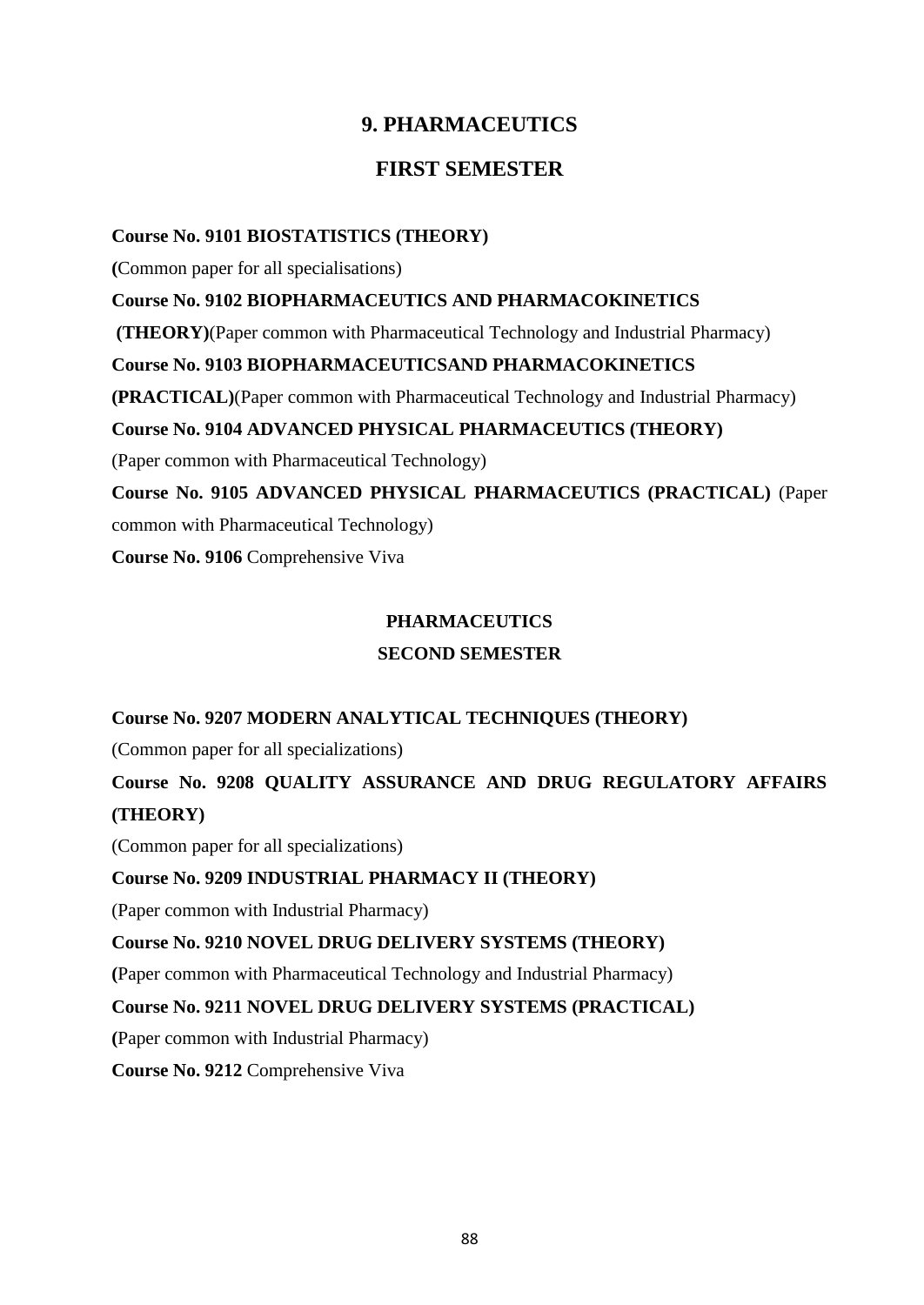#### **THIRD SEMESTER**

**Course No. 9313** Seminar on the objectives and work plan of the proposed project to be completed within one month from the commencement of the project.

**Course No. 9314** Mid-term project review at the end of third semester.

**Course No. 9315** Seminar on the selected topic

#### **FOURTH SEMESTER**

**Course No. 9416** Thesis evaluation **Course No. 9417** Thesis viva-voce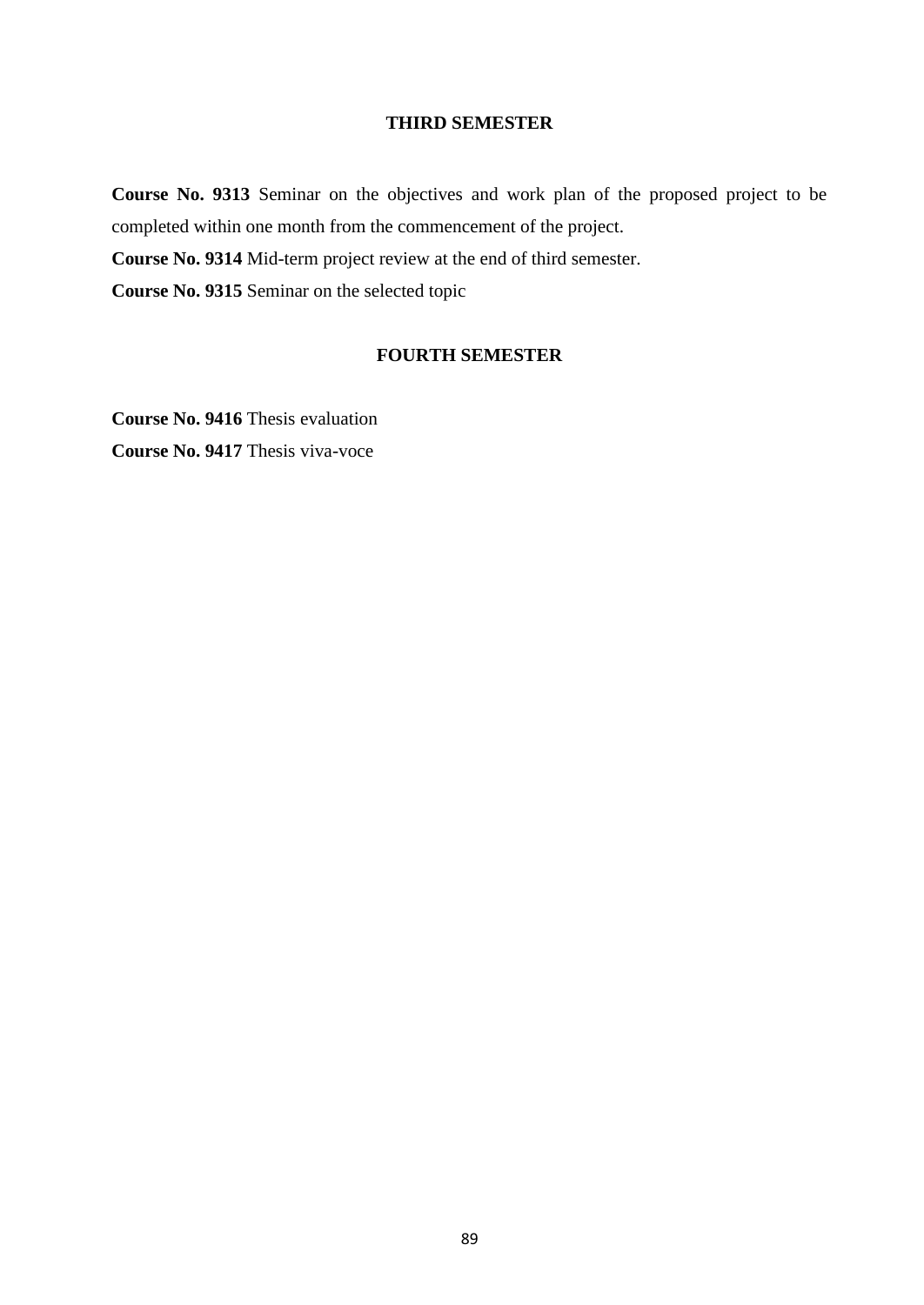# **10. INDUSTRIAL PHARMACY FIRST SEMSTER**

#### **Course No. 10101 BIOSTATISTICS(THEORY)**

**(**Common paper for all specializations)

#### **Course No. 10102 BIOPHARMACEUTICS AND PHARMACOKINETICS**

**(THEORY)**(Paper common with Pharmaceutical Technology and Pharmaceutics)

#### **Course No. 10103 BIOPHARMACEUTICS AND PHARMACOKINETICS**

**(PRACTICAL)** (Paper common with Pharmaceutical Technology and Pharmaceutics)

#### **Course No. 10104 INDUSTRIAL PHARMACY I (THEORY)**

#### **LEARNING OBJECTIVES:**

This course gives a complete knowledge on

- 1. Formulation designing of various dosage forms like solid dosage forms, powder dosage forms, liquid dosage forms, semi-solid dosage forms, parenterals and aerosols.
- 2. The student will have a thorough understanding on the concepts of formulation design right from the stage of preformulation to scale – up.

#### **UNIT I Pre-formulation studies:**

- a) Goals of preformulation, preformulation parameters, Methodology, Solid state, Properties, Solubility and Partition coefficient, Solubility, Drug excipient Compatibility.
- b) Excipients used in pharmaceutical dosage forms:
- c) Properties and selection criteria for various excipients like surfactant, viscosity Promoters, diluents, coating materials, plasticizers, preservatives, flavors and Colours.

#### **Industrial unit operations relating to the manufacture of the following dosage forms:**

**UNIT II** Solid dosage forms: Improved production techniques for tablets: New materials, process, equipments improvements, high shear mixers, compression machines, coating machines, coating techniques in tablet technology for product development , physics of tablet compression, computerization for in process quality control of tablets, types of tablets and their manufacture. Formulations, production and evaluation of hard and soft gelatin capsules.

**UNIT III** Powder dosage forms: Formulation development and manufacture of powder dosage form for internal and external use including inhalation dosage forms.

**UNIT IV** Liquid and Semi-solid dosage forms: Recent advances in formulation aspects and manufacturing of monophasic dosage forms. Recent advances in formulation aspects and manufacturing of suspensions, dry syrups and semi-solid dosage forms.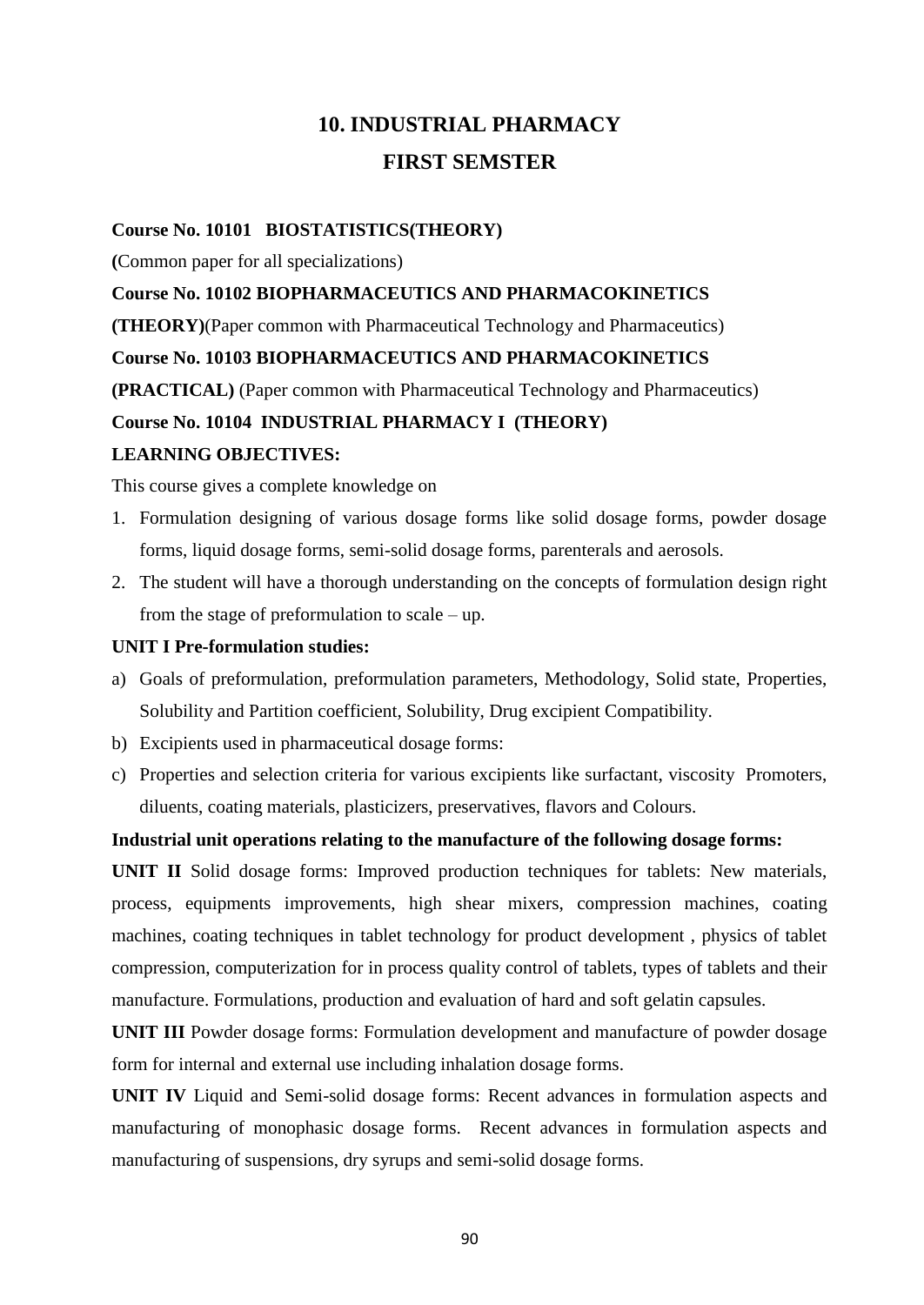**UNIT V** Parenteral dosage forms: Advances in materials and production techniques, filling machines, sterilizers and aseptic processing. Manufacturing of small and large volume parenterals and quality control.

**UNIT VI** Aerosols: Advances in propellants, metered dose inhaler designs, dry powder inhalers, selection of containers and formulation aspects in aerosol formulation, Manufacture and quality control.

**UNIT VII** Aseptic processing operation: Introduction, contamination control, microbial environmental monitoring, microbiological testing of water, Microbiological air testing, characterization of aseptic process, media and incubation condition, theoretical evaluation of aseptic operations.

**UNIT VIII** Plant Design: Design of manufacturing facility as per current good manufacturing practices for the bulk production of the above mentioned dosage forms

#### **REFERENCE BOOKS:**

- 1. Encyclopedia of Pharmaceutical Technology, edited by James swarbrick, Third Edition, Informa Healthcare publishers.
- 2. Pharmaceutical Dosage Forms, Tablets, Volume I and II, edited by Herbert A. Lieberman and Leon Lachman; Marcel Dekker, Inc.
- 3. The Theory and Practice of Industrial Pharmacy, Fourth Edition, edited by Roop k Khar, S P Vyas, Farhan J Ahmad, Gaurav K Jain; CBS Publishers and Distributors Pvt. Ltd.
- 4. The Theory and Practice of Industrial Pharmacy, Leon Lachman, H.A.liberman & J.L.Kanig; Varghese publishing House, Bombay.
- 5. Pharmaceutical Product Development, N.K.Jain, CBS Publishers and Distributors Pvt.ltd.
- 6. Law relating to Drugs & Cosmetics by Vijay Malik, Eastern Book Company.

#### **Course No.10105 INDUSTRIAL PHARMACY I (PRACTICAL)**

(Practicals based on Theory)

- 1. Preformulation studies of drugs like aspirin, sulfamethoxazole, nefidipine etc. using different excipients as per ICH guidelines.
- 2. Formulation and evaluation of oral disintegrating tablets using suitable drugs.
- 3. Preparation and evaluation of microcapsules using techniques like coacervation-phase separation, ionic gelation method.
- 4. Formulation of dry syrup and its evaluation.
- 5. Comparison of different gels using diclofenac/aceclofenac like drugs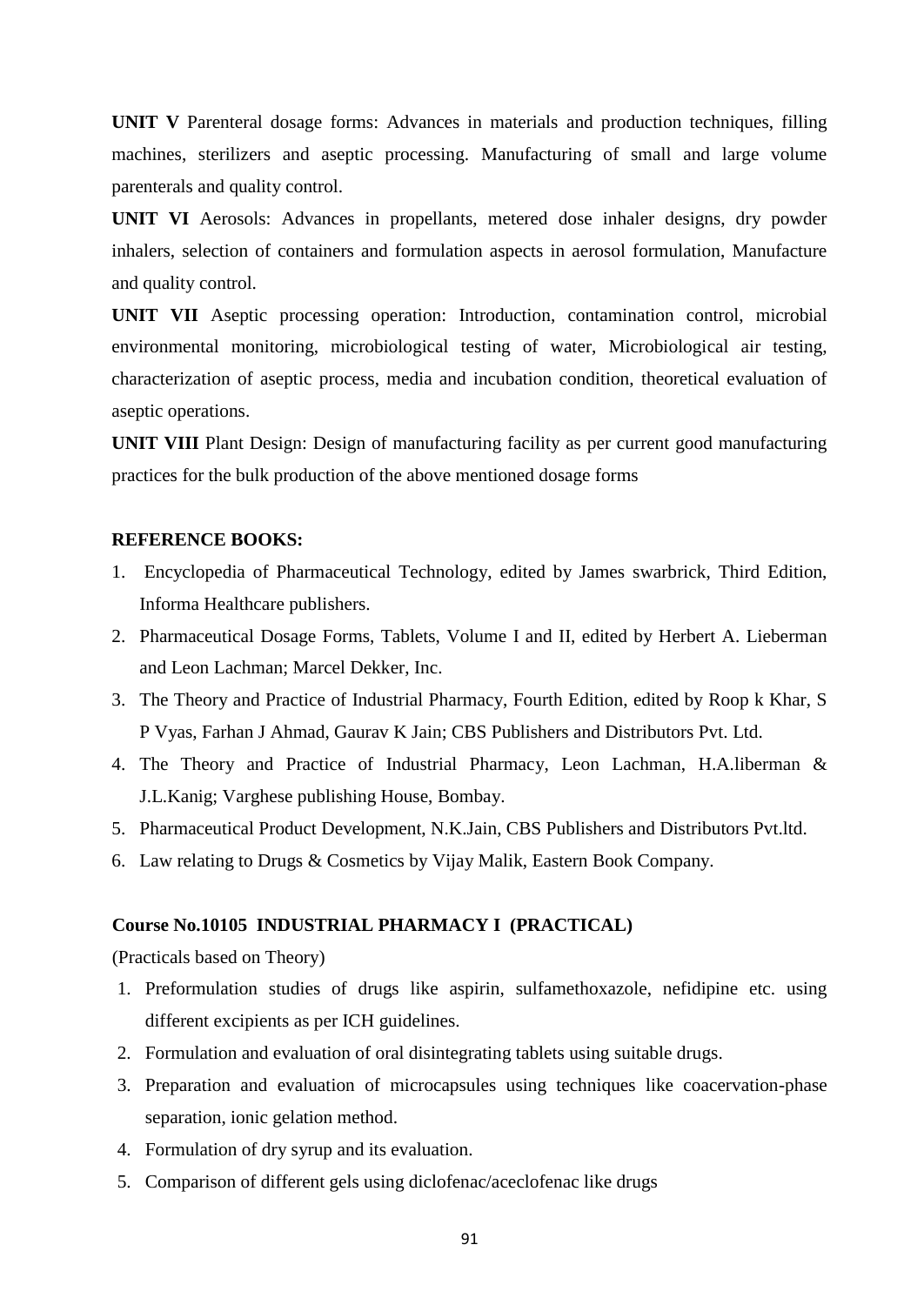- 6. Formulation and evaluation of suspensions containing suitable drugs.
- 7. Studies on effect of emulsifying agents on the stability of emulsion
- 8. Visiting a pharmaceutical industry and observing the modern equipment used in production and quality

**Course No. 10106** Comprehensive Viva

# **INDUSTRIAL PHARMACY SECOND SEMESTER**

#### **Course No. 10207 MODERNANALYTICAL TECHNIQUES (THEORY)**

(Common paper for all specializations)

**Course No. 10208 QUALITY ASSURANCE AND DRUG REGULATORY AFFAIRS** 

**(THEORY)**(Common paper for all specializations)

#### **Course No. 10209 INDUSTRIAL PHARMACY II (THEORY)**

#### **LEARNING OBJECTIVE:**

This is an industry oriented course with information regarding the various aspects of

- 1. Equipment handling like working, validation and maintenance.
- 2. The student would understand the production, planning, control and documentation involved in an industry. Pharma promotion management and human resource development will also be covered in this course

**UNIT I** Pharmaceutical Equipment: Installation, Validation, Maintenance and working of the following:

Tablet Machines: Rotary tablet, Multi punch Coating Equipment : Pans, fluidized bed Dryers: Freeze, spray, fluidized bed and tray dryer Granulators: Rapid mixer, extruder-spheronizer Mixers/Milling: Planetary, double cone, triple roller mill, colloidal mill Filters: Plate and frame press, membrane filters, air filtration system (Laminar flow) and Aseptic Room Sterilization: Autoclave Homogenizers and High Pressure Homogenizer.

**UNIT II** Pilot Plant Scale-up techniques: Significance, Pilot study of some important dosage forms like tablets, capsules, sustained release dosage forms and liquid orals. Discussion of parameters like formula, equipment, product uniformity, raw material processing, physical layouts, personal requirements and reporting responsibilities.

**UNIT III** Quality Control: Process controls involved in manufacturing process of pharmaceutical dosage forms, statistical quality control charts and their applications in process control. Testing program and methods for testing quality of pharmaceutical dosage forms.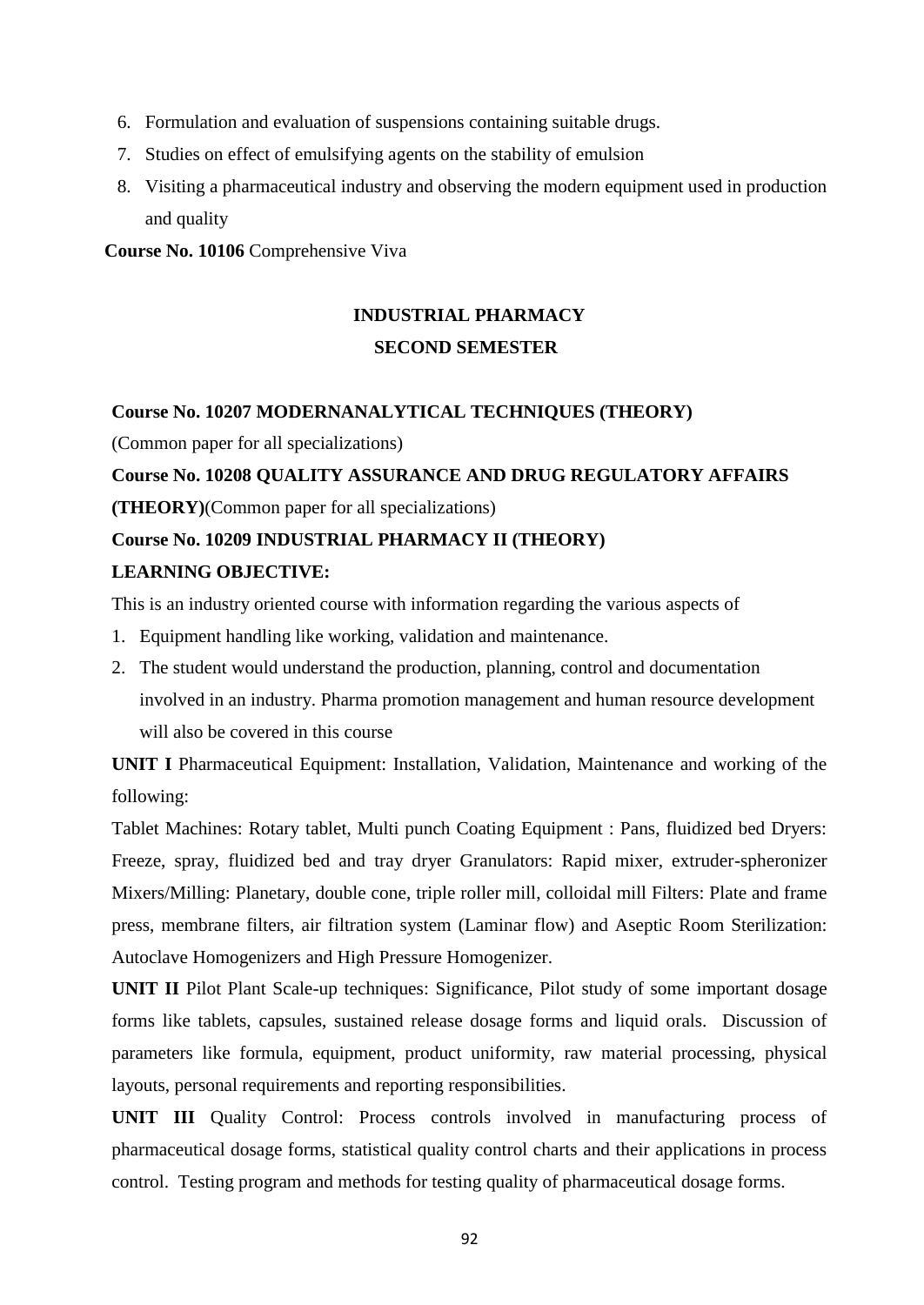**UNIT IV** Stability studies: Introduction to ICH guidelines and ICH stability protocols for different pharmaceutical dosage forms.

**UNIT V** Industrial Safety: Industrial hazards due to fire accidents, mechanical and electrical equipment, chemicals and pharmaceuticals. Monitoring and prevention systems and maintenance of accident records.

**UNIT VI** Applications of optimization techniques: Optimization parameters, statistical design and techniques in product development and evaluation. Production optimization and its importance.

**UNIT VII** Production, Planning, Control and documentation: Production scheduling, forecasting, Vendor development, Capacity assessment, Production management, Production organization, Productivity, guide to manufacturing facilities of tablets, liquid orals and capsules.

**UNIT VIII** Pharma Promotion Management and Human resource development: Strategic issues in Pharma marketing, consumer behaviour in pharmaceuticals, market research, sales management, Brand management, supply chain management. Personnel training, job specification, job enlargement, labour welfare and training. Business leadership.

#### **REFERENCE BOOKS:**

- 1. Leon Lachman, H. A. Lieberman & J. L. Kanig : "The Theory and Practice of Indusrtrial Pharmacy", 3rd edition, Varghese Publishing House, Bombay, 1991.
- 2. Lachman/Lieberman's The Theory and Practice of Industrial Pharmacy, Fourth Edition, Editors, Roop K khar, SP Vyas, Farhan J Ahmad and Gaurav K Jain, CBS Publishers and Distributors Pvt. Ltd.
- 3. Pharmaceutical Product development by N. K. Jain, CBS Publishers and distributors Pvt. Ltd.
- 4. Pharmaceutical Statistics Practical and Clinical Applications by Stanford Bolton, Charles Bon; Marcel Dekker Inc.
- 5. Pharmaceutical Production And Management by C.V.S.Subrahmanyam, Vallabh Prakasan Publishers
- 6. Pharmaceutical Dosage Forms, Tablets, Volume I and II, edited by Herbert A. Lieberman and Leon Lachman; Marcel Dekker, Inc.

#### **Course No.10210NOVEL DRUG DELIVERY SYSTEMS (THEORY)**

**(**Paper common with Pharmaceutical Technology and Pharmaceutics)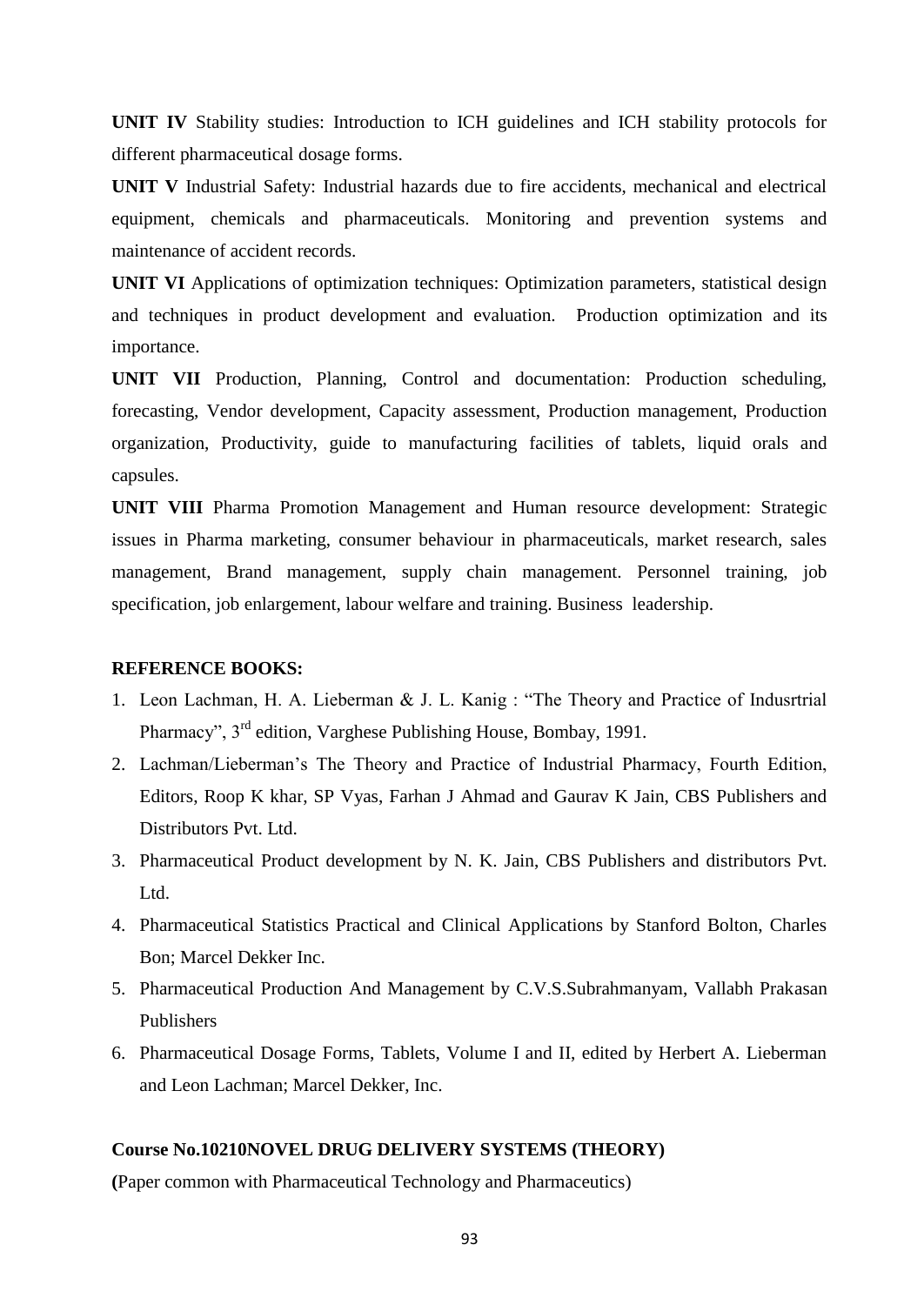#### **Course No.10211 NOVEL DRUG DELIVERY SYSTEMS (PRACTICAL)**

- 1. Preparation and evaluation of microcapsules with different polymeric coats
- 2. Preparation and evaluation of slow release granules
- 3. Preparation and evaluation of matrix tablets using different polymers
- 4. Preparation and evaluation of gastro retentive systems
- 5. Preparation and evaluation of transdermal patches
- 6. Preparation and evaluation of liposomes
- 7. Preparation and evaluation of mucoadhesive systems
- 8. Study of marketed novel drug delivery products

**Course No.10212**Comprehensive Viva

#### **THIRD SEMESTER**

**Course No. 10313** Seminar on the objectives and work plan of the proposed project to be completed within one month from the commencement of the project. **Course No. 10314** Mid-term project review at the end of third semester. **Course No. 10315** Seminar on the selected topic

#### **FOURTH SEMESTER**

**Course No. 10416** Thesis evaluation **Course No. 10417** Thesis viva-voce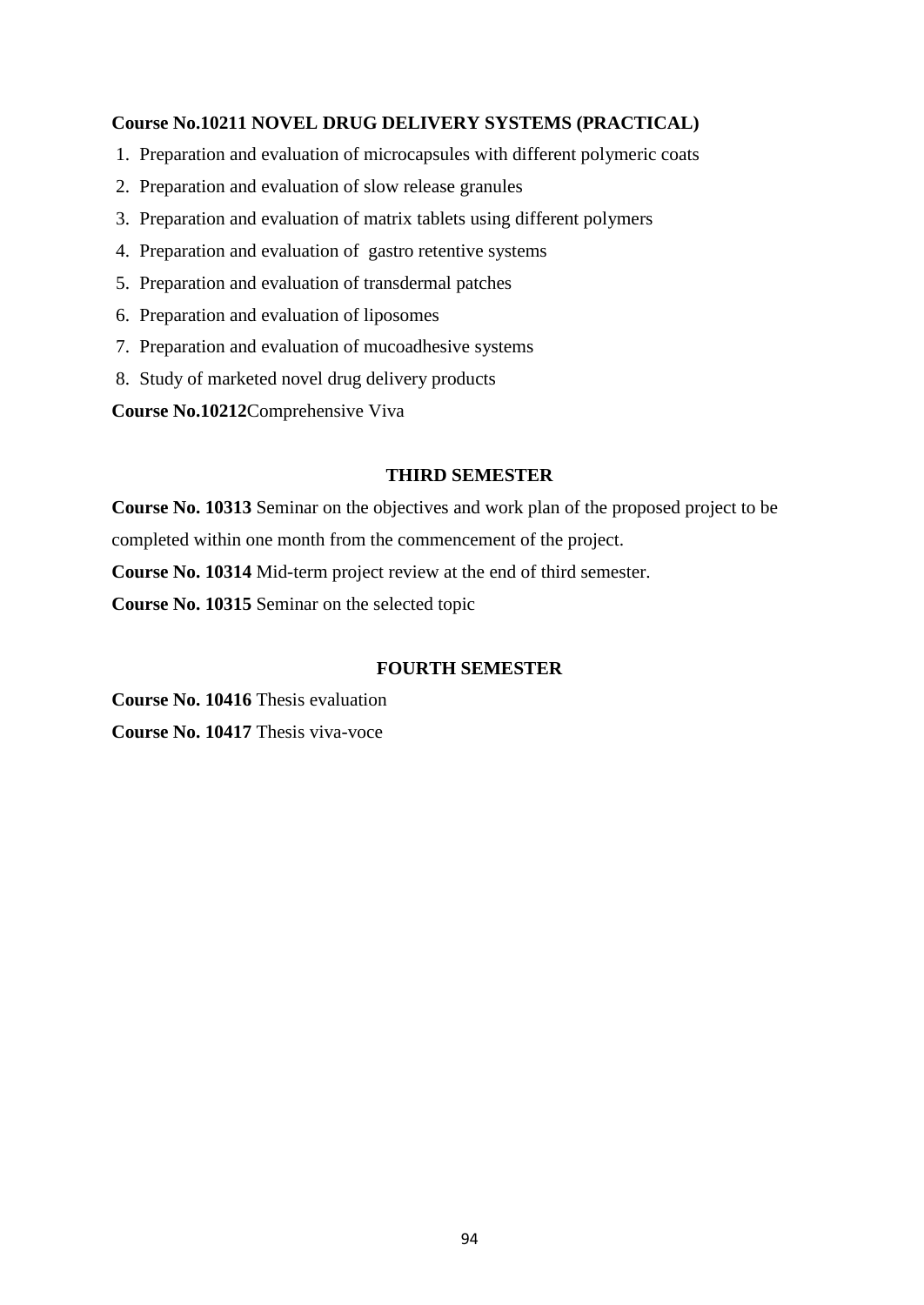#### **11. PHARMACY PRACTICE**

#### **FIRST SEMESTER**

#### **Course No. 11101 BIOSTATISTICS (THEORY)**

**(**Common paper for all specializations)

# **Course No. 11102 PHARMACO THERAPEUTICS I (THEORY) LEARNING OBJECTIVES:**

- 1. The students are required to be posted to various clinical wards for their exposure with therapeutic management and other clinical aspects. They are expected to have experience and do a tutorial as well as case presentation in the following clinical conditions.
- 2. The students have to make at least 10 case presentations covering most of the common diseases found in the hospital to which the college is attached. The student should also submit a record of the cases presented.
- 3. The list of clinical cases should include follow up of the clinical cases mentioned below from the day of admission till discharge and present in the SOAP (Subjective, Objective, Assessment and Plan) format. The cases may be selected from the following diseases.

**UNIT I Cardiovascular system:** Hypertension, Congestive cardiac failure, Ischaemic heart disease (Angina, Myocardial infarction), Arrhythmias, Hyperlipidaemias, Endocarditis, Thromboembolic disorders, Cardiac arrest – resuscitation. **9 hours**

**UNIT II Respiratory system:** Pulmonary function tests, Asthma, Chronic obstructive airways disease, Drug induced pulmonary diseases. Hydrogen ion hemostasis and blood gases. **7 hours**

**UNIT III Renal system :**Diuretic therapy, Potassium depletion, Hyperkaelemia, Alkalosis, Acute renal failure, Chronic renal failure, Dialysis, Renal replacement therapy, End-stage renal disease, Drug induced renal diseases. **6 hours**

**UNIT IV Haematological diseases** : Blood and body fluids, Complications of blood transfusion and blood substitutes, Anaemia, Drug induced haematological disorders. **7 hours**

**UNIT V Immunology** : Immune disease – pathogenesis, mechanism of action of drugs, Glucocorticoids – anti-inflammatory, anti-allergic and immunosuppressive actions in tissue as well as organ transplantation, Vaccines – management of primary immunodeficiencies. **9 hours UNIT VI Endocrine system:** Diabetes, Thyroid diseases, Oral contraceptives, Hormone replacement therapy, Osteoporosis. **10 hours**

**UNIT VII Nervous system:** Epilepsy, Parkinson's disease, Stroke and transient ischaemic attacks, Headache, Migraine. **9 hours**

95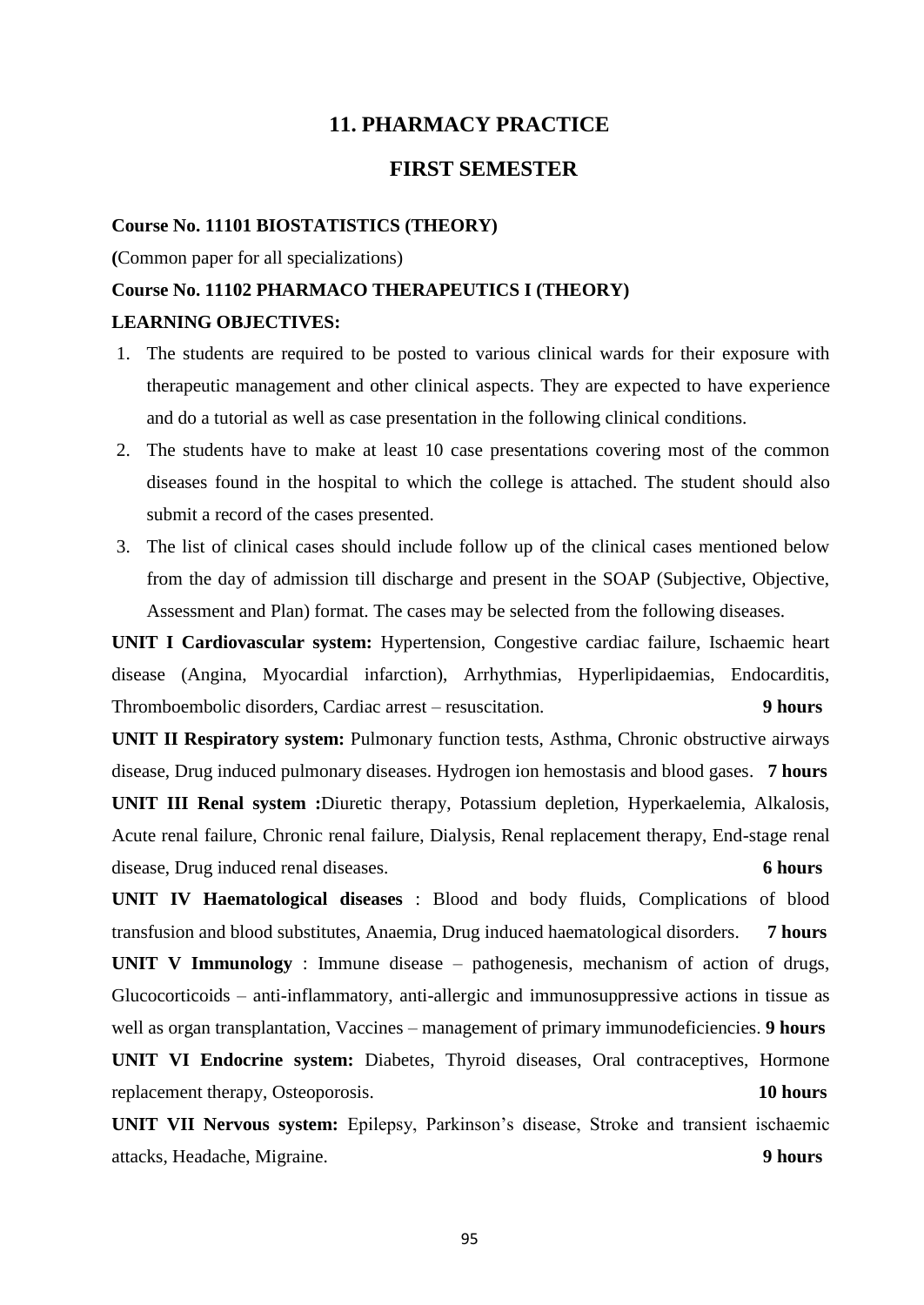**UNIT VIII Psychiatric disorders:** Schizophrenia, Depression, Anxiety disorders, Sleep disorders.**10 hours**

#### **REFERENCE BOOKS:**

- 1. Clinical Pharmacy and therapeutics- Roger and Walker, Churchill Livingstone publication.
- 2. Pharmacotherapy: A Patho Physiological approach- Joseph T. Dipiro et al. Appleton and Lange.
- 3. Pathologic basis of diseases-Robins SL, W.B.Saunders publication.
- 4. Pathology and therapeutics for pharmacists: A basis for clinical Pharmacy Practice. Green and Harris, Chapman and Hall Publication.
- 5. Clinical Pharmacy and therapeutics- Eric T.Herfindal, Williams and Wilkins Publication.
- 6. Applied Therapeutics: the clinical use of drugs. Lloyd Young and Koda-Kimble MA [ISBN 0-333-65881-7].
- 7. Avery's drug treatment, 4<sup>th</sup> Edn, 1997, Adis international Limited.
- 8. Relevant review articles from recent medical and pharmaceutical literature.

#### **JOURNALS**

- 1. British Medical Journal.
- 2. New England Journal of Medicine.
- 3. Annals of Pharmacotherapy.
- 4. Lancet.

#### **Course No. 11103 PHARMACO THERAPEUTICS I (PRACTICAL)**

#### **LEARNING OBJEVTIVES:**

- 1. The students are required to be posted to various clinical wards for their exposure with therapeutic management and other clinical aspects. They are expected to have experience and do a tutorial as well as case presentation in the following clinical conditions.
- 2. The students have to make at least 10 case presentations covering most of the common diseases found in the hospital to which the college is attached. The student should also submit a record of the cases presented.
- 3. The list of clinical cases should include follow up of the clinical cases mentioned below from the day of admission till discharge and present in the SOAP (Subjective, Objective, Assessment and Plan) format. The cases may be selected from the following diseases.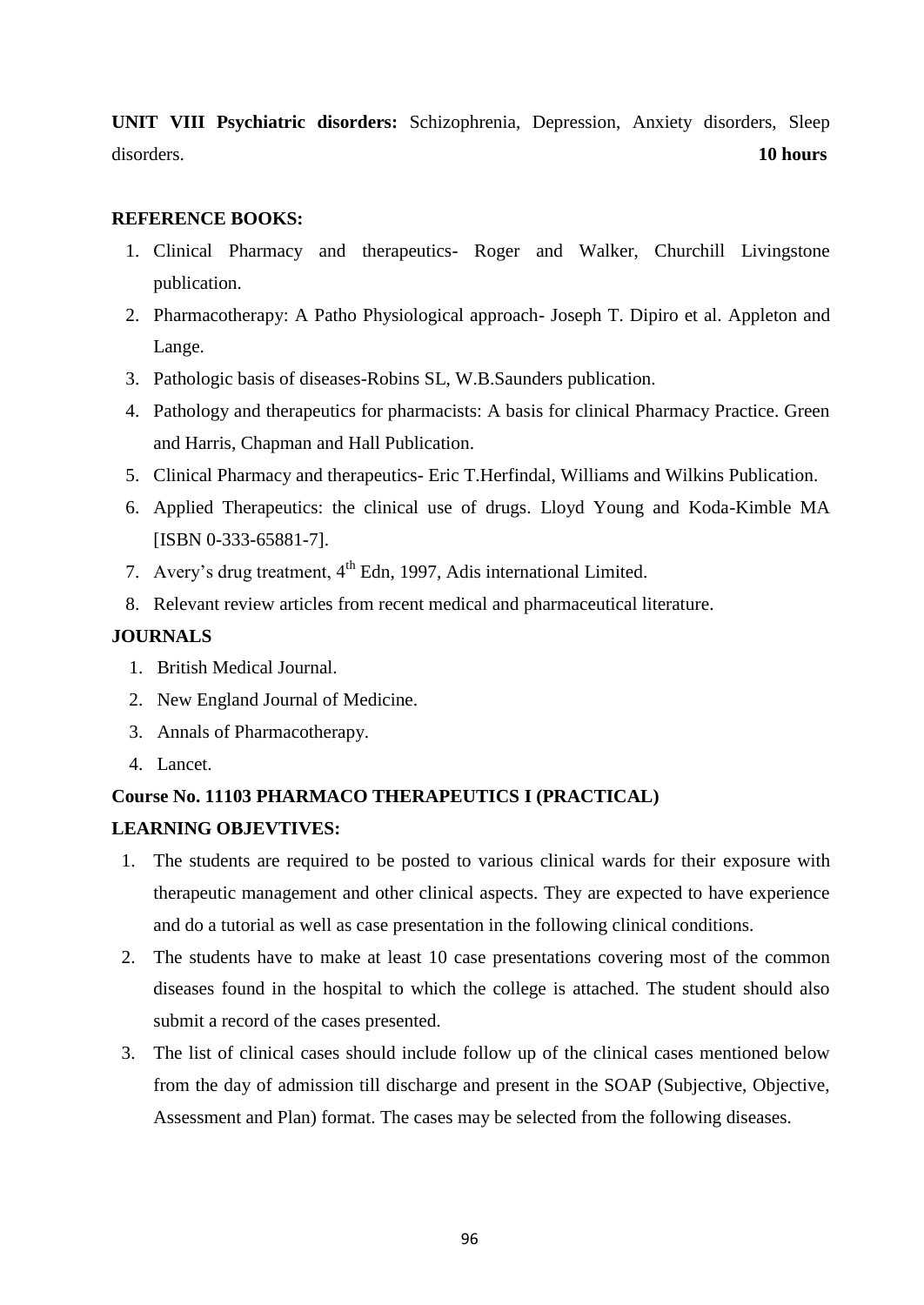#### **1. Cardiovascular diseases**

- a) Cardiac arrthymias b) Ischemic heart disease c) Congestive heart failure
- d) Myocardial infarction e) Hypertension f) Thromboembolic disorders
- g) Endocarditis

#### **2. Respiratory Disorders**

- a) Asthma b) COPD c) Acute respiratory failure d) Respiratory tract infections
- e) Interstitial lung disease f) Respiratory supporting aids

#### **3. Surgery**

- a) Prophylactic antibiotics b) Anticoagulants c) Thrombolytics
- d) Adjunctive therapy e) Pre-operative medication f) Analgesics

#### **4. Renal diseases**

a) Acute renal failure b) Chronic renal failure c) Drug induced renal diseases

#### **5. Hematological disorders**

- a) Leukemia's b) Lymphomas c) Multiple myelomas
- d) Anemia's e) Bleeding disorders

#### **6. Critical Care**

- a) Hemodynamic monitoring b) Parenteral and enteral nutrition
- c) Pharmacotherapy ofventilated patients d) Shock management

#### **7. Endocrinology**

- a) Diabetes Mellitus b) Diabetes Insipidus c) Osteoporosis
- d) Thyroid disorders e) Adrenal Disorders

#### **8. Neurodegenerative disorders**

a) Epilepsy b) Parkinson's disease c) Stroke d) Transient ischemic attacks

#### **9. Psychiatric disorders**

a) Psychosis b) Depression c) Anxiety d) Alcohol abuse e) Drug abuse

#### **REFERENCE BOOKS:**

- 1. Clinical Pharmacy and therapeutics- Roger and Walker, Churchill Livingstone publication.
- 2. Pharmacotherapy: A Patho Physiological Approach- Joseph T. Dipiro et al. Appleton and Lange.
- 3. Pathologic basis of diseases-Robins SL, W.B.Saunders publication.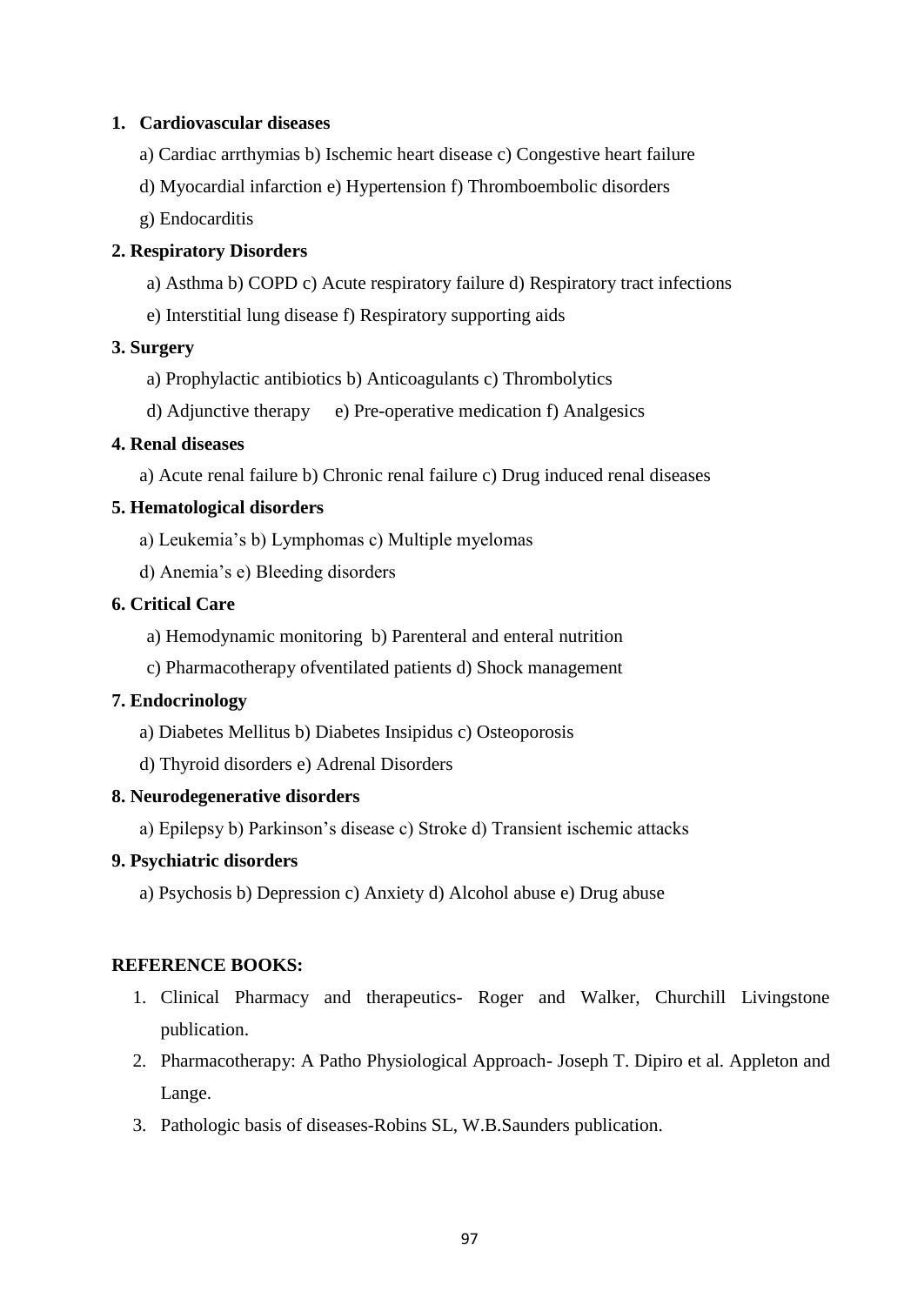- 4. Pathology and therapeutics for pharmacists: A basis for clinical Pharmacy Practice. Green and Harris, Chapman and Hall Publication.
- 5. Clinical Pharmacy and therapeutics- Eric T. Herfindal, Williams and Wilkins Publication.
- 6. Applied Therapeutics: the clinical use of drugs. Lloyd Young and Koda-Kimble MA [ISBN 0-333-65881-7].
- 7. Avery's drug treatment, 4th Edn, 1997, Adis international Limited.
- 8. Relevant review articles from recent medical and pharmaceutical literature.

#### **JOURNALS**

- 1. British Medical Journal.
- 2. New England Journal of Medicine.
- 3. Annals of Pharmacotherapy.
- 4. Lancet.

#### **Course No. 11104 CLINICAL PHARMACY (THEORY)**

#### **LEARNING OBJECTIVE:**

Upon completion of the subject student shall be able to (Know, do, appreciate) –

- 1. Monitor drug therapy of patient through medication chart review and clinical review.
- 2. Obtain medication history interview and counsel the patients
- 3. Identify and resolve drug related problems
- 4. Detect, assess and monitor adverse drug reaction
- 5. Interpret selected laboratory results (as monitoring parameters in therapeutics) of specific disease states
- 6. Retrieve, analyze, interpret and formulate drug or medicine information.

#### **UNIT I Introduction to Clinical Pharmacy** Definition, development and scope

#### **Patient Data Analysis**

The patient's case history, its structure and use in evaluation of drug therapy, presentation ofcases, Communication skills including patient medication history interview, patient counseling, teaching skills,Understanding common medical abbreviations and terminologies used in clinical practices.

#### **UNIT II Interpretation of laboratory data**

Hematological, Liver function, Renal function, Tests associated with cardiac disorders. Fluid and electrolyte balance, Common tests in urine, sputum, faeces, CSF, Sensitivity screening for common pathogenic micro-organisms, its significance, resistance in disease states and selection of appropriate anti-microbial regimens, Enteral and Parenteral nutrition.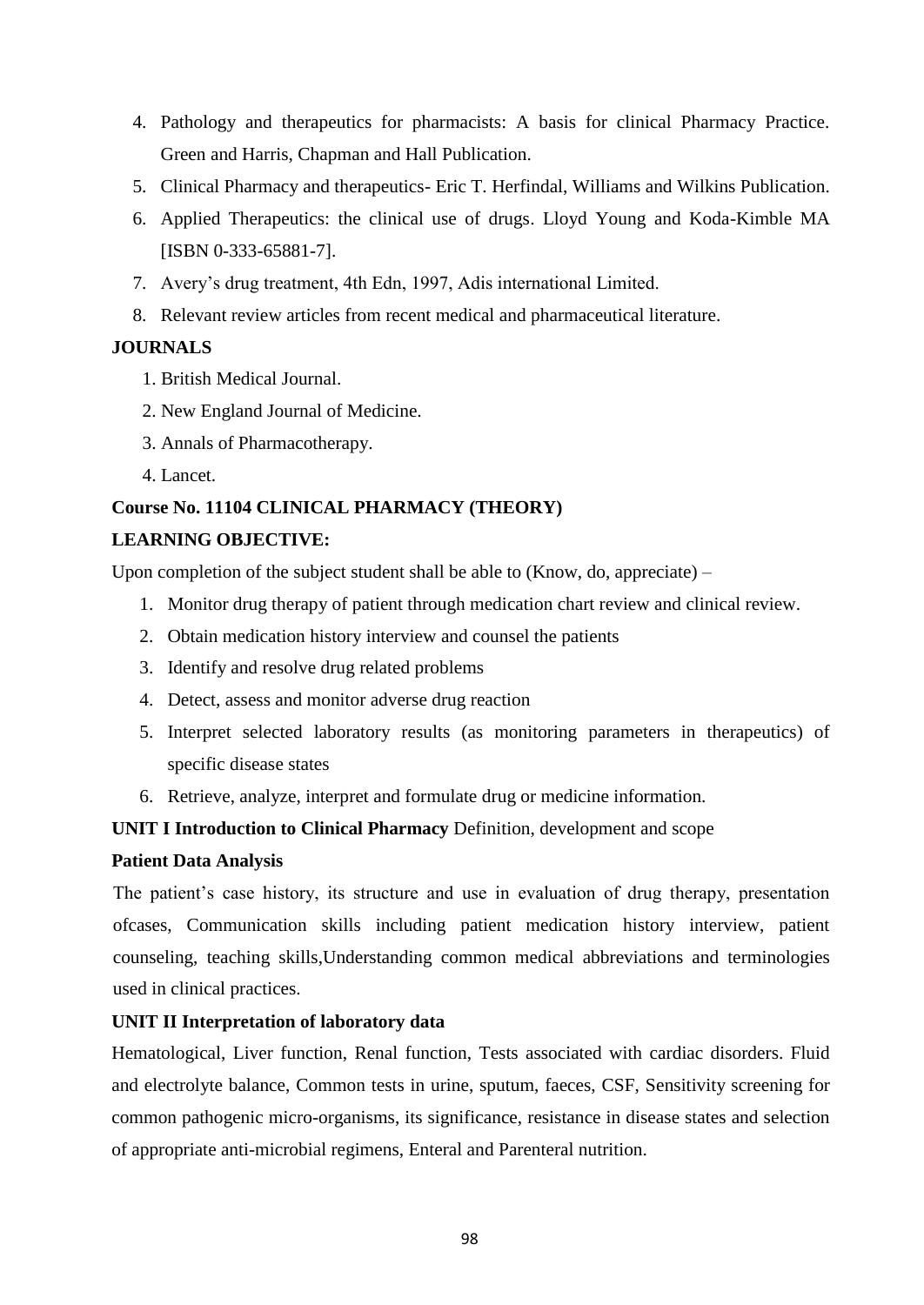#### **UNIT III Drugs & Poisons Information**

Introduction to information resources available, Systematic approach in answering drug information queries, Critical evaluation of drug information and literature, Preparation of written and verbal reports, Establishing a Drug Information Centre, Poisons informationorganisation and information resources, Poisons management in drug dependence and drug abuse (opiates, cocaine, amphetamines, alcohols, benzodiazepines, barbiturates, tobacco), Role of emetics, anti-emetics and respiratory stimulants.

#### **UNIT IV Daily Activities of Clinical Pharmacists**

Drug therapy monitoring (Medication chart view, clinical review, TDM, Pharmacist interventions), Ward round participation, Adverse drug reaction - Epidemiology, Classification, Risk factors, Monitoring and detecting adverse drug reactions, Assessing causality, Reporting adverse drug reactions, Pharmaceutical care. Drug utilization evaluation (DUE) and review (DUR), Quality assurance of clinical pharmacy services.

#### **UNIT V Pharmacoepidemiology**

Origin and evaluation of Pharmacoepidemiology need for pharmacoepidemiology, aims and applications. Methods [qualitative, quantitative and Meta-analysis models].System for monitoring drug effects, Advantages and disadvantages of Pharmacoepidemiology.

#### **UNIT VI Research Design and Conduct of Clinical Trials**

Research support including planning and execution of clinical trials, Guidelines for good clinical research practice and ethical requirements, various phases of clinical trials, Categories of Phase IV studies, Monitoring and auditing of clinical trials, Design and execution of trials in different clinical settings.

#### **UNIT VII Clinical Pharmacokinetics**

Clinical pharmacokinetic models, Physiological determinants of drug clearance and volumes of distribution, Renal and non-renal clearance, Organ extraction and models of hepatic clearance, Estimation and determinants of bioavailability, Multiple dosing, Calculation of loading and maintenance doses, Dose adjustment in renal failure, hepatic dysfunction, geriatric and pediatric patients, Therapeutic drug monitoring.

#### **UNIT VIII Pharmacoeconomics**

Definition, history, needs of pharmacoeconomic evaluations, Role in formulary management decisions, Pharmacoeconomic evaluation,Outcome assessment and types of evaluation Includes theoretical aspects of various methods and practical study of various methods with the help of case studies for individual methods: Cost – minimization, cost- benefit, cost – effectiveness, cost utility.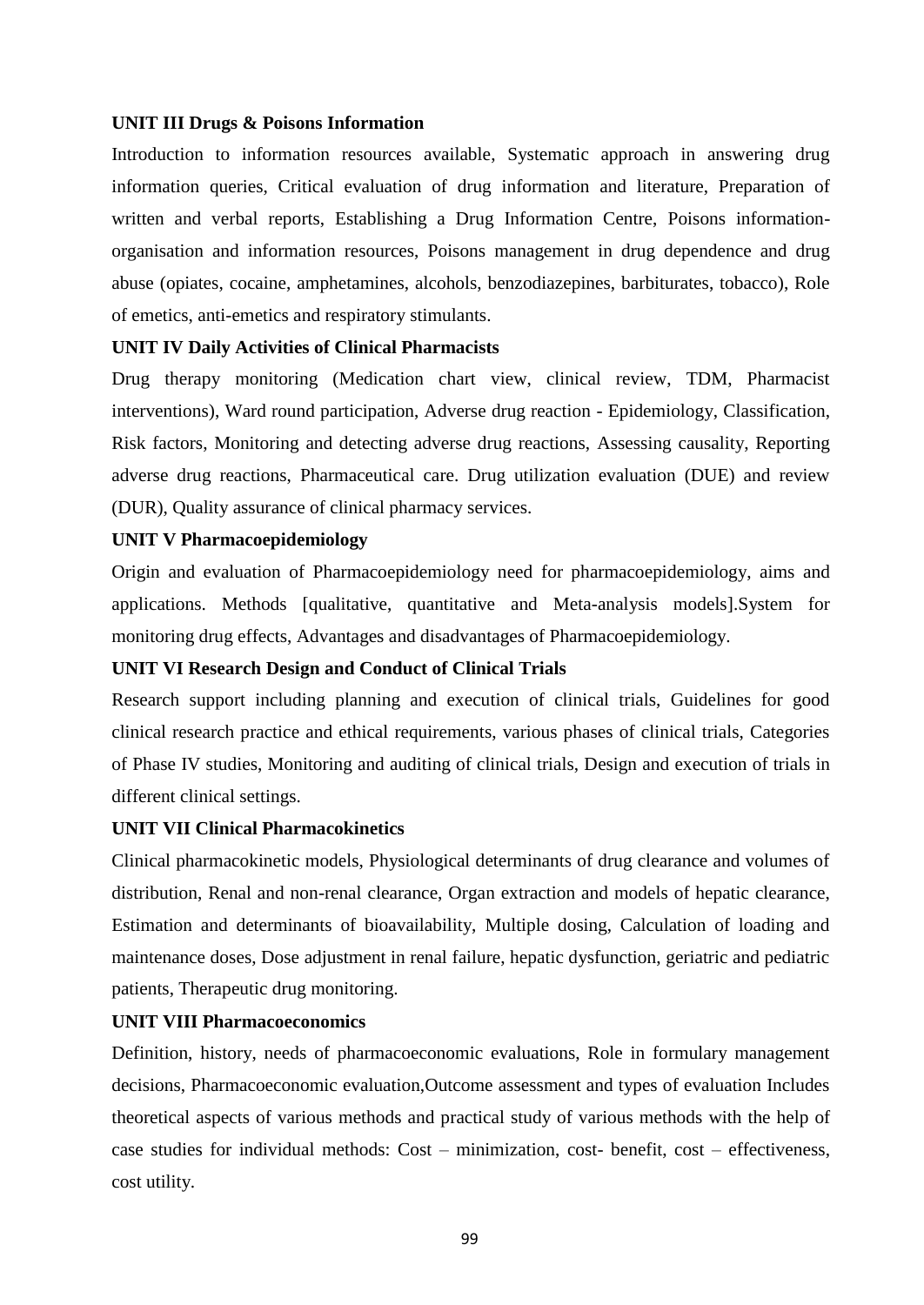#### **Course No. 11105 CLINICAL PHARMACY (PRACTICAL)**

The students should be trained in the following aspects of services provided at the hospital and should be assessed for their performance on the same. The students are required to submit a record of activities (1-5) performed, which includes the strategies used.

- a. Patient Medication Interviews (3).
- b. Answering Drug Information Queries (4).
- c. Patient Medication Counseling (3).
- d. Literature Evaluation (2).
- e. Therapeutic Drug Monitoring.
- f. Problem solving in Clinical Pharmacokinetics (2).
- g. Ward Round Participation.
- h. Medication order review (2).
- i. Detection and assessment of adverse drug reactions and their documentation (3).

#### **REFERENCE BOOKS:**

- 1. Basic skills in interpreting laboratory data Scott LT, American Society of Health System Pharmacists, Inc., USA.
- 2. A Textbook Of Clinical Pharmacy Practice ,Essential Concepts And Skills, by G. Parthasarathi, Karin Nyfort - Hansen, Milap C Nahata, Orient Longman Publishers
- 3. Clinical Pharmacy And Pharmacotherapeutics by K.Ravishankar, G.V.N. Kiranmayi., PharmaMed Press Publication
- 4. Practice Standards and Definitions The Society of Hospital Pharmacists of Australia, 1997.
- 5. Clinical Pharmacokinetics Rowland and Tozer, Williams and Wilkins Publication.
- 6. Biopharmaceutics and Applied Pharmacokinetics –Leon Shargel, Prentice Hall publication.
- 7. Relevant review articles from recent medical and pharmaceutical literature.

#### **JOURNALS:**

- 1. Pharmaceutical Journal. Royal Pharmaceutical Society, London.
- 2. Therapeutic Drug Monitoring.
- 3. European Journal of Clinical Pharmacology.
- 4. Indian Journal of Medical Research.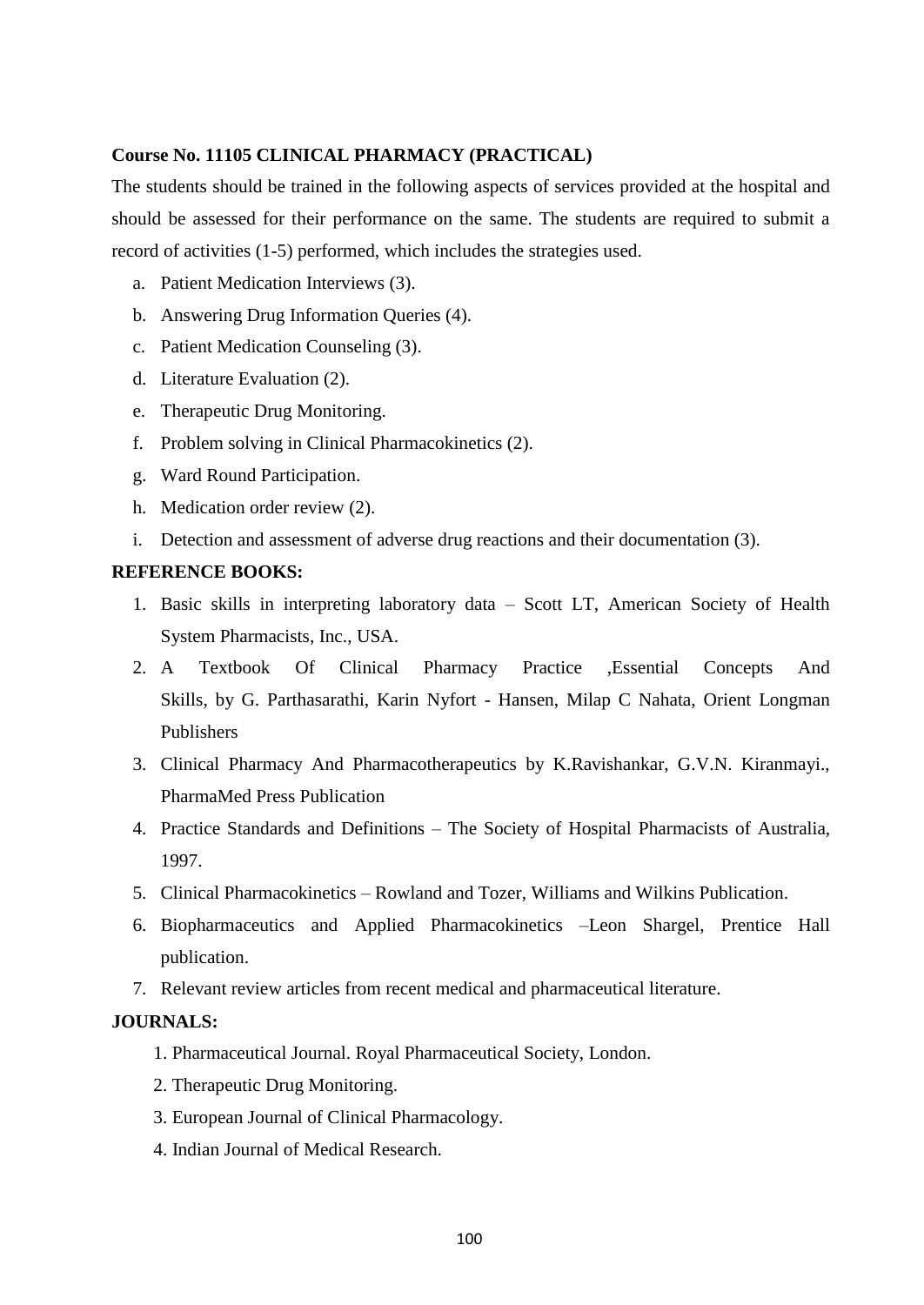- 5. Journal of Pharmacy Practice and Research, Society of Hospital Pharmacists of Australia.
- 6. International Journal of Pharmacy Practice, UK.
- 7. Hospital Pharmacist, UK.

#### **Course No. 11106** Comprehensive Viva

# **PHARMACY PRACTICE SECOND SEMESTER**

#### **Course No. 11207 MODERNANALYTICAL TECHNIQUES (THEORY)**

(Common paper for all specializations)

#### **Course No. 11208 QUALITY ASSURANCE AND DRUG REGULATORY AFFAIRS**

**(THEORY)**(Common paper for all specializations)

#### **Course No. 11209 PHARMACO THERAPEUTICS II(THEORY)**

#### **LEARNING OBJECTIVES:**

Upon completion of the subject student shall be able to**–**

- 1. Know the pathophysiology of Gastrointestinal, Bone and joint disorders, Infectious diseases, Skin disorders, STDs, Oncological disorders, Ophthalmic disorders, Pain management, General Prescribing guidelines and the rationale for drug therapy .
- 2. Know the therapeutic approach to management of these diseases
- 3. Know the controversies in drug therapy
- 4. Know the importance of preparation of individualized therapeutic plans based on diagnosis and
- 5. Appreciate the needs to identify the patient-specific parameters relevant in initiating drug therapy, and monitoring therapy (including alternatives, time-course of clinical and laboratory indices of therapeutic response and adverse effects).

#### **UNIT I Gastrointestinal system**

Ulcer diseases, inflammatory bowel diseases, Hepatitis, Jaundice, Diarrhoea and constipation.

#### **UNIT II Bone and joint Disorders**

Osteoporosis, Rheumatoid arthritis, Osteoarthritis, Gout, Paget's disease of bones.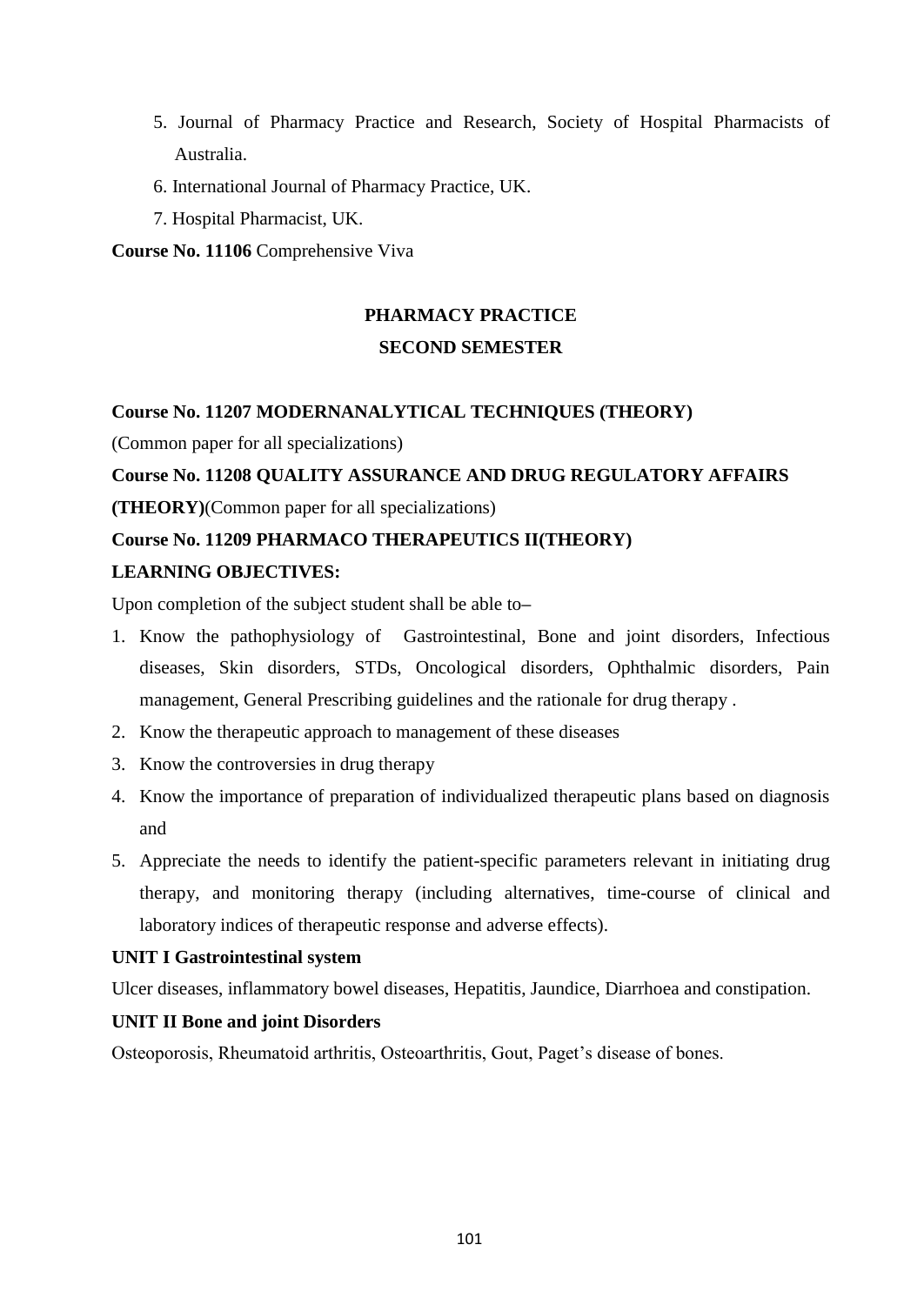#### **UNIT III Infectious diseases**

Meningitis, Respiratory tract infections, Gastroenteritis, Pneumonia, Bacterial endocarditis, Septicemia, Otitis media, Urinary tract infections, Tuberculosis, Leprosy, Protozoal infections and Helmenthiasis, HIV and opportunistic infections, Fungal infections.

#### **UNIT IV Skin and sexually transmitted diseases**

Psoriasis, Eczema and scabies, Syphilis and Gonorrhea.

#### **UNIT V Oncology**

Cell cycle, General principles of cancer chemotherapy, commonly used cytotoxic drugs, Chemotherapy of lung cancer, breast cancer, head and neck cancer, prostate cancer, colorectal cancer, hematological malignancies.

#### **UNIT VI Ophthalmology**

Glaucoma, Eye infections

#### **UNIT VII Pain management**

Pathophysiology of inflammation and repair, Pain pathways, Analgesics and NSAIDs, Opiates, Local anaesthetics, Neuralgia, muscle relaxants.

#### **UNIT VIII General Prescribing Guidelines for**

Pediatric patients, Geriatric patients, Pregnancy & Breast feeding.

#### **REFERENCE BOOKS:**

- 1. Clinical Pharmacy and Therapeutics Roger and Walker, Churchill Livingstone publication.
- 2. Pharmacotherapy: A Pathophysiologic Approach Joseph T. Dipiro et al. Appleton & Lange.
- 3. Pathologic basis of disease Robins SL, W.B.Saunders publication.
- 4. Pathology and therapeutics for Pharmacists: A Basis for Clinical Pharmacy Practice Greenand Harris, Chapman and Hall publication.
- 5. Clinical Pharmacy and Therapeutics Eric T. Herfindal, Williams and Wilkins Publication.
- 6. Applied Therapeutics: The clinical Use of Drugs. Lloyd Young and Koda-Kimble MA
- 7. Avery's Drug Treatment, 4th Edn, 1997, Adis International Limited.
- 8. Relevant review articles from recent medical and pharmaceutical literature.

# **Course No.11210 HOSPITAL AND COMMUNITY PHARMACY (THEORY) LEARNING OBJECTIVES:**

Upon completion of the course, the student shall be able to –

1. Know various drug distribution methods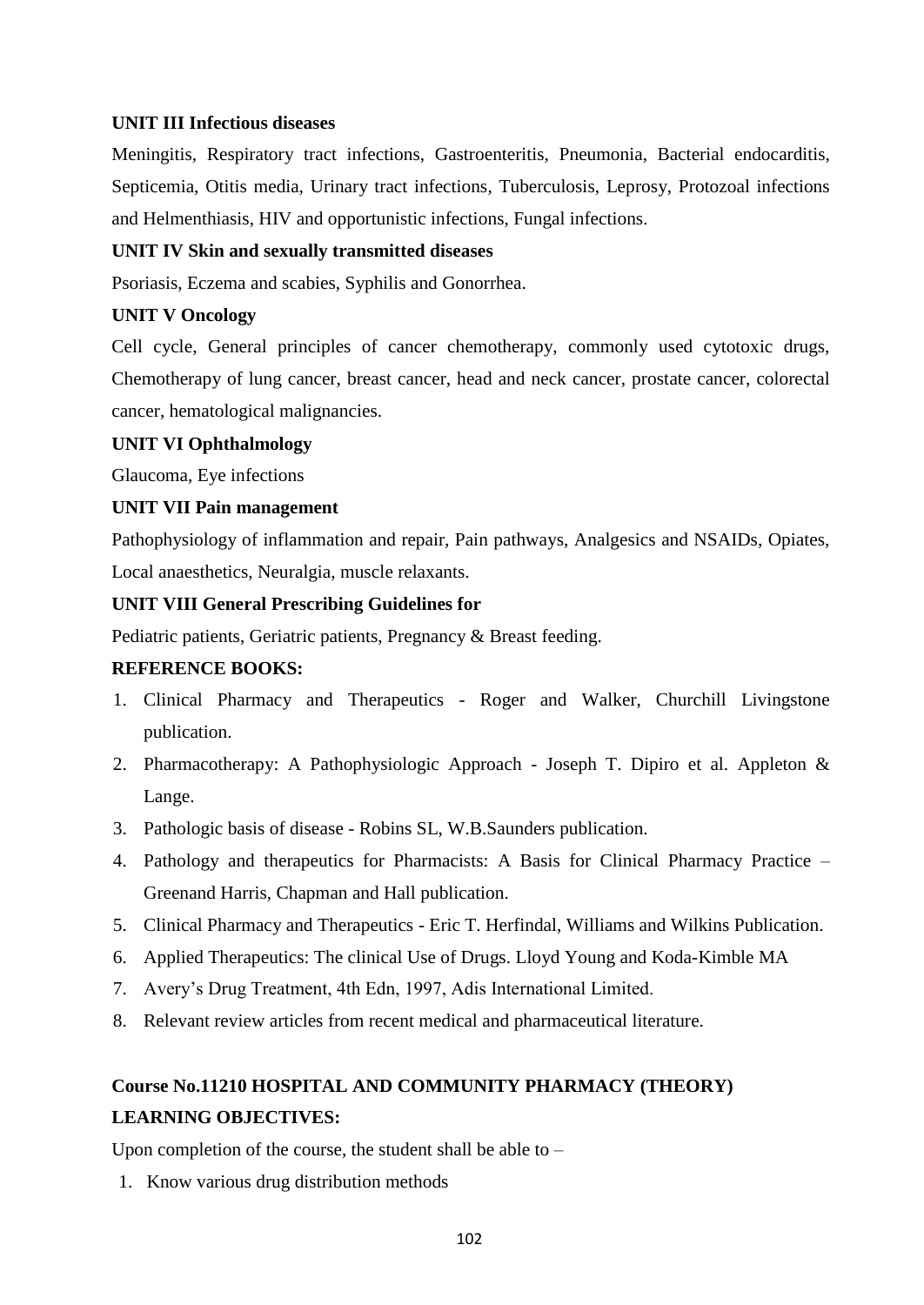- 2. Know the professional practice management skills in hospital pharmacies
- 3. Provide unbiased drug information to the doctors
- 4. Know the manufacturing practices of various formulations in hospital set up
- 5. Appreciate the practice based research methods
- 6. Appreciate the stores management and inventory control
- 7. Know pharmaceutical care services
- 8. Know the business and professional practice management skills in community pharmacies
- 9. Do patient counselling & provide health screening services to public in community pharmacy
- 10. Respond to minor ailments and provide appropriate medication;
- 11. Show empathy and sympathy to patients and
- 12. Appreciate the concept of Rational drug therapy.

#### **UNIT I Hospital Pharmacy**

The role of hospital pharmacy department and its relationship to other hospital departments and staff, Pharmacy and Therapeutics Committee: Selection of drugs, Hospital formulary development and management, Assessing drug efficacy, Assessing and managing drug safety, evaluating the cost of pharmaceuticals, identifying and addressing drug use problems including standard treatment guidelines. Other hospital committees such as infection control committee and research & ethics committee.

#### **UNIT II Hospital Pharmacy Management**

Staff (professional and non-professional), Materials (drugs, non-drugs, consumables), Financial (drug budget, cost centers, sources of revenue, revenue collection), Policy and Planning, Infrastructure requirements (building, furniture and fittings, specialized equipment, maintenance and repairs), Workload statistics, Hospital Pharmacy Services Purchasing, storage, stability and safety of drugs, drug distribution, Radiopharmaceuticals, IV additive services and total Parenteral nutrition.

#### **UNIT III Communication Skills**

Principal and elements of communication skills, non verbal communication in pharmacy, barriers in communication, listening skills, questioning skills, explaining skills and ethics in communication, Patient counseling.

#### **UNIT IV Community Pharmacy**

Introduction to the concept of community pharmacy - its activities and professional responsibilities, the role of the community pharmacy and its relationship to other local health care providers, Prescribed medication order - interpretation and legal requirements, Over the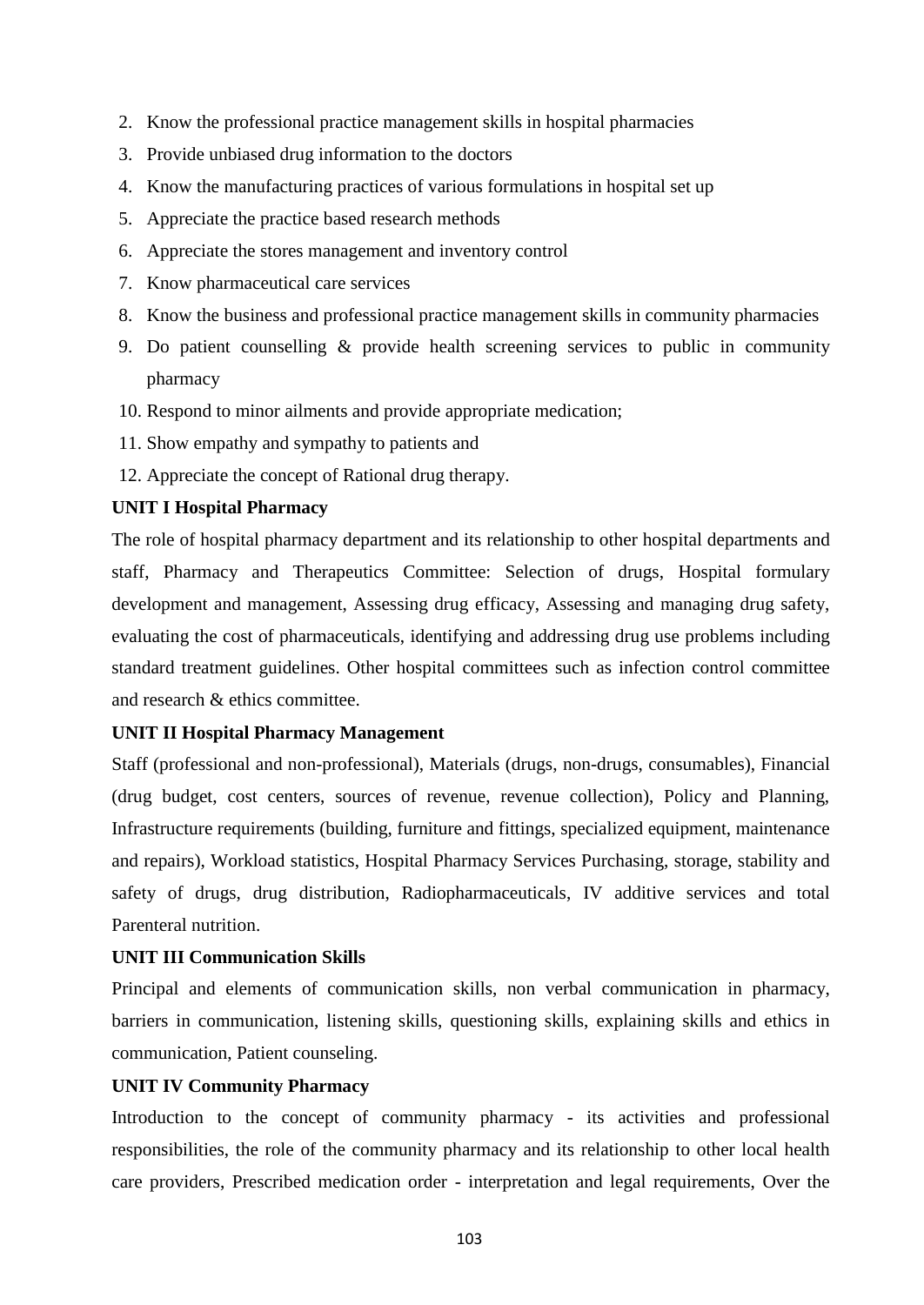counter (OTC) sales, Health education and community pharmacy: Family planning, first aid, communicable disease prevention, smoking cessation, screening programs, Services to Nursing homes/clinics

#### **UNIT V Community Pharmacy Management**

Financial,material and staff management, infrastructure requirements, drug information resources, computers in community pharmacy, Code of ethics for community pharmacists, Polypharmacy and its implications.

#### **UNIT VI Concept of Rational Use of Drugs & Evidence Based Medicine**

Importance of rational drug use, Pharmacists role, Drug use indicators, Guidelines for rational prescribing, Public Health Policy and Health Care System, Formulating clinical questions, searching for the best evidence, Critical appraisal of the evidence, Applying evidence to patients, Evaluation.

#### **UNIT VII Education and Training**

Training of Technical Staff, Training and continuing education for pharmacists, Pharmacy students, Medical staff and students, Nursing staff and students, Formal and informal meetings and lecturers, Drug and therapeutics newsletter Ethical issues in biomedical research – Principles of ethics in biomedical research, good clinical practice [ICH GCP guidelines], Ethical committee [institutional review board], its constitution and functions, ethics of publication.

#### **UNIT VIII Medication Error and Medication Adherence**

Categories and causes of medication error, tools to measure the performance of the medication use process, categories of medication non-adherence, role of pharmacist in medication error and medication adherence.

#### **REFERENCE BOOKS:**

- 1. Health Education and Community Pharmacy by N.S.Parmar.
- 2. WHO consultative group report.c. Drug store & Business management by Mohammed Ali & Jyoti.
- 3. Handbook of Pharmacy Health care.Edt. Robin J Harman. The Pharmaceutical press.
- 4. Comprehensive Pharmacy Review Edt. Leon Shargel. Lippincott Williams & Wilkins.
- 5. Hospital Pharmacy Hassan WE. Lec and Febiger publication.
- 6. Textbook of Hospital Pharmacy Allwood MC and Blackwell.
- 7. Avery's Drug Treatment, 4th Edn, 1997, Adis international limited.
- 8. Evidence based medicine: How to practice and teach EBM. Sharon E Straus III Edition Churchill Livingston.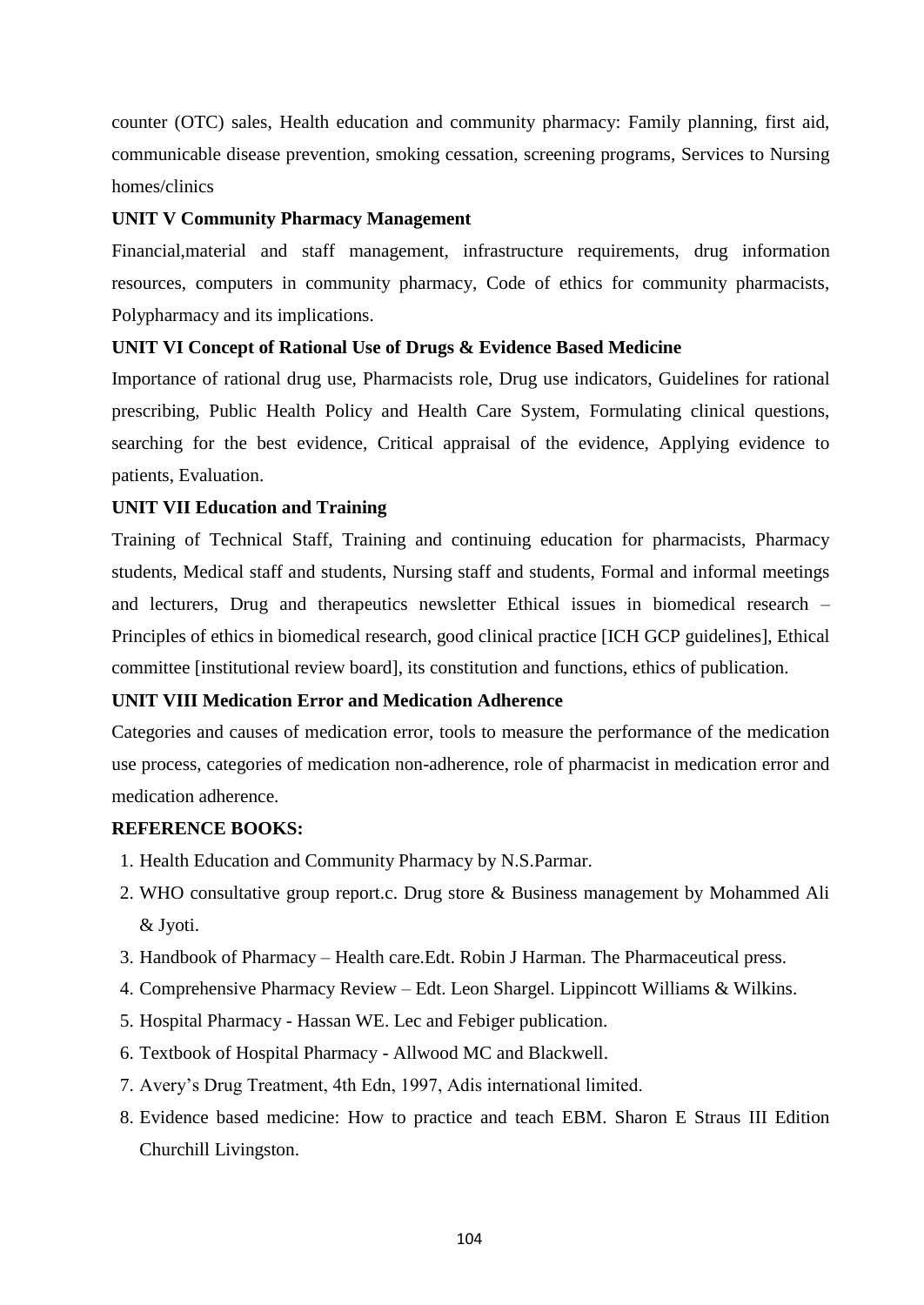#### **JOURNALS:**

- 1. Hospital Pharmacist, UK.
- 2. Indian Journal of Hospital Pharmacy

# **Course No.11211 PHARMACO THERAPEUTICS AND HOSPITAL AND COMMUNITY PHARMACY (PRACTICAL)**

#### **LEARNING OBJECTIVES:**

- 1. The students are required to be posted to various clinical wards for their exposure with therapeutic management and other clinical aspects. They are expected to have experience and do a tutorial as well as case presentation in the following clinical conditions.
- 2. The students have to make at least 10 case presentations covering most of the common diseases found in the hospital to which the college is attached. The student should also submit a record of the cases presented.

The list of clinical cases should include follow up of the clinical cases mentioned below from the day of admission till discharge and present in the SOAP (Subjective, Objective, Assessment and Plan) format. The cases may be selected from the following diseases.

#### **1. Gastrointestinal system**

a) Diarrhea and constipation b) Peptic ulcer c) Hepatitis, Cirrhosis, Drug induced hepatic disorders d) Esophagul reflux disease

#### **2. Bone and joint Disorders**

a) Rheumatoid arthritis b) Osteoarthritis c) Gout d) Systemic lupus erythematosis.

#### **3. Infectious diseases**

a) Respiratory tract infections b) Tuberculosis c) Urinary tract infections d) Joint and bone infections e) Skin and soft tissue infections

#### **4. Skin disorders**

a) Psoriasis b) Dermatitis c) Drug induced skin disorders

#### **5. Oncology**

a) Breast cancer b) Small cell and non small cell lung cancer c) Gastric cancer d) Colon cancer e) Bladder prostate, testicular, cervical cancer f) Skin cancer g) Radiation therapy h) Palliative care

#### **6. Ophthalmology**

a) Ocular infections b) Glaucoma c) Post operative management

#### **7. Geriatric care**

a) Postural hypotension b) Dementia and delirium, Compliance assessment